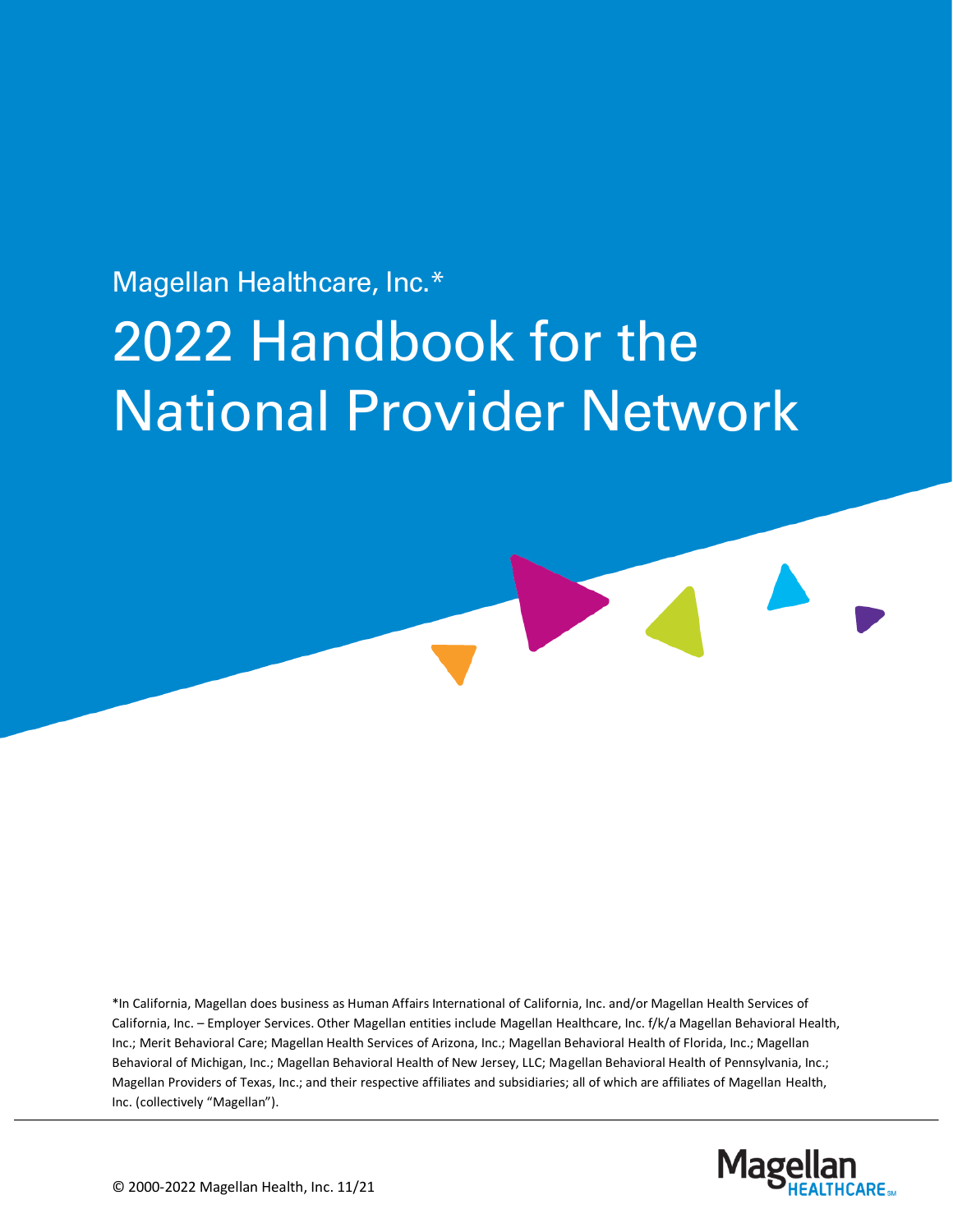### **Table of Contents**

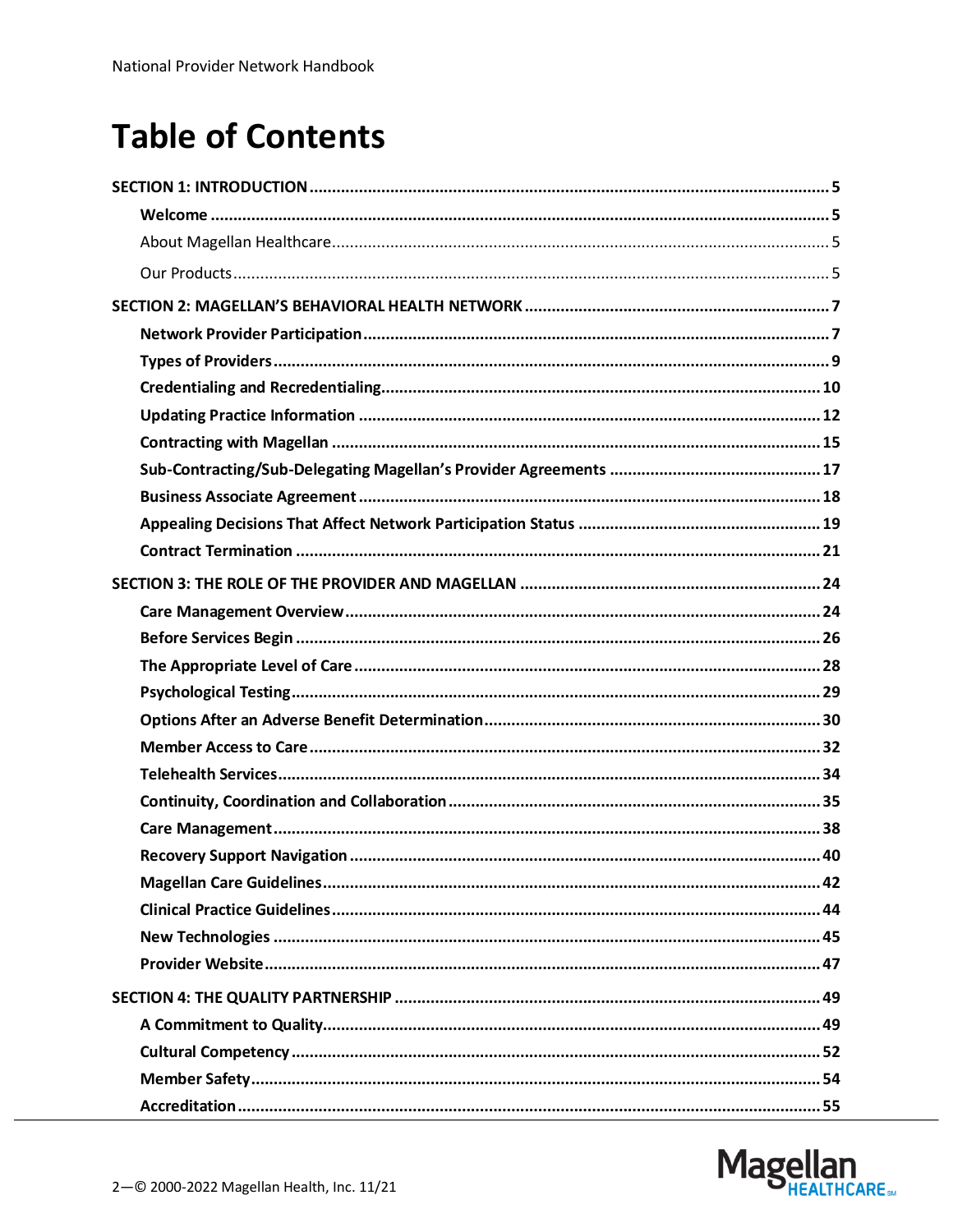#### **APPENDIX-**

#### **Professional Provider Selection Criteria**

**Individual Providers**  $\bullet$ 

#### **Frequently Asked Questions**

- Individual Credentialing and Contracting  $\bullet$
- **Group Provider Credentialing and Contracting**  $\bullet$
- Recredentialing  $\bullet$

#### **Rights and Responsibilities**

- Member Rights and Responsibilities English  $\bullet$
- Member Rights and Responsibilities Spanish  $\bullet$
- Medicaid Enrollee Rights and Responsibilities Statement English  $\bullet$

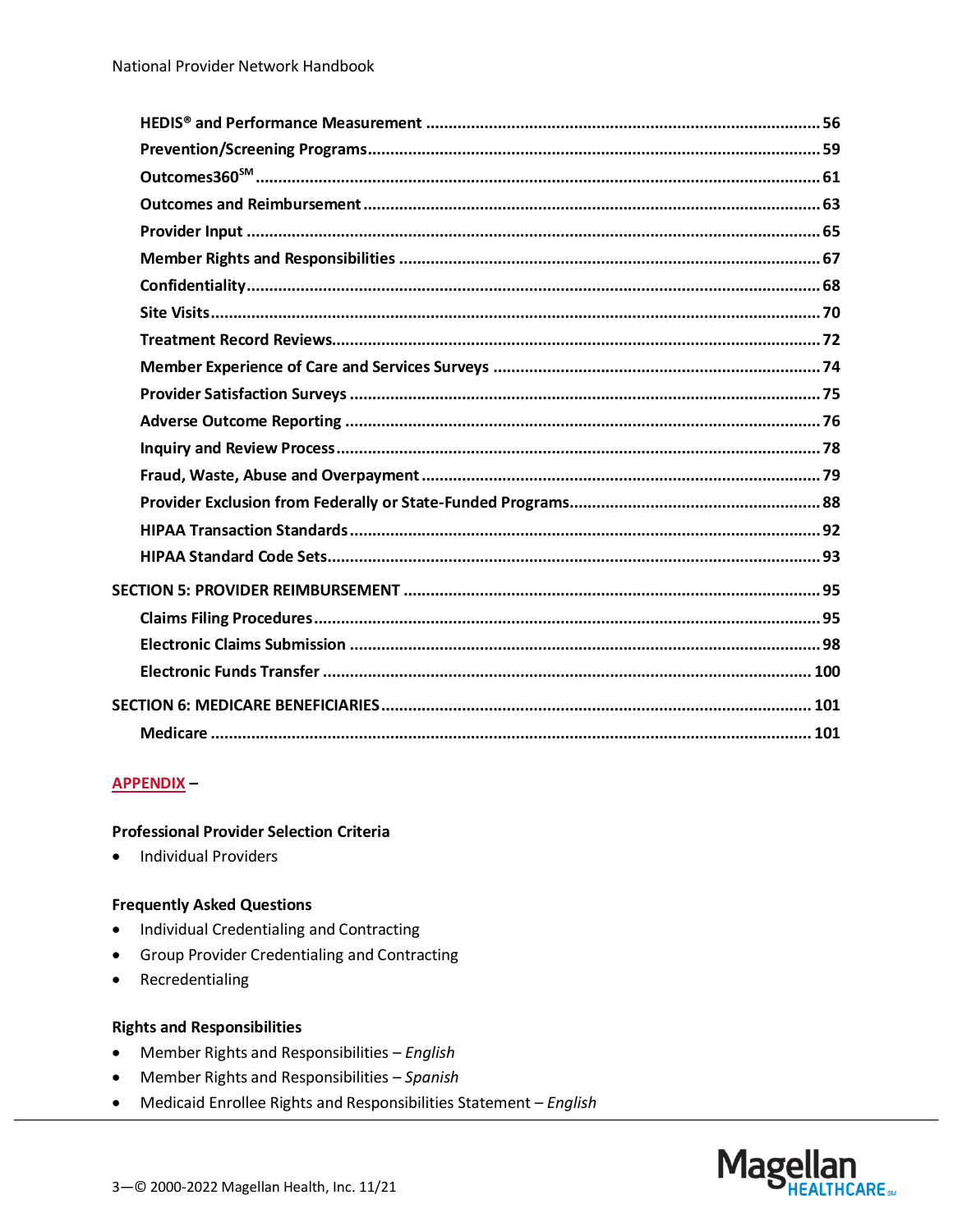#### National Provider Network Handbook

• Medicaid Enrollee Rights and Responsibilities Statement – *Spanish*

#### **Magellan Clinical Practice Guidelines**

#### **Audit Tools**

#### **Prevention/Screening Program Descriptions**

#### **Fraud and Abuse Compliance Policies**

- Medicaid: Program Integrity and Compliance Program Policy
- Medicare Advantage: Compliance Program Policy
- False Claims Laws and Whistleblower Protections Policy

#### **Claims**

- Coordination of Benefits
- Elements of a Clean Claim
- Claims "Dos"
- Claims "Don'ts"

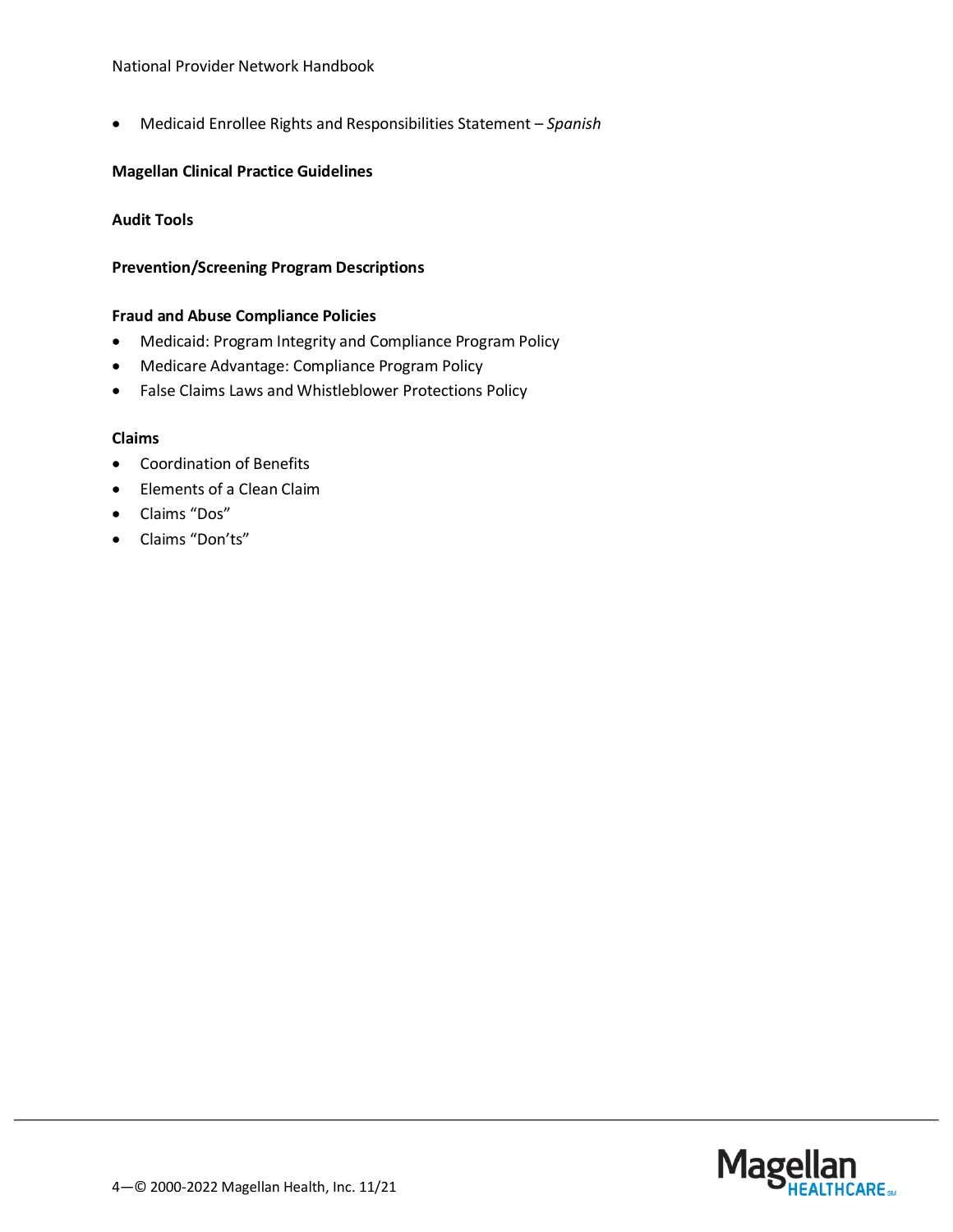### <span id="page-4-0"></span>SECTION 1: INTRODUCTION

### <span id="page-4-1"></span>**Welcome**

Welcome to the Magellan National Provider Network Handbook. This handbook is your reference guide for navigating Magellan. As a contracted Magellan provider of clinical care, it is your responsibility to be familiar with and follow the policies and procedures outlined in this handbook.

Each section of the handbook outlines our philosophy, our policies, your responsibilities to Magellan and our responsibilities to you, and is a part of your contractual agreement with Magellan. The appendices in this handbook contain more extensive information, including clinical practice guidelines, credentialing criteria, and much more.

This handbook also provides information about the provider self-service features available to you. By accessing the online provider tools located a[t www.MagellanProvider.com](http://www.magellanprovider.com/) (or the sites of Magellan's contracted vendors, as directed), you can accomplish virtually all the business tasks you'll need to complete with Magellan.

We hope you find this a helpful resource in working with Magellan to provide quality care to members. We welcome your feedback on how we can make our handbook even better and more helpful to you. Email comments t[o Editor@MagellanHealth.com.](mailto:editor@magellanhealth.com)

#### <span id="page-4-2"></span>**About Magellan Healthcare**

[Magellan Healthcare, Inc.](https://cts.businesswire.com/ct/CT?id=smartlink&url=https%3A%2F%2Fwww.magellanhealthcare.com%2F&esheet=52499405&newsitemid=20210928005242&lan=en-US&anchor=Magellan+Healthcare%2C+Inc.&index=11&md5=1a791029b4a987a8376e0b9bb4e45861) the healthcare business unit of Magellan Health, Inc., offers solutions for complex conditions in the areas of behavioral health and medical specialty treatment. Magellan Healthcare serves commercial health plans, employers, state and local governments, and the Federal government, including the Department of Defense. For more information, visit [MagellanHealthcare.com.](https://cts.businesswire.com/ct/CT?id=smartlink&url=https%3A%2F%2Fwww.magellanhealthcare.com%2F&esheet=52499405&newsitemid=20210928005242&lan=en-US&anchor=MagellanHealthcare.com&index=12&md5=7d8efc69f32251bfca564de79f58b115)

#### <span id="page-4-3"></span>**Our Products**

Magellan Healthcare offers customers a broad array of mental health and substance abuse clinical management services that combines the best of traditional approaches to healthcare delivery with innovative, emerging solutions. Depending on your credentials, skills, and experience, you may receive referrals for the following services:

Magellan *EAP and LifeManagement*: This product focuses on problem resolution by combining traditional employee assistance programs with work-life services, such as child and elder care referrals, and adoption and legal assistance.

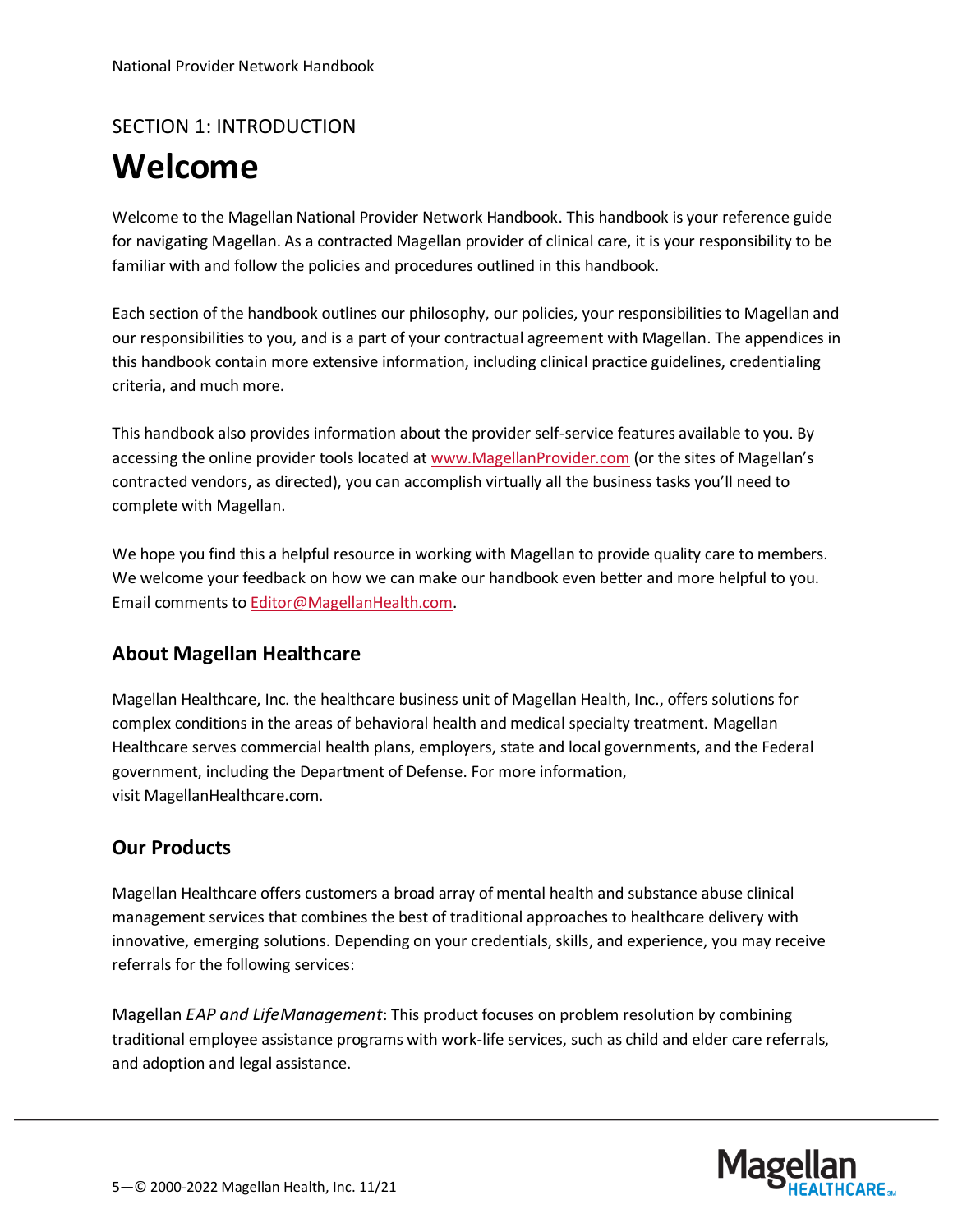Magellan *Behavioral Care Management*: Designed to promote our members' behavioral health and wellness while responsibly managing our customers' healthcare dollar, our approach is based on a clinical philosophy of providing timely access to high-quality, clinically appropriate, affordable behavioral healthcare services tailored to members' individual needs.

The primary mission of care management activities is to facilitate positive treatment outcomes through proactively identifying members who would benefit from more intensive services in order to achieve, consolidate and maintain treatment gains. The goals of care management are to optimize the physical, social, and mental functioning of our members by increasing community tenure, reducing readmissions, enhancing support systems, and improving treatment efficacy through advocacy, communication, and resource management.

Key features of our program include:

- Assigning each member in a higher level of care to a care manager or transition of care specialist who will work with the member throughout their clinical journey.
- Working closely with medical insurers to coordinate and integrate behavioral healthcare with medical care.
- Coordinating access to a full continuum of mental health and substance abuse services, with care delivered in the most clinically appropriate, least-restrictive settings.

Magellan values and cultivates a strengths-based, culturally competent, and recovery-oriented system of care that allows individuals to achieve their wellness goals. We ground our programs in the principles of recovery, resiliency, and cultural competence to further the attainment of a meaningful life in the community for each person we serve.

Our behavioral health products help individuals understand and improve their own health with the right support provided at the right time. As a Magellan Healthcare provider, you play a vital role in improving the health, welfare, and productivity of the people we jointly serve.

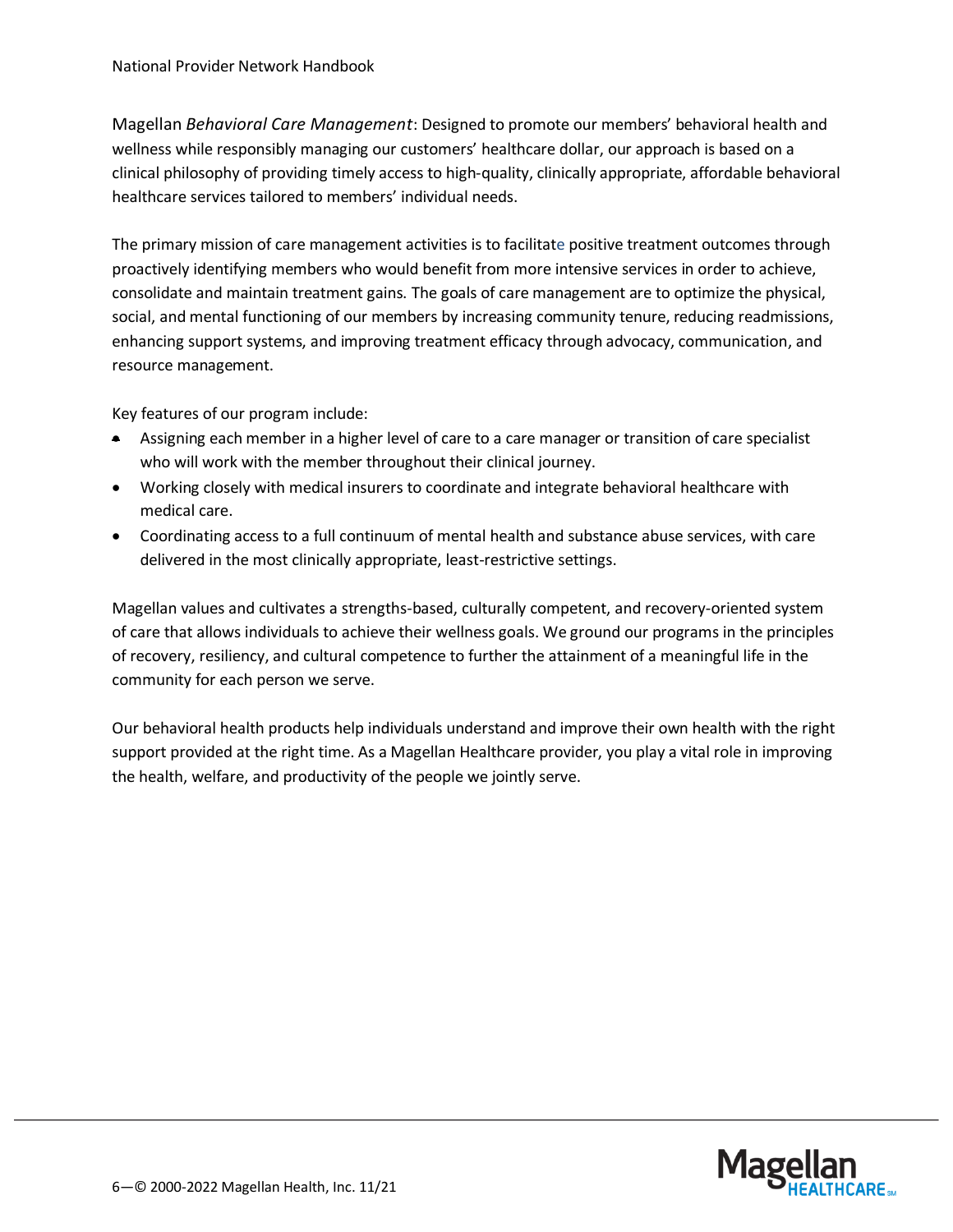### <span id="page-6-1"></span><span id="page-6-0"></span>**Network Provider Participation**

| <b>Our Philosophy</b>         | Magellan is dedicated to selecting behavioral healthcare professionals,<br>groups, and facilities to provide member care and treatment across a range<br>of services offered by Magellan.                                                                                                                                                                                                                                                                                                                                                                                                                                                                                                                                                                                                                                                                                                                                                                                                                                                                                                                                                                                                                                                                                                                                                                                                                                                                                                                                                                                                                                                                                                       |
|-------------------------------|-------------------------------------------------------------------------------------------------------------------------------------------------------------------------------------------------------------------------------------------------------------------------------------------------------------------------------------------------------------------------------------------------------------------------------------------------------------------------------------------------------------------------------------------------------------------------------------------------------------------------------------------------------------------------------------------------------------------------------------------------------------------------------------------------------------------------------------------------------------------------------------------------------------------------------------------------------------------------------------------------------------------------------------------------------------------------------------------------------------------------------------------------------------------------------------------------------------------------------------------------------------------------------------------------------------------------------------------------------------------------------------------------------------------------------------------------------------------------------------------------------------------------------------------------------------------------------------------------------------------------------------------------------------------------------------------------|
| <b>Our Policy</b>             | To be an in-network provider of clinical services with Magellan, you must<br>comply with the requirements of your provider participation agreement,<br>including credentialing requirements. Depending on your credentials and<br>our customers' requirements, you may be eligible to provide services for all<br>members, or only for certain customers, products, or business segments.                                                                                                                                                                                                                                                                                                                                                                                                                                                                                                                                                                                                                                                                                                                                                                                                                                                                                                                                                                                                                                                                                                                                                                                                                                                                                                       |
| <b>What You Need</b><br>to Do | Your responsibility is to:<br>Provide medically necessary covered services to members whose care is<br>$\bullet$<br>managed by Magellan;<br>Follow the policies and procedures outlined in this handbook, any<br>$\bullet$<br>applicable supplements, and your provider participation agreement(s);<br>Provide services in accordance with applicable state and federal laws<br>٠<br>and licensing and certification bodies;<br>Agree to cooperate and participate with all care management, quality<br>$\bullet$<br>improvement, outcomes measurement, peer review, and appeal and<br>grievance procedures;<br>As a first step to being considered for Magellan network participation,<br>$\bullet$<br>go to www.MagellanProvider.com and click on Provider Network/Join<br>the Network. From the bottom of the Join the Network page, select the<br>applicable link: for example, "I am an individual/solo practitioner," and<br>follow the instructions for Magellan's network inclusion screening<br>process;<br>Follow Magellan's credentialing and recredentialing policies and<br>$\bullet$<br>procedures;<br>Ensure that only group practitioners who are currently credentialed<br>with Magellan render services to Magellan members; and<br>Complete your initial Provider Profile and practice data information<br>online using the provider portal, which includes a Form W-9 for the<br>contracting entity and financial address, as well as your service<br>demographics, practice information, etc. Keep this information up to<br>date by reviewing it quarterly and updating your record as changes<br>occur, to facilitate timely and accurate claims payment and processing. |
|                               |                                                                                                                                                                                                                                                                                                                                                                                                                                                                                                                                                                                                                                                                                                                                                                                                                                                                                                                                                                                                                                                                                                                                                                                                                                                                                                                                                                                                                                                                                                                                                                                                                                                                                                 |

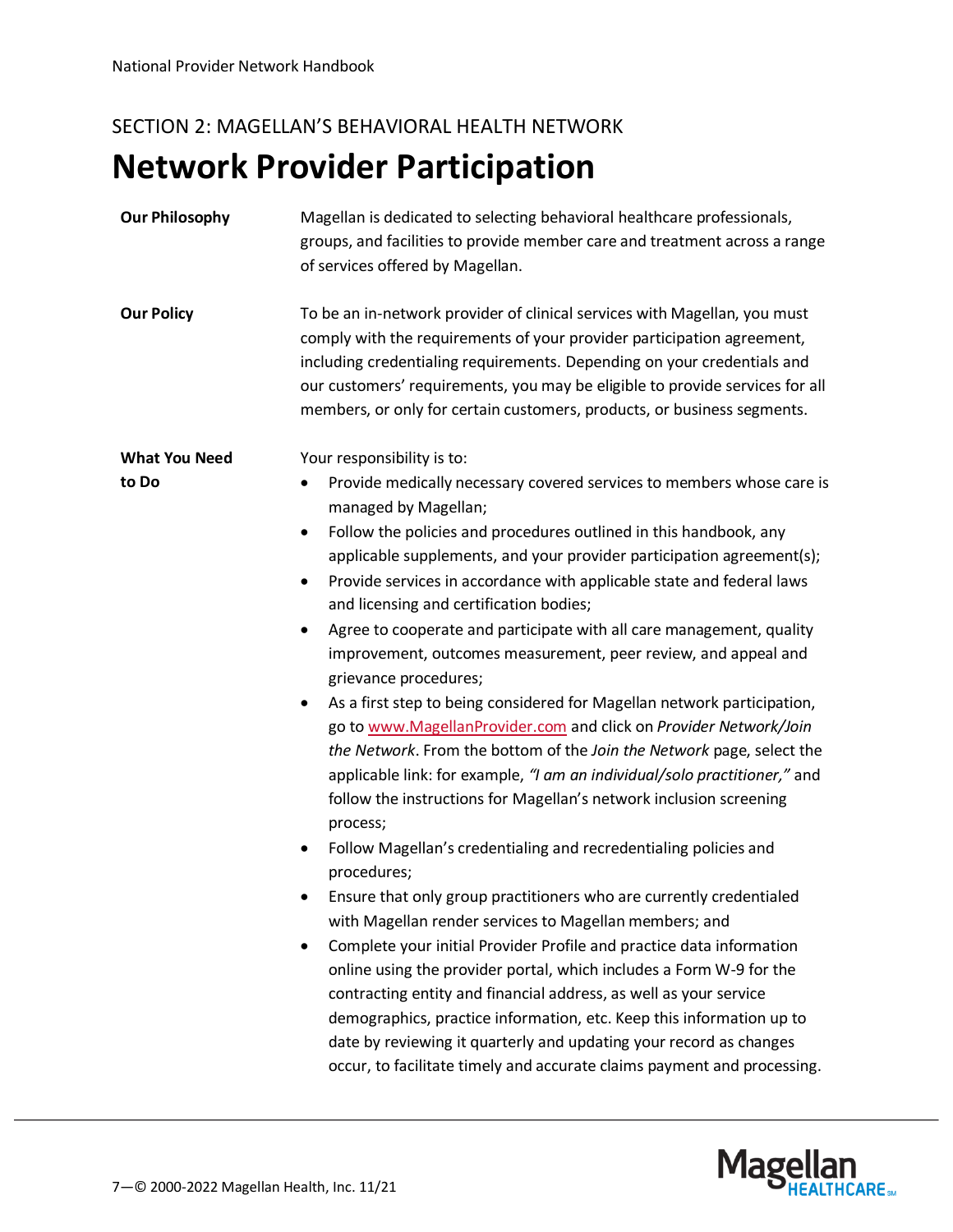| <b>What Magellan</b> | Magellan's responsibility is to:                                                                                                                                                                                                                                                                                                                                                                                                                                                                                                                                                                                                                                                                                                                                                                                                                                          |
|----------------------|---------------------------------------------------------------------------------------------------------------------------------------------------------------------------------------------------------------------------------------------------------------------------------------------------------------------------------------------------------------------------------------------------------------------------------------------------------------------------------------------------------------------------------------------------------------------------------------------------------------------------------------------------------------------------------------------------------------------------------------------------------------------------------------------------------------------------------------------------------------------------|
| <b>Will Do</b>       | Offer assistance with your administrative questions during normal<br>$\bullet$<br>business hours, Monday through Friday;                                                                                                                                                                                                                                                                                                                                                                                                                                                                                                                                                                                                                                                                                                                                                  |
|                      | Assist you with understanding and adhering to our policies and<br>$\bullet$<br>procedures, the payer's applicable policies and procedures, and the<br>requirements of applicable accreditation agencies that may include the<br>National Committee for Quality Assurance (NCQA) and URAC;<br>Maintain a credentialing and recredentialing process to evaluate and<br>$\bullet$<br>select network providers that does not discriminate based on a<br>member's benefit plan coverage, patient type, race, color, creed,<br>religion, gender, sexual orientation, marital status, age, national origin,<br>ancestry, citizenship, physical disability, or any other status protected<br>by applicable law; and<br>Develop and implement recruitment activities to solicit providers<br>$\bullet$<br>reflective of the membership we serve, subject to applicable state laws. |

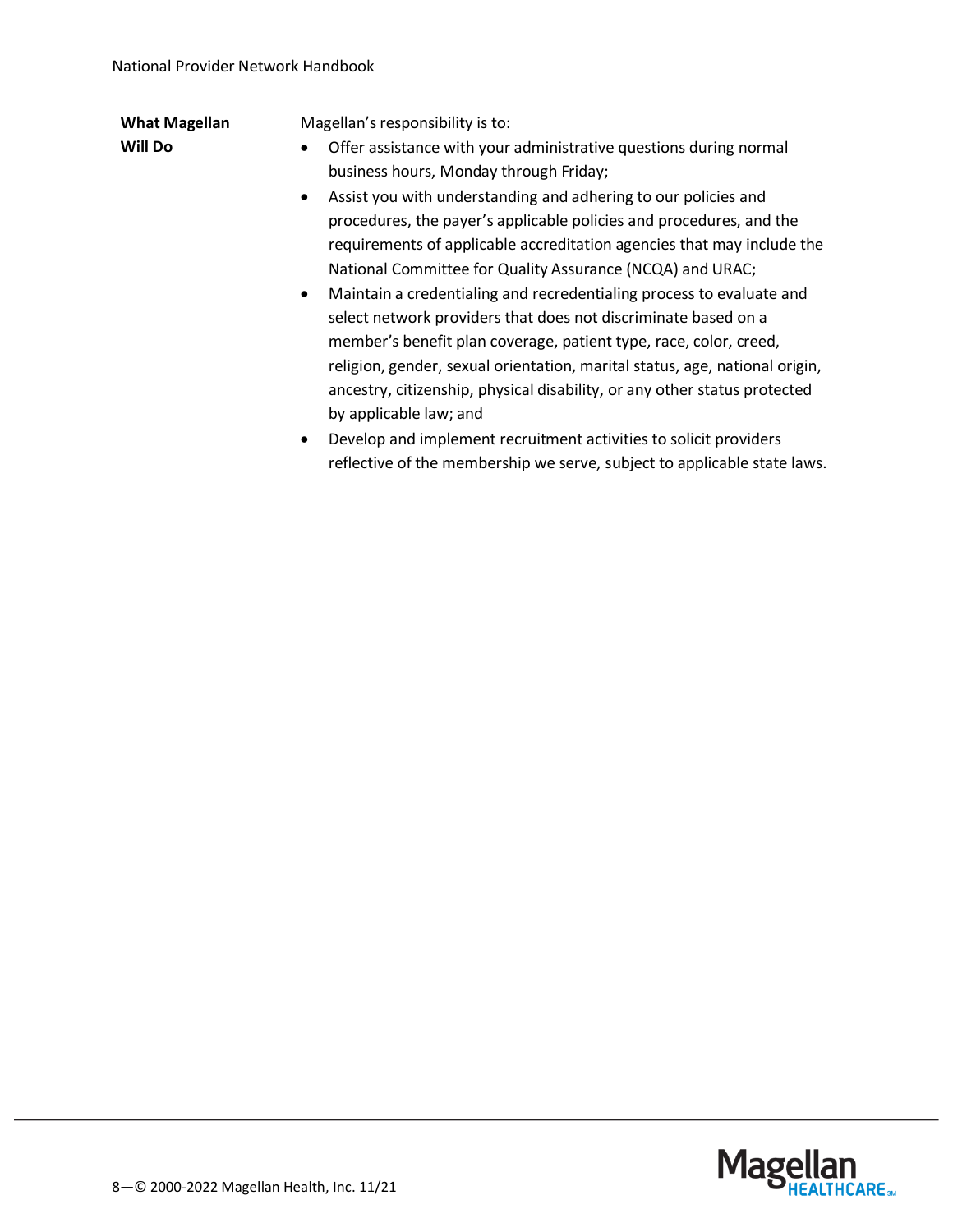### <span id="page-8-0"></span>**Types of Providers**

| <b>Our Philosophy</b> | Magellan is dedicated to recruiting and retaining individual practitioners<br>and institutional providers with the behavioral healthcare credentials to<br>provide member care and treatment across a range of products and<br>services. Magellan's network of providers includes practitioners in private<br>practice, practitioners in group practices, and provider organizations<br>including facilities and agencies.                                                                                                                                                                                                                                                                                                                                                                                                                                                                                                                                                                                                                |
|-----------------------|-------------------------------------------------------------------------------------------------------------------------------------------------------------------------------------------------------------------------------------------------------------------------------------------------------------------------------------------------------------------------------------------------------------------------------------------------------------------------------------------------------------------------------------------------------------------------------------------------------------------------------------------------------------------------------------------------------------------------------------------------------------------------------------------------------------------------------------------------------------------------------------------------------------------------------------------------------------------------------------------------------------------------------------------|
| <b>Our Policy</b>     | Magellan's contracted provider network includes the following categories:<br>Individual Practitioner - a clinician who provides behavioral healthcare<br>services and bills under his or her own Taxpayer Identification Number.<br>Group Practice - a practice contracted with Magellan as a group entity,<br>$\bullet$<br>and as such, bills as a group entity for the services performed by its<br>Magellan-credentialed clinicians.<br>Organization - a facility or agency licensed and/or authorized by the<br>$\bullet$<br>state in which it operates to provide behavioral health services.<br>Examples of organizations include, but are not limited to: general<br>hospitals with psychiatric and/or substance abuse treatment programs,<br>freestanding behavioral health facilities, community mental health<br>centers and agencies. Please refer to the Organizational and Facility<br>Providers Handbook Supplement for additional information about<br>facility/organizational providers including credentialing criteria. |
| <b>What You Need</b>  | Your responsibility is to:                                                                                                                                                                                                                                                                                                                                                                                                                                                                                                                                                                                                                                                                                                                                                                                                                                                                                                                                                                                                                |
| to Do                 | Ensure your contract with Magellan is appropriate for your provider<br>category.                                                                                                                                                                                                                                                                                                                                                                                                                                                                                                                                                                                                                                                                                                                                                                                                                                                                                                                                                          |
| <b>What Magellan</b>  | Magellan's responsibility is to:                                                                                                                                                                                                                                                                                                                                                                                                                                                                                                                                                                                                                                                                                                                                                                                                                                                                                                                                                                                                          |
| <b>Will Do</b>        | Provide you with information and guidance to ensure your contractual<br>relationship with Magellan is appropriate to your provider category.                                                                                                                                                                                                                                                                                                                                                                                                                                                                                                                                                                                                                                                                                                                                                                                                                                                                                              |

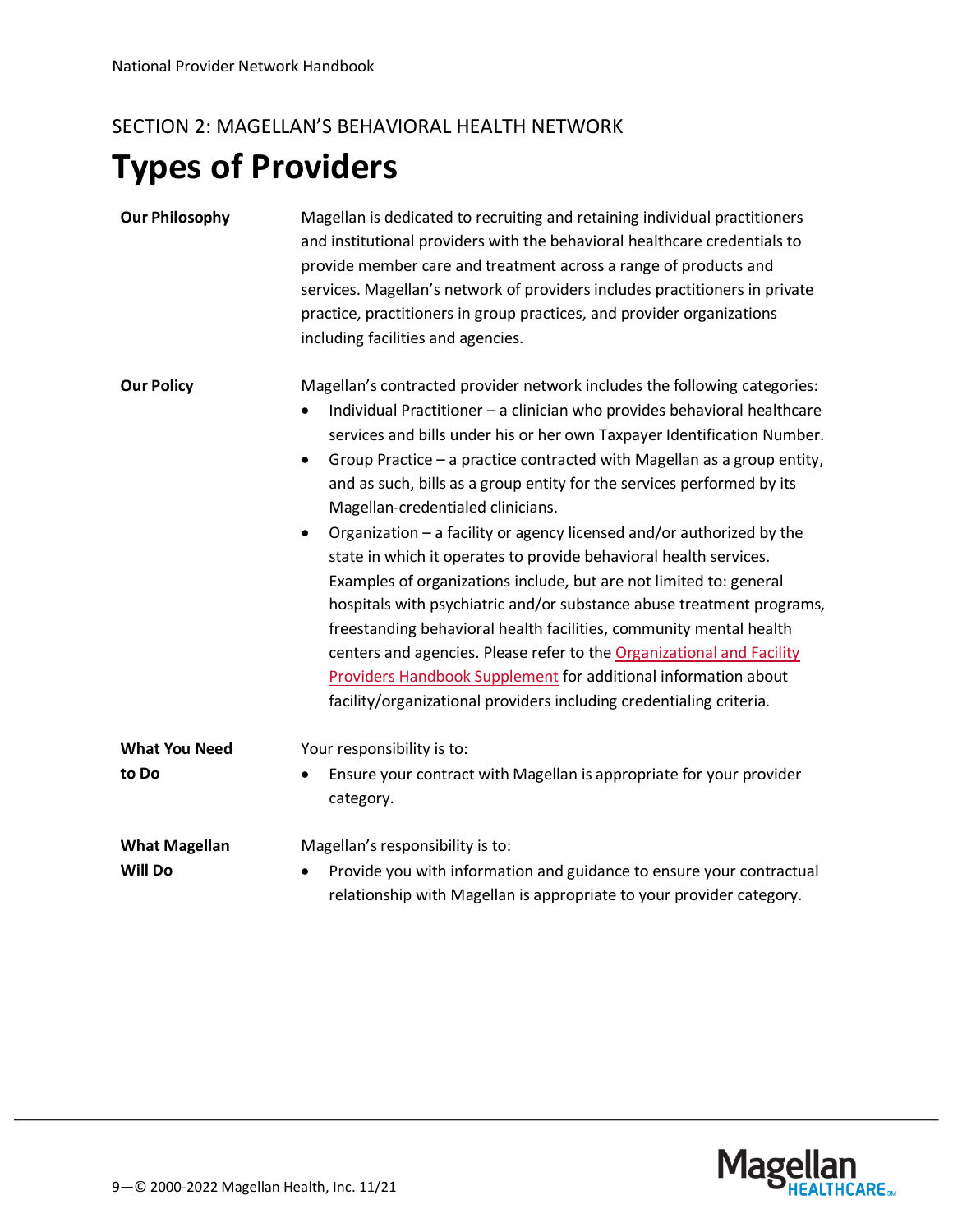### <span id="page-9-0"></span>SECTION 2: MAGELLAN'S BEHAVIORAL HEALTH NETWORK **Credentialing and Recredentialing**

#### **Our Philosophy** Magellan is committed to promoting quality care for its members. In support of this commitment, practitioners must meet and maintain a minimum set of credentials in order to be able to provide services to members.

**Our Policy** To be eligible to provide services as a Magellan network practitioner, you must successfully complete the credentialing review process. Magellan credentials practitioners in accordance with established credentialing criteria (See the *[Appendix](http://www.magellanprovider.com/news-publications/handbooks/appendices.aspx)* for details) and ensures compliance with applicable regulatory agencies and customer requirements. Magellan network practitioners are required to have their credentials re-reviewed periodically through the recredentialing process. Recredentialing is conducted at least every 36 months, unless otherwise required, and includes evaluation of practitioner performance in the Magellan network, including, but not limited to: clinical care, service and outcomes, member service, and adherence to Magellan policies and procedures.

> Magellan's Regional Network and Credentialing Committee (RNCC) utilizes a peer review process to evaluate practitioners' credentials and appropriateness for inclusion in the provider network. Throughout the credentialing process, practitioners have the right to review information submitted to support their provider participation application, correct erroneous information, and upon request, receive the status of their application.

For more information about facility/organization credentialing and recredentialing, see the Organizational and Facility Providers Handbook Supplement.

**What You Need to Do** Your responsibility is to submit the necessary documents to facilitate the credentialing review:

- A completed provider participation application
	- o Magellan promotes the online universal credentialing application offered by Council for Affordable Quality Healthcare [\(CAQH](http://www.caqh.org/) ProView). Be sure to give Magellan access to your application information and review and attest to its accuracy and completeness. Call CAQH ProView Customer Service at 1-

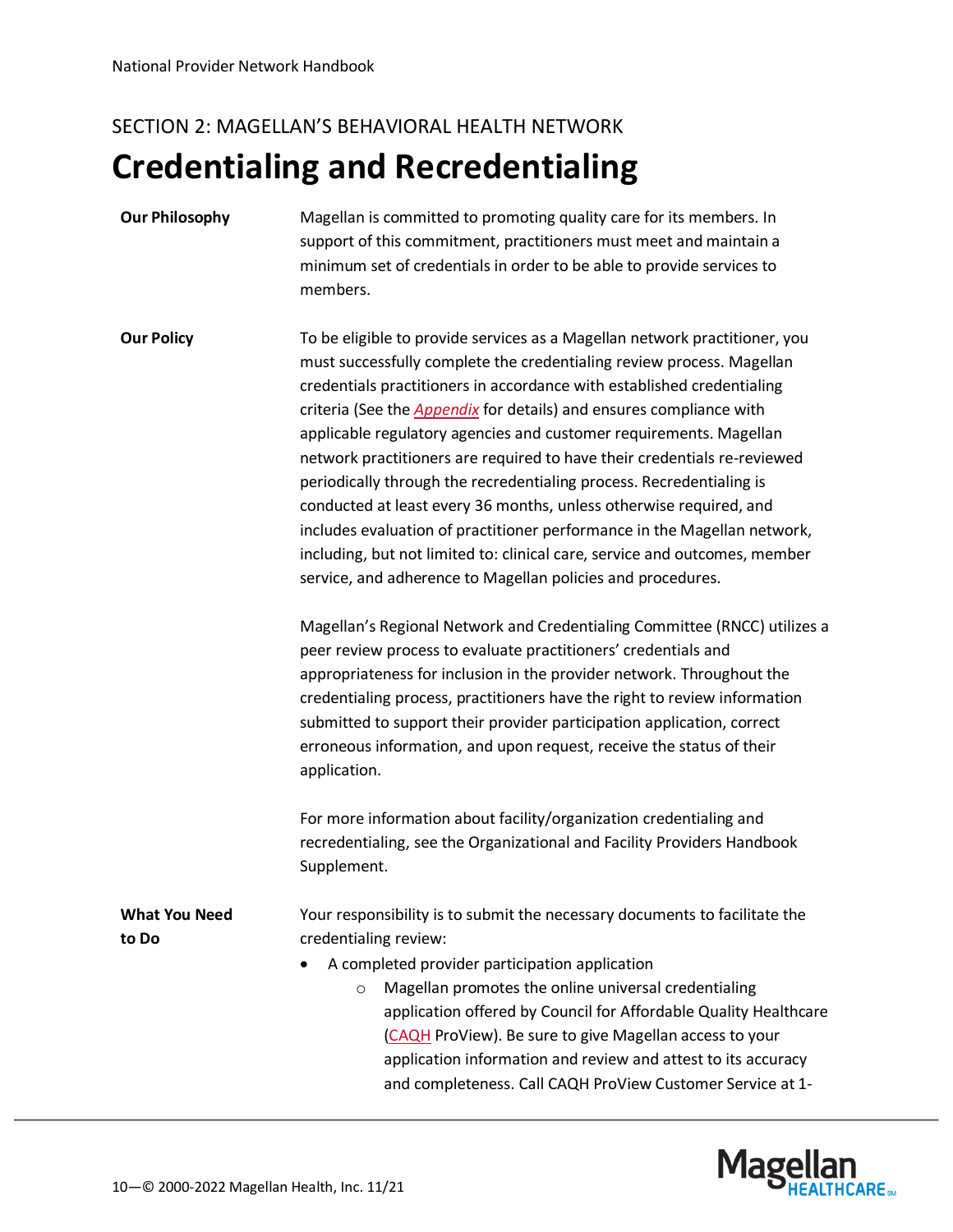|                                        | 888-599-1771 or contact CAQH ProView via chat service at<br>https://proview.cagh.org/PR for answers to your questions<br>related to the CAQH application or website.<br>Group members may be requested to submit a Group Association Form<br>٠<br>(GAF), completed and signed by the group administrator;<br>Evidence of professional liability insurance coverage, which may include<br>٠<br>a copy of the current malpractice insurance face sheet; and<br>Subject to your professional level and service location, supplemental<br>٠<br>attestations/documentation may be required to complete the<br>credentialing process.                                                                                                                                                                                                                                                                                                                                                                                                                                                                                                                                                                                                                                                                                                                                                                                                                                                                                                                                                                                                                                                                                                                                                                       |
|----------------------------------------|-------------------------------------------------------------------------------------------------------------------------------------------------------------------------------------------------------------------------------------------------------------------------------------------------------------------------------------------------------------------------------------------------------------------------------------------------------------------------------------------------------------------------------------------------------------------------------------------------------------------------------------------------------------------------------------------------------------------------------------------------------------------------------------------------------------------------------------------------------------------------------------------------------------------------------------------------------------------------------------------------------------------------------------------------------------------------------------------------------------------------------------------------------------------------------------------------------------------------------------------------------------------------------------------------------------------------------------------------------------------------------------------------------------------------------------------------------------------------------------------------------------------------------------------------------------------------------------------------------------------------------------------------------------------------------------------------------------------------------------------------------------------------------------------------------|
| <b>What Magellan</b><br><b>Will Do</b> | Magellan's responsibility is to:<br>Notify you promptly if any required information is missing from your<br>provider participation application;<br>Forward your application to the Regional Network and Credentialing<br>٠<br>Committee (RNCC) for review once the credentialing verification<br>process is complete. The RNCC consists of the medical director,<br>participating network providers and Magellan clinicians, and uses a peer<br>review process to make recommendations on credentialing and<br>recredentialing decisions and ongoing Magellan provider network<br>participation. The RNCC reviews your credentialing information,<br>including, but not limited to:<br>Education, training and experience,<br>$\circ$<br>Specialty practice areas,<br>$\circ$<br>Current and prior actions on licensure, certification, facility<br>$\circ$<br>privileges, participation in Medicare, Medicaid, and other<br>federally funded healthcare programs, and<br>Malpractice settlements made on behalf of the practitioner;<br>$\circ$<br>Respond to requests for credentialing or recredentialing status in a<br>timely manner (providers can request application status by calling<br>Magellan's Provider Services Line at 1-800-788-4005);<br>Provide practitioners access to information obtained from outside<br>٠<br>sources during the credentialing process, subject to limitations;<br>Note: Magellan is not required to make certain information available,<br>including references, recommendations, and peer review protected<br>information.<br>Notify you when the initial credentialing process is complete. Although<br>٠<br>Magellan may notify practitioners of successful recredentialing, if no<br>notification is received, successful recredentialing can be assumed. |
|                                        |                                                                                                                                                                                                                                                                                                                                                                                                                                                                                                                                                                                                                                                                                                                                                                                                                                                                                                                                                                                                                                                                                                                                                                                                                                                                                                                                                                                                                                                                                                                                                                                                                                                                                                                                                                                                       |

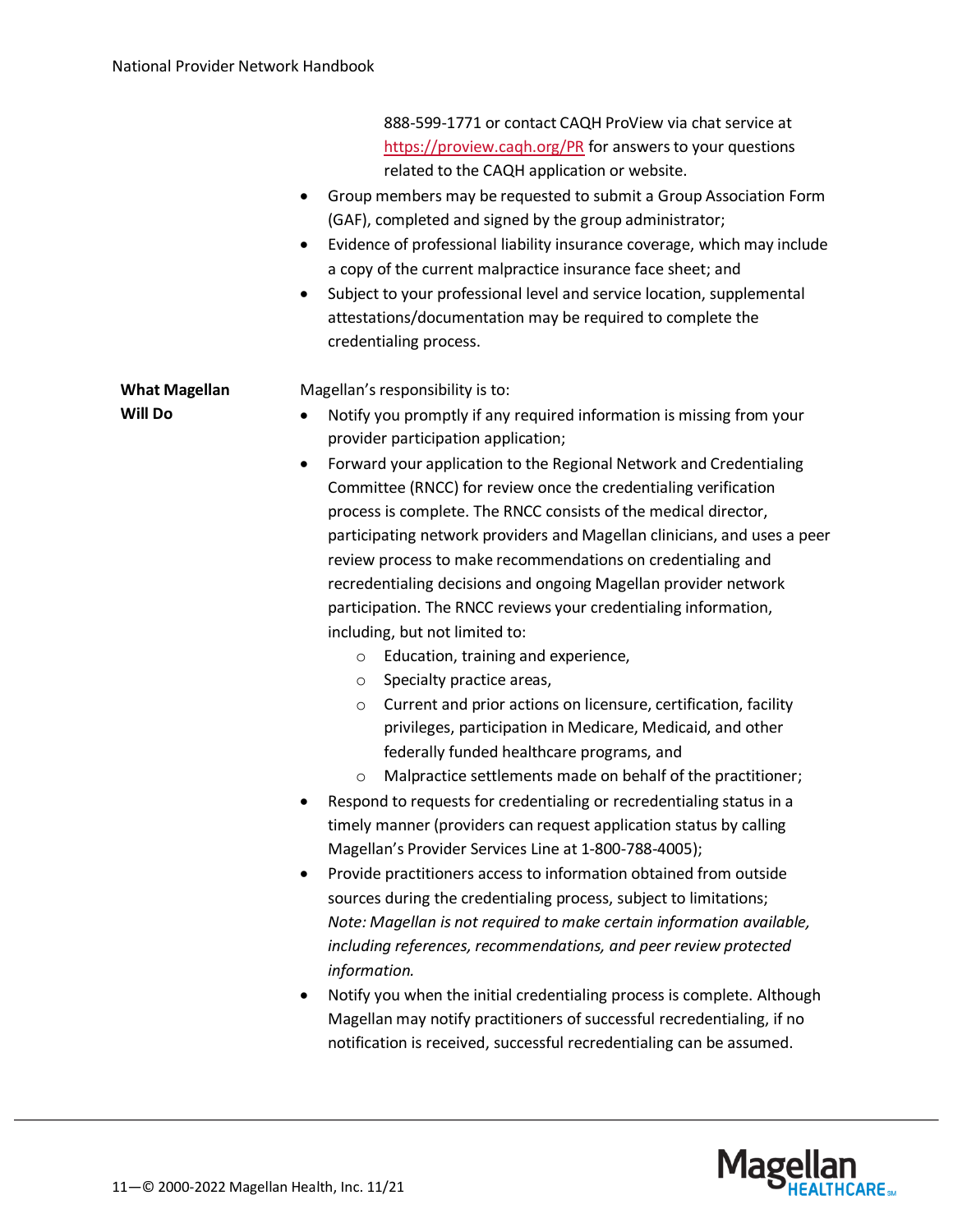### <span id="page-11-0"></span>SECTION 2: MAGELLAN'S BEHAVIORAL HEALTH NETWORK **Updating Practice Information**

- **Our Philosophy** We are committed to maintaining current, accurate provider practice information in our database so that members have correct information when choosing a provider, and to enable our providers to receive important communications from Magellan in a timely manner.
- **Our Policy** Magellan's policy is to maintain accurate databases, updated in a timely manner with information received from our providers to facilitate efficient and effective provider selection, referral and claims processing, and to provide accurate and timely information in provider-related publications, e.g., provider directories. The most efficient and effective way to communicate administrative information changes and to keep provider information up to date is through our online provider portal.

**Providers are required to notify Magellan and/or confirm any changes in administrative practice information using our online portal.** By using the portal, providers can update information online in real time, a method more efficient and accurate than other forms of communication. Providers who do not update their data when changes occur, or do not attest to data accuracy as required, may be put "on hold" for new referrals until review and attestation of data accuracy is completed.

*Note: Some changes to provider information may result in the need for a contract amendment such as facility or group name changes, changes of ownership, adding a new service location for a facility or a change to Taxpayer Identification Numbers; these still require notification to your field network coordinator (groups/individuals) or to your area contract manager (facilities). Providing or billing for services in any of these situations should NOT commence until you have notified network staff and received confirmation that all required changes have been implemented, which could include the amending of existing agreements or the need for new agreements to be issued.*

**What You Need to Do**

Your responsibility is to:

• Update changes in your administrative practice information listed below using our secure online portal a[t www.MagellanProvider.com](http://www.magellanprovider.com/) (or the sites of Magellan's contracted vendors, as directed);

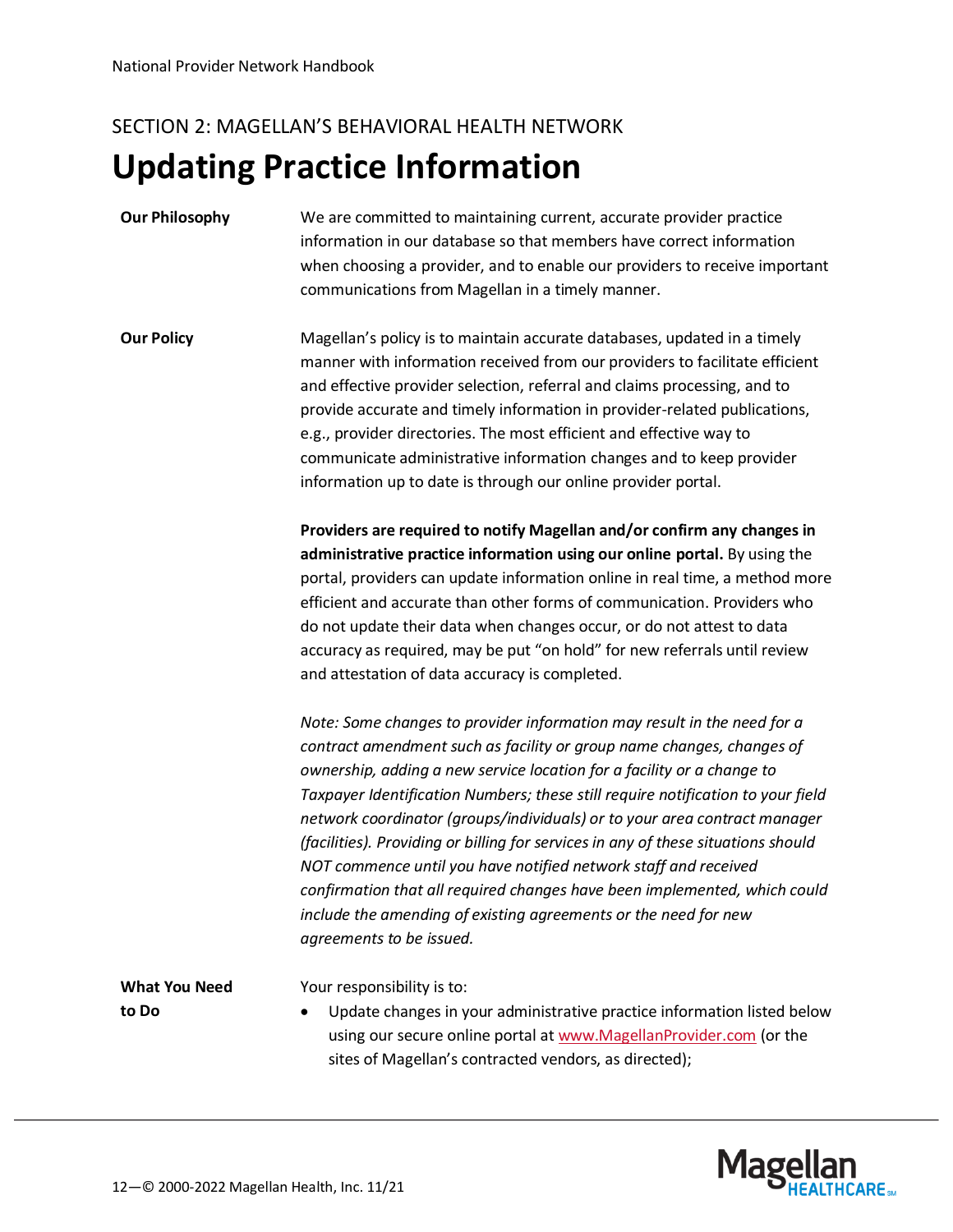- Notify us within 10 business days of any changes in your practice information, including, but not limited to, changes of:
	- o Service, mailing or financial address,
	- o Telephone number,
	- o Business hours,
	- o Email address,
	- o Taxpayer Identification Number,
	- o Practice website URL,
	- o Practice specialty or areas of clinical expertise;
- Promptly notify us if you are unable to accept referrals for any reason, including, but not limited to:
	- o Illness or maternity leave,
	- o Practice full to new patients,
	- o Professional travel, sabbatical, vacation, leave of absence, etc.;
- Promptly notify us of any changes in group practices, including, but not limited to:
	- o Practitioners departing from your practice,
	- o Practitioners joining your group practice,
	- o Service, mailing or financial address,
	- o Practice ownership, including a change in Taxpayer Identification Number and/or National Provider Identifier,
	- o Telephone number,
	- o Business hours,
	- o Email address,
	- o Practice website URL;
- Promptly notify us of any changes to information reviewed during the credentialing process, including, but not limited to:
	- o Licensure or certification, including state licensing board actions on your license,
	- o Board certification(s),
	- o Hospital privileges,
	- o Insurance coverage,
	- o New information regarding pending or settled malpractice actions;
- Promptly respond to us regarding member or other inquiries about the accuracy of your practice information, including, but not limited to, the information listed above. Failure to respond to inquiries regarding the accuracy of your information may impact your network participation status;

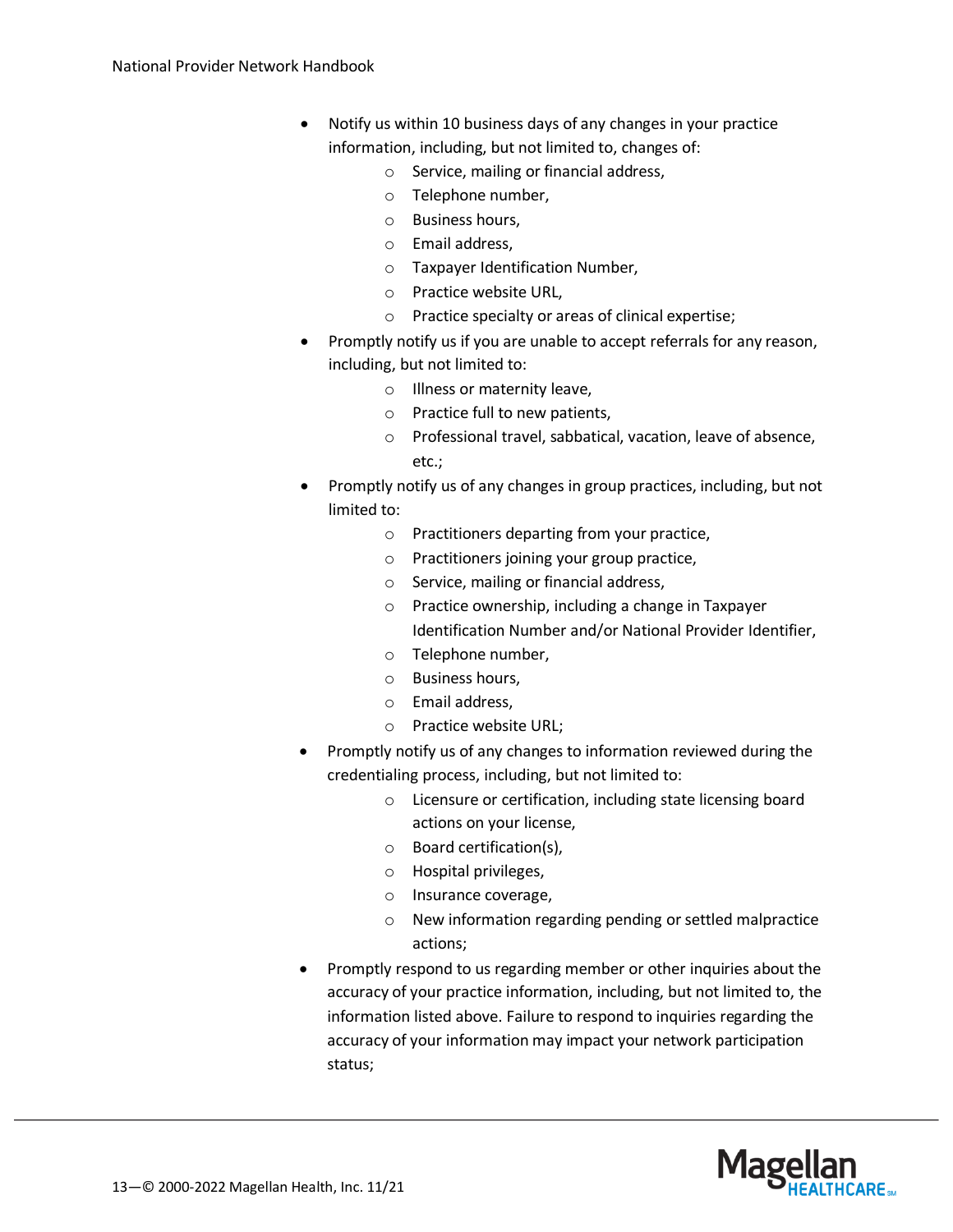| See the Magellan Organizational and Facility Provider Supplement to      |  |
|--------------------------------------------------------------------------|--|
| this Provider Handbook for submitting changes in facility/organizational |  |
| practices;                                                               |  |

- Contact your field network coordinator or area contract manager if the change may require a contract amendment before you can initiate or bill for services;
- Update and maintain your Provider Profile information (enables you to enhance your profile that members see in online provider searches, by uploading your photo, a personal statement, professional awards, etc.);
- Each time you make any changes noted above using our online provider portal or in response to any request from Magellan, it is important to attest that your data is current and accurate. Even if you have no changes, *Magellan requires that you review your practice information and attest that your information is correct, including appointment availability, at least quarterly.* Failure to update administrative practice information may impact your network participation status.
- You may request removal or suppression from provider directories if you wish to receive referrals, but do not want your name and contact information published in directories. Contact your field network coordinator or area contract manager to discuss. You will be asked to provide a written request to Magellan: your provider NPI, location, and a detailed reason for requesting removal from a provider directory.

| <b>What Magellan</b> | Magellan's responsibility for provider data changes is to:             |
|----------------------|------------------------------------------------------------------------|
| Will Do              | Maintain an online portal for providers to update information in real- |
|                      | time, with no additional verification requirements, except for         |
|                      | clarification or if a new service may require a contract amendment;    |
|                      | Contact you for clarification, if needed;<br>$\bullet$                 |
|                      | Notify you when Magellan members tell us that they believe your        |

- Notify you when Magellan members tell us that they believe your provider data is incorrect;
- Monitor and follow up on the completion of required quarterly provider data accuracy attestations; and
- Notify you if your change in information impacts your referral and/or network participation status.

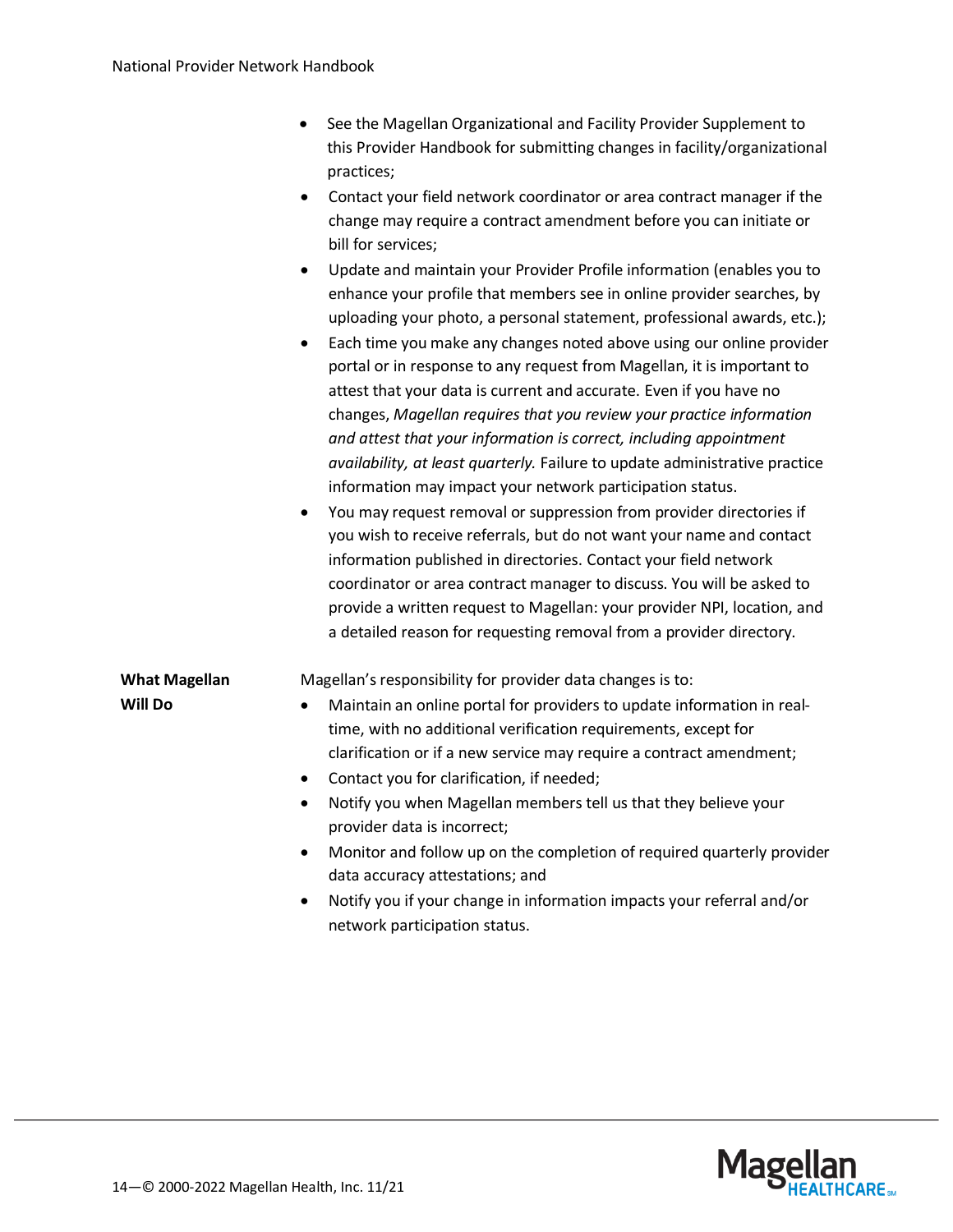### <span id="page-14-0"></span>**Contracting with Magellan**

| <b>Our Philosophy</b>         | Magellan's provider agreements protect members, providers, and Magellan<br>by defining:<br>The rights and responsibilities of the parties;<br>٠<br>The application of Magellan's policies and procedures to services<br>$\bullet$<br>rendered to members;<br>The programs/services available to members;<br>$\bullet$<br>The provider network for member use; and<br>The reimbursement for covered services.<br>٠<br>Depending on a provider's type of practice and location, Magellan will issue<br>a provider agreement with applicable addenda and exhibits.                                                                                                                                                                                                                                                                                                                                                                                     |
|-------------------------------|-----------------------------------------------------------------------------------------------------------------------------------------------------------------------------------------------------------------------------------------------------------------------------------------------------------------------------------------------------------------------------------------------------------------------------------------------------------------------------------------------------------------------------------------------------------------------------------------------------------------------------------------------------------------------------------------------------------------------------------------------------------------------------------------------------------------------------------------------------------------------------------------------------------------------------------------------------|
| <b>Our Policy</b>             | Magellan network providers are required to have an executed Magellan<br>$\bullet$<br>provider agreement in order to bill Magellan for the provision of<br>covered services. An additional attestation or amendment may be<br>required to provide specific services (e.g., transcranial magnetic<br>stimulation [TMS], office-based opioid treatment [OBOT], etc.).                                                                                                                                                                                                                                                                                                                                                                                                                                                                                                                                                                                  |
| <b>What You Need</b><br>to Do | Your responsibility is to:<br>Read, understand and sign a Magellan provider agreement;<br>٠<br>Return your signed provider agreement to Magellan for contract<br>$\bullet$<br>execution, which may be via electronic signature;<br>Comply with the terms of the Magellan provider agreement, including<br>٠<br>the policies and procedures contained within this handbook and<br>applicable supplements;<br>Honor reimbursement provisions for covered services rendered to<br>$\bullet$<br>members;<br>Accept your Magellan contracted rates for services rendered on an ad<br>hoc basis to Magellan members with plans for which you are not<br>contracted;<br>Not bill members for covered services other than for copayments or<br>$\bullet$<br>coinsurance, as outlined in the benefit plan, i.e., no "balance billing;"<br>and<br>Adhere to the termination notification period as specified in the<br>٠<br>provider agreement, if necessary. |

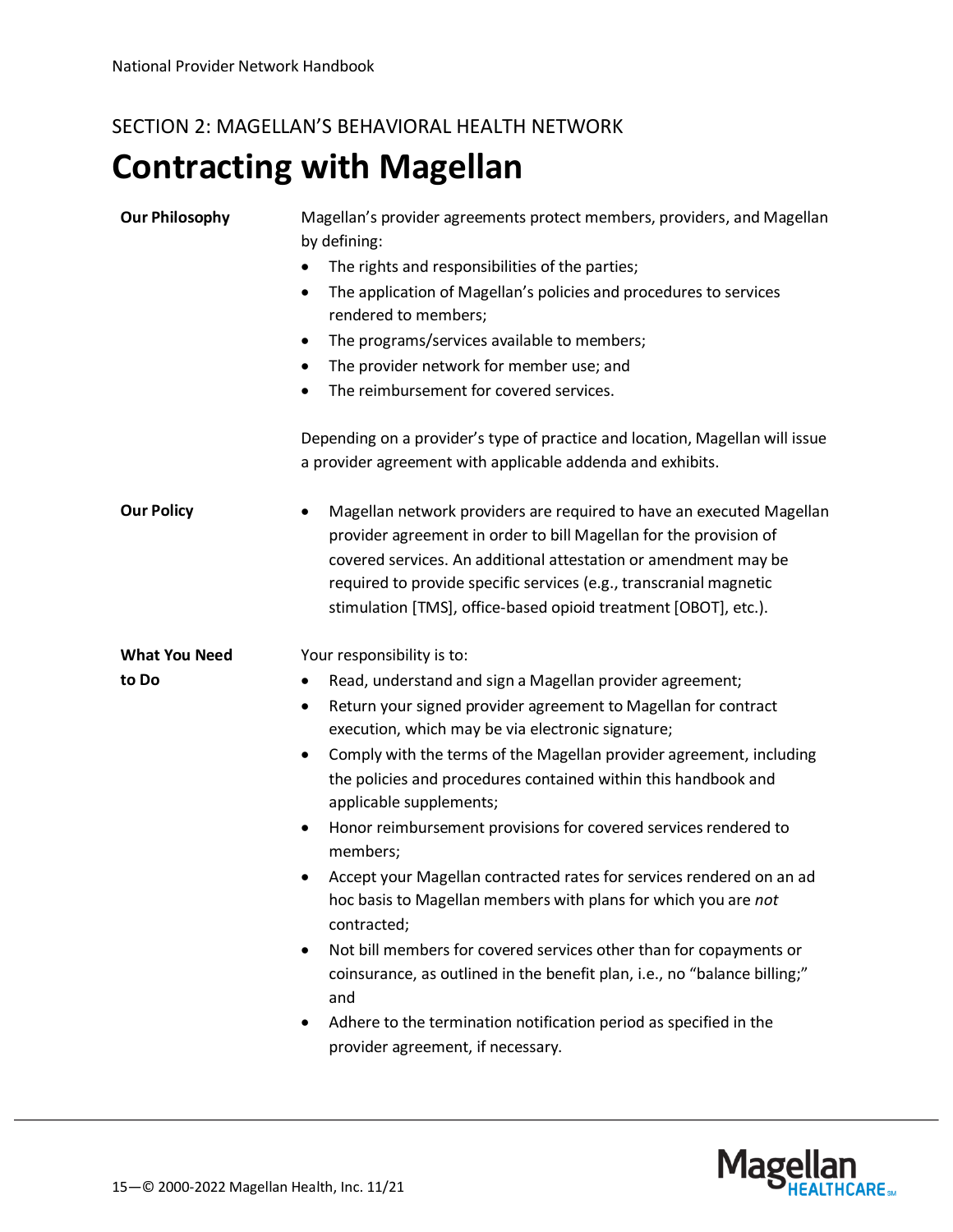| <b>What Magellan</b> | Magellan's responsibility is to:                                                                                                                                                                                         |
|----------------------|--------------------------------------------------------------------------------------------------------------------------------------------------------------------------------------------------------------------------|
| <b>Will Do</b>       | Submit a Magellan provider agreement to providers identified for<br>$\bullet$<br>participation in the Magellan provider network;                                                                                         |
|                      | Indicate our customers, products or lines of business covered by the<br>$\bullet$<br>agreement based on the reimbursement schedules provided; and                                                                        |
|                      | Execute the agreement after it has been returned and signed by the<br>$\bullet$<br>provider, and the provider has successfully met contractual<br>requirements. The effective date of the agreement is the date Magellan |

signs the agreement, unless otherwise noted.

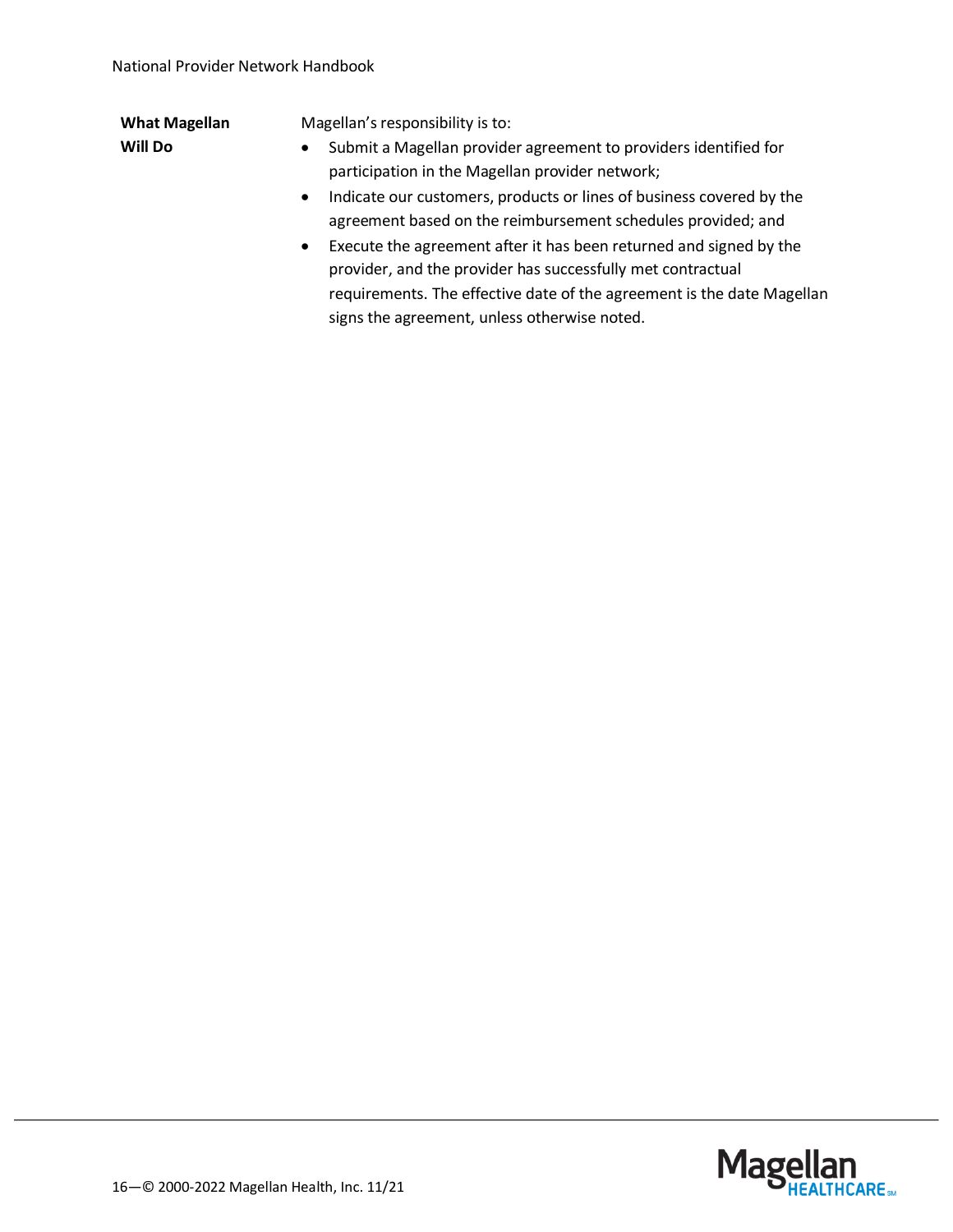## <span id="page-16-0"></span>**Sub-Contracting/Sub-Delegating Magellan's Provider Agreements**

| <b>Our Philosophy</b>                  | As a matter of value and quality, we promise our customers that only<br>participating providers that meet Magellan's credentialing and contracting<br>standards will deliver services to benefit-eligible members.                                                                                                                                                                                                                                                                                                                                                           |
|----------------------------------------|------------------------------------------------------------------------------------------------------------------------------------------------------------------------------------------------------------------------------------------------------------------------------------------------------------------------------------------------------------------------------------------------------------------------------------------------------------------------------------------------------------------------------------------------------------------------------|
| <b>Our Policy</b>                      | Magellan does not allow sub-contracting or sub-delegation of the Individual<br>Provider Agreement or of the Group Provider Agreement.<br>Participating providers are prohibited from allowing interns, non-licensed<br>and/or non-credentialed staff members to treat or be a rendering service<br>provider to any Magellan member. Magellan does not allow "incident-to"<br>billing. The term "incident-to" is a Medicare specific term; "incident-to"<br>billing may not be used for services rendered to Medicare Advantage<br>members with benefits managed by Magellan. |
| <b>What You Need</b>                   | Your responsibility is to:                                                                                                                                                                                                                                                                                                                                                                                                                                                                                                                                                   |
| to Do                                  | Understand your obligations and comply with the terms of your<br>$\bullet$<br>Magellan provider agreement;<br>Refrain from allowing interns, non-licensed or non-credentialed staff to<br>$\bullet$<br>deliver services to our members unless otherwise authorized;<br>See the Appendix: Frequently Asked Questions for further information<br>about credentialing and contracting with Magellan.                                                                                                                                                                            |
| <b>What Magellan</b><br><b>Will Do</b> | Magellan's responsibility is to:<br>Communicate our expectations to you that only fully credentialed<br>٠<br>participating providers may deliver service to our members; and<br>Review treatment records to confirm compliance.                                                                                                                                                                                                                                                                                                                                              |

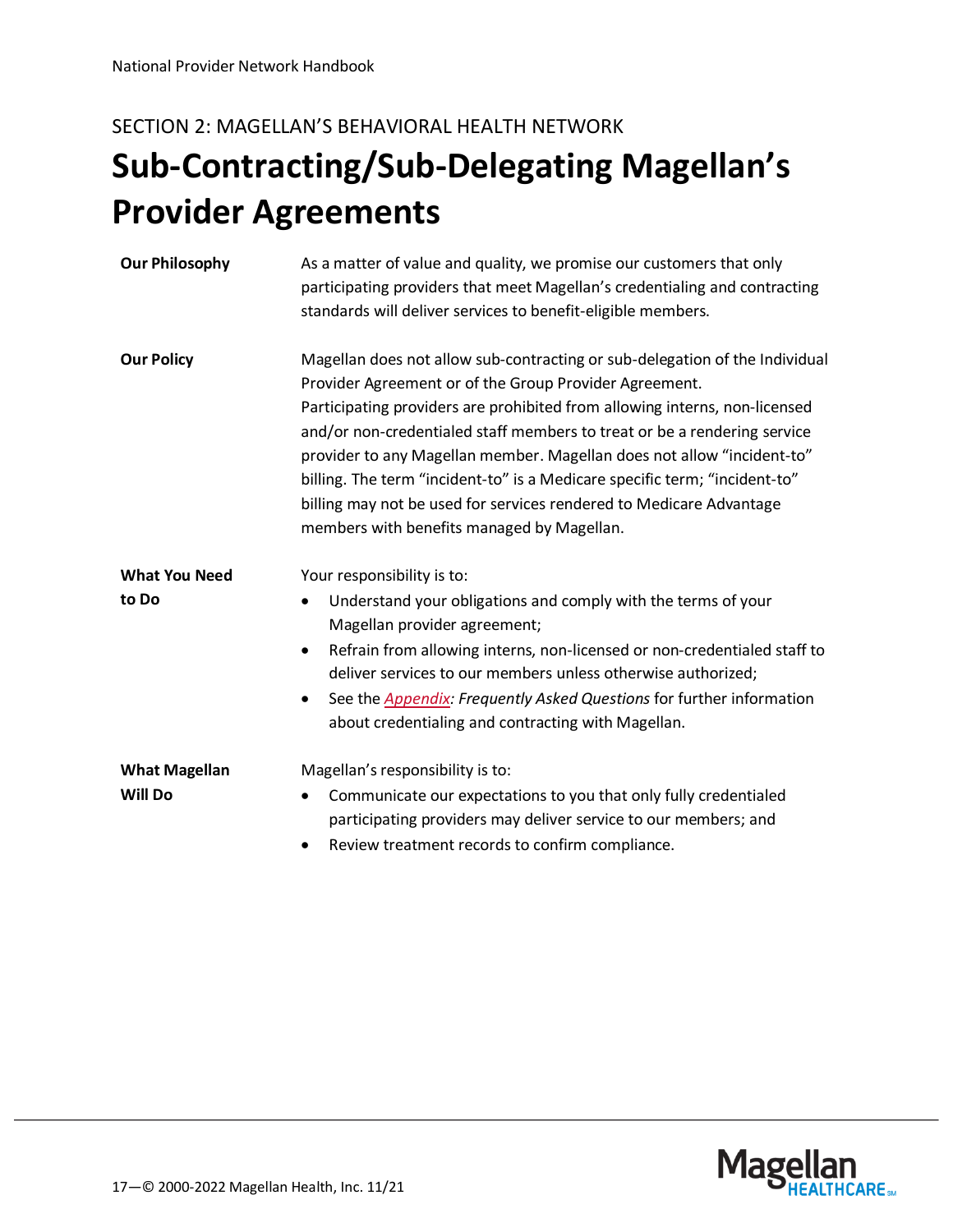### <span id="page-17-0"></span>**Business Associate Agreement**

| <b>Our Philosophy</b> | Magellan network providers are not "business associates," as defined by the<br>provisions of the Health Insurance Portability and Accountability Act<br>(HIPAA) and the accompanying regulations. |
|-----------------------|---------------------------------------------------------------------------------------------------------------------------------------------------------------------------------------------------|
| <b>Our Policy</b>     | Network providers do not need business associate agreements with us.                                                                                                                              |
| <b>What You Need</b>  | For Magellan providers rendering behavioral healthcare services to our                                                                                                                            |
| to Do                 | members, no action is required.                                                                                                                                                                   |
| <b>What Magellan</b>  | Magellan will not issue business associate agreements to providers in our                                                                                                                         |
| <b>Will Do</b>        | network for rendering behavioral healthcare services to our members.                                                                                                                              |

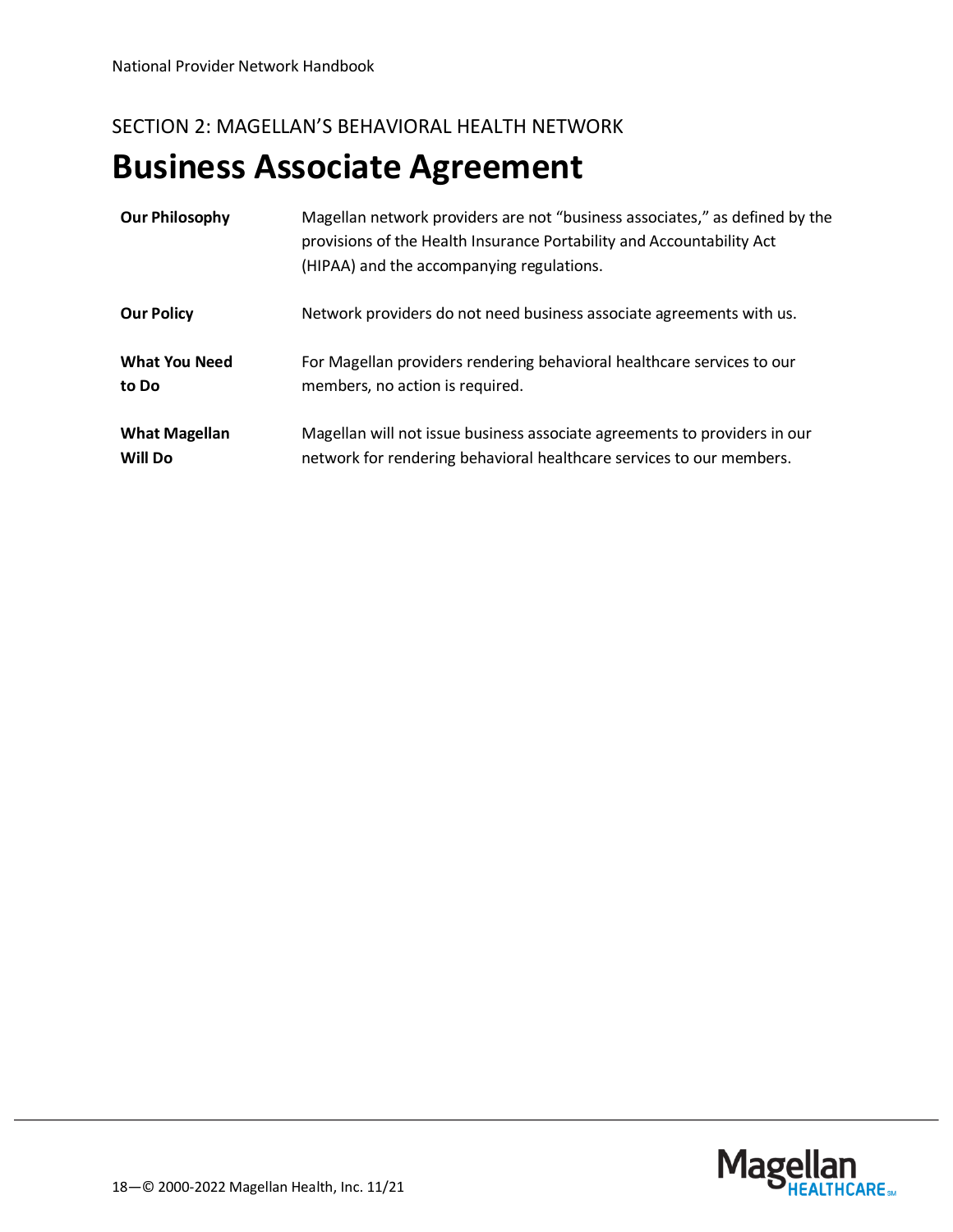### <span id="page-18-0"></span>**Appealing Decisions That Affect Network Participation Status**

**Our Philosophy** Participating providers have a right to appeal Magellan actions that are based on issues of quality of care or service that impact the conditions of the provider's participation in the network. Customer requirements and applicable federal and state laws may impact the appeals process; therefore, we outline the process for provider appeals in the written notification that details the changes in a provider's participation status due to issues of quality of care or services.

**Our Policy** *Magellan offers participating providers an opportunity for a formal appeal hearing when Magellan takes action to terminate network participation due to quality concerns.* Providers receive written notice of the action. Notification includes: the reason(s) for the action, the right to request an appeal, the process to initiate a request for appeal, summary of the appeal process and the appropriate timeframe to submit the request. Providers may participate in the appeal hearing and may be represented by an attorney or another person of the provider's choice. Providers are notified in writing of the appeal decision within 30 calendar days of completion of the formal appeal hearing. Specifics of the appeal and notification processes are subject to customer, state, or federal requirements.

> *Professional providers whose network participation is terminated due to license sanctions or disciplinary action, or exclusion from participation in Medicare, Medicaid, or other federal healthcare programs, or appearance on CMS Preclusion List are offered an internal administrative review unless otherwise required by customer, state or federal requirements.*

Providers are notified in writing of their network participation status, reason for denial of ongoing participation, and informed of their right to request an internal administrative review and the appropriate timeframe to submit the request. The provider is notified in writing of the outcome within 30 calendar days of the administrative review.

**What You Need to Do**

Your responsibility is to:

• Follow the instructions outlined in the notification letter if you wish to appeal a change in the conditions of your participation based on a quality review determination.

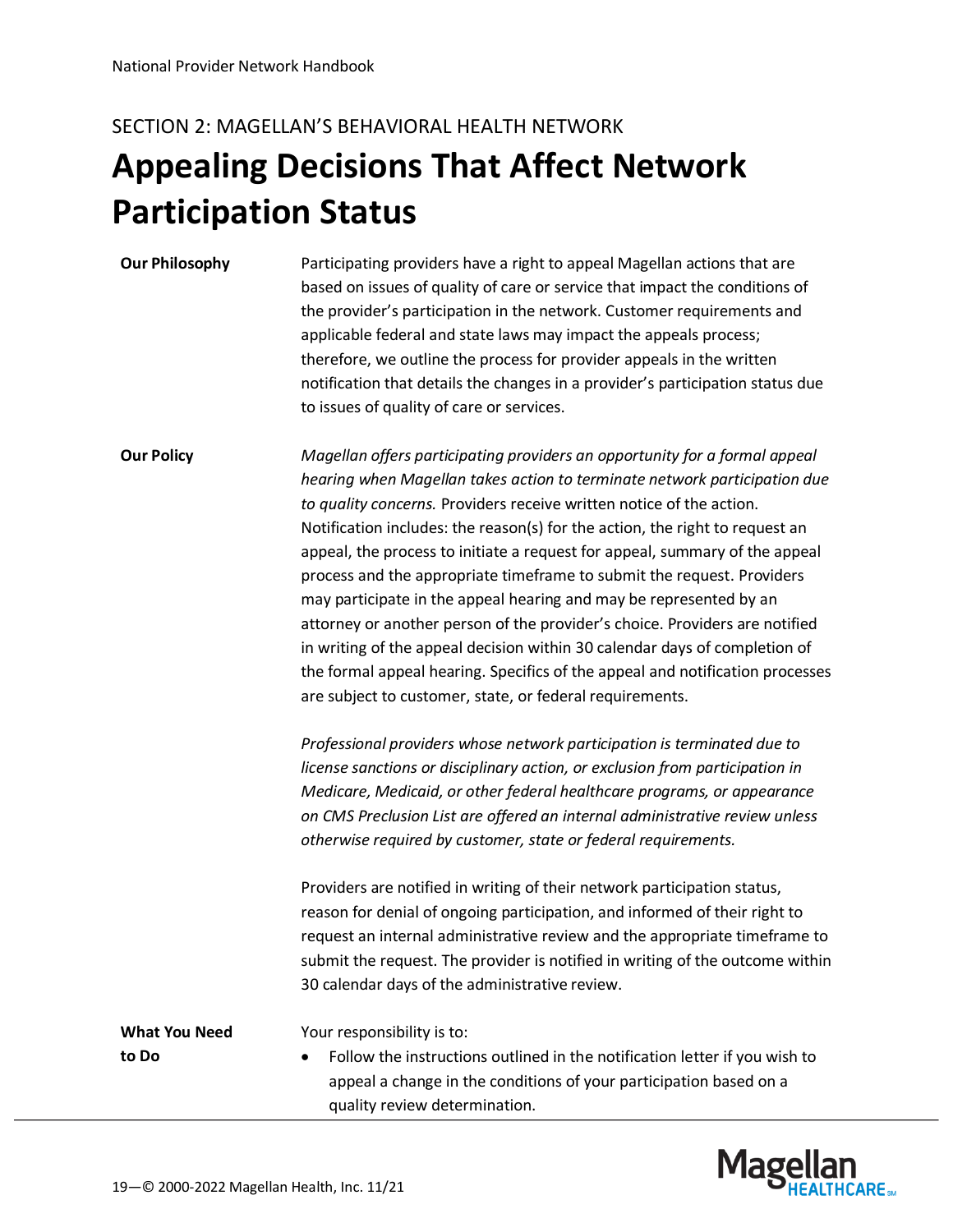| <b>What Magellan</b> | Magellan's responsibility is to:                                                                                                                                                                |
|----------------------|-------------------------------------------------------------------------------------------------------------------------------------------------------------------------------------------------|
| <b>Will Do</b>       | Notify you in a timely manner of the determination that the condition<br>$\bullet$<br>of your participation is changed due to issues of quality of care or<br>service;                          |
|                      | Consider any appeals submitted in accordance with the instructions<br>$\bullet$<br>outlined in the notification letter, subject to applicable accreditation<br>and/or federal or state law; and |

• Notify you in writing of the appeal decision within 30 calendar days of completion of the formal appeal hearing.

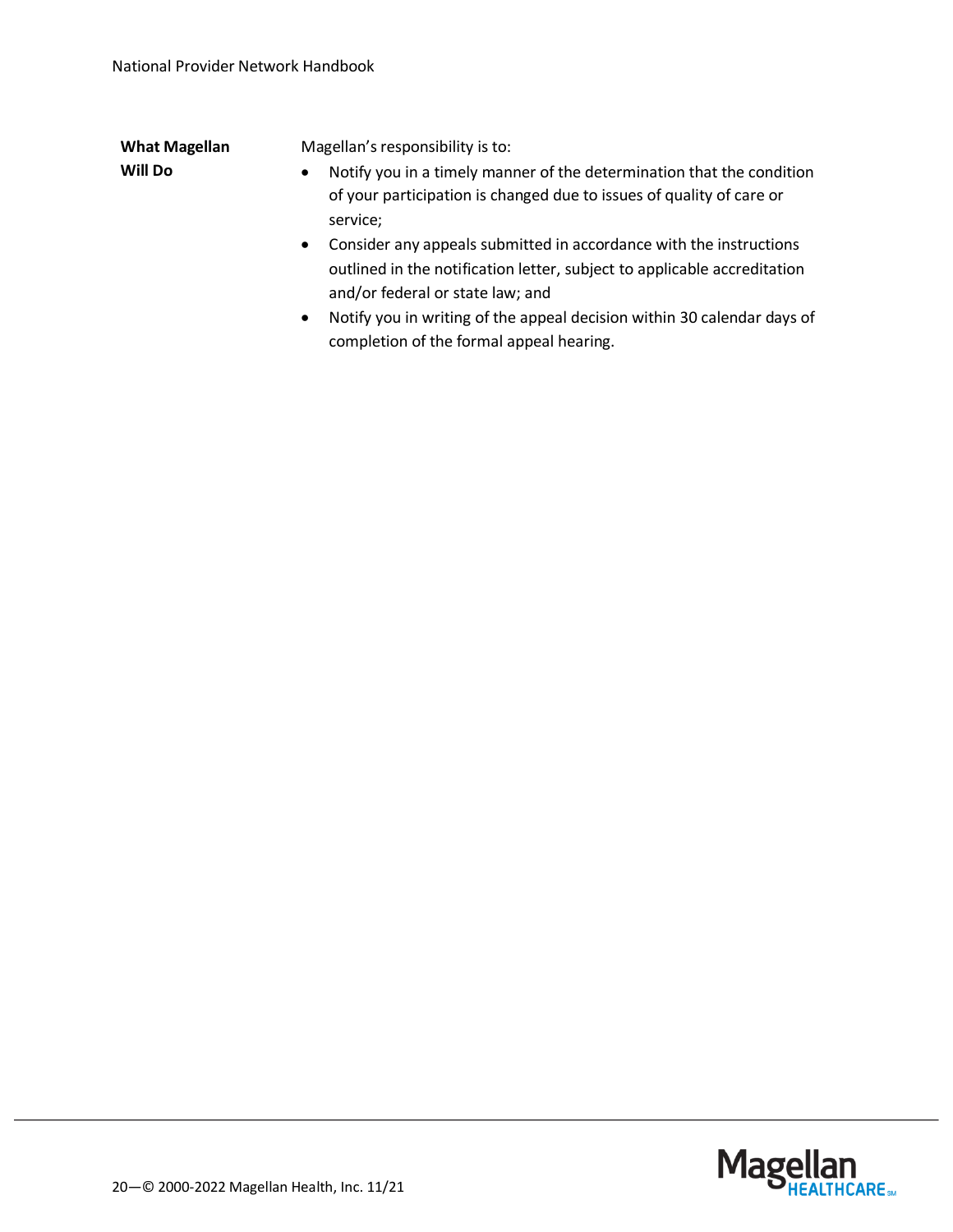### <span id="page-20-0"></span>**Contract Termination**

| <b>Our Philosophy</b>         | Magellan's philosophy is to maintain a diverse, quality network of providers<br>to meet the needs of our customers and members. In addition, we believe<br>that providers should advocate on behalf of members in obtaining care and<br>treatment for behavioral health and substance abuse disorders.                                                                                                                                                                                                                                                                                                                                                                                                                                                                                                                                      |
|-------------------------------|---------------------------------------------------------------------------------------------------------------------------------------------------------------------------------------------------------------------------------------------------------------------------------------------------------------------------------------------------------------------------------------------------------------------------------------------------------------------------------------------------------------------------------------------------------------------------------------------------------------------------------------------------------------------------------------------------------------------------------------------------------------------------------------------------------------------------------------------|
| <b>Our Policy</b>             | Network providers will not be terminated from the networks of Magellan<br>and/or its affiliated companies for any of the following reasons:<br>Provider advocating on behalf of a member;<br>$\bullet$<br>Provider filing a complaint against Magellan;<br>٠<br>Provider appealing a decision of Magellan; or<br>٠<br>Provider requesting a review of or challenging a termination decision of<br>٠<br>Magellan.                                                                                                                                                                                                                                                                                                                                                                                                                            |
|                               | Network providers may be terminated from any or all of Magellan networks<br>and/or its affiliated companies for the following reasons, including, but not<br>limited to:<br>Failure to submit materials for recredentialing within required<br>٠<br>timeframes;<br>Suspension, loss, or other state board actions on licensure;<br>$\bullet$<br>Provider exclusion from participation in federally or state-funded<br>٠<br>healthcare programs or appearance on CMS Preclusion List;<br>Quality of care or quality of service concerns as determined by<br>٠<br>Magellan;<br>Failure to meet or maintain Magellan's credentialing criteria;<br>$\bullet$<br>Provider-initiated termination; or<br>$\bullet$<br>No current business need within the provider's geographic area, subject<br>$\bullet$<br>to applicable state and federal law. |
| <b>What You Need</b><br>to Do | Your responsibility is to:<br>Advocate on behalf of members;<br>Maintain your professional licensure in a full, active status;<br>$\bullet$<br>Respond in a timely manner to recredentialing requests; and<br>Follow contract requirements, policies, and guidelines, including<br>٠<br>appropriate transition of members in care at the time of contract<br>termination.                                                                                                                                                                                                                                                                                                                                                                                                                                                                   |

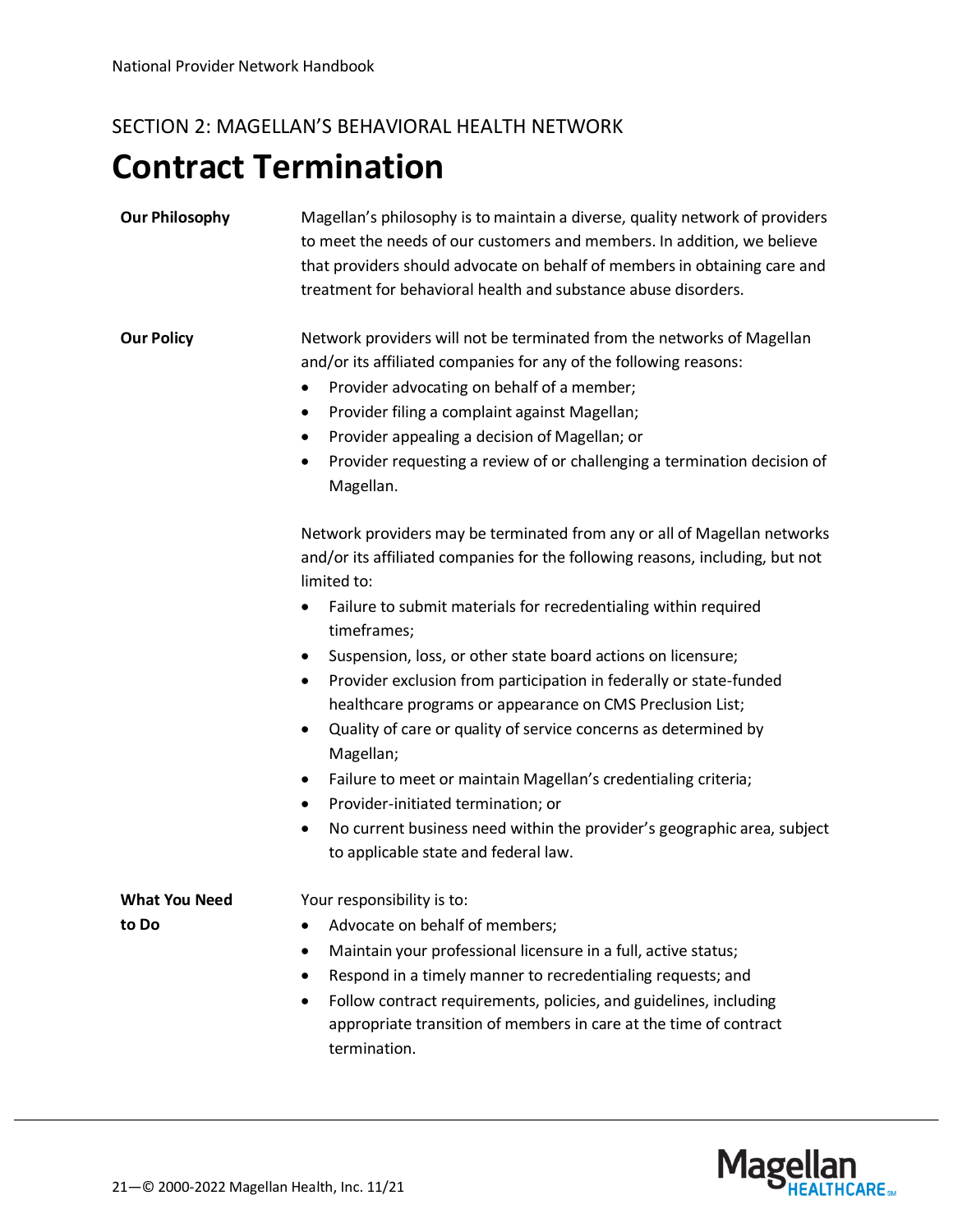If you choose to terminate your contract with Magellan, you must:

- Submit your notice of termination in writing, in accordance with the terms of your provider agreement, to: Magellan Healthcare Attn: Network Operations 14100 Magellan Plaza Maryland Heights, MO 63043 Fax 1-888-656-0429 • Group provider practices shall immediately notify Magellan, in writing, in the event that a healthcare professional ceases to be affiliated with the provider group for any reason. The group practice must ensure that members under the care of the terminating practitioner are transferred to another group member who is credentialed with Magellan. • If you are a group member practicing under a group agreement and terminate your affiliation with the group, Magellan expects you to facilitate transition of members in your care to another group member who is credentialed with Magellan. • If you are an individual provider, and Magellan agrees continuation of treatment is necessary for the member to continue to receive care through the current period of active treatment or for 90 calendar days, whichever is less, you must comply with the following: o Accept your current reimbursement schedule as payment in full and not balance bill the member, o Continue treatment for an appropriate period of time (based on transition plan goals), o Adhere to Magellan's quality assurance utilization review requirements and provide Magellan with the necessary medical information related to the member's care, o Adhere to Magellan's policies and procedures, including, but limited to, procedures regarding referrals, obtaining preauthorization and submitting treatment plans approved by Magellan. **What Magellan**  Magellan's responsibility is to: Respect your right to advocate on behalf of members; • Not terminate your contract for advocating on behalf of members, filing a complaint, appealing a decision, or requesting a review of or challenging a termination decision of Magellan; • Notify you when recredentialing materials must be submitted and monitor your compliance;
	- Communicate quality concerns and complaints received from members;



**Will Do**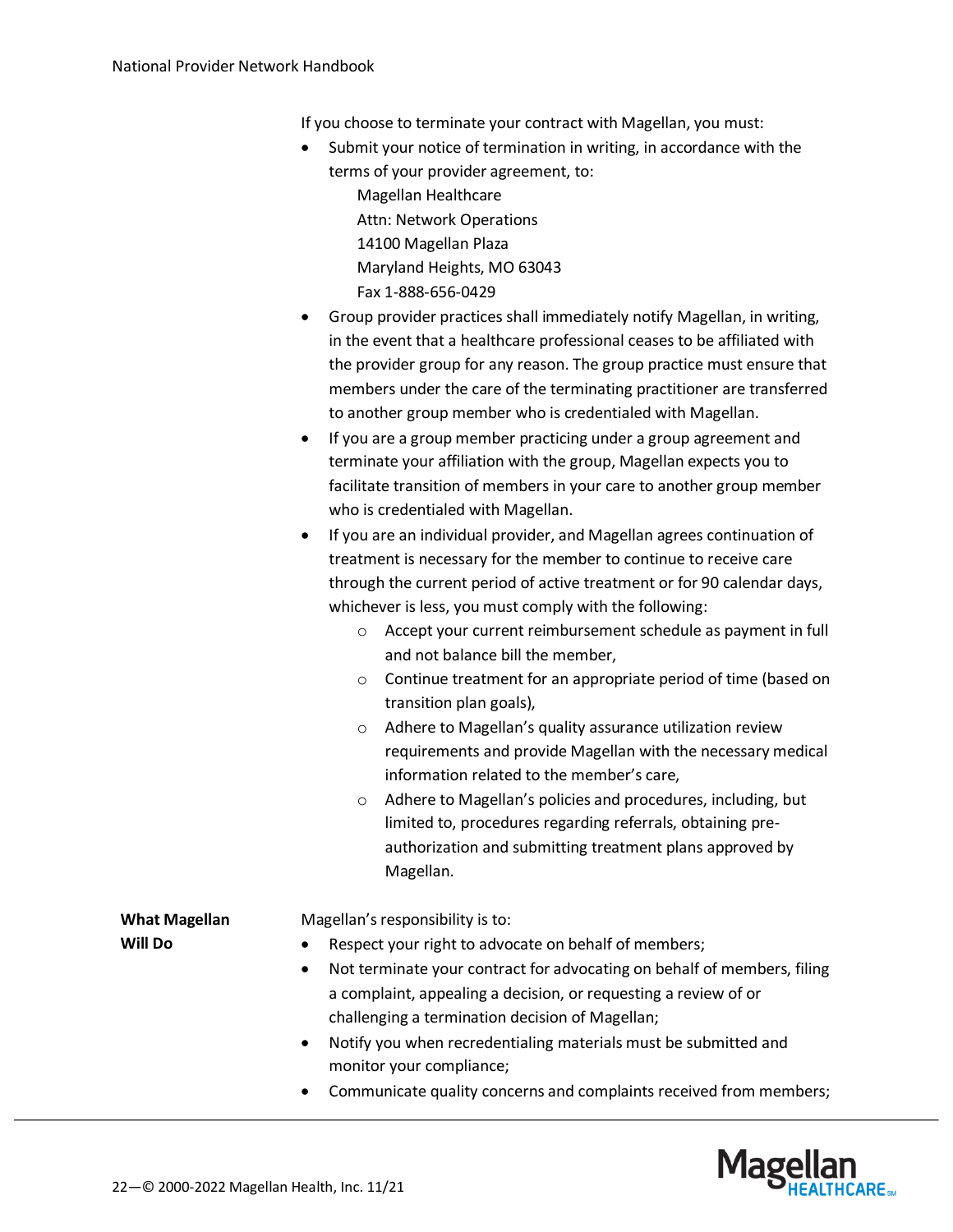- Notify you of the reason for contract termination and your appeal rights, as applicable, if your contract is terminated; and
- Notify members in your care and facilitate care transition plans if your contract is terminated.

*For specific information concerning contract termination obligations of both parties, consult your Magellan agreement.*

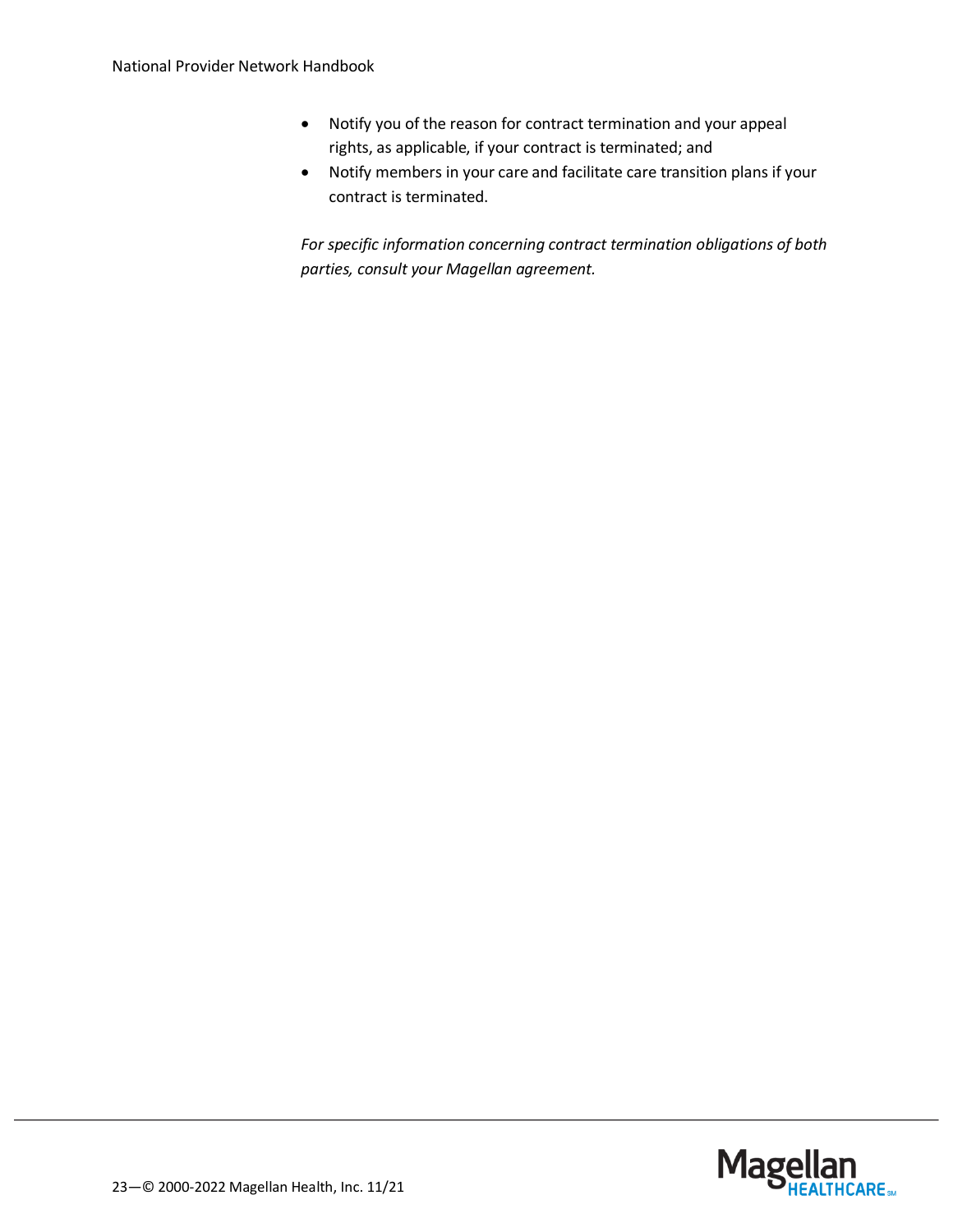### <span id="page-23-1"></span><span id="page-23-0"></span>**Care Management Overview**

| <b>Our Philosophy</b> | Through our care management process, Magellan joins with our members,<br>providers, and customers to make sure members receive appropriate care<br>and services in a timely manner and experience desirable treatment<br>outcomes.                                                                                                                                                                                                                                                                |
|-----------------------|---------------------------------------------------------------------------------------------------------------------------------------------------------------------------------------------------------------------------------------------------------------------------------------------------------------------------------------------------------------------------------------------------------------------------------------------------------------------------------------------------|
| <b>Our Policy</b>     | Through various care management models, we actively assist members in<br>optimizing their benefits to meet their behavioral healthcare needs. We do<br>not pay incentives to employees who conduct benefit certification, appeal<br>and dispute processes, or to providers to reduce or forego the provision of<br>clinically necessary care. We do not reward or offer incentives to encourage<br>non-certification/non-authorization or under-utilization of behavioral<br>healthcare services. |
| <b>What You Need</b>  | Your responsibility is to:                                                                                                                                                                                                                                                                                                                                                                                                                                                                        |
| to Do                 | Comply with the member's insurance benefit certification requirements<br>(synonymous term is authorization) before initiating services. This<br>requirement includes inpatient admission and requests for additional<br>bed days. In most cases, this requirement excludes clinically necessary<br>emergency services.                                                                                                                                                                            |
|                       | Contact Magellan at the number on the member's benefit card or<br>٠<br>online at www.MagellanProvider.com (or the sites of Magellan's<br>contracted vendors, as directed), to request benefit certification prior to<br>delivery of services.                                                                                                                                                                                                                                                     |
| <b>What Magellan</b>  | Magellan's responsibility is to:                                                                                                                                                                                                                                                                                                                                                                                                                                                                  |
| <b>Will Do</b>        | Provide timely access to appropriate staff;<br>٠                                                                                                                                                                                                                                                                                                                                                                                                                                                  |
|                       | Conduct the benefit certification process with the least amount of<br>٠<br>intrusion into the care experience;                                                                                                                                                                                                                                                                                                                                                                                    |
|                       | Process referrals and complete the care management process in a<br>٠<br>timely manner;                                                                                                                                                                                                                                                                                                                                                                                                            |
|                       | Process benefit certifications from the initial request to notifying the<br>requesting provider of the benefit certification determination, or appeal<br>or dispute decision, in accordance with the requirements, allowances<br>and limitations of the member's benefit plan;                                                                                                                                                                                                                    |
|                       | Base benefit certification determinations, or appeal or dispute                                                                                                                                                                                                                                                                                                                                                                                                                                   |
|                       | decisions, on approved clinical criteria such as Magellan's Care                                                                                                                                                                                                                                                                                                                                                                                                                                  |

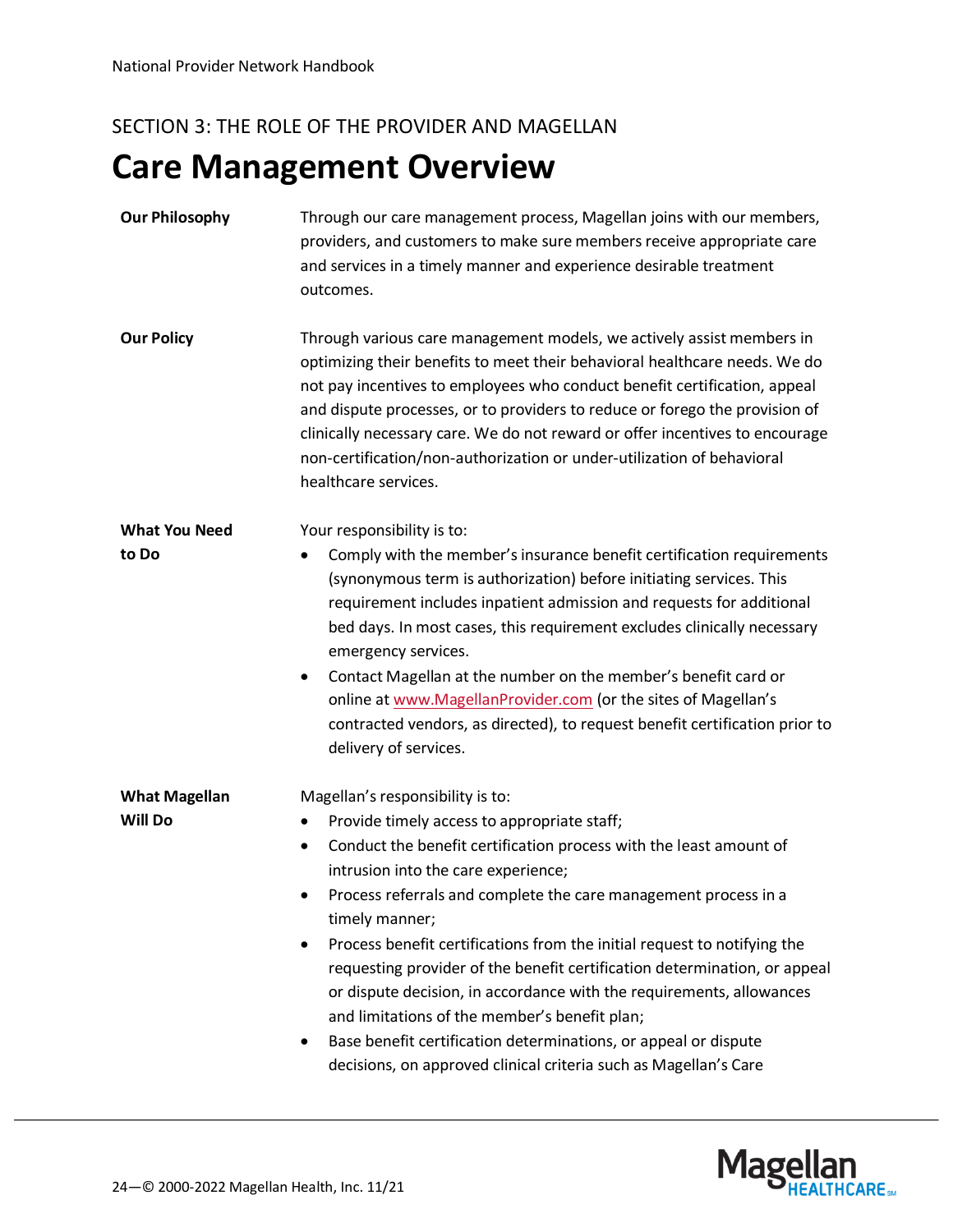Guidelines or other customer-required clinical criteria, and existence of coverage;

• Require Magellan employees to attend company compliance training regarding Magellan's policy of no incentives for non-certification/nonauthorization or under-utilization of care.

Magellan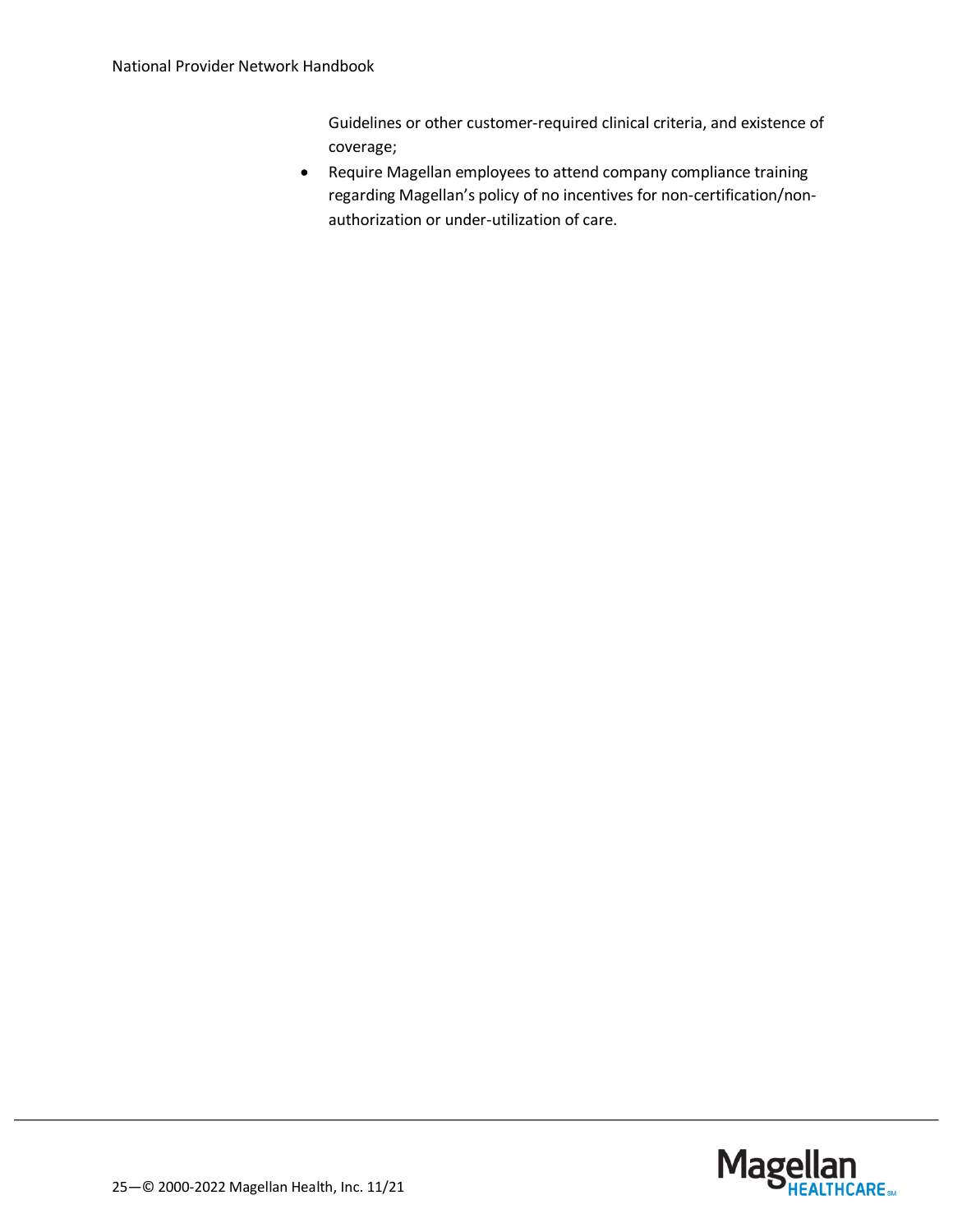### <span id="page-25-0"></span>**Before Services Begin**

| <b>Our Philosophy</b>         | When members contact Magellan for a referral, our philosophy is to direct<br>them to practitioners who best fit their needs and preferences, including<br>provider location, service hours, specialties, spoken language(s), gender,<br>and cultural aspects.                                                                                                                                                                                                                                                                                                                                                                                                                                                                                                                                                                                                                                                                                                                                                                                                                                                                                                                                                                                                                                                                                                                                                                                                                                                                                             |
|-------------------------------|-----------------------------------------------------------------------------------------------------------------------------------------------------------------------------------------------------------------------------------------------------------------------------------------------------------------------------------------------------------------------------------------------------------------------------------------------------------------------------------------------------------------------------------------------------------------------------------------------------------------------------------------------------------------------------------------------------------------------------------------------------------------------------------------------------------------------------------------------------------------------------------------------------------------------------------------------------------------------------------------------------------------------------------------------------------------------------------------------------------------------------------------------------------------------------------------------------------------------------------------------------------------------------------------------------------------------------------------------------------------------------------------------------------------------------------------------------------------------------------------------------------------------------------------------------------|
| <b>Our Policy</b>             | Our policy is to make available for selection and/or refer members to<br>providers who best fit their needs and preferences. We also confirm<br>member eligibility and manage the use of behavioral health insurance<br>benefits.                                                                                                                                                                                                                                                                                                                                                                                                                                                                                                                                                                                                                                                                                                                                                                                                                                                                                                                                                                                                                                                                                                                                                                                                                                                                                                                         |
| <b>What You Need</b><br>to Do | Your responsibility is to:<br>When required by the member's benefit plan, obtain benefit                                                                                                                                                                                                                                                                                                                                                                                                                                                                                                                                                                                                                                                                                                                                                                                                                                                                                                                                                                                                                                                                                                                                                                                                                                                                                                                                                                                                                                                                  |
|                               | certification by signing in to your password-protected account on our<br>secure provider portal at www.MagellanProvider.com (or the sites of<br>Magellan's contracted vendors, as directed) or call Magellan using the<br>number on the back of the member's card to determine member<br>eligibility and to obtain authorization for requested services before<br>rendering care to a referred member.<br>View your authorizations (synonymous with certifications), if required<br>$\bullet$<br>by the member's plan, on our provider portal.<br>Contact Magellan as soon as possible following the delivery of<br>$\bullet$<br>emergency services to certify admission to inpatient care or to initiate<br>ambulatory services.<br>When additional time may be needed for members in an inpatient<br>٠<br>setting or in an intermediate ambulatory service (PHP, IOP), contact<br>Magellan at least one day before the end of the period of time covered<br>by the current benefit certification.<br>Contact Magellan if, during the course of treatment, you determine that<br>٠<br>services other than those authorized are required.<br>For members presenting for services other than routine outpatient, be<br>prepared to provide Magellan with a thorough assessment of the<br>member, including, but not limited to the following:<br>Symptoms,<br>$\circ$<br>Precipitating event(s),<br>$\circ$<br>Potential for risk, such as harm to self or others,<br>$\circ$<br>Level of functioning and degree of impairment (as applicable),<br>$\circ$ |

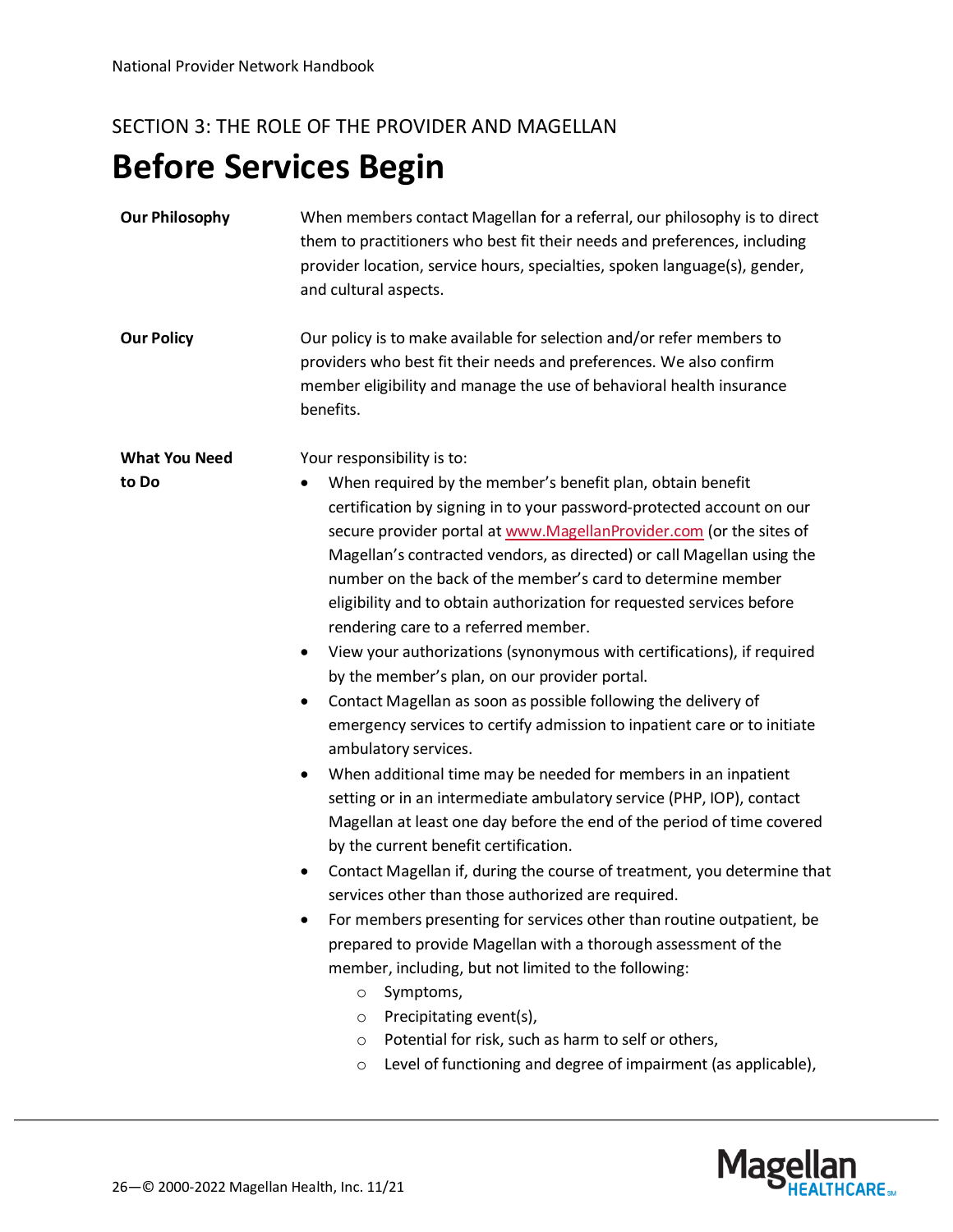|                                        | Clinical history, including medical, behavioral health and alcohol<br>$\circ$<br>and other drug conditions or treatments,<br>Current medications,<br>$\circ$<br>Plan of care, and<br>$\circ$<br>Anticipated discharge and discharge plan (if appropriate).<br>$\circ$<br>Be aware that certain non-routine outpatient services, such as<br>٠<br>psychological testing, transcranial magnetic stimulation, and<br>psychotherapy for crisis, may require authorization.                                                                                                                                                                                                                                                                                                                                                                                                                                                                                                                                                                                                                                                                                                                                                                                                                                                                                                                          |
|----------------------------------------|------------------------------------------------------------------------------------------------------------------------------------------------------------------------------------------------------------------------------------------------------------------------------------------------------------------------------------------------------------------------------------------------------------------------------------------------------------------------------------------------------------------------------------------------------------------------------------------------------------------------------------------------------------------------------------------------------------------------------------------------------------------------------------------------------------------------------------------------------------------------------------------------------------------------------------------------------------------------------------------------------------------------------------------------------------------------------------------------------------------------------------------------------------------------------------------------------------------------------------------------------------------------------------------------------------------------------------------------------------------------------------------------|
| <b>What Magellan</b><br><b>Will Do</b> | Magellan's responsibility is to:<br>Actively assist with securing appointments for members needing<br>$\bullet$<br>emergent or urgent care. Note: those needing emergent care are<br>referred to network facility providers as appropriate.<br>Identify appropriate referrals based on information submitted by our<br>$\bullet$<br>providers through the credentialing process.<br>Make benefit certification determinations based upon the information<br>$\bullet$<br>provided by the member and/or the provider during the benefit<br>certification process.<br>Include the type of service(s), number of sessions or days authorized,<br>$\bullet$<br>and a start- and end-date for authorized services in the benefit<br>certification determination information.<br>Communicate the benefit certification determination (when necessary)<br>$\bullet$<br>by telephone, online and/or in writing to you as required by regulation<br>and/or contract.<br>Note: while most certification/authorization approval notices will only<br>be communicated online, denial notices and other legally mandated<br>correspondence is sent via U.S. Mail and/or fax (where applicable).<br>Offer you the opportunity and contact information to discuss the<br>determination with a Magellan peer reviewer if we are unable to<br>authorize the requested level of care based on clinical criteria. |

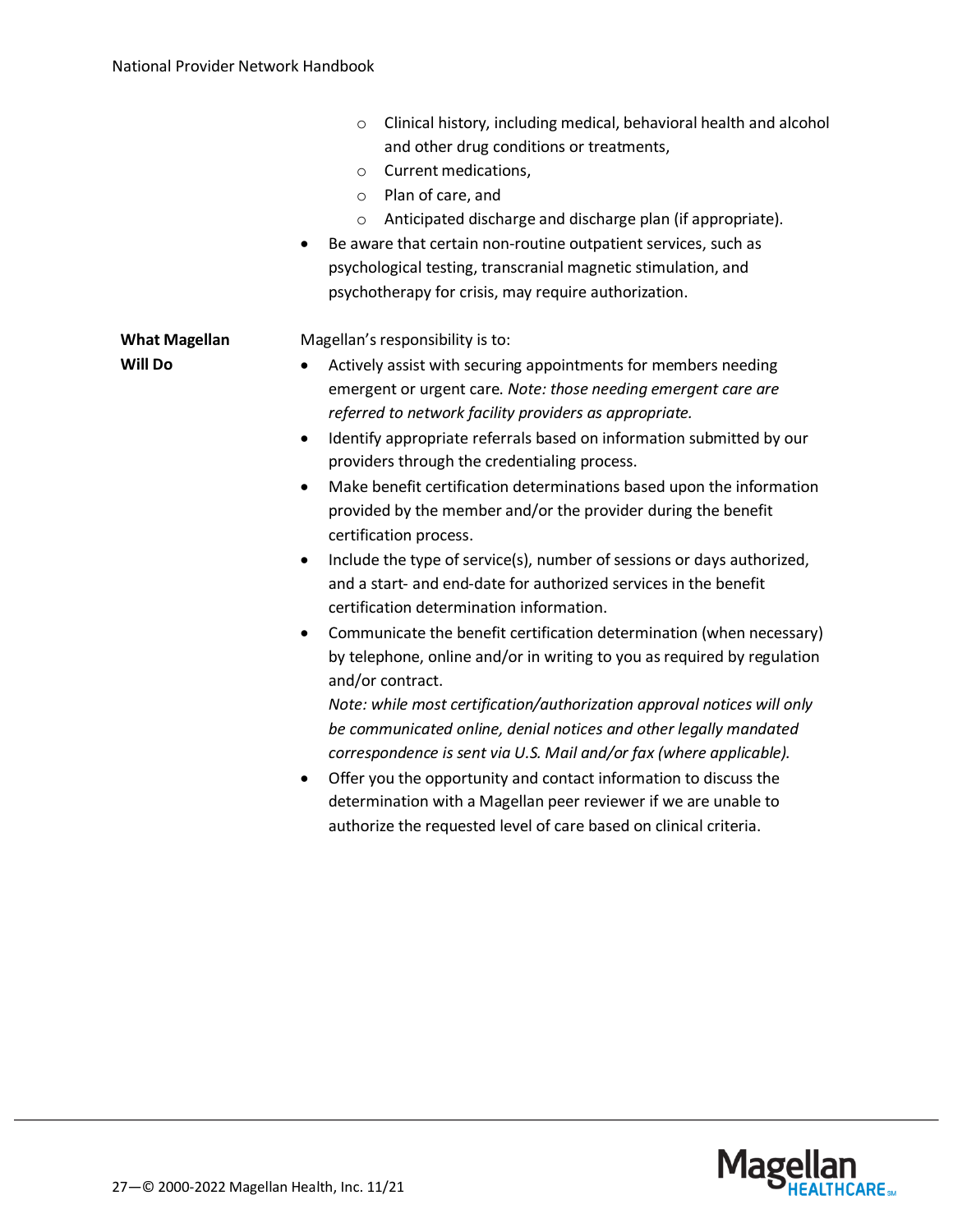### <span id="page-27-0"></span>**The Appropriate Level of Care**

| <b>Our Philosophy</b> | Magellan believes that the member should be in the most supportive, least<br>intensive level of care necessary to provide the best opportunity to improve<br>their health.                    |
|-----------------------|-----------------------------------------------------------------------------------------------------------------------------------------------------------------------------------------------|
| <b>Our Policy</b>     | Magellan Care Guidelines are applied to requests for authorization to<br>ensure the level of care requested is supported by the clinical information<br>provided.                             |
| <b>What You Need</b>  | Your responsibility is to:                                                                                                                                                                    |
| to Do                 | Review and be familiar with the Magellan Care Guidelines (See Section<br>3: Magellan Care Guidelines for additional information);                                                             |
|                       | Apply your understanding of the best-practice level of care definitions<br>$\bullet$<br>to the member's clinical presentation when making a referral to or<br>providing a level of care;      |
|                       | Understand that referral to any level of care generally will not receive<br>$\bullet$<br>authorization if the patient's needs are primarily custodial, recreational,<br>or respite;           |
|                       | Be aware that all levels of care guidelines are available at your request.<br>٠                                                                                                               |
| <b>What Magellan</b>  | Magellan's responsibility is to:                                                                                                                                                              |
| <b>Will Do</b>        | Apply the appropriate Magellan Care Guideline to the request to ensure<br>$\bullet$<br>the level of care is medically necessary;                                                              |
|                       | Promptly review your completed request form in accordance with<br>$\bullet$<br>applicable federal, state and contractual requirements;                                                        |
|                       | Respond in a timely manner to your request;<br>$\bullet$                                                                                                                                      |
|                       | Call you directly if further information is needed; and<br>$\bullet$                                                                                                                          |
|                       | Offer you the opportunity to discuss the determination with a Magellan<br>$\bullet$<br>peer reviewer if we are unable to authorize the requested level of care<br>based on clinical criteria. |
|                       |                                                                                                                                                                                               |

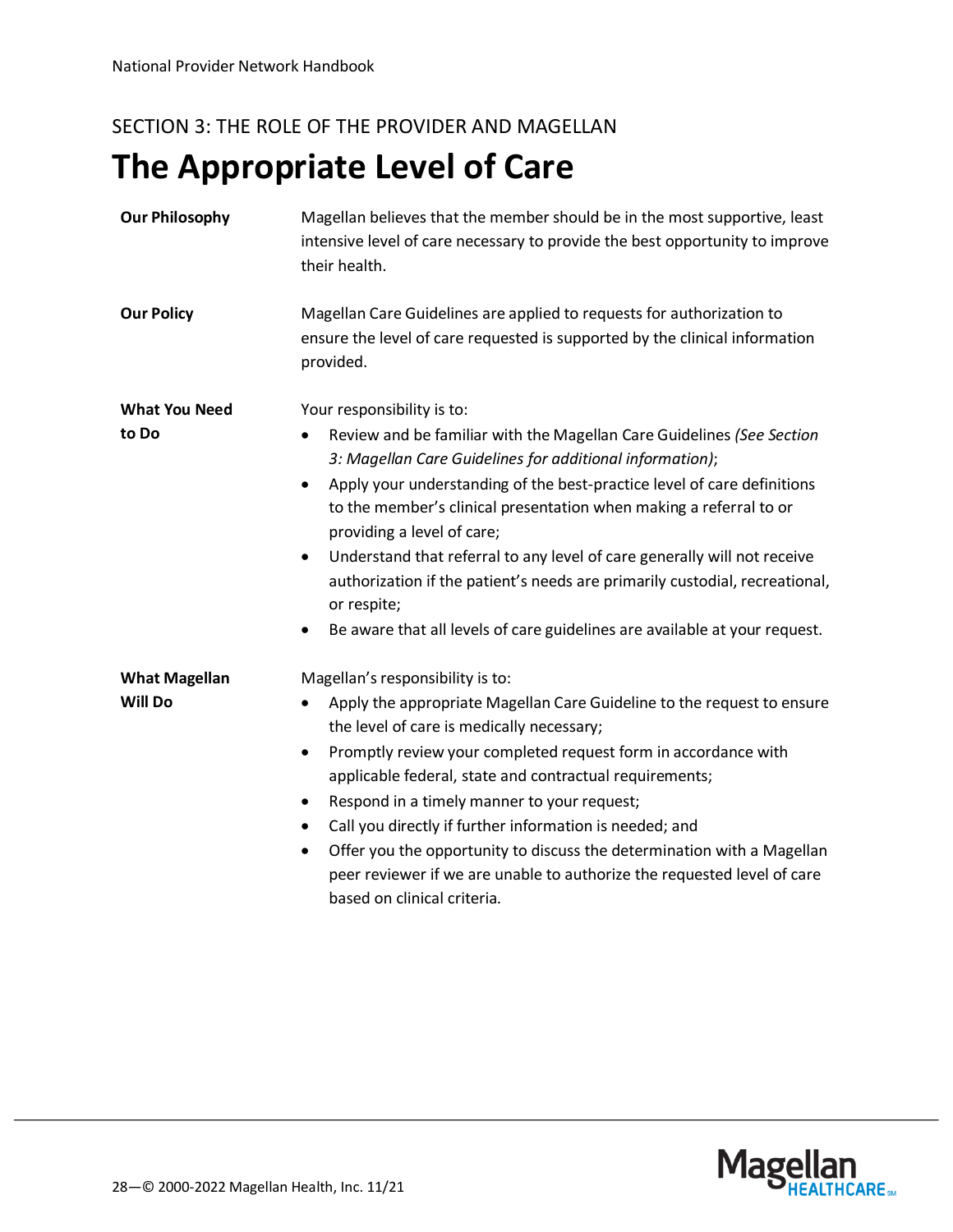### <span id="page-28-0"></span>**Psychological Testing**

| <b>Our Philosophy</b> | Magellan's philosophy is that treatment should be rendered at the most<br>appropriate, least intensive level of care necessary to provide safe and<br>effective treatment that meets the individual member's biopsychosocial<br>needs. Psychological testing is authorized when it meets Magellan Care<br>Guidelines. Psychological testing is not a routine outpatient service, and<br>therefore, requires a precertification review under most benefit plans. |
|-----------------------|-----------------------------------------------------------------------------------------------------------------------------------------------------------------------------------------------------------------------------------------------------------------------------------------------------------------------------------------------------------------------------------------------------------------------------------------------------------------|
| <b>Our Policy</b>     | Our policy is to authorize psychological testing when the clinical interview<br>alone is not sufficient to determine an appropriate diagnosis and treatment<br>plan.                                                                                                                                                                                                                                                                                            |
| <b>What You Need</b>  | Your responsibility is to:                                                                                                                                                                                                                                                                                                                                                                                                                                      |
| to Do                 | Conduct a complete member assessment;<br>$\bullet$                                                                                                                                                                                                                                                                                                                                                                                                              |
|                       | Be familiar with Magellan's care guidelines for psychological testing;<br>$\bullet$                                                                                                                                                                                                                                                                                                                                                                             |
|                       | Request prior authorization online at www.MagellanProvider.com (or<br>$\bullet$                                                                                                                                                                                                                                                                                                                                                                                 |
|                       | the sites of Magellan's contracted vendors, as directed) or by fax/mail                                                                                                                                                                                                                                                                                                                                                                                         |
|                       | to the Magellan care management center with which you customarily                                                                                                                                                                                                                                                                                                                                                                                               |
|                       | work.                                                                                                                                                                                                                                                                                                                                                                                                                                                           |
| <b>What Magellan</b>  | Magellan's responsibility is to:                                                                                                                                                                                                                                                                                                                                                                                                                                |
| <b>Will Do</b>        | Promptly review your completed request form in accordance with                                                                                                                                                                                                                                                                                                                                                                                                  |
|                       | applicable federal and state regulations;                                                                                                                                                                                                                                                                                                                                                                                                                       |
|                       | Respond in a timely manner to your request;<br>$\bullet$                                                                                                                                                                                                                                                                                                                                                                                                        |
|                       | Call you directly if further information is needed; and<br>$\bullet$                                                                                                                                                                                                                                                                                                                                                                                            |
|                       | Offer you the opportunity to discuss the determination with a Magellan<br>$\bullet$<br>peer reviewer if we are unable to authorize the requested testing based<br>on clinical criteria.                                                                                                                                                                                                                                                                         |

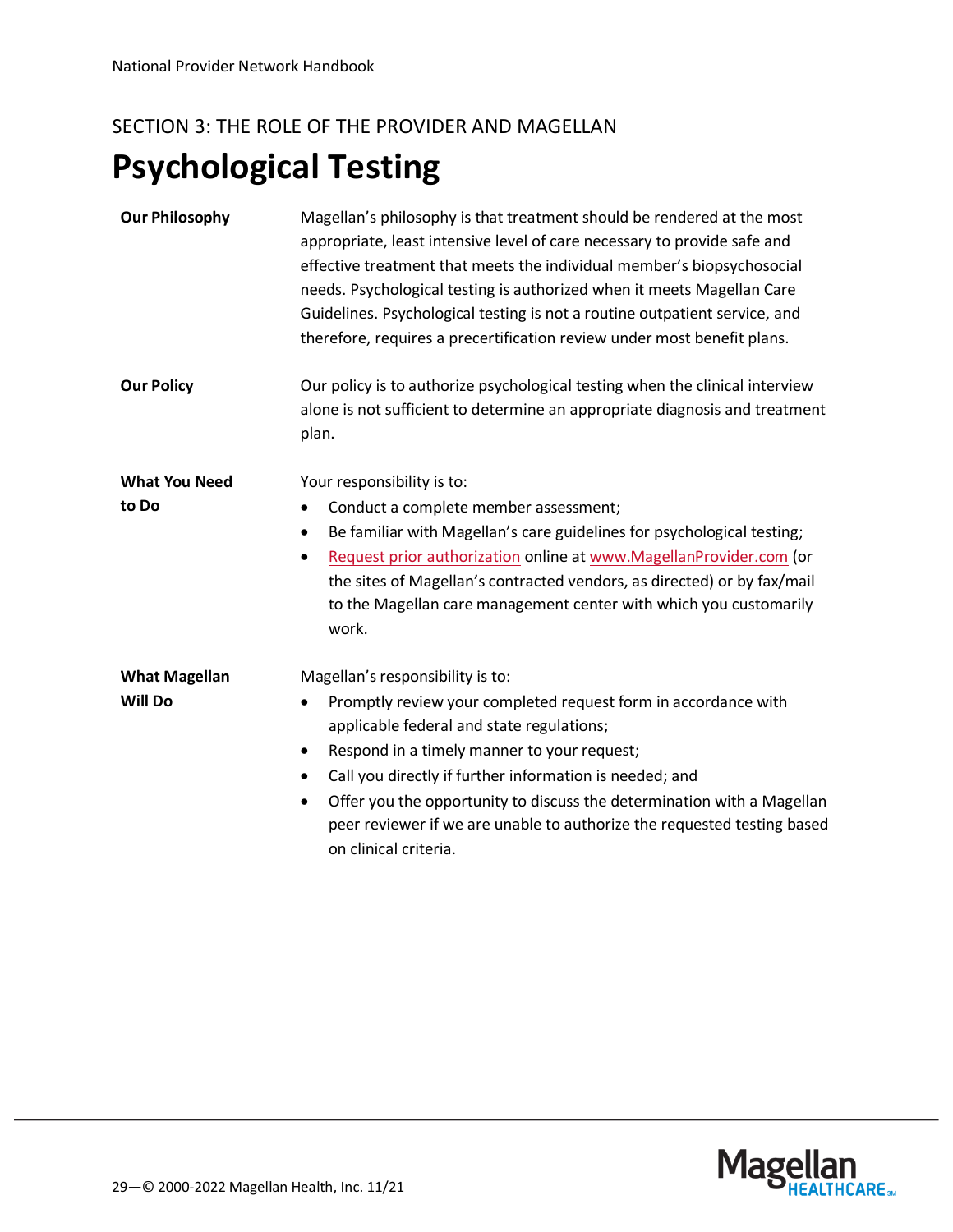## <span id="page-29-0"></span>**Options After an Adverse Benefit Determination**

| <b>Our Philosophy</b>                  | We support the most appropriate services to improve healthcare outcomes<br>for individuals and families whose benefits we manage.                                                                                                                                                                                                                                                                                                                                                                                                                                                                                                                                                                                                                                                                                                                                                                                                                                           |
|----------------------------------------|-----------------------------------------------------------------------------------------------------------------------------------------------------------------------------------------------------------------------------------------------------------------------------------------------------------------------------------------------------------------------------------------------------------------------------------------------------------------------------------------------------------------------------------------------------------------------------------------------------------------------------------------------------------------------------------------------------------------------------------------------------------------------------------------------------------------------------------------------------------------------------------------------------------------------------------------------------------------------------|
| <b>Our Policy</b>                      | Options to request reversal of an adverse benefit determination are given<br>to the member and the requesting provider by telephone and/or in writing.<br>The type of insurance and government regulations will define available<br>options and processes.                                                                                                                                                                                                                                                                                                                                                                                                                                                                                                                                                                                                                                                                                                                  |
| <b>What You Need</b><br>to Do          | If you disagree with an adverse benefit determination, you may:<br>Promptly initiate a dispute; or<br>Act promptly on behalf of the member and invoke the member's appeal<br>$\bullet$<br>rights as permitted by state or federal law. The member's permission<br>may be required (exception - in urgent care cases, a healthcare<br>professional with knowledge of the member's condition is permitted to<br>act as the member's authorized representative);<br>For adverse benefit determinations involving a Medicare Advantage<br>$\bullet$<br>enrollee, an additional option of "reopening" will be applied, when<br>meeting the reopening criteria;<br>Clearly identify which reversal option you are requesting: dispute or<br>$\bullet$<br>invoking member rights to appeal; and<br>Be available in a timely manner relative to the adverse determination<br>$\bullet$<br>with your documentation ready to support the reversal discussion with<br>a peer reviewer. |
| <b>What Magellan</b><br><b>Will Do</b> | Magellan's responsibility is to:<br>Offer you the opportunity and contact information to discuss the<br>determination with a Magellan peer reviewer if we are unable to<br>authorize the requested level of care based on clinical criteria.<br>Promptly process your request to discuss, dispute or invoke the<br>٠<br>insured's right to appeal;<br>Respond in a timely manner verbally, online and/or in writing to your<br>request;<br>Call you directly if additional clinical information is needed; and                                                                                                                                                                                                                                                                                                                                                                                                                                                              |

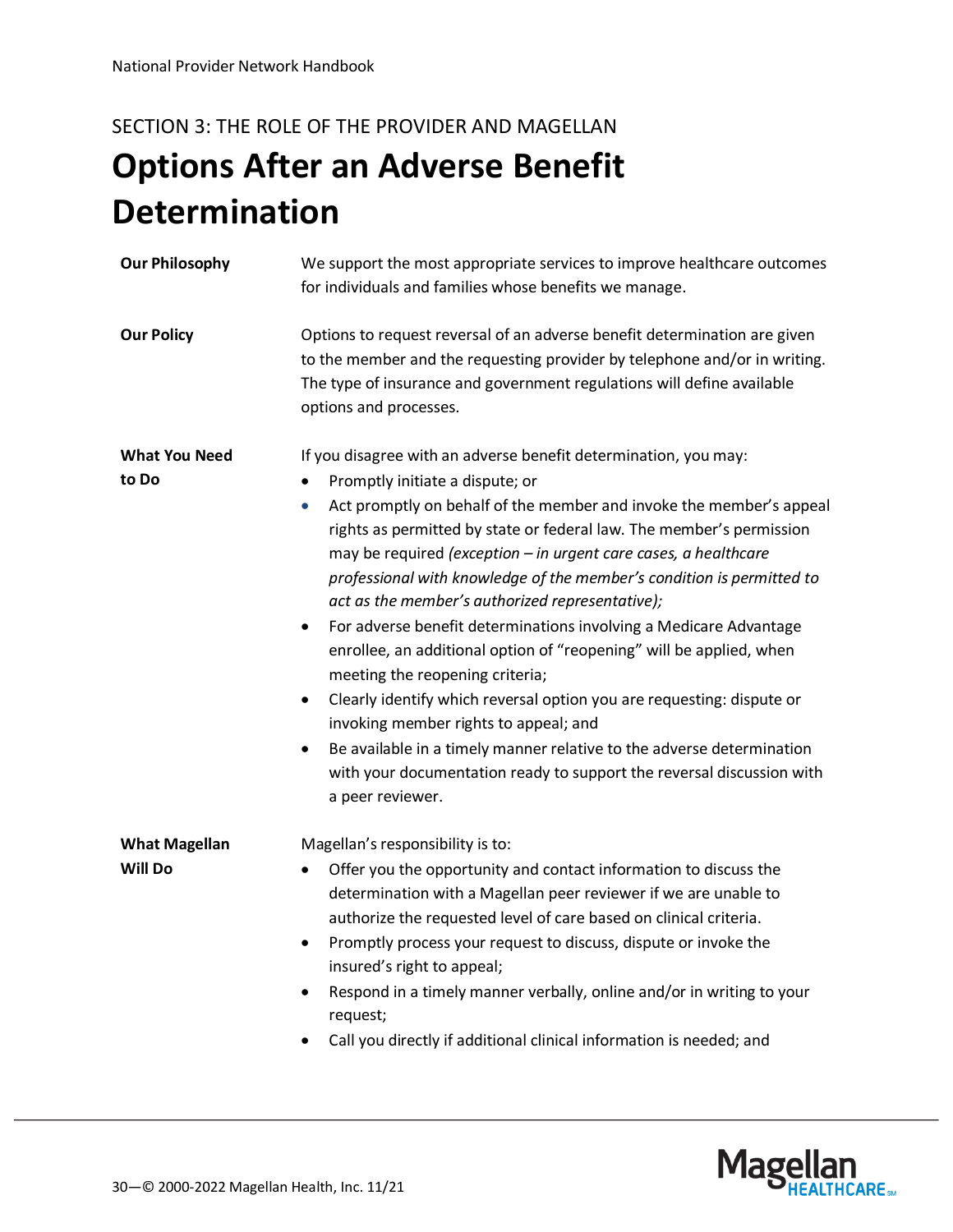• Notify you of the adverse benefit determination dispute or appeal outcome, including additional options available to you as the requesting and/or treating provider.

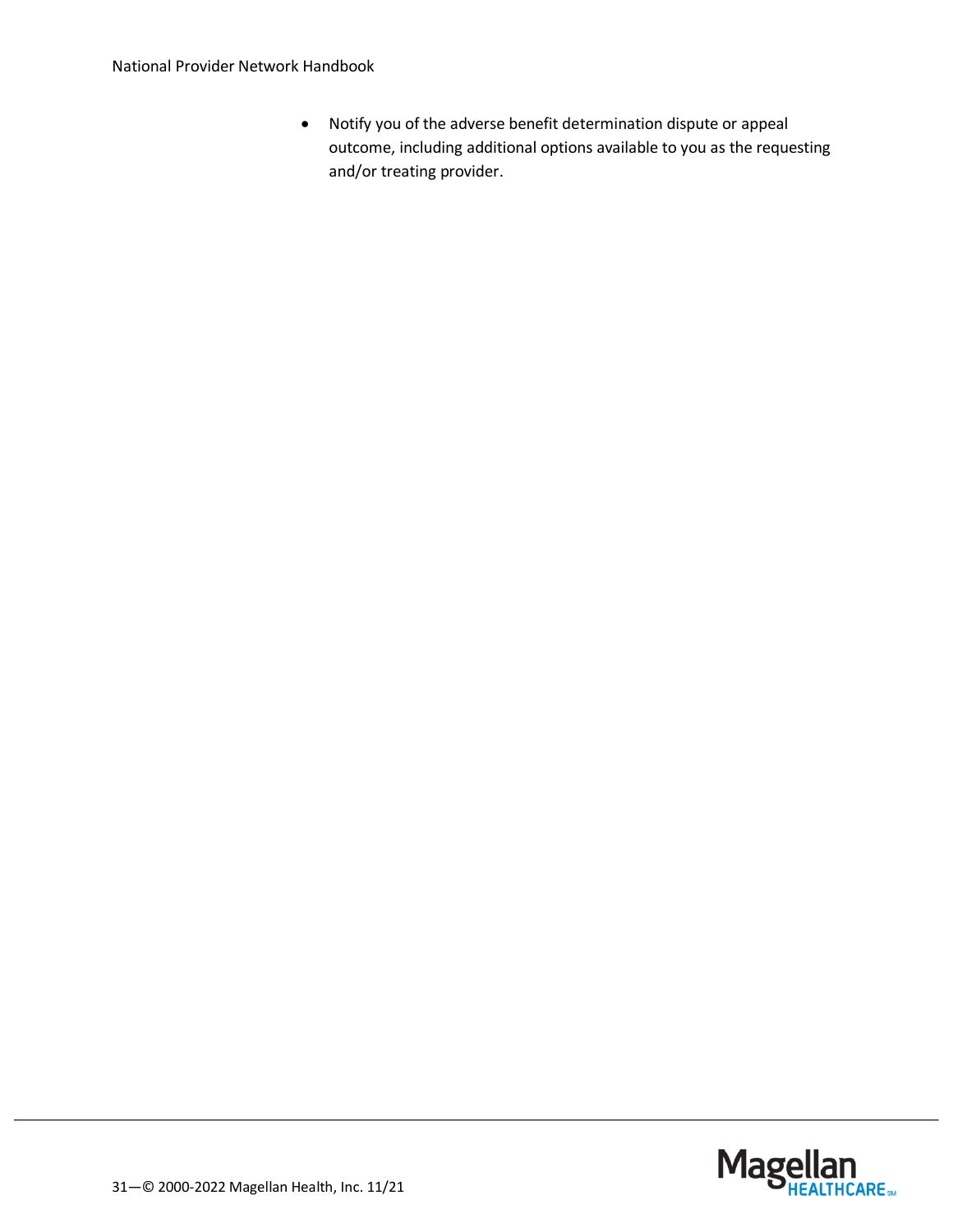### <span id="page-31-0"></span>**Member Access to Care**

| <b>Our Philosophy</b>         | Members must have timely access to appropriate mental health, substance<br>abuse, and/or Employee Assistance Program services from an in-network<br>provider 24 hours a day, seven days a week.                                                                                                                                                                                                                                                                                                                                                                                                                                                                                                                                                                                                                                                                                                                                                                                                                                                                                                                                                                                                                                                                                                                                                                                                                                                                                                                                                                                                                                                        |
|-------------------------------|--------------------------------------------------------------------------------------------------------------------------------------------------------------------------------------------------------------------------------------------------------------------------------------------------------------------------------------------------------------------------------------------------------------------------------------------------------------------------------------------------------------------------------------------------------------------------------------------------------------------------------------------------------------------------------------------------------------------------------------------------------------------------------------------------------------------------------------------------------------------------------------------------------------------------------------------------------------------------------------------------------------------------------------------------------------------------------------------------------------------------------------------------------------------------------------------------------------------------------------------------------------------------------------------------------------------------------------------------------------------------------------------------------------------------------------------------------------------------------------------------------------------------------------------------------------------------------------------------------------------------------------------------------|
| <b>Our Policy</b>             | Our Access to Care standards enable members to obtain behavioral health<br>services from an in-network provider within a timeframe that reflects the<br>clinical urgency of their situation.                                                                                                                                                                                                                                                                                                                                                                                                                                                                                                                                                                                                                                                                                                                                                                                                                                                                                                                                                                                                                                                                                                                                                                                                                                                                                                                                                                                                                                                           |
| <b>What You Need</b><br>to Do | Your responsibility is to:<br>Provide access to services 24 hours a day, seven days a week;<br>$\bullet$<br>Inform members of how to proceed should they need services after<br>$\bullet$<br>business hours;<br>Provide coverage for your practice when you are not available,<br>$\bullet$<br>including, but not limited to, an answering service with emergency<br>contact information;<br>Respond to telephone, email and other communication messages from<br>$\bullet$<br>Magellan and/or members in a timely manner;<br>Provide immediate emergency services when necessary to evaluate or<br>$\bullet$<br>stabilize a potentially life-threatening situation;<br>Provide services within six hours of referral from Magellan in an<br>$\bullet$<br>emergent situation that is not life-threatening;<br>Provide services within 48 hours of referral from Magellan in an urgent<br>$\bullet$<br>clinical situation or within 24 hours if required by a specific customer<br>benefit plan;<br>Provide services within 10 business days of referral for routine clinical<br>٠<br>situations;<br>Provide follow-up services to routine care (does not include medication<br>٠<br>management or group therapy):<br>Non-prescribers within 30 days after an initial behavioral health<br>O<br>visit<br>Prescribers within 90 days after an initial behavioral health visit;<br>$\circ$<br>Provide outpatient services within seven days after the day of a<br>member's discharge from an inpatient stay;<br>For continuing care, continually assess the urgency of member<br>٠<br>situations and provide services within the timeframe that meets the |
|                               | clinical urgency;                                                                                                                                                                                                                                                                                                                                                                                                                                                                                                                                                                                                                                                                                                                                                                                                                                                                                                                                                                                                                                                                                                                                                                                                                                                                                                                                                                                                                                                                                                                                                                                                                                      |

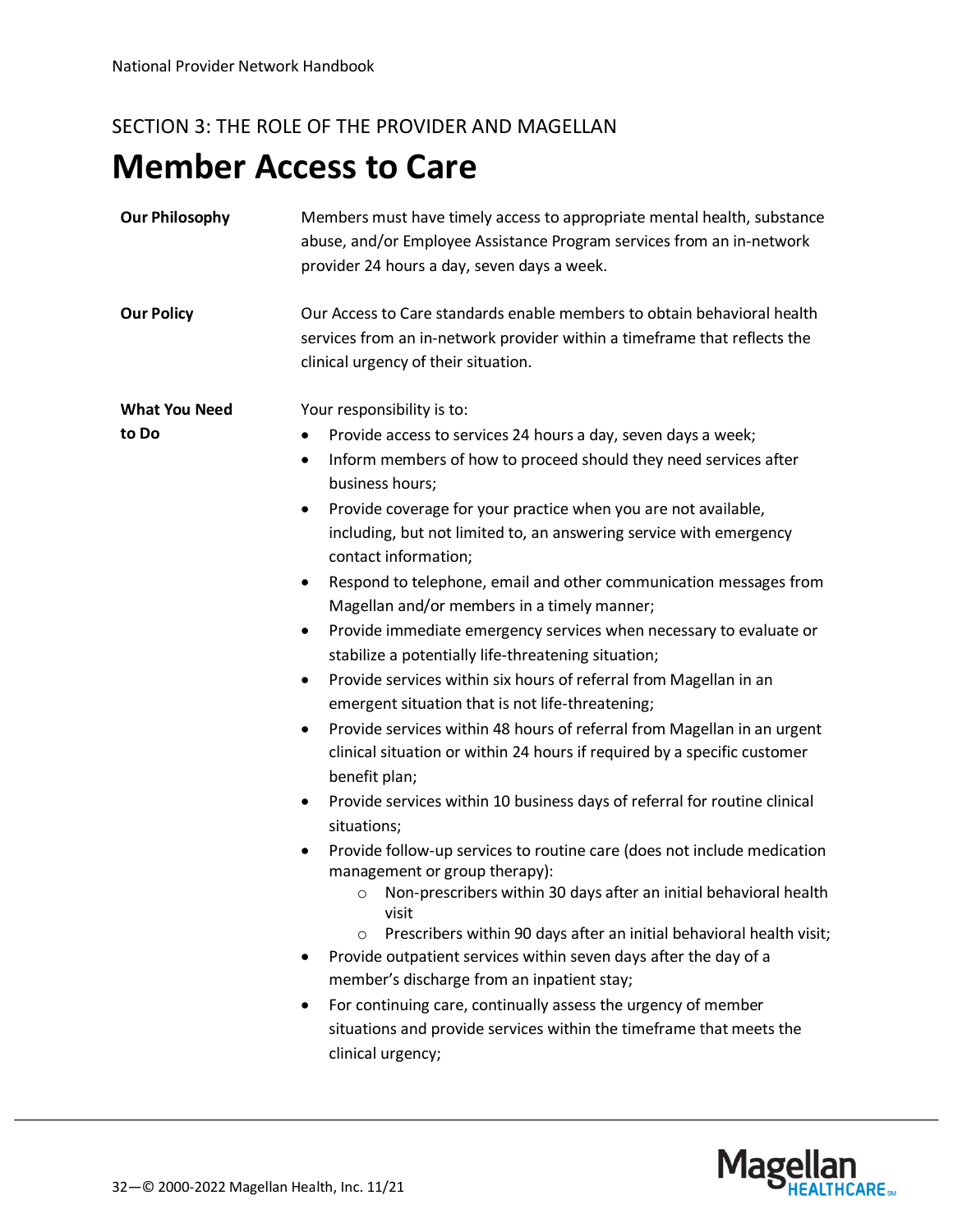|                      | Complete Magellan's appointment availability surveys to assist us in<br>$\bullet$<br>evaluating whether our networks meet access expectations and<br>standards for all required levels of care; and<br>Notify Magellan if you are not able to meet these standards or are<br>$\bullet$<br>unable to accept new referrals for any extended time period. |
|----------------------|--------------------------------------------------------------------------------------------------------------------------------------------------------------------------------------------------------------------------------------------------------------------------------------------------------------------------------------------------------|
| <b>What Magellan</b> | Magellan's responsibility is to:                                                                                                                                                                                                                                                                                                                       |
| <b>Will Do</b>       | Communicate the clinical urgency of the member's situation when<br>$\bullet$<br>making referrals;                                                                                                                                                                                                                                                      |
|                      | Assist with follow-up service coordination for members transitioning to<br>$\bullet$                                                                                                                                                                                                                                                                   |
|                      | another level of care from an inpatient stay; and                                                                                                                                                                                                                                                                                                      |
|                      | Request your participation in appointment availability surveys.<br>$\bullet$                                                                                                                                                                                                                                                                           |

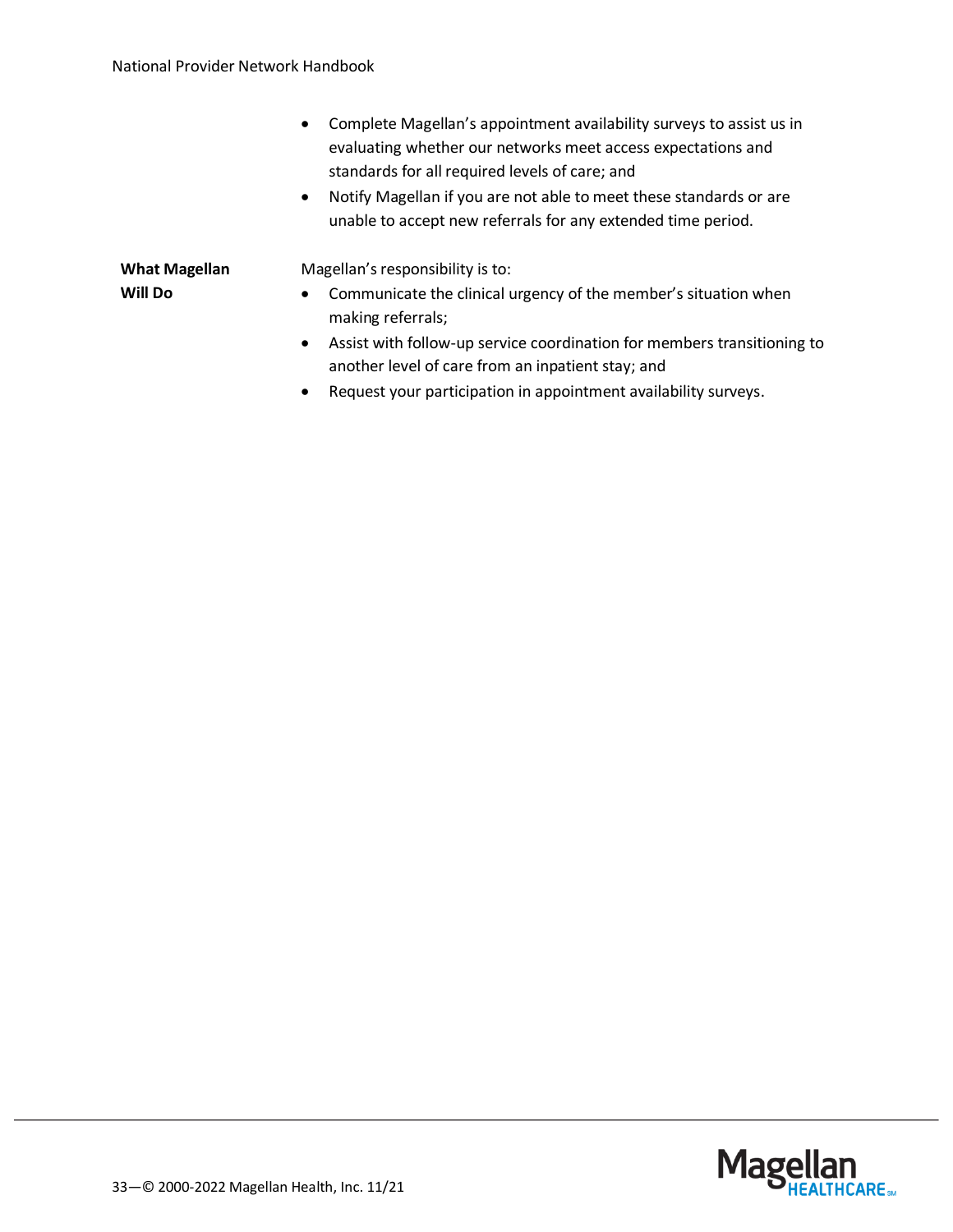### <span id="page-33-0"></span>**Telehealth Services**

| <b>Our Philosophy</b> | Members must have timely access to appropriate mental health, substance<br>abuse and/or Employee Assistance Program services from an in-network<br>provider 24 hours a day, seven days a week. Telehealth may be an<br>acceptable channel to improve access under certain circumstances. During a<br>natural disaster or national/regional crisis, Magellan follows CMS and state<br>guidance.                                                                                                                                                                             |
|-----------------------|----------------------------------------------------------------------------------------------------------------------------------------------------------------------------------------------------------------------------------------------------------------------------------------------------------------------------------------------------------------------------------------------------------------------------------------------------------------------------------------------------------------------------------------------------------------------------|
| <b>Our Policy</b>     | Magellan defines telehealth as a method of delivering behavioral health<br>services using interactive telecommunications when the member and the<br>behavioral health provider are not in the same physical location.<br>Telecommunications must be the combination of audio and live, interactive<br>video. The Magellan member must have a covered mental health benefit<br>that permits telehealth in order for providers to receive payment for<br>telehealth services.                                                                                                |
| <b>What You Need</b>  | Your responsibility is to:                                                                                                                                                                                                                                                                                                                                                                                                                                                                                                                                                 |
| to Do                 | Complete Magellan's telehealth services provider attestation if you are<br>$\bullet$<br>interested in providing behavioral health services via telehealth;<br>Meet the specific requirements outlined in the telehealth services<br>$\bullet$<br>attestation surrounding the provision of telehealth services, including<br>the ability to provide all telehealth sessions through secure and HIPAA-<br>compliant technology; and<br>Direct questions to your regional field network representative or call<br>٠<br>our national Provider Services Line at 1-800-788-4005. |
| <b>What Magellan</b>  | Magellan's responsibility is to:                                                                                                                                                                                                                                                                                                                                                                                                                                                                                                                                           |
| <b>Will Do</b>        | Answer your questions about the delivery and payment of telehealth<br>$\bullet$<br>services, including proper coding requirements. (See our online<br>telehealth Q&A for additional information.)                                                                                                                                                                                                                                                                                                                                                                          |

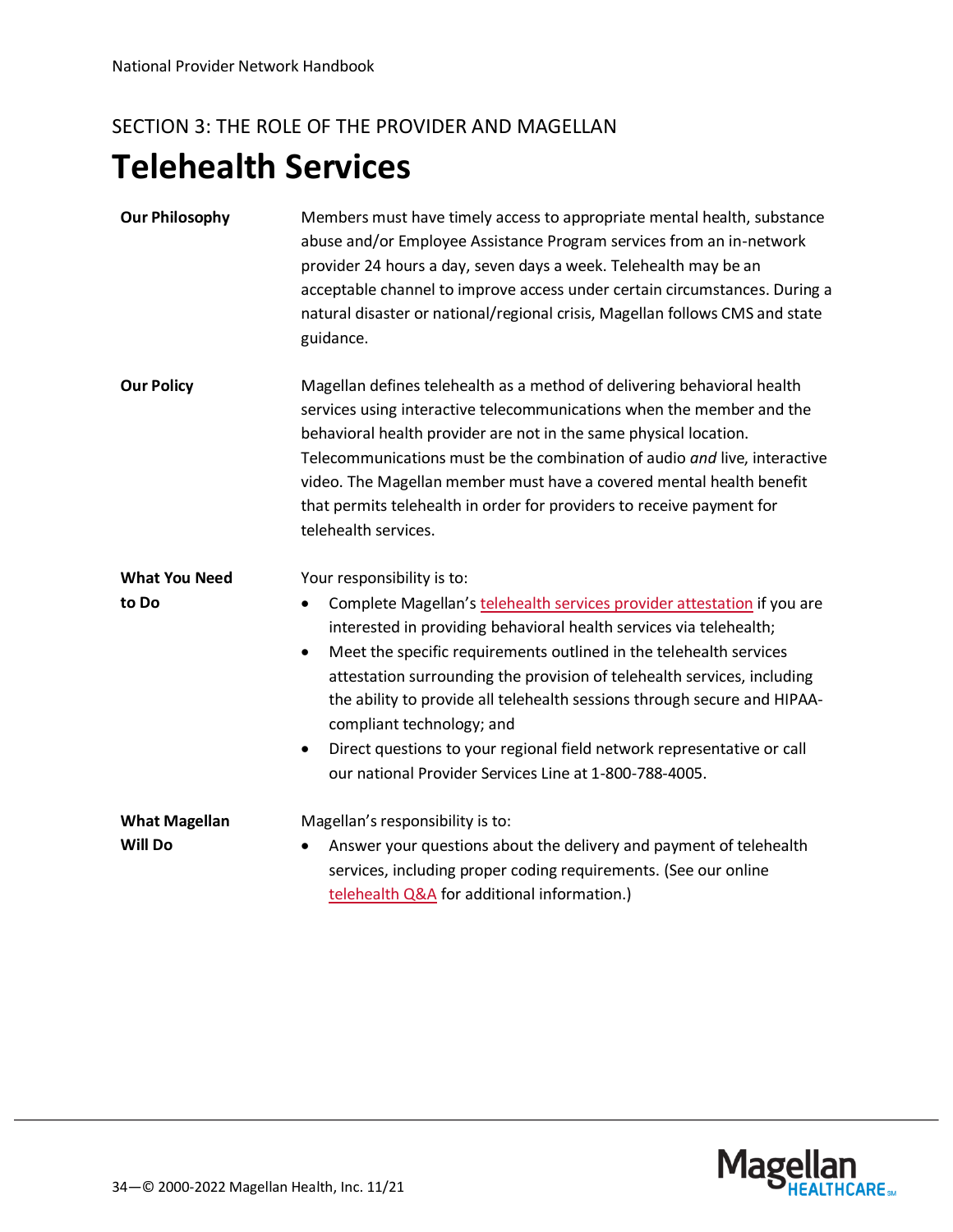### <span id="page-34-0"></span>SECTION 3: THE ROLE OF THE PROVIDER AND MAGELLAN **Continuity, Coordination and Collaboration**

**Our Philosophy** We appreciate the importance of the therapeutic relationship and strongly encourage continuity, collaboration and coordination of care. Whenever a transition of care plan is required, whether the transition is to another outpatient provider or to a less intensive level of care, the transition is designed to allow the member's treatment to continue without disruption whenever possible. We also believe that collaboration and communication among providers participating in a member's healthcare is essential for the delivery of integrated quality care. We believe that engaging Magellan's care management services with members in acute care shortly after admission and collaborating with facility staff and member to assist with discharge planning leads to improved member adherence and outcomes. *(See Section 3: Care Management for additional information.)*

| <b>Our Policy</b> | Our commitment to continuity, collaboration and coordination of care is |
|-------------------|-------------------------------------------------------------------------|
|                   | reflected in a number of our policies, including, but not limited to:   |

- Ambulatory follow-up This policy requires that members being discharged from an inpatient stay have a follow-up appointment scheduled prior to discharge, and that the appointment occurs within seven days after the discharge date.
- Timely and confidential exchange of information Through this policy, it is our expectation that, with written authorization from the member, you will communicate key clinical information in a timely manner to all other healthcare providers participating in a member's care, including the member's primary care physician (PCP).
- Timely access and follow-up for medication evaluation and management – Through this policy, our expectation is that members receive timely access and regular follow-up for medication management.

*Note: While Magellan advocates for transition of care plans that offer the minimum amount of disruption possible, the transition process to or from Magellan is determined by our customers' requirements and applicable state and federal laws.*

**What You Need to Do**

Your responsibility is to:

• Collaborate with our care management and transition of care team to develop and implement discharge plans, and encourage the member to

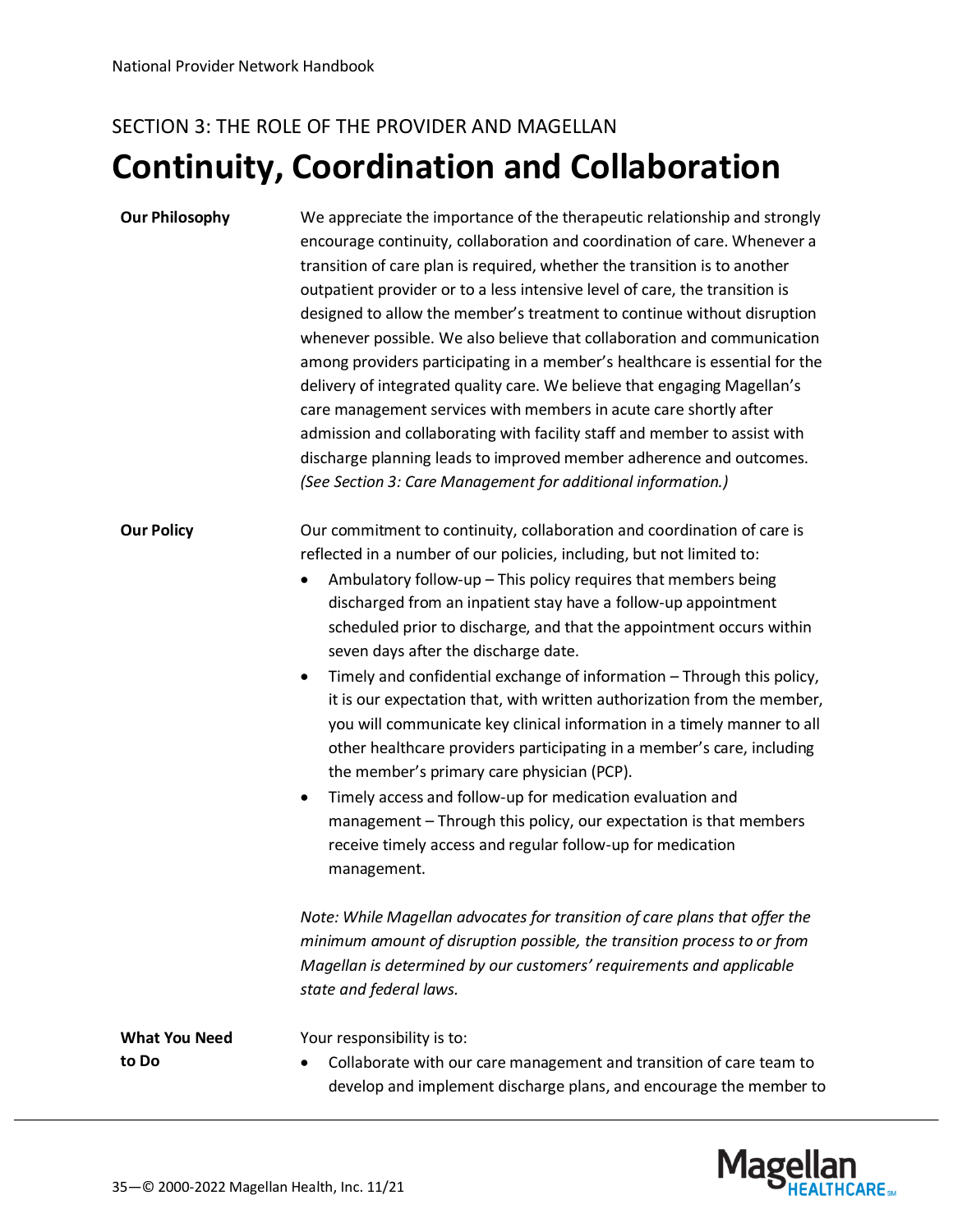speak with Magellan staff prior to the member being discharged from an inpatient setting;

- Cooperate with follow-up verification activities and provide written verification of kept appointments via submission of claims or medical records when requested, subject to applicable federal, state and local confidentiality laws\*;
- Collaborate with us to establish discharge plans that include a postdischarge scheduled outpatient appointment within seven days after the discharge date;
- Notify us immediately if a member misses a post-discharge appointment;
- Promptly complete and submit a claim for services rendered confirming that the member kept the aftercare appointment;
- Explain to the member the purpose and importance of communicating clinical information with other relevant healthcare providers, including the member's PCP;
- Obtain, at the initial treatment session, the names and addresses of all relevant healthcare providers involved in the member's care;
- Obtain written authorization from the member to communicate significant clinical information to other relevant providers;
- Subject to applicable law, include the following in the Authorization to Disclose document signed by the member:
	- o A specific description of the information to be disclosed,
	- o Name of the individual(s), or entity authorized to make the disclosure,
	- o Name of the individual(s), or entity to whom the information may be disclosed,
	- o An expiration date for the authorization,
	- o A statement of the member's right to revoke the authorization, any exceptions to the right to revoke, and instructions on how the member may revoke the authorization,
	- o A disclaimer that the information disclosed may be subject to re-disclosure by the recipient and may no longer be protected,
	- o A signature and date line for the member,
	- o If the authorization is signed by the member's authorized representative, a description of the representative's authority to act for the member;
- Upon obtaining appropriate authorization, communicate in writing to the PCP, at a minimum, at the following points in treatment:
	- o Initial evaluation,

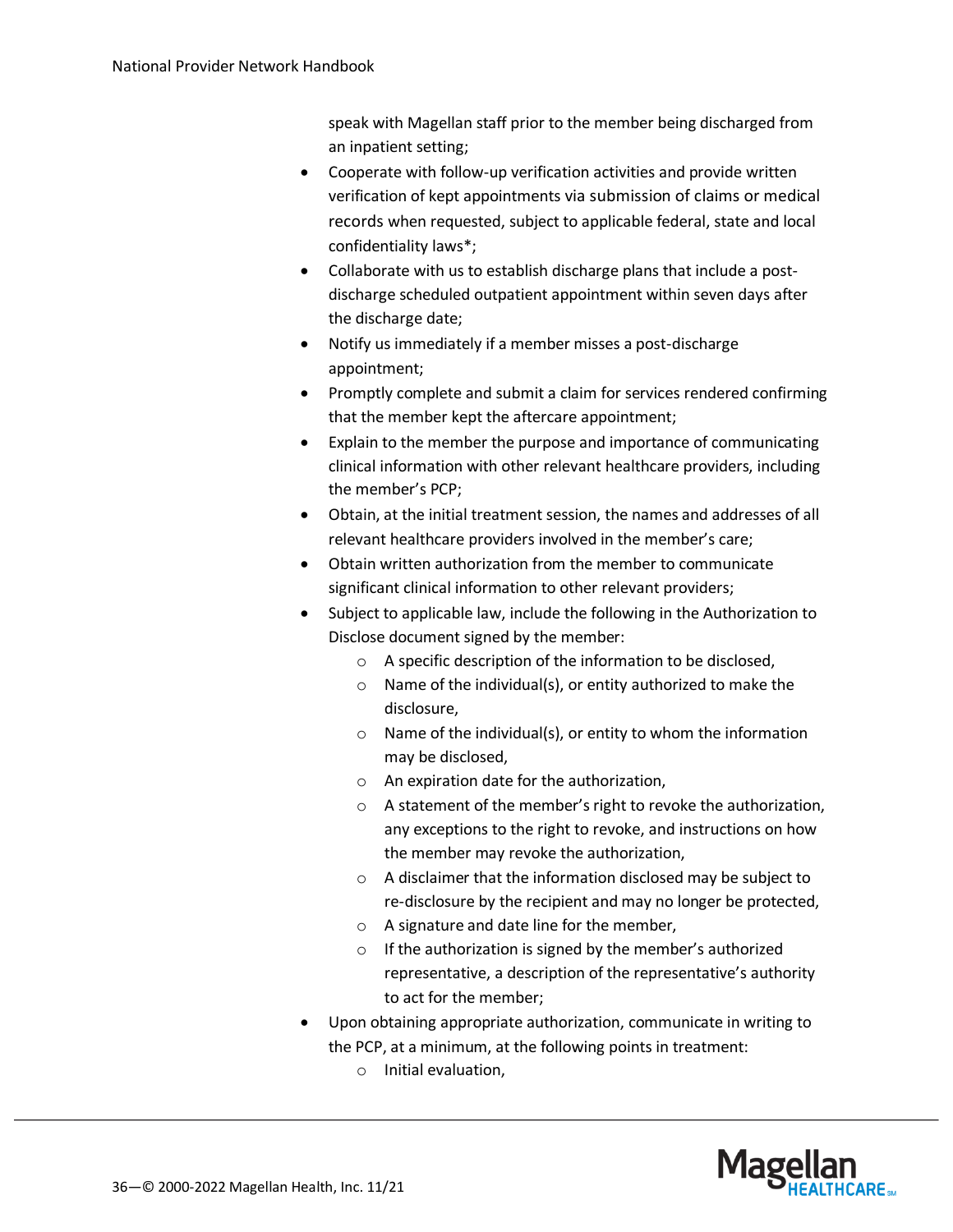|                      | Significant changes in diagnosis, treatment plan or clinical<br>$\circ$                                                                                                                                                                                                                                                |
|----------------------|------------------------------------------------------------------------------------------------------------------------------------------------------------------------------------------------------------------------------------------------------------------------------------------------------------------------|
|                      | status,                                                                                                                                                                                                                                                                                                                |
|                      | After medications are initiated, discontinued or significantly<br>$\circ$<br>altered, and                                                                                                                                                                                                                              |
|                      | Termination of treatment;<br>$\circ$                                                                                                                                                                                                                                                                                   |
|                      | Collaborate with primary care and applicable medical practitioners to:                                                                                                                                                                                                                                                 |
|                      | Support the appropriate use of psychotropic drugs, especially<br>$\circ$                                                                                                                                                                                                                                               |
|                      | for children and teens on antipsychotics,                                                                                                                                                                                                                                                                              |
|                      | Promote annual screening or monitoring with blood glucose,<br>$\circ$                                                                                                                                                                                                                                                  |
|                      | HbA1c and LDL-C tests for individuals of all ages on an                                                                                                                                                                                                                                                                |
|                      | antipsychotic for the treatment of a serious mental illness such<br>as schizophrenia; and                                                                                                                                                                                                                              |
|                      | Provide suggestions to Magellan's regional medical or clinical directors                                                                                                                                                                                                                                               |
|                      | on how we can continue to improve the collaboration of care process.                                                                                                                                                                                                                                                   |
| <b>What Magellan</b> | Magellan's responsibility is to:                                                                                                                                                                                                                                                                                       |
| <b>Will Do</b>       | Work with you, the member, and the member's family to make any<br>$\bullet$                                                                                                                                                                                                                                            |
|                      | necessary transition of care as seamless as possible;                                                                                                                                                                                                                                                                  |
|                      | Facilitate timely communication with the member's PCP whenever<br>٠                                                                                                                                                                                                                                                    |
|                      | possible including providing you with the name and address of                                                                                                                                                                                                                                                          |
|                      | member's PCP, if the information is available and the member is unable                                                                                                                                                                                                                                                 |
|                      | to do so;                                                                                                                                                                                                                                                                                                              |
|                      | Solicit your input regarding behavioral health pharmacy benefits and<br>٠<br>formularies;                                                                                                                                                                                                                              |
|                      | Work with the facility provider's treatment team to arrange for<br>$\bullet$                                                                                                                                                                                                                                           |
|                      | continued care with outpatient providers after discharge;                                                                                                                                                                                                                                                              |
|                      | Audit medical records to measure compliance with this policy; and<br>٠                                                                                                                                                                                                                                                 |
|                      | Actively solicit your input and consider your suggestions for improving<br>٠                                                                                                                                                                                                                                           |
|                      | the collaboration of care process.                                                                                                                                                                                                                                                                                     |
|                      | *HIPAA Privacy Rule includes these ambulatory follow-up activities within its<br>definition of healthcare operations. The Privacy standards allow providers to<br>disclose members' Protected Health Information (PHI) to Magellan in<br>support of Magellan's operations without an authorization from the<br>member. |

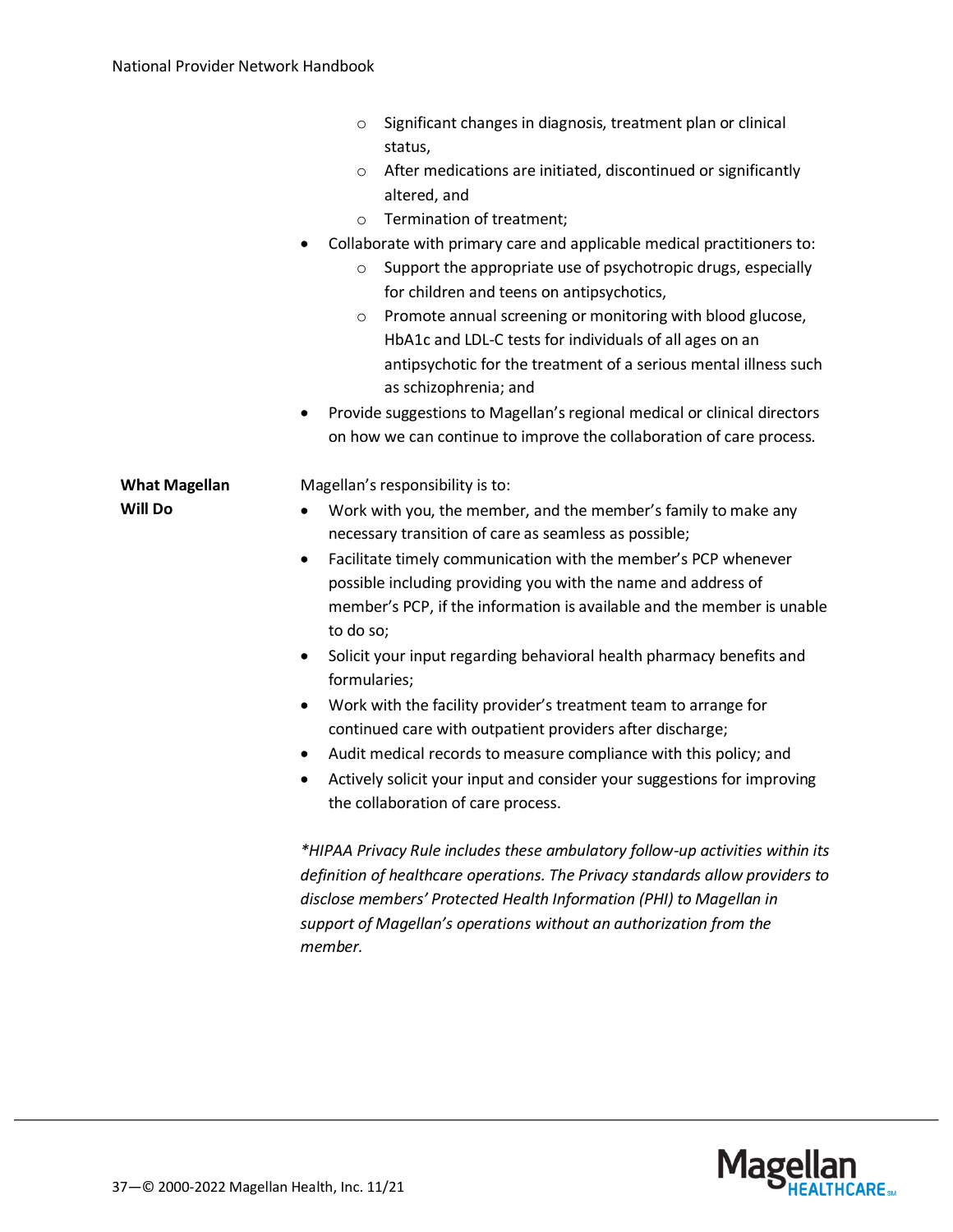## **Care Management**

**Our Philosophy Our philosophy is that chronic behavioral conditions with or without** comorbid or co-occurring medical conditions often yield better overall health outcomes when traditional treatment is supported by personalized ongoing care management. Through Magellan's telephonic and field-based care management programs, health coaches and care managers provide supplemental education, support and telephonic coaching services to our members to help them self-manage their condition on a day-to-day basis. Our dedicated care managers provide outreach services, refer to additional clinical and community resources if needed, and are available to respond to questions or requests for documented educational information coordinating services across all treating providers.

**Our Policy** Magellan's policy is to provide educational information, access and assistance to self-help tools, and telephonic personal care coordination to members identified and enrolled in our care management programs across multiple levels of care. This coordination includes speaking with members in acute care settings. These services are provided in support of, and do not replace, the advice and treatment provided by doctors and behavioral healthcare specialists.

**What You Need**  Your responsibility is to:

- Become familiar with the program;
- Contact a Magellan care manager by calling the number for mental health on the member's benefit card if you have questions about the program or an enrolled member whom you are treating, or to refer one of your eligible members to the program;
- Encourage program-eligible members in treatment with you to take advantage of care management services;
- Respond to outreach and partner with Magellan care managers to coordinate the transition in care and discharge planning when members are admitted to acute care settings.

**What Magellan**  Magellan's responsibility is to:

**Will Do**

**to Do**

• Notify you when a member you are treating is enrolled in the program;

• Inform you of how Magellan coordinates interventions with treatment plans for individual members;

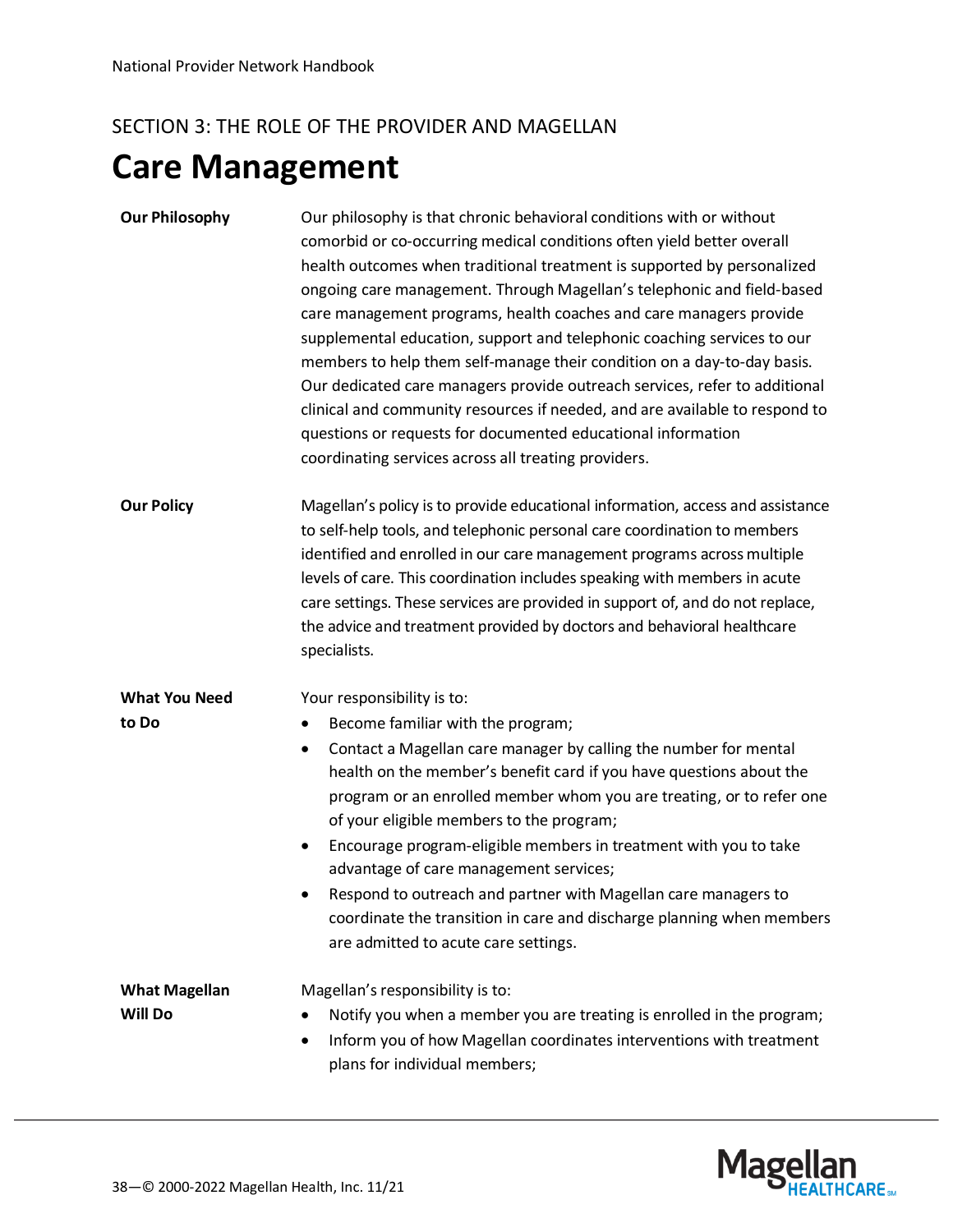- Support you in your interactions with members and decisions regarding care and treatment; and
- Monitor clinical outcomes.

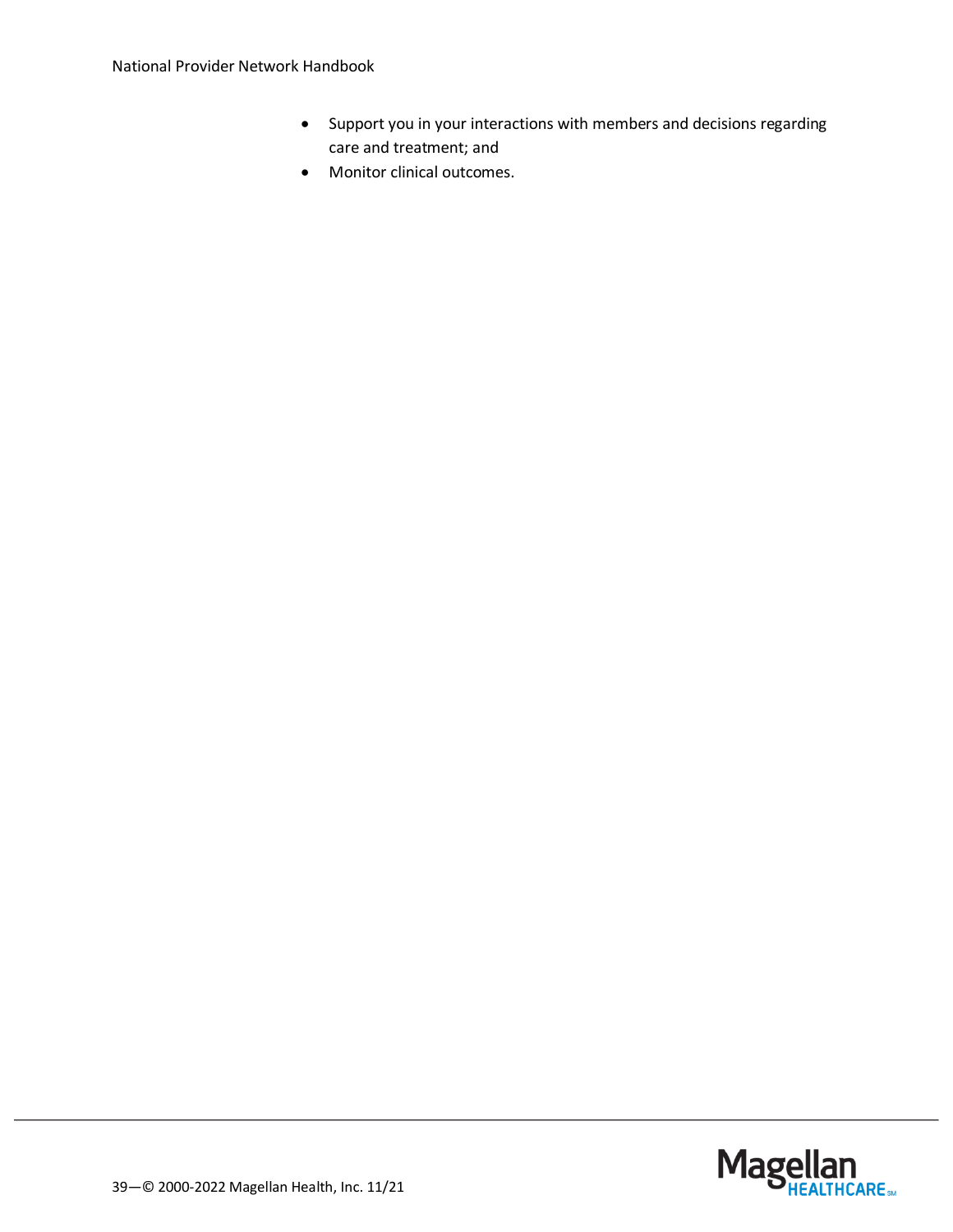## **Recovery Support Navigation**

| <b>Our Philosophy</b>         | Magellan supports recovery, resiliency, and community inclusion. Recovery<br>refers to the process by which a person living with, or impacted by, a<br>mental health and/or substance use condition actively manages their<br>challenges and reclaims their life in the community.<br>The Substance Abuse and Mental Health Services Administration (SAMHSA)<br>established a working definition of recovery as " a process of change<br>through which individuals improve their health and wellness, live self-<br>directed lives, and strive to reach their full potential."<br>Resiliency is a developmental process whereby an individual utilizes internal<br>and external resources to negotiate, adapt to, or manage current challenges<br>and to develop a foundation to rely upon when future challenges occur. |
|-------------------------------|--------------------------------------------------------------------------------------------------------------------------------------------------------------------------------------------------------------------------------------------------------------------------------------------------------------------------------------------------------------------------------------------------------------------------------------------------------------------------------------------------------------------------------------------------------------------------------------------------------------------------------------------------------------------------------------------------------------------------------------------------------------------------------------------------------------------------|
|                               | Community inclusion refers to the opportunities for people with<br>disabilities, including psychiatric disabilities, to live in the community like<br>everyone else.                                                                                                                                                                                                                                                                                                                                                                                                                                                                                                                                                                                                                                                     |
| <b>Our Policy</b>             | Recovery Support Navigation includes opportunities for individuals to:<br>Engage in a one-to-one relationship with their Recovery Support<br>Navigator, as applicable by benefit design;<br>Learn about and develop a wellness plan and whole health goal; and<br>٠<br>Explore and build recovery capital to sustain their recovery.                                                                                                                                                                                                                                                                                                                                                                                                                                                                                     |
| <b>What You Need</b><br>to Do | Your responsibility is to:<br>Become familiar with recovery principles, peer support services in the<br>٠<br>community and Magellan's Recovery Support Navigation program<br>where available;<br>Contact the Magellan Recovery Support Navigator by calling the<br>$\bullet$<br>number for mental health on the member's benefit card if you have<br>questions about the program or to suggest the program for one of your<br>eligible members;<br>Encourage program-eligible members in treatment with you to take<br>advantage of community-based peer support and Recovery Support<br>Navigation services; and<br>Support the member's wellness plan and goals.                                                                                                                                                       |

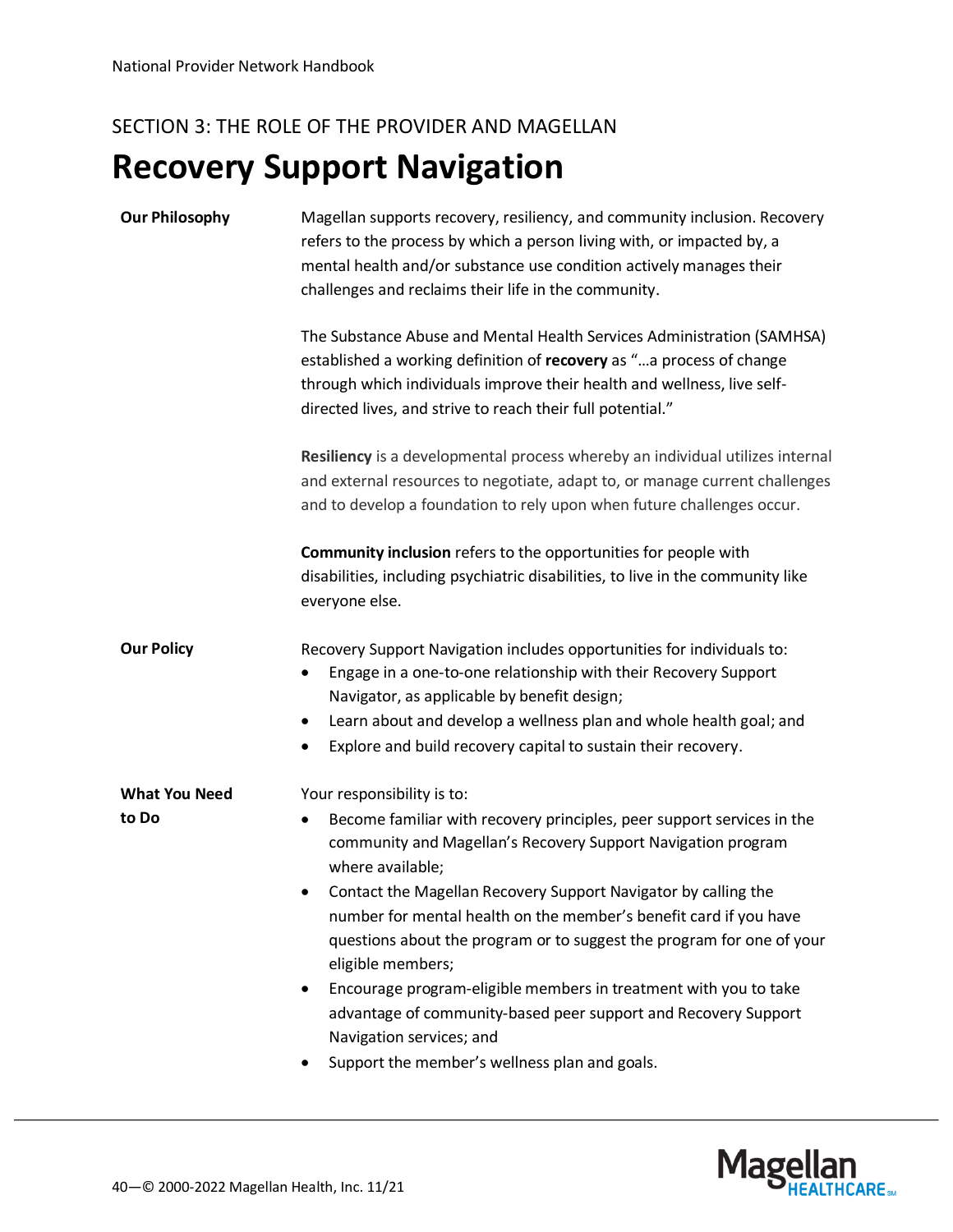### **What Magellan**

**Will Do**

Magellan's responsibility is to:

- Outreach to members who are eligible for Recovery Support Navigation;
- Facilitate a warm transfer to peer support services in the community when those services are available; and
- Use best practices in peer support including wellness plans to improve member self-sufficiency and community inclusion.

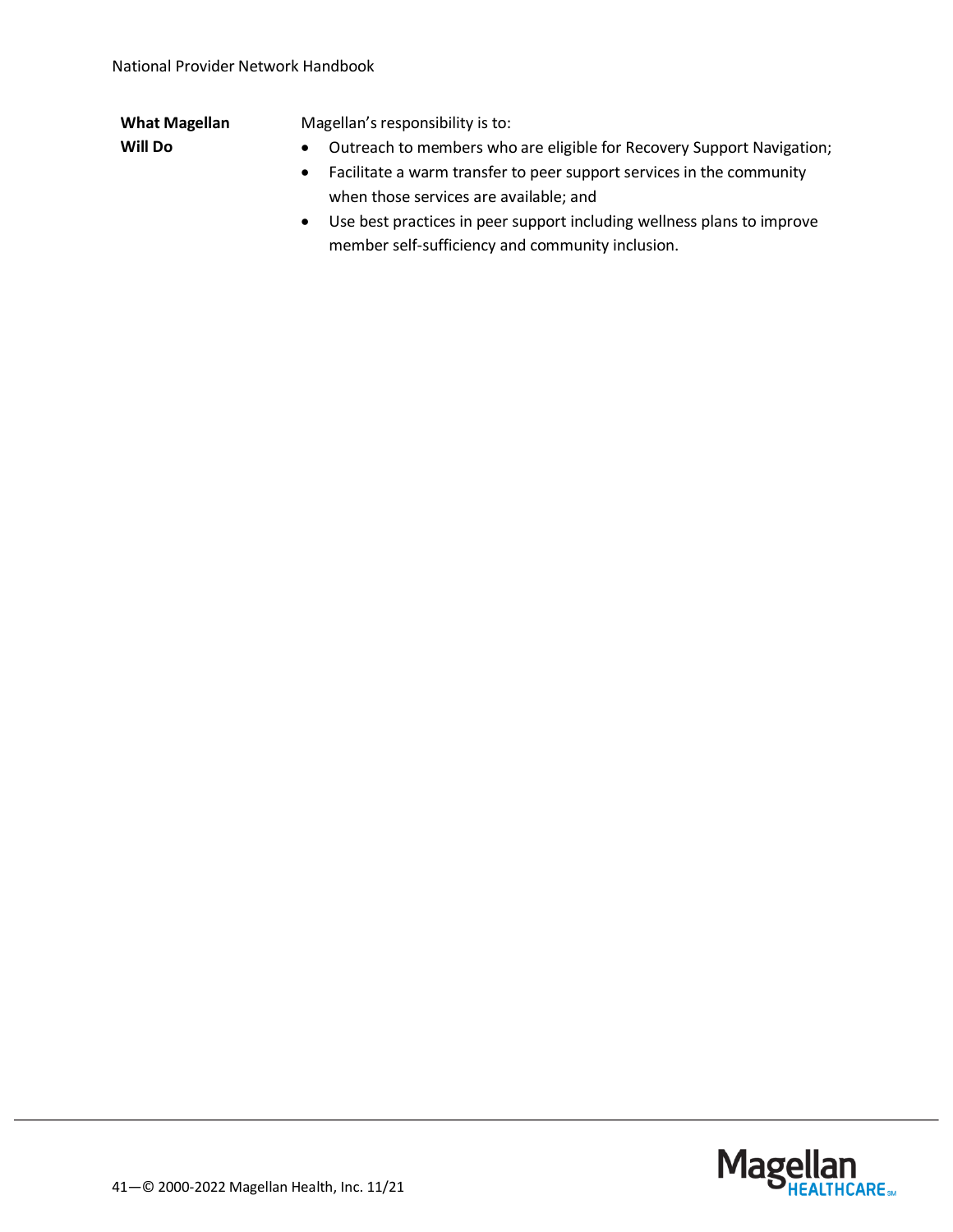### **Magellan Care Guidelines**

#### **Our Philosophy** Magellan is committed to the philosophy of promoting treatment at the most appropriate, least intensive level of care necessary to provide safe and effective treatment to meet the individual member's biopsychosocial needs. Magellan's care guidelines are applied based on the member's individual needs including, but not limited to, clinical features and available behavioral healthcare services.

**Our Policy** Magellan uses Magellan Care Guidelines as the primary decision support tool for our Utilization Management Program. They include the 25<sup>th</sup> edition MCG *Guidelines®* for behavioral health services. They also include proprietary clinical criteria (Magellan Healthcare Guidelines) that Magellan has developed and maintains for specialty behavioral outpatient services. Magellan also uses American Society of Addiction Medicine (ASAM) criteria for management of substance use services and LOCUS/CALOCUS, CASII/ECSII where required by state or customer contract; and we use applicable National Coverage Determinations (NCDs) and Local Coverage Determinations (LCDs) for Medicare members. *(See Section 6: Medicare Beneficiaries in this handbook for details about the application of care guidelines for Medicare enrollees.)*

> All guidelines meet federal, state, industry accreditation, and account contract requirements. They are based on sound scientific evidence for recognized settings of behavioral health services and are designed to decide the medical necessity and clinical appropriateness of services.

Magellan will make the criteria available to providers online at [www.MagellanProvider.com,](http://www.magellanprovider.com/) by email in response to requests to [MCGGuidelineRequest@MagellanHealth.com,](mailto:MCGGuidelineRequest@MagellanHealth.com) or by hard copy upon request, as permitted by publisher. *(Call the mental health number on the back of the member's benefit card.)*

**What You Need to Do**

Your responsibility is to:

- Review and be familiar with care guidelines used by Magellan;
- Keep apprised of Magellan's care guideline implementation dates and care guideline changes via communications posted on www.MagellanProvider.com.

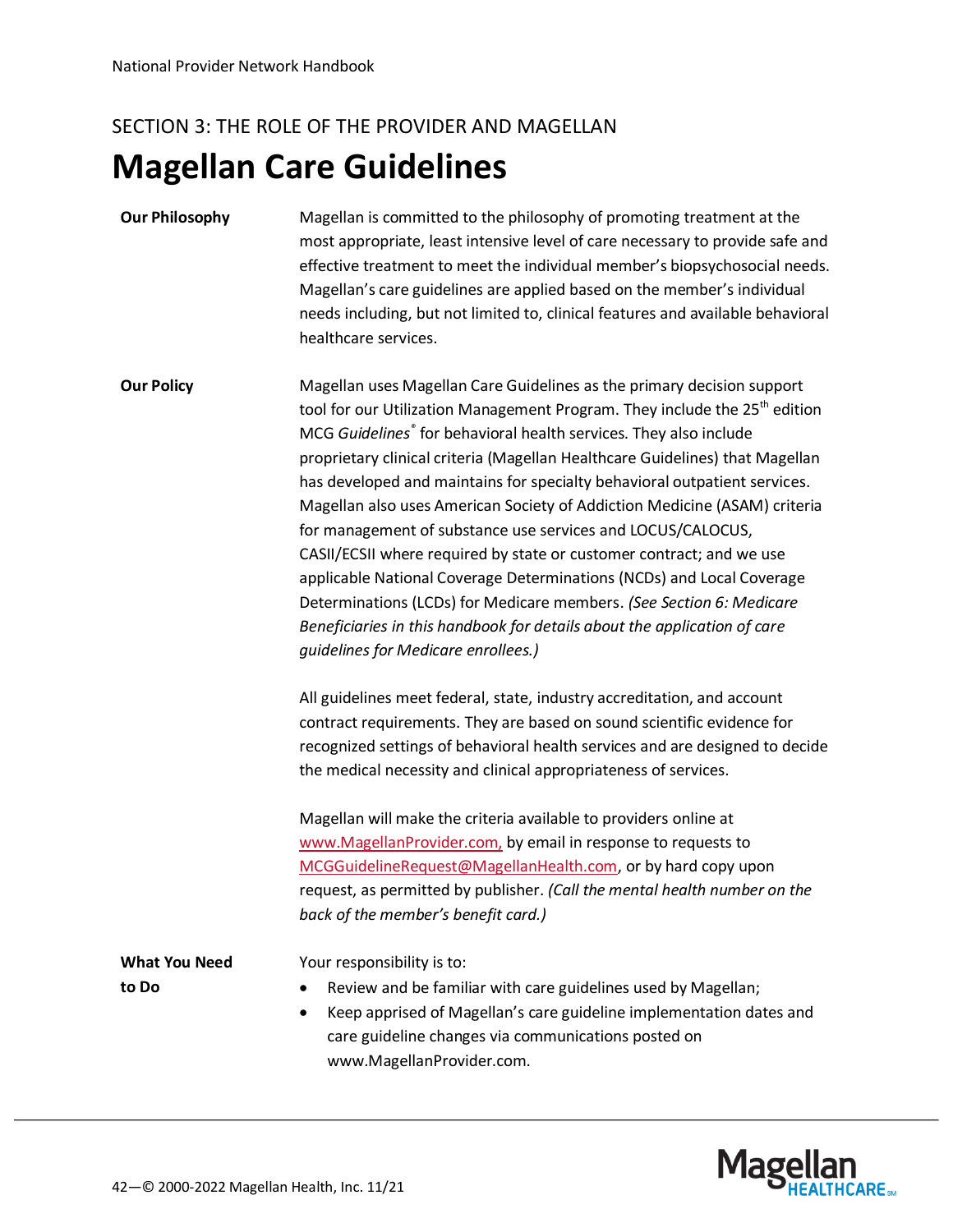- If you have questions about which Magellan Care Guideline applies to a specific benefit plan, contact the applicable care management center; and
- Submit suggestions for revisions to the Magellan Care Guidelines using th[e comment form](http://www.magellanprovider.com/media/11764/mnc_comment.pdf) located at [www.MagellanProvider.com,](http://www.magellanprovider.com/) or by submitting your feedback in writing to the applicable Magellan care management center's medical director.

#### **What Magellan Will Do**

Magellan's responsibility is to:

- Make Magellan Care Guidelines available to you free of charge;
- Invite and consider your comments and suggestions for revisions to the Magellan Care Guidelines;
- Conduct a comprehensive annual review of the Magellan Care Guidelines using scientific literature, expert advice from regional Provider Advisory Boards, other committees, and suggestions from the provider and consumer community;
- Implement updated Magellan Care Guidelines annually. All plans use the most recent version of the Magellan Care Guidelines unless noted in the [State/Client-Specific Criteria](http://www.magellanprovider.com/providing-care/clinical-guidelines/medical-necessity-criteria.aspx) section on [www.MagellanProvider.com](http://www.magellanprovider.com/) *(Note: The NCDs and LCDs may be updated off cycle)*; and
- Monitor use of the Magellan Care Guidelines to make sure they are applied consistently.

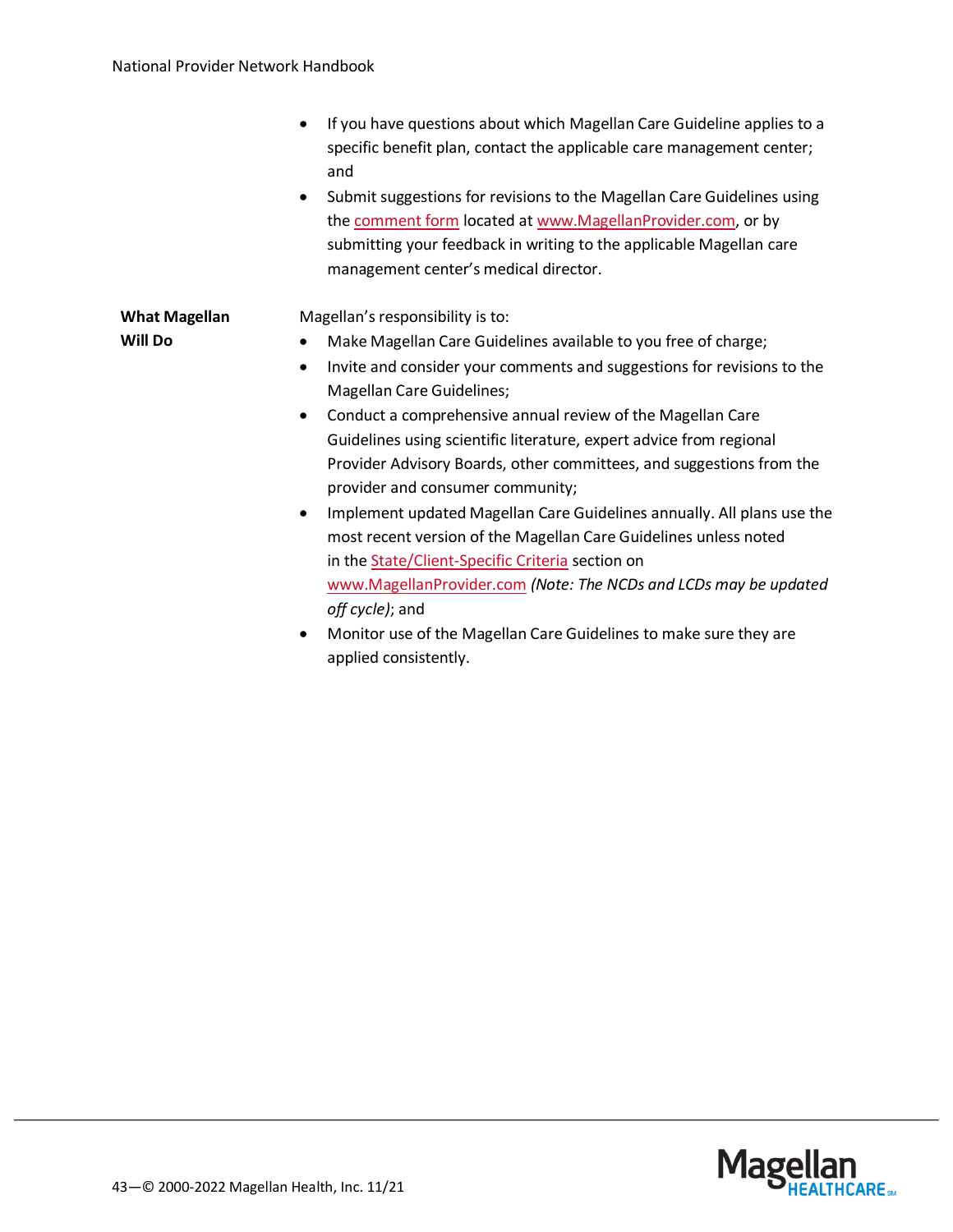## **Clinical Practice Guidelines**

| <b>Our Philosophy</b> | To promote the delivery of quality behavioral healthcare to our members,<br>we adopt, develop, and distribute clinical practice guidelines (CPGs) that<br>serve as an evidence-based framework for practitioners' clinical decision-<br>making in the treatment of our members. A comprehensive literature<br>review gathers up-to-date clinical information, relevant to the needs of our<br>members, from peer-reviewed journals.                                                                                                                                                                                                                                                                                                                                                                                                                                                                                                                                      |
|-----------------------|--------------------------------------------------------------------------------------------------------------------------------------------------------------------------------------------------------------------------------------------------------------------------------------------------------------------------------------------------------------------------------------------------------------------------------------------------------------------------------------------------------------------------------------------------------------------------------------------------------------------------------------------------------------------------------------------------------------------------------------------------------------------------------------------------------------------------------------------------------------------------------------------------------------------------------------------------------------------------|
| <b>Our Policy</b>     | Our policy includes offering our network providers relevant clinical practice<br>guidelines to assist in delivering quality care. The clinical practice guidelines<br>that Magellan adopts or develops are consistent with current scientific<br>evidence and best practices.                                                                                                                                                                                                                                                                                                                                                                                                                                                                                                                                                                                                                                                                                            |
| <b>What You Need</b>  | Your responsibility is to:                                                                                                                                                                                                                                                                                                                                                                                                                                                                                                                                                                                                                                                                                                                                                                                                                                                                                                                                               |
| to Do                 | Review and adhere to Magellan's adopted clinical practice guidelines;<br>If your clinical judgment leads to a decision that varies from<br>$\bullet$<br>recommendations in a guideline, thoroughly document the reasons in<br>the member's clinical record; and<br>Provide your regional medical director, Stakeholder Quality<br>$\bullet$<br>Improvement Group (SQIG) or Provider Advisory Group (PAG) with<br>suggestions for improving our guidelines.                                                                                                                                                                                                                                                                                                                                                                                                                                                                                                               |
| <b>What Magellan</b>  | Magellan's responsibility is to:                                                                                                                                                                                                                                                                                                                                                                                                                                                                                                                                                                                                                                                                                                                                                                                                                                                                                                                                         |
| <b>Will Do</b>        | Provide access to Magellan's adopted Clinical Practice Guidelines online<br>٠<br>at www.MagellanProvider.com, by email in response to requests to<br>CPG@MagellanHealth.com, or by U.S. mail upon request, as permitted;<br>Provide you with website addresses for obtaining adopted practice<br>٠<br>guidelines published by other organizations, e.g., the American<br>Psychiatric Association, American Society of Addiction Medicine<br>(ASAM), American Academy of Pediatrics;<br>Review each of our practice guidelines for consistency with current<br>published evidence-based medicine and our other policies at least every<br>two years;<br>Monitor your adherence to practice guidelines and provide constructive<br>٠<br>feedback when appropriate;<br>Encourage you to submit your suggestions for improving our clinical<br>٠<br>practice guidelines to your regional medical director;<br>Consider your suggestions for modifications to our guidelines. |

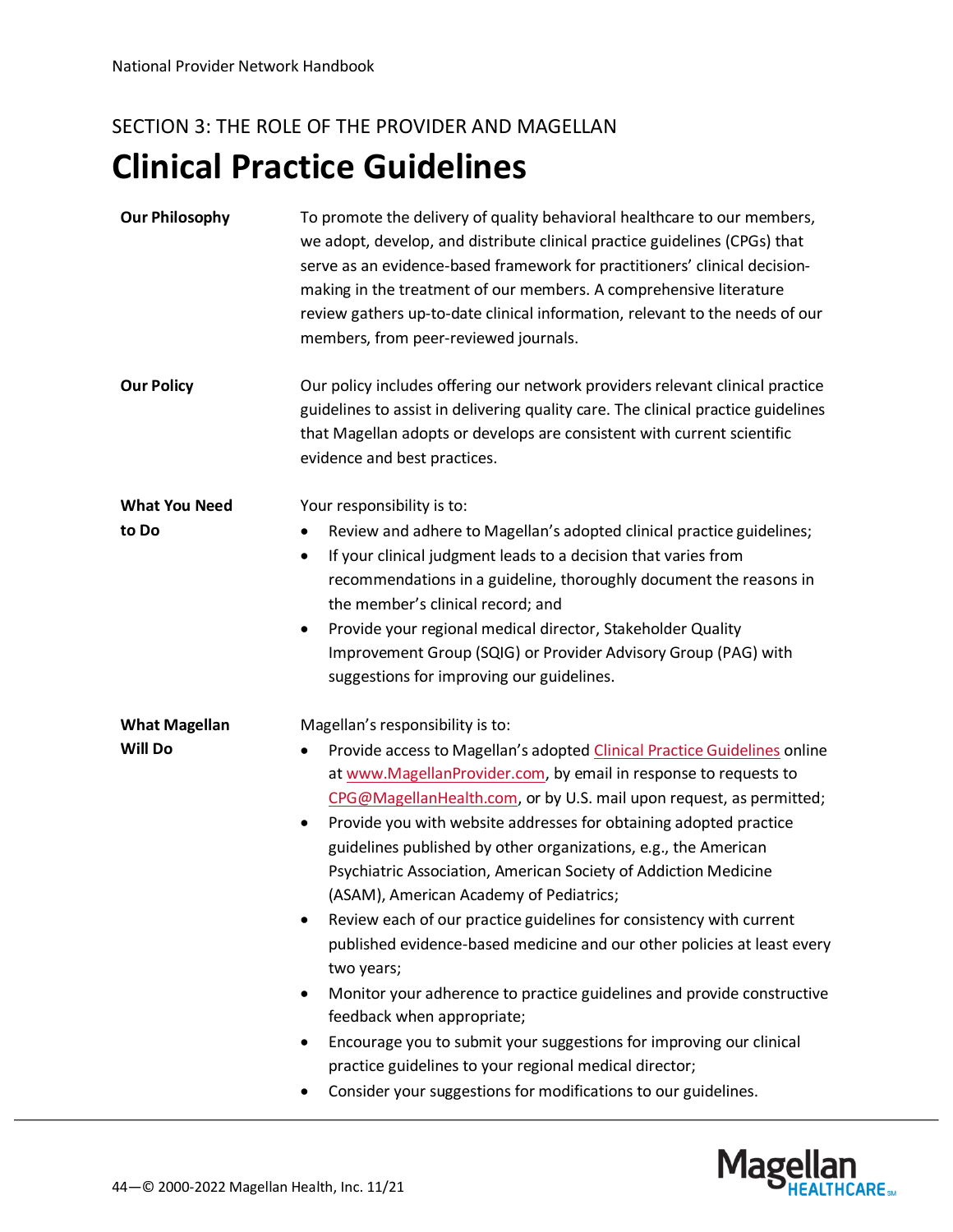# **New Technologies**

| <b>Our Philosophy</b> | We believe it is important to regularly assess innovations in the treatment<br>of behavioral health disorders. These assessments follow industry-standard<br>criteria designed to exclude interventions in the investigational phase, and<br>to make sure that the benefits of well-studied interventions exceed the risk.<br>Just as it is important that we work to enhance each member's care, it is<br>equally important that we do no harm in the process.                                                                                                                                                                                                                                                                                                                                                                                                                                                                                                                                                                                          |
|-----------------------|----------------------------------------------------------------------------------------------------------------------------------------------------------------------------------------------------------------------------------------------------------------------------------------------------------------------------------------------------------------------------------------------------------------------------------------------------------------------------------------------------------------------------------------------------------------------------------------------------------------------------------------------------------------------------------------------------------------------------------------------------------------------------------------------------------------------------------------------------------------------------------------------------------------------------------------------------------------------------------------------------------------------------------------------------------|
| <b>Our Policy</b>     | Magellan reviews emerging new technologies for assessing and treating<br>behavioral health disorders. The purpose of these organized reviews is to<br>apply consistent, systematic procedures for identification, clinical<br>assessment, and evaluation of proposed improvements and/or new<br>applications of established technologies.                                                                                                                                                                                                                                                                                                                                                                                                                                                                                                                                                                                                                                                                                                                |
| <b>What You Need</b>  | Your responsibility is to:                                                                                                                                                                                                                                                                                                                                                                                                                                                                                                                                                                                                                                                                                                                                                                                                                                                                                                                                                                                                                               |
| to Do                 | Know Magellan's classification criteria for new technology as follows:<br>Future: in a conceptual stage, anticipated, or in the earliest<br>$\circ$<br>stages of development,<br>Experimental: undergoing bench or laboratory testing using<br>O<br>animals or other models,<br>Investigational: undergoing initial clinical (i.e., in humans)<br>$\circ$<br>evaluation for a particular condition or indication and/or<br>insufficient studies to date demonstrating safety and/or<br>efficacy,<br>Evidence-Informed: Due to a widely held client need and gap in<br>$\circ$<br>the service system (i.e., few or no reasonable alternatives),<br>treatment is an extensively and safely practiced method but<br>with only limited empirical support for effectiveness,<br>Established: Considered by providers to be a standard approach<br>$\circ$<br>to a particular condition or indication and diffused into general<br>use,<br>Obsolete/outmoded/abandoned: Superseded by other<br>O<br>technologies or demonstrated to be ineffective or harmful. |
|                       | Know Magellan's criteria for rendering determinations on new                                                                                                                                                                                                                                                                                                                                                                                                                                                                                                                                                                                                                                                                                                                                                                                                                                                                                                                                                                                             |
|                       | technologies as follows:                                                                                                                                                                                                                                                                                                                                                                                                                                                                                                                                                                                                                                                                                                                                                                                                                                                                                                                                                                                                                                 |
|                       | The technology has final approval from government regulatory<br>$\circ$<br>bodies as appropriate,<br>The scientific evidence is sufficiently definitive to permit<br>$\circ$<br>conclusions about the effect of the technology on health<br>outcomes,                                                                                                                                                                                                                                                                                                                                                                                                                                                                                                                                                                                                                                                                                                                                                                                                    |

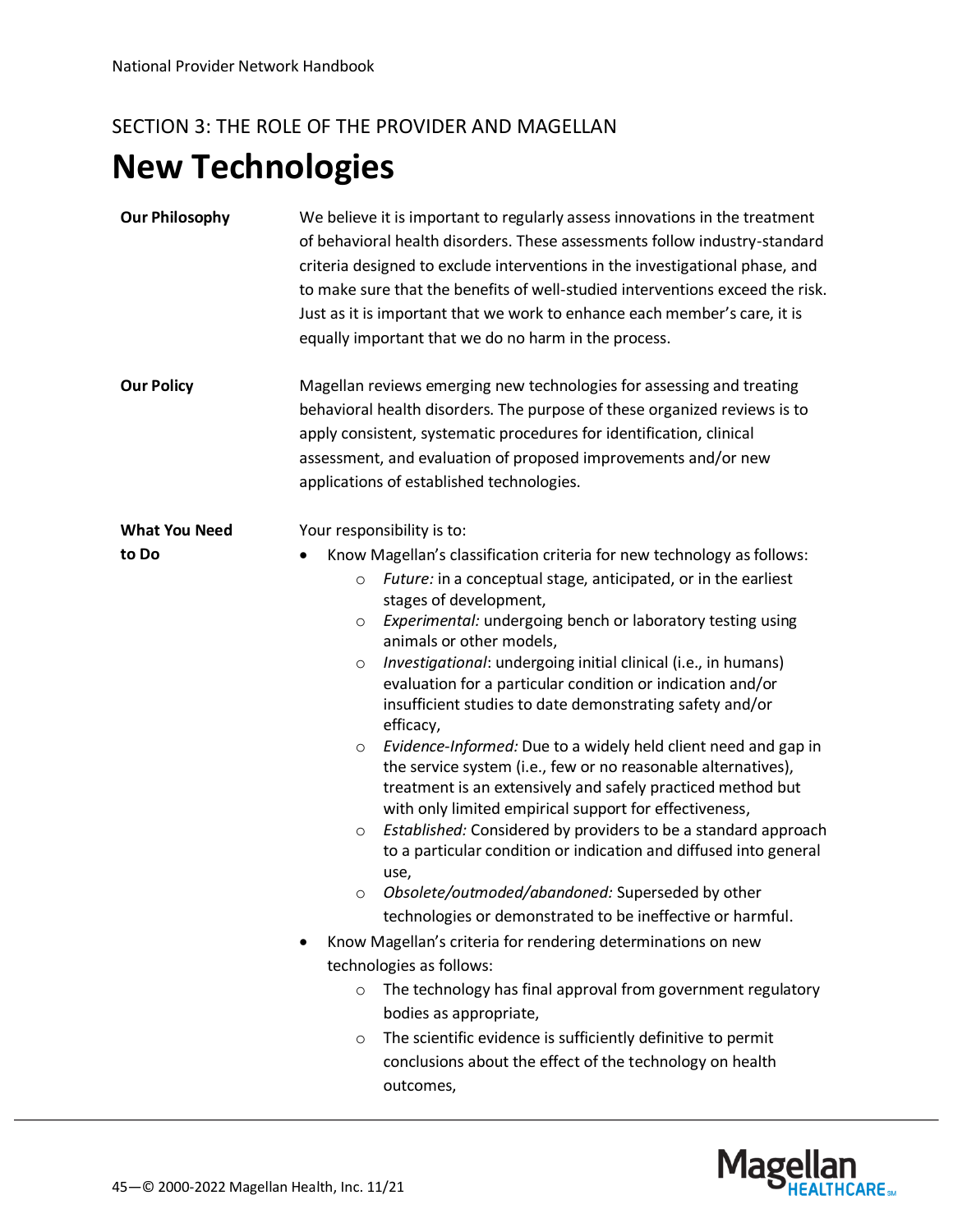|                      | The technology is as safe and effective as existing alternative<br>$\circ$        |
|----------------------|-----------------------------------------------------------------------------------|
|                      | treatments,                                                                       |
|                      | The technology improves the net health outcome, <i>i.e.</i> , provides<br>$\circ$ |
|                      | evidence that the benefits outweigh the risks,                                    |
|                      | The improvement in health outcome is reliably attainable<br>$\circ$               |
|                      | outside of investigative settings;                                                |
|                      | Understand that Magellan does not recommend or endorse the use of<br>$\bullet$    |
|                      | experimental and/or investigational treatments; and                               |
|                      | Understand that most health plans contain exclusions of coverage for<br>$\bullet$ |
|                      | experimental and/or investigational treatments.                                   |
| <b>What Magellan</b> | Magellan's responsibility is to:                                                  |
| <b>Will Do</b>       | Consider requests to conduct technology assessments on innovative<br>$\bullet$    |
|                      | behavioral health treatments;                                                     |
|                      | Continue to remain current on innovations in the treatment of<br>$\bullet$        |
|                      | behavioral health disorders; and                                                  |
|                      | Conduct technology assessments when indicated.<br>$\bullet$                       |

Magellan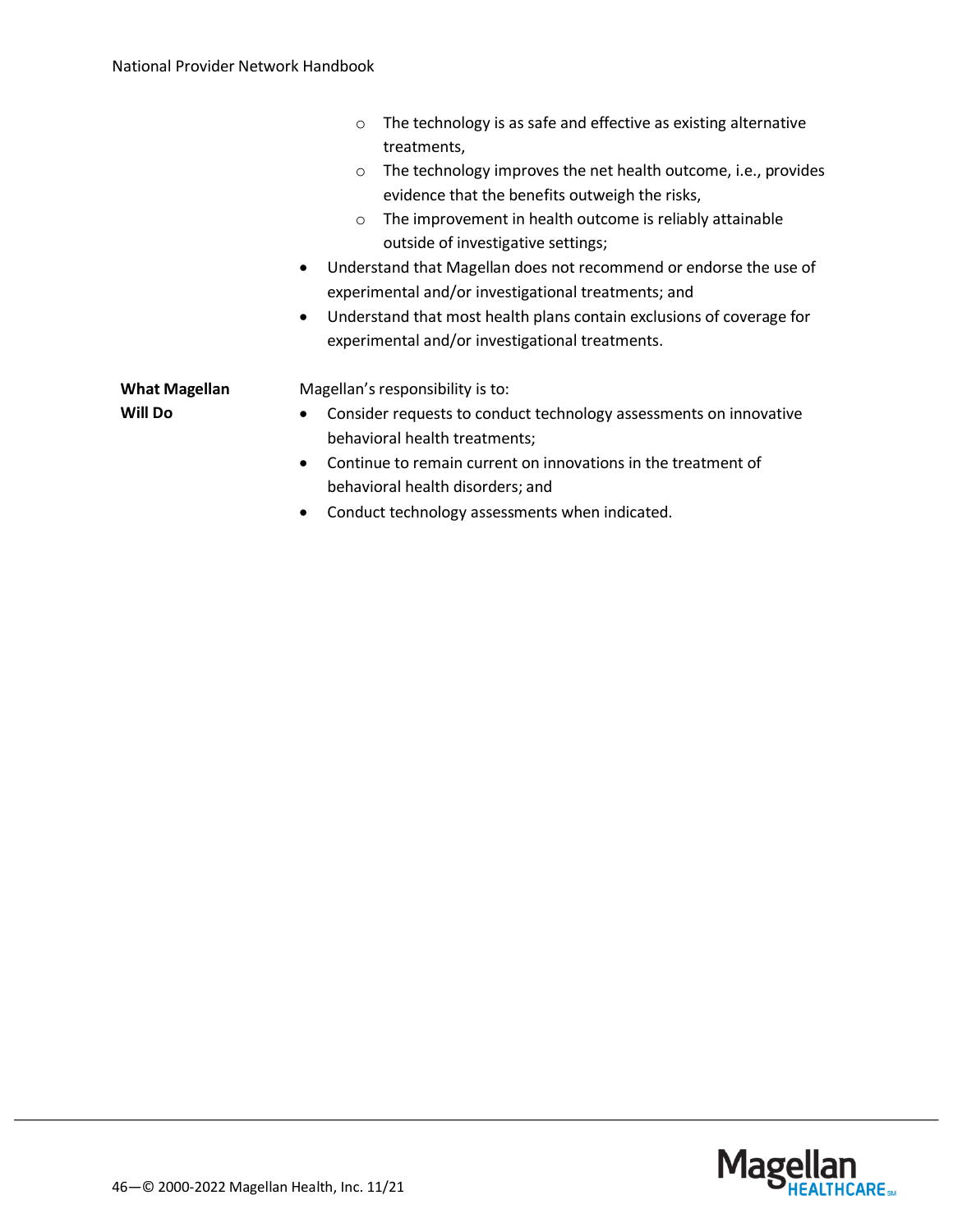## **Provider Website**

| <b>Our Philosophy</b> | Magellan is committed to reducing administrative burdens on our providers<br>by offering web-based tools for retrieving and exchanging information.                                                                                                                                                                                                                                                                                                                                                                                                                                                                                                                             |
|-----------------------|---------------------------------------------------------------------------------------------------------------------------------------------------------------------------------------------------------------------------------------------------------------------------------------------------------------------------------------------------------------------------------------------------------------------------------------------------------------------------------------------------------------------------------------------------------------------------------------------------------------------------------------------------------------------------------|
| <b>Our Policy</b>     | Magellan's provider website at www.MagellanProvider.com is our primary<br>portal for provider communication, information and business transactions.<br>We may also direct you to the sites of Magellan's contracted vendors to<br>perform secure online transactions. Magellan continually updates our<br>websites to provide easy access to information and greater convenience<br>and speed in exchanging information with Magellan. We encourage you to<br>use provider portals often as self-service tools for supporting your<br>behavioral health practice. We require your use of our online tools to enter<br>and maintain the accuracy of your provider practice data. |
| <b>What You Need</b>  | To realize the benefits of the provider website(s), you should:                                                                                                                                                                                                                                                                                                                                                                                                                                                                                                                                                                                                                 |
| to Do                 | Have access to a computer, internet service provider, and current web<br>browser software;                                                                                                                                                                                                                                                                                                                                                                                                                                                                                                                                                                                      |
|                       | Sign in to Magellan's website, or the sites of contracted vendors, to<br>٠<br>access secure applications (e.g., eligibility, authorizations and claims) by<br>using your username and password*;                                                                                                                                                                                                                                                                                                                                                                                                                                                                                |
|                       | Click the Forgot Password? Or Forgot Username? links in the Sign-In box<br>$\bullet$<br>on www.MagellanProvider.com if you need to obtain your sign-in<br>information;                                                                                                                                                                                                                                                                                                                                                                                                                                                                                                          |
|                       | Visit www.MagellanProvider.com frequently to take advantage of new<br>capabilities and access resources; and                                                                                                                                                                                                                                                                                                                                                                                                                                                                                                                                                                    |
|                       | Provide us with feedback on any difficulties you may experience in using<br>$\bullet$<br>our online resources or on ideas you have for enhancements.                                                                                                                                                                                                                                                                                                                                                                                                                                                                                                                            |
|                       | *For group practices, the first individual to sign in will be designated "Group<br>Administrator." The group administrator is responsible for providing access<br>to Magellan online applications to appropriate group practitioners.                                                                                                                                                                                                                                                                                                                                                                                                                                           |
| <b>What Magellan</b>  | Magellan's responsibility is to:                                                                                                                                                                                                                                                                                                                                                                                                                                                                                                                                                                                                                                                |
| <b>Will Do</b>        | Maintain operation of online services 24 hours a day, seven days a<br>week;                                                                                                                                                                                                                                                                                                                                                                                                                                                                                                                                                                                                     |
|                       | Inform users of service problems if they occur;<br>٠                                                                                                                                                                                                                                                                                                                                                                                                                                                                                                                                                                                                                            |
|                       | Use your feedback to continually improve our website capabilities;                                                                                                                                                                                                                                                                                                                                                                                                                                                                                                                                                                                                              |

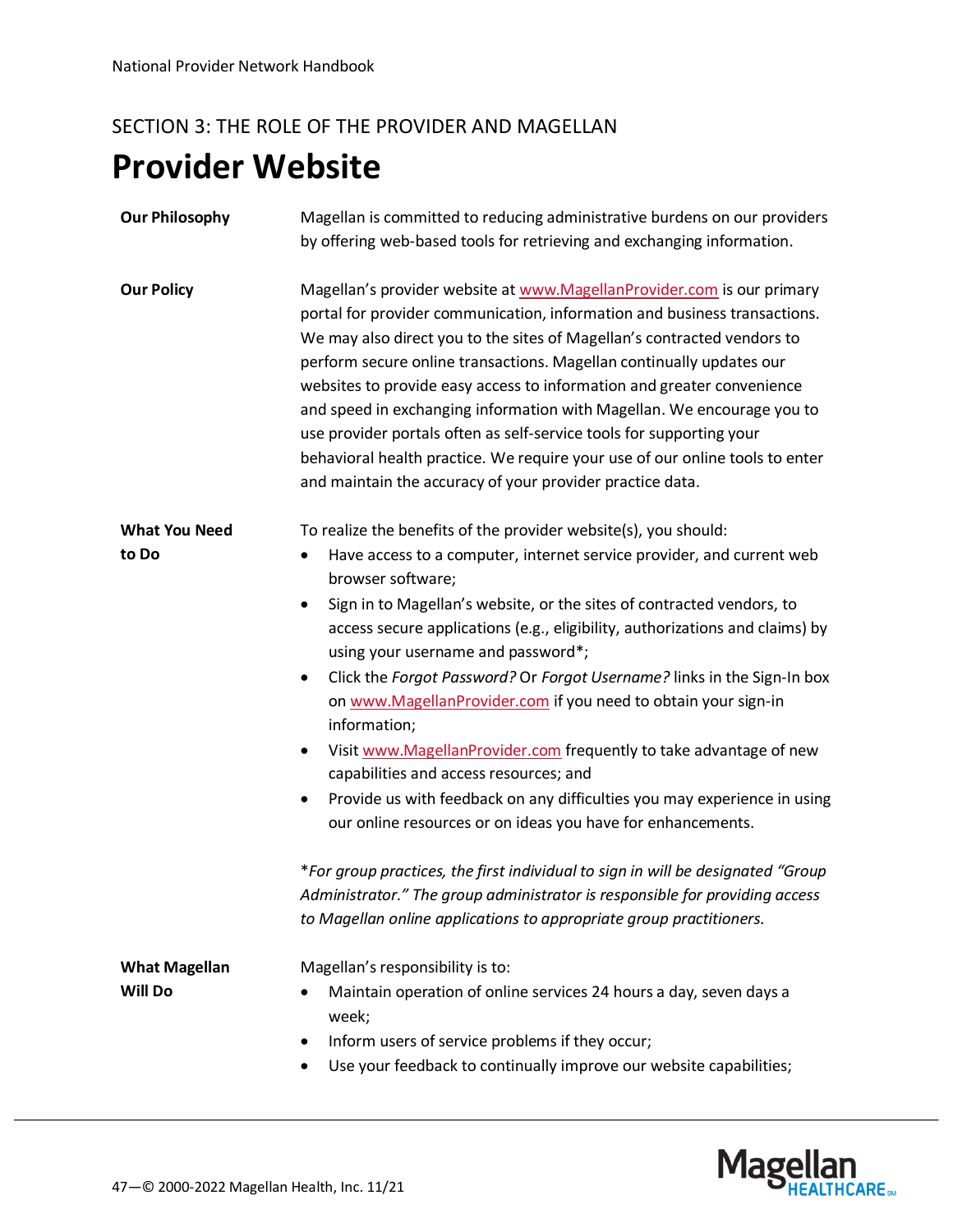- Contingent upon Magellan customer approval and availability of information, provide online access to the following applications via MagellanProvider.com (or an external contracted vendor):
	- o Member eligibility inquiry,
	- o Request for initial and subsequent outpatient authorization (when required by the member's benefit plan),
	- o Request for initial authorization of inpatient, partial hospitalization and residential services,
	- o Authorization inquiry and report download,
	- o View authorization approval letters,
	- o Claims submission (for professional services only for which Magellan is the designated claims payer),
	- o Claims inquiry and online explanation of payments (EOPs),
	- o Request to join the Magellan network,
	- o Check credentialing and contract status (individual and group practitioners), and complete recredentialing online,
	- o Display/edit practice information (enables you to monitor and ensure the accuracy of your practice data – including appointment availability and staff rosters – and change your TIN using our electronic Form W-9),
	- o Provider Profile (enables you to enhance your profile, which members see in online provider searches, by uploading your photo, a personal statement, professional awards, etc.),
	- o Electronic funds transfer (EFT) signup, and
	- o Other tools and information beneficial to providers serving Magellan members.

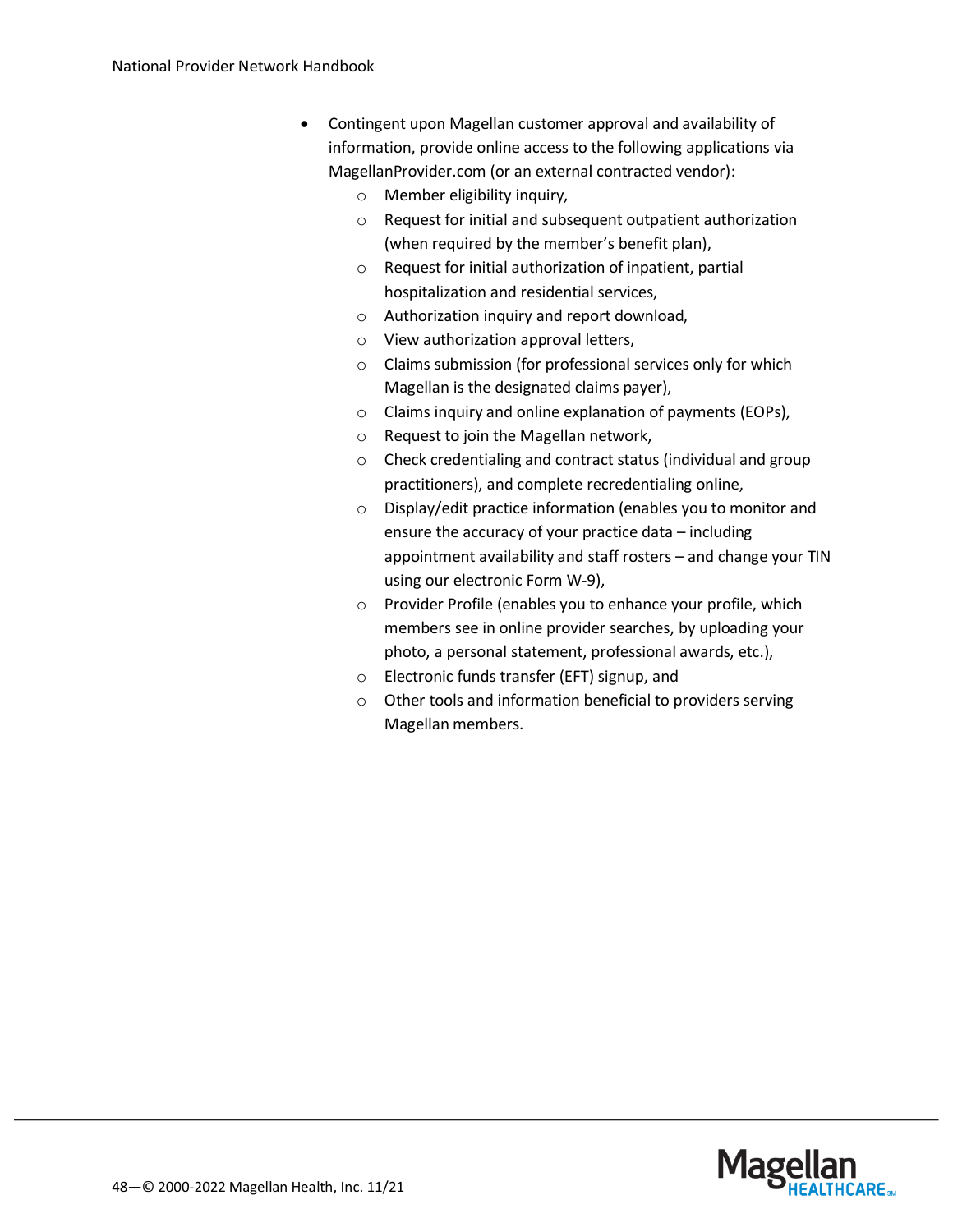# **A Commitment to Quality**

| <b>Our Philosophy</b> | Magellan is committed to Continuous Quality Improvement (CQI) and<br>outcomes management through its company-wide Quality Improvement<br>Program that includes assessment, planning, measurement, and re-<br>assessment of key aspects of care and service.                                                                                                                                                                                                                                                                                                                                                                           |
|-----------------------|---------------------------------------------------------------------------------------------------------------------------------------------------------------------------------------------------------------------------------------------------------------------------------------------------------------------------------------------------------------------------------------------------------------------------------------------------------------------------------------------------------------------------------------------------------------------------------------------------------------------------------------|
| <b>Our Policy</b>     | In support of our Quality Improvement Program, providers are essential<br>quality partners. It is important that providers are familiar with our<br>guidelines and standards and apply them in clinical work with members in<br>order to provide safe, effective, patient-centered, timely, efficient, and<br>equitable care in a culturally sensitive manner.                                                                                                                                                                                                                                                                        |
| <b>What You Need</b>  | Your responsibility is to:                                                                                                                                                                                                                                                                                                                                                                                                                                                                                                                                                                                                            |
| to Do                 | Follow the policies and procedures outlined in the "What You Need to<br>٠<br>Do" sections in this handbook;                                                                                                                                                                                                                                                                                                                                                                                                                                                                                                                           |
|                       | Cooperate with Quality Improvement activities, including collection of<br>٠<br>performance measurement data and participation in clinical and service<br>measure quality improvement programs;<br>Respond and resolve issues related to member and provider complaints;<br>٠<br>Maintain provider directory accuracy with up-to-date office location,<br>٠<br>phone number, discipline, specialty, languages for you and your staff,<br>and availability to accept new patients;<br>Meet treatment record standards as outlined in the Treatment Record<br>٠<br>Review Tool found under Audit Tools in the Appendix of this handbook; |
|                       | Provide treatment records as requested for quality of care issues, and<br>٠<br>adhere to clinical practice guidelines and HEDIS®-related measures;                                                                                                                                                                                                                                                                                                                                                                                                                                                                                    |
|                       | Participate as requested in treatment plan reviews, site visits and other<br>٠<br>quality improvement activities;                                                                                                                                                                                                                                                                                                                                                                                                                                                                                                                     |
|                       | Use evidence-based practices;                                                                                                                                                                                                                                                                                                                                                                                                                                                                                                                                                                                                         |
|                       | Adhere to principles of member safety;<br>$\bullet$<br>Attend or log on to provider training and orientation sessions;                                                                                                                                                                                                                                                                                                                                                                                                                                                                                                                |
|                       | Participate in the completion of a remediation plan if quality of care<br>concerns arise;                                                                                                                                                                                                                                                                                                                                                                                                                                                                                                                                             |
|                       | Encourage use of member and clinician outcome tools including use of<br>the PHQ-9 and other standardized tools at intake and established<br>treatment intervals, and to review real-time reports together;                                                                                                                                                                                                                                                                                                                                                                                                                            |
|                       | Incorporate the use of secure technology into your practice to make<br>accessing services more convenient for members, e.g., email                                                                                                                                                                                                                                                                                                                                                                                                                                                                                                    |

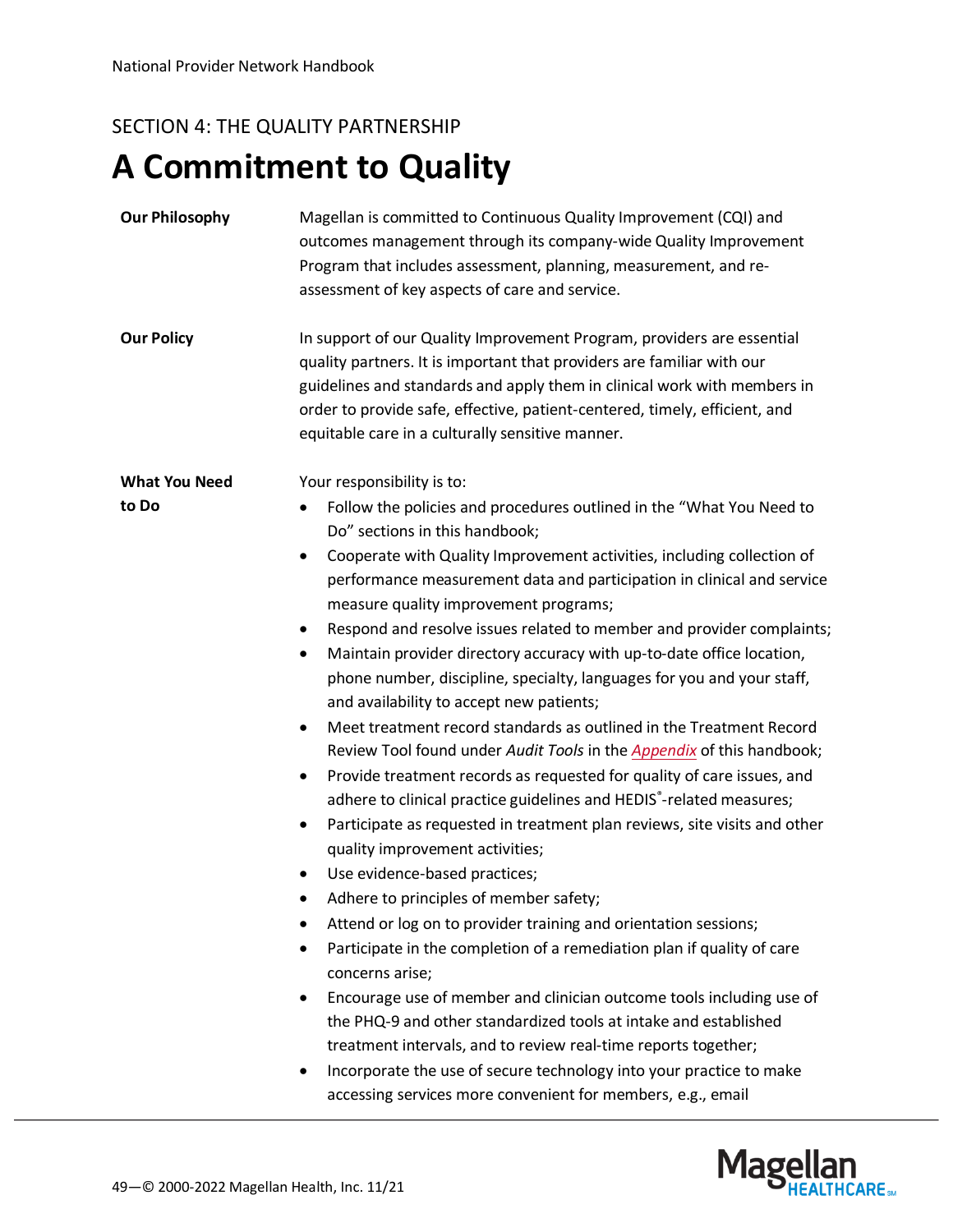|                                        | communication, electronic appointment scheduling, appointment or<br>prescription refill reminders, electronic referrals to other practitioners<br>or programs, and online access to personal health record information;<br>Assist with transition of care if a member's benefits have been<br>$\bullet$<br>exhausted, you leave the network, or you receive a referral of a member<br>whose provider has left the network;<br>Assist in the investigation of member complaints and adverse incidents;<br>٠<br>Attend meetings of our quality committees and provider advisory<br>٠<br>groups, if requested;<br>Review member-specific clinical reports, when available;<br>٠<br>Complete and return provider satisfaction surveys;<br>Be knowledgeable in quality improvement methods and tools including<br>$\bullet$<br>NCQA's HEDIS® measures;<br>Email Magellan's QI director for information about Quality Improvement<br>٠<br>Program results at MWCMCCompliance@MagellanHealth.com.                                                                                                                                                                                                                                                                                                                                                                    |
|----------------------------------------|---------------------------------------------------------------------------------------------------------------------------------------------------------------------------------------------------------------------------------------------------------------------------------------------------------------------------------------------------------------------------------------------------------------------------------------------------------------------------------------------------------------------------------------------------------------------------------------------------------------------------------------------------------------------------------------------------------------------------------------------------------------------------------------------------------------------------------------------------------------------------------------------------------------------------------------------------------------------------------------------------------------------------------------------------------------------------------------------------------------------------------------------------------------------------------------------------------------------------------------------------------------------------------------------------------------------------------------------------------------|
| <b>What Magellan</b><br><b>Will Do</b> | Magellan's responsibility is to:<br>Consider your feedback on clinical practice guidelines, Magellan Care<br>Guidelines, prevention/screening programs, member safety policies,<br>and new technology assessments;<br>Consider your feedback in our quality committees and provider advisory<br>٠<br>groups;<br>Develop methods to compare treatments, outcomes and costs across<br>the provider network in an effort to diminish the need for case-by-case<br>review of care;<br>Provide information about individual provider performance including<br>٠<br>member experience/satisfaction, member ratings, care manager<br>experience, clinical outcomes and other metrics to providers, members<br>and customers;<br>Provide outcome assessment tools and reports for use with members,<br>$\bullet$<br>when available;<br>Provide member-specific clinical reports, when available;<br>٠<br>Provide peer-to-peer discussions when requested;<br>٠<br>Monitor provider satisfaction with our policies and procedures as they<br>affect you and your practice;<br>Pay claims within applicable timeframes;<br>٠<br>Provide detailed information about how we will assess your practice<br>during site visits and treatment record reviews;<br>Join with you to develop a clear remediation plan to improve quality of<br>$\bullet$<br>care when necessary; |

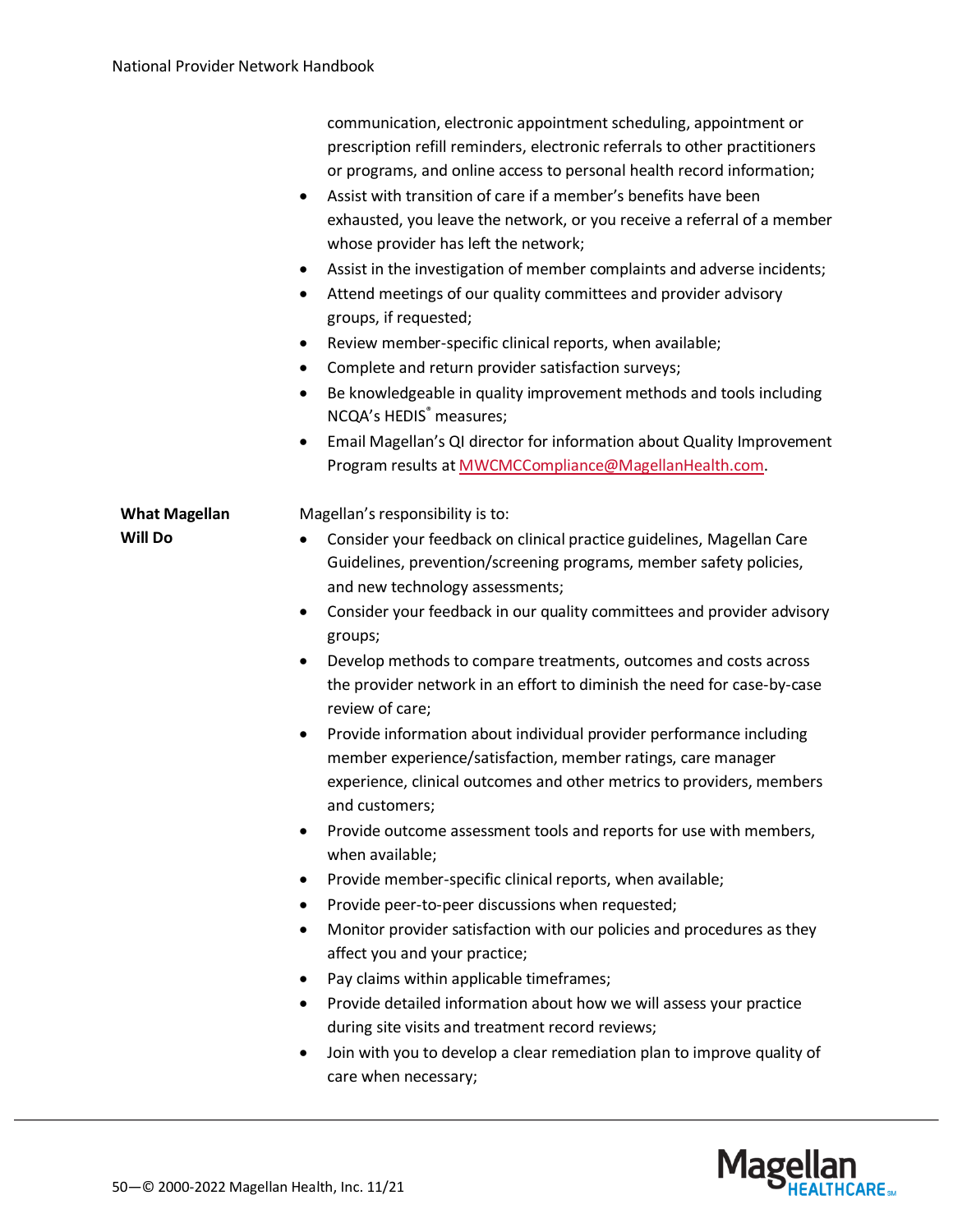- Provide timely information and decisions on credentialing and recredentialing processes; and
- Resolve complaints and appeals within applicable timeframes.

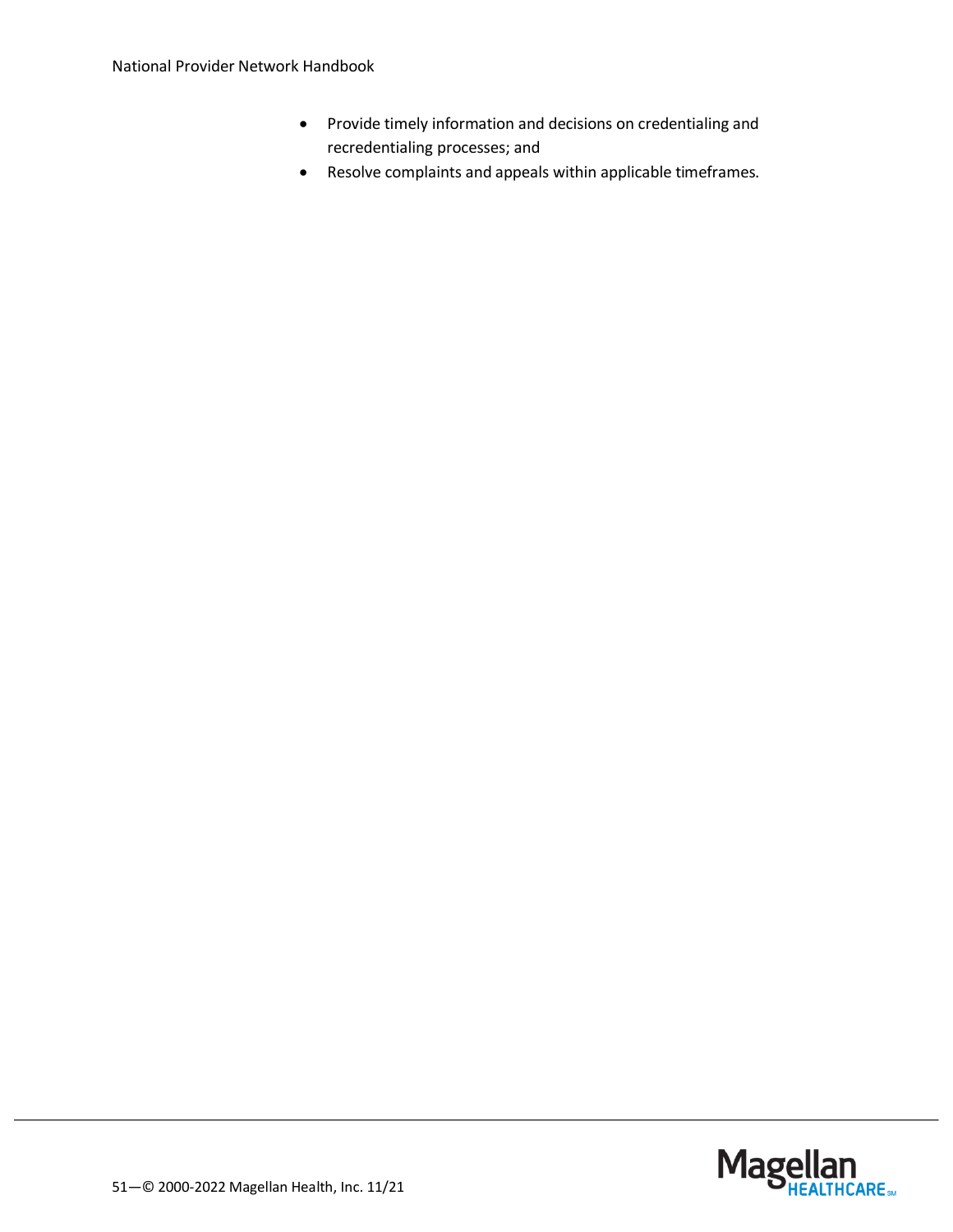# **Cultural Competency**

| <b>Our Philosophy</b> | Magellan is committed to embracing the rich diversity of the people we<br>serve. We believe in providing high-quality care to culturally, linguistically,<br>and ethnically diverse populations, as well as to those who live with<br>disabilities such as visual and hearing impairment. All people entering the<br>behavioral healthcare system must receive equitable and effective<br>treatment in a respectful manner, recognizing individual spoken<br>language(s), gender, and the role culture, as broadly defined, plays in a<br>person's health and well-being. Magellan understands the value of a<br>culturally competent workforce, inclusive of those living with disabilities. |
|-----------------------|-----------------------------------------------------------------------------------------------------------------------------------------------------------------------------------------------------------------------------------------------------------------------------------------------------------------------------------------------------------------------------------------------------------------------------------------------------------------------------------------------------------------------------------------------------------------------------------------------------------------------------------------------------------------------------------------------|
| <b>Our Policy</b>     | Magellan staff is trained in cultural diversity and sensitivity, in order to refer<br>members to providers who are appropriate to their needs and preferences.<br>Magellan also provides cultural competency training, technical assistance,<br>and online resources to help providers enhance their provision of high-<br>quality, culturally appropriate services. Magellan continually assesses<br>network composition by actively recruiting, developing, retaining, and<br>monitoring a diverse provider network compatible with the member<br>population.                                                                                                                               |
| <b>What You Need</b>  | Your responsibility is to:                                                                                                                                                                                                                                                                                                                                                                                                                                                                                                                                                                                                                                                                    |
| to Do                 | Provide Magellan with information on languages you speak;<br>٠<br>Provide Magellan with information about your practice specialties,<br>٠<br>including those developed to address the needs of diverse<br>communities, broadly defined.                                                                                                                                                                                                                                                                                                                                                                                                                                                       |
| <b>What Magellan</b>  | Magellan's responsibility is to:                                                                                                                                                                                                                                                                                                                                                                                                                                                                                                                                                                                                                                                              |
| <b>Will Do</b>        | Provide ongoing education to deliver competent services to people of<br>all cultures, races, ethnic backgrounds, religions and those living with<br>disabilities;<br>Provide access to language assistance, including Braille for the visually<br>impaired, and bilingual staff and interpreter services to those with<br>limited English proficiency, during all hours of operation at no cost to<br>the consumer;<br>Provide easily understood member materials, available in the languages<br>of the commonly encountered groups and/or groups represented in the<br>service area;                                                                                                         |

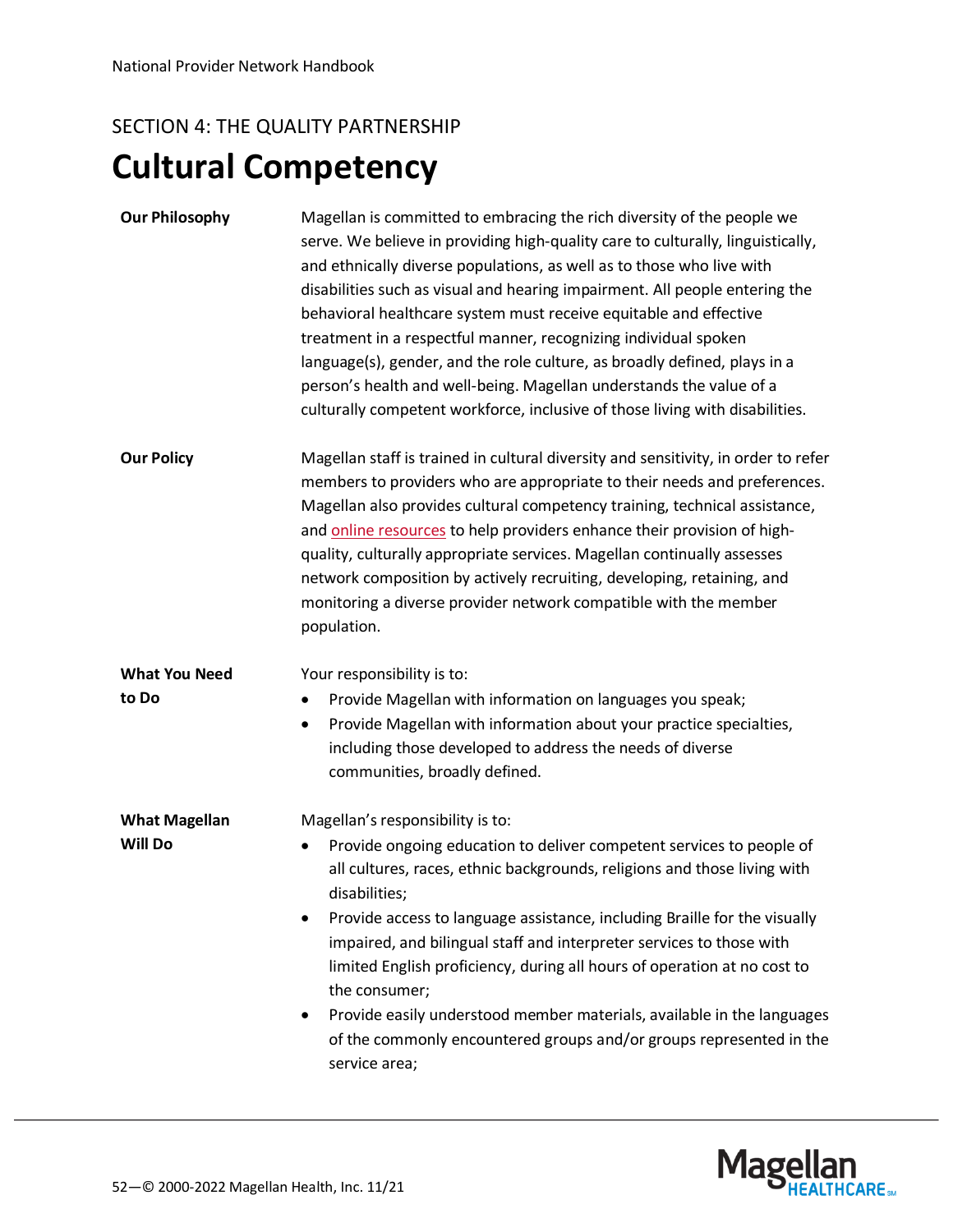- Provide access to TTY or 711 services for the deaf community and those with hearing impairment; and
- Monitor gaps in services and other culture-specific provider service needs. When gaps are identified, Magellan will develop a provider recruitment plan and monitor its effectiveness.

Magellan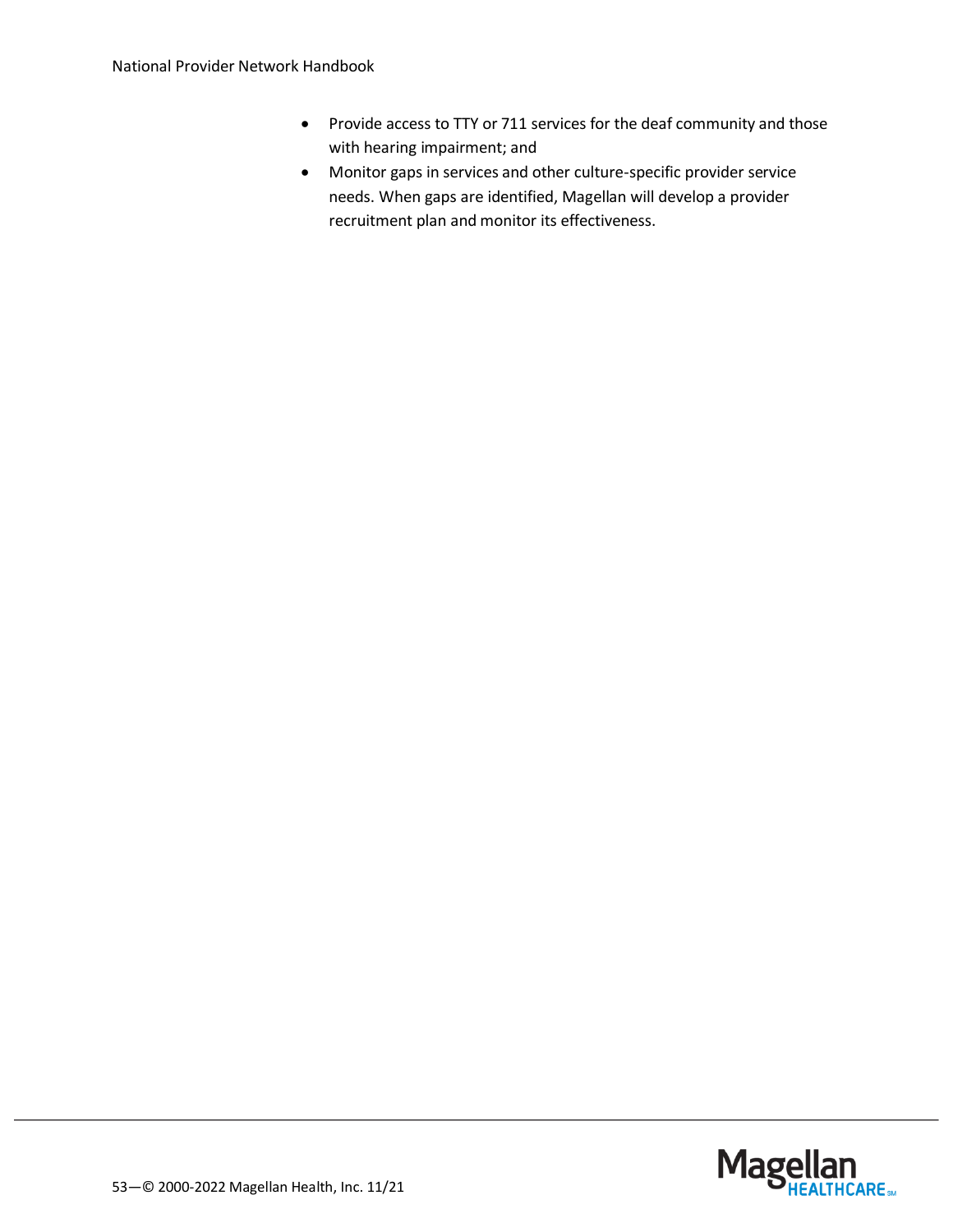# **Member Safety**

| <b>Our Philosophy</b>                  | Magellan believes in the delivery of high-quality, safe behavioral healthcare<br>services. We reinforce this commitment by embedding objective and<br>systematic monitoring mechanisms into our policies and procedures.                                                                                                                                                                                                                                                                                                                                                                                                                                             |
|----------------------------------------|----------------------------------------------------------------------------------------------------------------------------------------------------------------------------------------------------------------------------------------------------------------------------------------------------------------------------------------------------------------------------------------------------------------------------------------------------------------------------------------------------------------------------------------------------------------------------------------------------------------------------------------------------------------------|
| <b>Our Policy</b>                      | Magellan monitors the safety of members receiving treatment from our<br>providers. Monitoring includes, but is not limited to, member feedback,<br>performance indicator reviews, site visits, treatment record reviews and<br>surveys.                                                                                                                                                                                                                                                                                                                                                                                                                              |
| <b>What You Need</b><br>to Do          | Your responsibility is to:<br>Have a written member safety plan;<br>٠<br>Enhance and monitor the safety of members as related to their<br>٠<br>treatment while in your care;<br>Be familiar with Magellan clinical guidelines related to member safety<br>٠<br>and use them in treatment decisions and management;<br>Be familiar with activities encouraged by Magellan as stated in the<br>٠<br>Patient Safety Activity Survey to promote safe and effective<br>coordination and transition of care;<br>Communicate to Magellan your plan and outcomes related to member<br>٠<br>safety when requested; and<br>Complete the annual Patient Safety Activity Survey. |
| <b>What Magellan</b><br><b>Will Do</b> | Magellan's responsibility is to:<br>Provide information about the data being requested and the rationale,<br>٠<br>methods and standards employed in the review process;<br>Work closely with you to improve performance on indicators that are<br>$\bullet$<br>below standard;<br>Evaluate member drug profiles of high-volume prescribing providers<br>$\bullet$<br>related to benefits coverage, clinical appropriateness and member<br>medication use safety; and<br>Communicate the results of member safety monitoring to our<br>providers, customers, and members.                                                                                             |

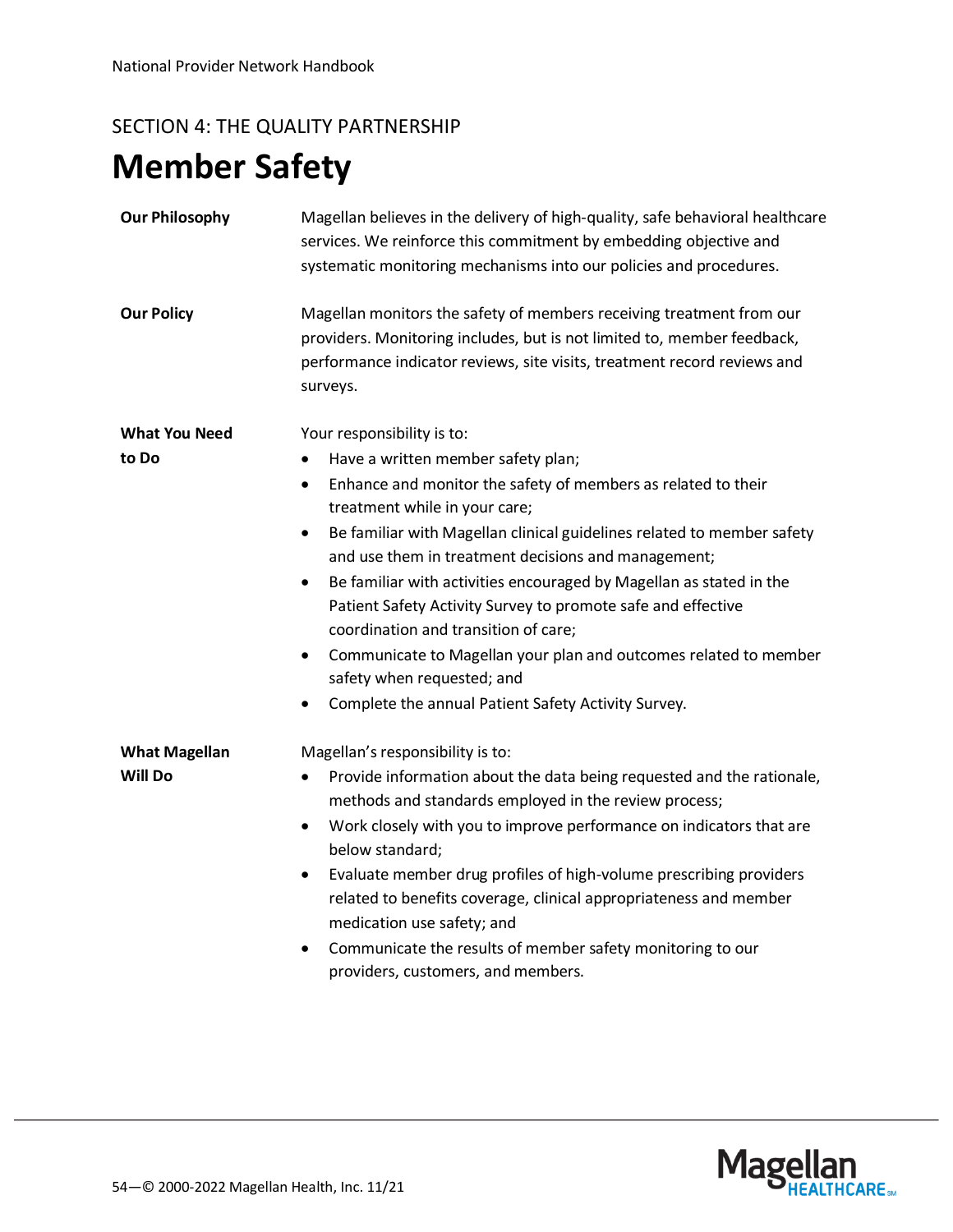## **Accreditation**

#### **Our Philosophy** Excellence in clinical care and service can be affirmed through recognition by national accrediting bodies, such as the National Committee for Quality Assurance (NCQA), URAC and The Joint Commission (TJC). **Our Policy** Our policies, procedures and quality initiatives are guided by national accreditation standards, including, but not limited to: • Provider accessibility standards; • Site visits and treatment record reviews; • Credentialing and recredentialing requirements; • Clinical practice guidelines; • Collaboration and coordination of care; • Care management and case management review processes; • Prevention/screening programs; • Member experience (satisfaction) surveys; • Member safety policies and initiatives; • Complaint, appeal and grievance policies and procedures; • Confidentiality policies and procedures; • Medical integration and coordination policies and procedures; • Provider quality remediation and review; • Member communication, including distribution of the Members' Rights and Responsibilities statement; Provider participation on our quality improvement committees; • Quality improvement and care management program descriptions; • Member requests to change providers and transition of care tracking; and • Claim and encounter verification elements for annual HEDIS<sup>®</sup> reporting. **What You Need to Do** Your responsibility is to: • Follow the policies and procedures outlined in this handbook; and • Collaborate/cooperate with quality improvement activities and initiatives. **What Magellan Will Do** Magellan's responsibility is to: • Advise you of our policies and procedures.

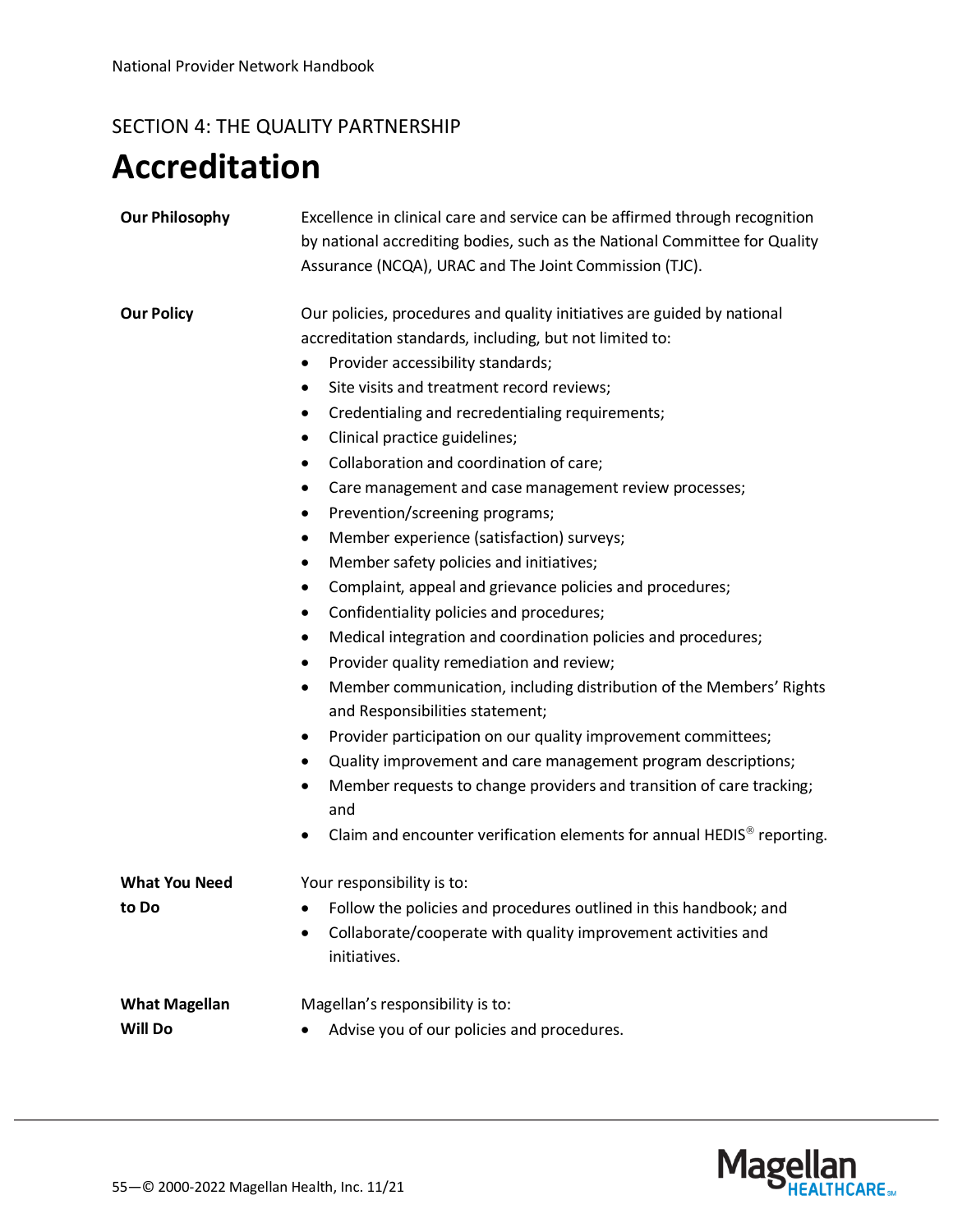### **HEDIS® and Performance Measurement**

**Our Philosophy** We support and promote the use of evidence-based performance measures that help drive the adoption of recommended care and improvements in population health. "HEDIS<sup>®</sup>," which stands for Healthcare Effectiveness Data and Information Set, is owned by the National Committee for Quality Assurance (NCQA, [www.ncqa.org\)](http://www.ncqa.org/). HEDIS comprises the most widely used measure set driving healthcare quality rating systems, as well as individual measures that are increasingly used by employers, health plans and government agencies to drive pay-for-performance quality programs. The number of HEDIS measures related to the management of behavioral health disorders treatment has increased since the inception of HEDIS.

> Measures that are dependent on accurate claims submission from behavioral health providers to determine eligibility and/or compliance include:

- *Follow-Up After Hospitalization for Mental Illness,*
- *Follow-Up After Emergency Department (ED) Visit for Mental Illness,*
- *Follow-Up Care for Children Prescribed ADHD Medication (must be a provider with prescribing authority),*
- *Initiation and Engagement of Alcohol and Other Drug Dependence Treatment, and*
- *Follow-Up After Emergency Department Visit for Alcohol and Other Drug Dependence*
- *Follow-Up After High-Intensity Care for Substance Use Disorder.*

Additional measures triggered by at least one medication fill, requiring patient adherence for a defined period of time to the medication, and/or recommended monitoring/testing include:

- *Antidepressant Medication Management,*
- *Adherence to Antipsychotic Medications for Individuals with Schizophrenia,*
- *Metabolic Monitoring for Children and Adolescents on Antipsychotics,*
- *Diabetes Screening for People With Schizophrenia or Bipolar Disorder Who Are Using Antipsychotic Medications,*
- *Diabetes Monitoring for People With Diabetes and Schizophrenia, and*
- *Cardiovascular Monitoring for People With Cardiovascular Disease and Schizophrenia.*

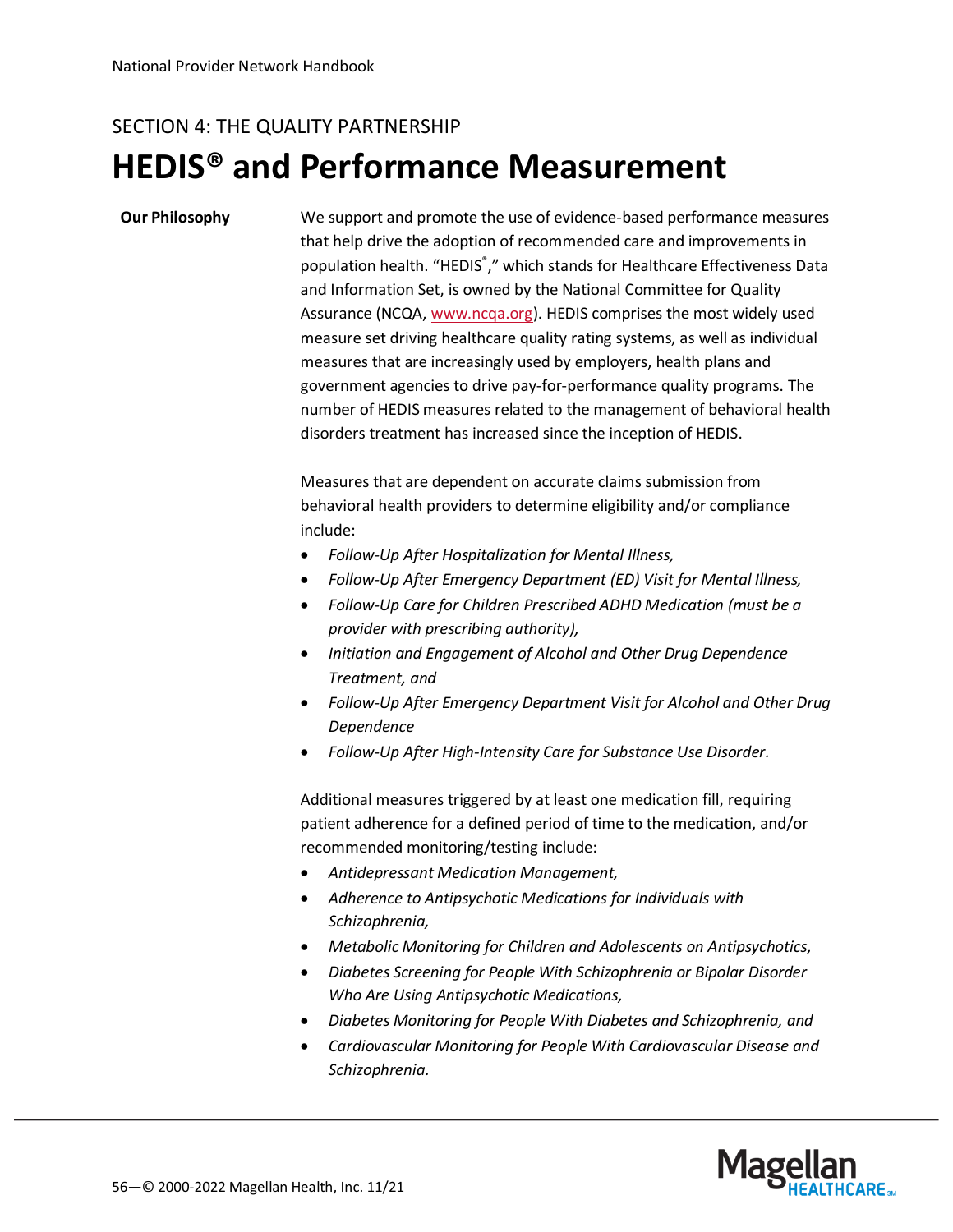|                      | A third group of measures impacted by behavioral health providers and not<br>listed above include:                                                                                                                                                                                                                   |
|----------------------|----------------------------------------------------------------------------------------------------------------------------------------------------------------------------------------------------------------------------------------------------------------------------------------------------------------------|
|                      | Use of First-Line Psychosocial Care for Children and Adolescents on<br>Antipsychotics,                                                                                                                                                                                                                               |
|                      | Pharmacotherapy for Opioid Use Disorder (POD),<br>٠                                                                                                                                                                                                                                                                  |
|                      | Utilization of the PHQ-9 to Monitor Depression Symptoms for<br>٠<br>Adolescents and Adults,                                                                                                                                                                                                                          |
|                      | Depression Remission or Response for Adolescents and Adults, and<br>٠                                                                                                                                                                                                                                                |
|                      | Unhealthy Alcohol Use Screening and Follow-Up.                                                                                                                                                                                                                                                                       |
|                      | Many HEDIS measures require collaboration with the primary care provider.<br>(See Section 3 of this handbook - Continuity, Coordination and<br>Collaboration.)                                                                                                                                                       |
| <b>Our Policy</b>    | Provider participation in HEDIS-related data collection for identified                                                                                                                                                                                                                                               |
|                      | members is mandatory. Magellan's network providers are contractually                                                                                                                                                                                                                                                 |
|                      | required to submit claims in a timely manner. We must have this                                                                                                                                                                                                                                                      |
|                      | documentation so that we may fulfill our state and federal regulatory and                                                                                                                                                                                                                                            |
|                      | accreditation obligations and obtain the most accurate data reporting<br>possible.                                                                                                                                                                                                                                   |
|                      | HIPAA permits our providers to disclose protected health information (PHI)<br>to Magellan. A signed consent from the member is not required under the                                                                                                                                                                |
|                      | HIPAA privacy rule for you to release the requested information to                                                                                                                                                                                                                                                   |
|                      | Magellan. We are a managed care organization contracted with health                                                                                                                                                                                                                                                  |
|                      | plans, the Department of Human Services, which administers the Medicaid                                                                                                                                                                                                                                              |
|                      | program and Federally-Facilitated Exchanges, and the Centers for Medicare                                                                                                                                                                                                                                            |
|                      | & Medicaid Services (CMS, www.cms.gov) which administers the federal                                                                                                                                                                                                                                                 |
|                      | Medicare program. The member's enrollment into any of these programs<br>facilitates Magellan's access to his or her medical records.                                                                                                                                                                                 |
|                      | Note: See section on Confidentiality for additional information on this topic.                                                                                                                                                                                                                                       |
| <b>What You Need</b> | Your responsibility is to:                                                                                                                                                                                                                                                                                           |
| to Do                | See members either in-person or via telehealth (when this is a covered                                                                                                                                                                                                                                               |
|                      | method of service):                                                                                                                                                                                                                                                                                                  |
|                      | Within seven days after the day of discharge from an inpatient<br>$\circ$<br>facility following discharge from an inpatient stay related to<br>mental health or discharge from an intensive admission for a<br>substance abuse disorder,<br>Within 14 days after a new diagnosis of a member with alcohol<br>$\circ$ |
|                      | and other drug addiction/dependence,                                                                                                                                                                                                                                                                                 |

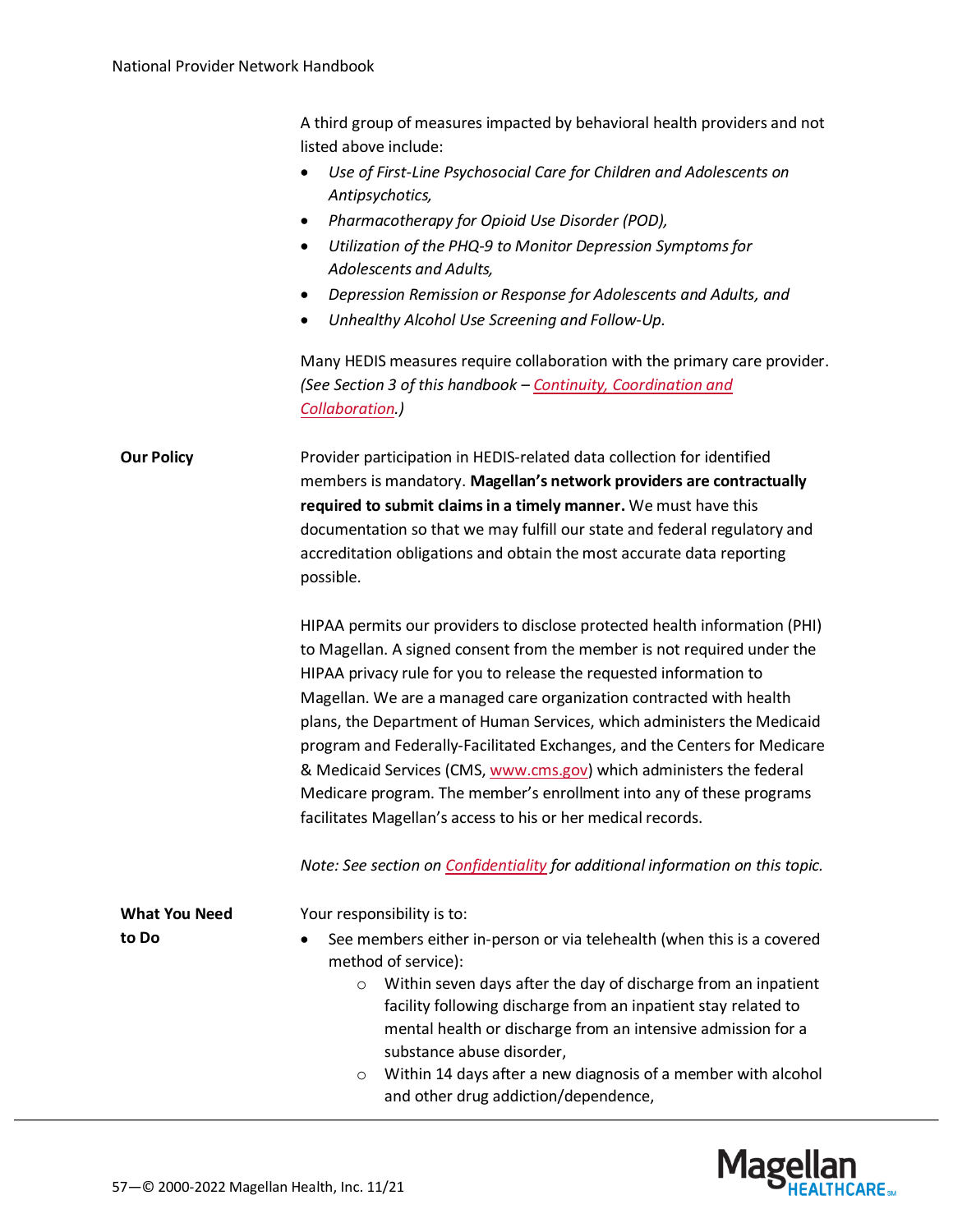|                                 | Within 30 days of a new diagnosis with ADHD for providers with<br>$\circ$<br>prescribing authority,<br>Within seven days after discharge from an emergency<br>$\circ$<br>department with either a mental illness or substance abuse<br>disorder;                                                                                                                                                                                                                                                                                                                                                                                                                                                                                                                                                                                                          |
|---------------------------------|-----------------------------------------------------------------------------------------------------------------------------------------------------------------------------------------------------------------------------------------------------------------------------------------------------------------------------------------------------------------------------------------------------------------------------------------------------------------------------------------------------------------------------------------------------------------------------------------------------------------------------------------------------------------------------------------------------------------------------------------------------------------------------------------------------------------------------------------------------------|
|                                 | Collaborate with Magellan staff to coordinate care for members,<br>$\bullet$<br>including:<br>See your existing members recently discharged from an<br>$\circ$<br>inpatient setting,<br>Respond in a timely manner to requests from Magellan to see<br>$\circ$<br>new members discharging from an inpatient setting with your<br>availability, if any, or<br>Assist by referring members and Magellan staff to your other in-<br>$\circ$<br>network practice clinicians if they have availability;<br>Coordinate needed lab tests to monitor children and adolescents<br>$\bullet$<br>prescribed antipsychotic medications; and<br>Submit your claims in a timely manner for all services provided (within<br>$\bullet$<br>30 days of the encounter).                                                                                                     |
| <b>What Magellan</b><br>Will Do | Magellan's responsibility is to:<br>Assist facilities and members to coordinate post-hospitalization<br>$\bullet$<br>aftercare with lower levels of care or outpatient providers;<br>Collect and communicate all discharge information if provided by the<br>٠<br>inpatient facility;<br>Provide education and information as needed and requested regarding<br>$\bullet$<br>HEDIS and other performance measures for which we request your<br>cooperation and assistance;<br>Share performance data on your adherence to the guidelines above, as<br>$\bullet$<br>it is available; and<br>Collect and submit required HEDIS and other performance<br>$\bullet$<br>measurement data according to population, product line and service<br>areas to health plans that report to NCQA and/or state and/or federal<br>entities to meet contract requirements. |

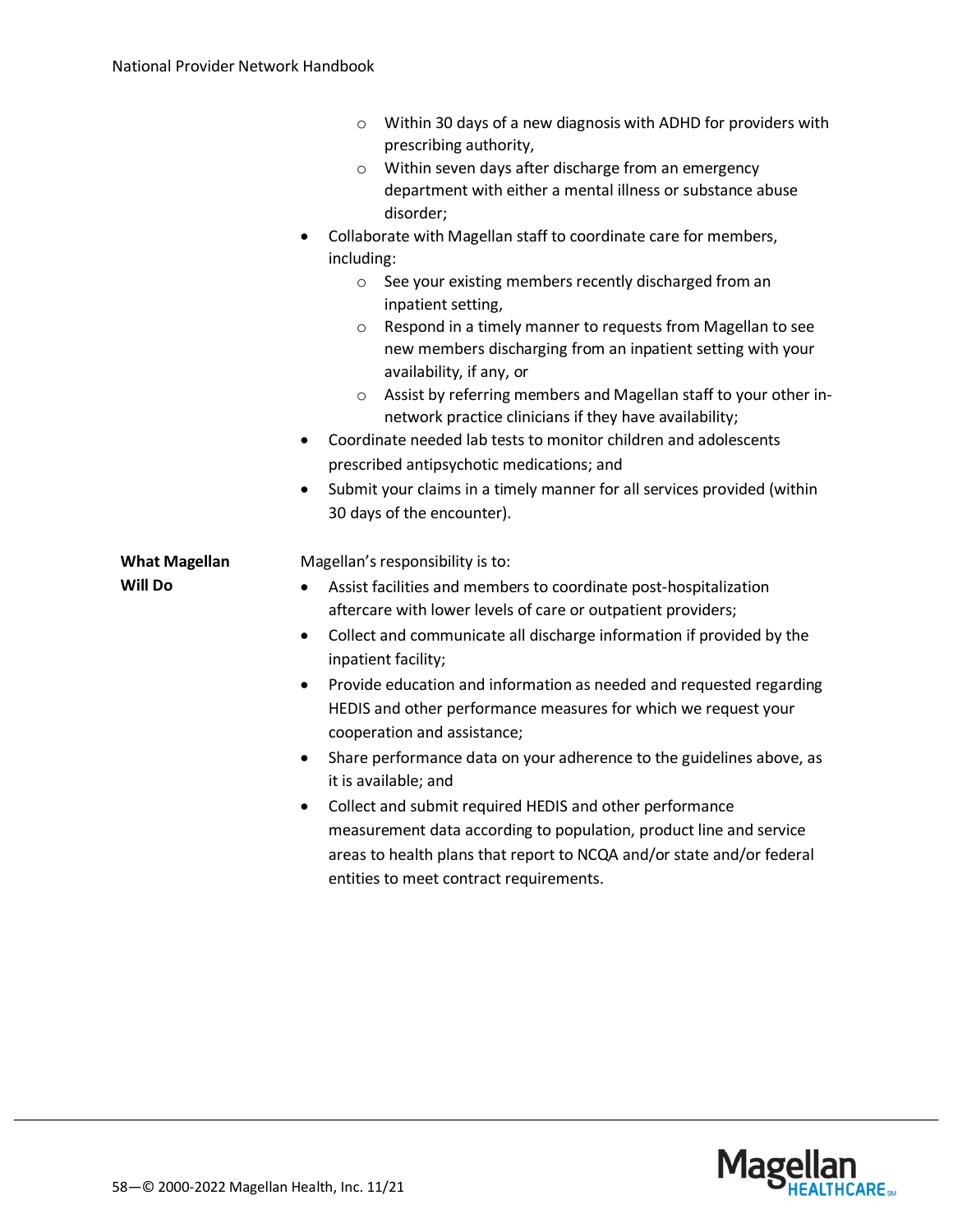### **Prevention/Screening Programs**

#### **Our Philosophy** Reducing the occurrence and severity of substance use and mental disorders, detecting them early in their course, and providing appropriate, high-quality treatment are the goals of our prevention/screening programs. In support of this philosophy, we have developed and implemented prevention/screening programs that are designed to sustain, quickly restore, or enhance that well-being. These programs include, but are not limited to: • Screening for Co-existing Substance Abuse and Mental Health Disorders; • Screening Members with Significant Medical Issues for Depression; • Screening Members with Autism Spectrum Disorders for Depression; • Screening for Trauma and Adverse Childhood Experiences (ACEs); • Screening for Social Determinants of Health; • Postpartum Depression Prevention; • Cardiac and Other Comorbid Medical Conditions Depression Prevention; • Follow-up After Hospitalization Early Re-hospitalization Prevention; and • Substance Use Relapse Prevention. **Our Policy** We develop prevention/screening programs that improve physical and mental well-being, encourage members to seek help early, and overcome stigma. Programs are research-based and developed with the input of healthcare experts. Our care management centers select which programs to implement based on the unique needs of the members in their area. **What You Need to Do** Your responsibility is to: • Become familiar with the Magellan prevention/screening programs in your region. See this handbook *[Appendix](https://www.magellanprovider.com/media/11901/app_i_prevention-programs.pdf)* for descriptions. • Contact the applicable Magellan care management center medical director to get further information, and to provide input into the development and revision of prevention/screening programs and interventions; • Consider participating in the prevention/screening programs (e.g., serving as a consultant, distributing prevention/screening materials in your office, administering screening tools as part of routine care); and • Practice prevention/screening-minded treatment, e.g., consider the prevention/screening needs in the member's entire family, not just the member presenting for treatment.

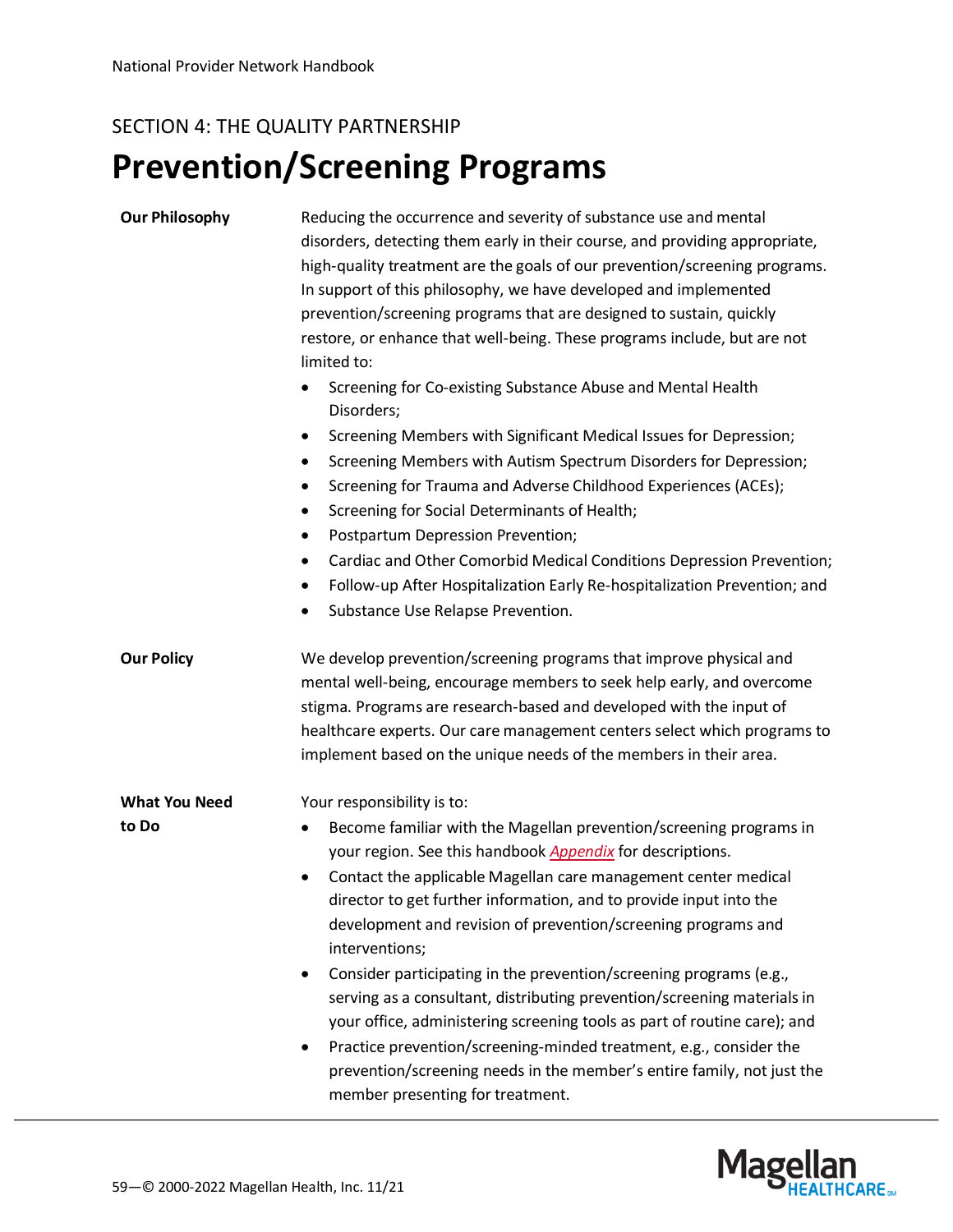| <b>What Magellan</b> |  |  |
|----------------------|--|--|
| Will Do              |  |  |

Magellan's responsibility is to:

- Inform you about the prevention/screening programs we offer;
- Advise on how you can participate in our prevention/screening programs;
- Continue to develop and improve our prevention/screening programs;
- Inform you about the effectiveness of our prevention/screening programs; and
- Seek and consider your input on our prevention/screening programs.

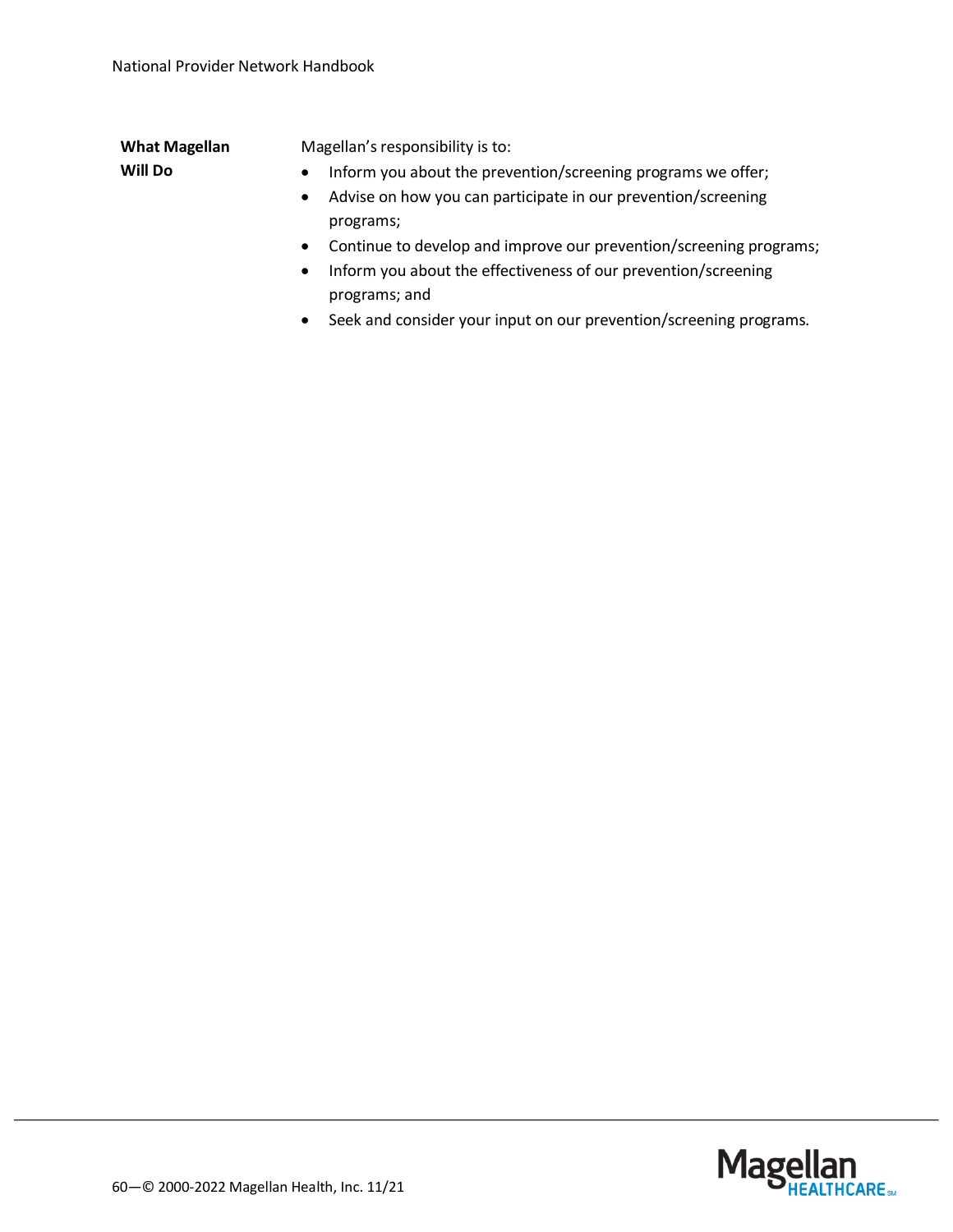# <span id="page-60-0"></span>**Outcomes360SM**

| <b>Our Philosophy</b>                  | Measuring clinical outcomes is an important component of delivering high-<br>quality care and is useful in engaging members in treatment planning.<br>Research shows that providing real-time feedback to members in counseling<br>improves outcomes. Magellan's outcomes program, known as<br>Outcomes360 <sup>SM</sup> , uses Substance Abuse and Mental Health Services<br>Administration (SAMHSA) recognized screening tools, available in English<br>and Spanish, to screen for behavioral health conditions, link to evidence-<br>based programs, and measure treatment progress and program outcomes.<br>Outcomes tools are matched to population and program needs. The Child<br>and Adolescent Needs and Strengths (CANS) is also available on<br>www.MagellanProvider.com under MyPractice/My Outcomes (after secure<br>sign-in) for CANS-certified staff. See the Outcomes Library of our provider<br>website under Education for information on the required training and<br>certification test to use the CANS tool. |
|----------------------------------------|-----------------------------------------------------------------------------------------------------------------------------------------------------------------------------------------------------------------------------------------------------------------------------------------------------------------------------------------------------------------------------------------------------------------------------------------------------------------------------------------------------------------------------------------------------------------------------------------------------------------------------------------------------------------------------------------------------------------------------------------------------------------------------------------------------------------------------------------------------------------------------------------------------------------------------------------------------------------------------------------------------------------------------------|
| <b>Our Policy</b>                      | Our policy is to use evidence-based measurement instruments to monitor<br>and improve the safety and effectiveness of care and services provided to<br>our members.                                                                                                                                                                                                                                                                                                                                                                                                                                                                                                                                                                                                                                                                                                                                                                                                                                                               |
| <b>What You Need</b><br>to Do          | Your responsibility is to:<br>Encourage members to complete clinical screening and assessments at<br>the time of intake and periodically during the course of treatment, as<br>well as involve them in discussions about findings, as applicable;<br>Involve members in self-management of health, including addressing<br>$\bullet$<br>social determinants of health and increasing health literacy;<br>Review our Outcomes Library, at www.MagellanProvider.com under the<br>٠<br>Education tab;<br>Use SAMHSA or other national quality endorsed screening and<br>assessment tools in treatment planning, assessment of progress and<br>discharge planning; and<br>Participate in quality studies, outcomes research and other initiatives,<br>٠<br>as requested.                                                                                                                                                                                                                                                              |
| <b>What Magellan</b><br><b>Will Do</b> | Through Outcomes360 <sup>SM</sup> , Magellan's responsibility is to:<br>Provide scientifically sound outcome measurement tools;<br>Provide training and technical support for Outcomes360;                                                                                                                                                                                                                                                                                                                                                                                                                                                                                                                                                                                                                                                                                                                                                                                                                                        |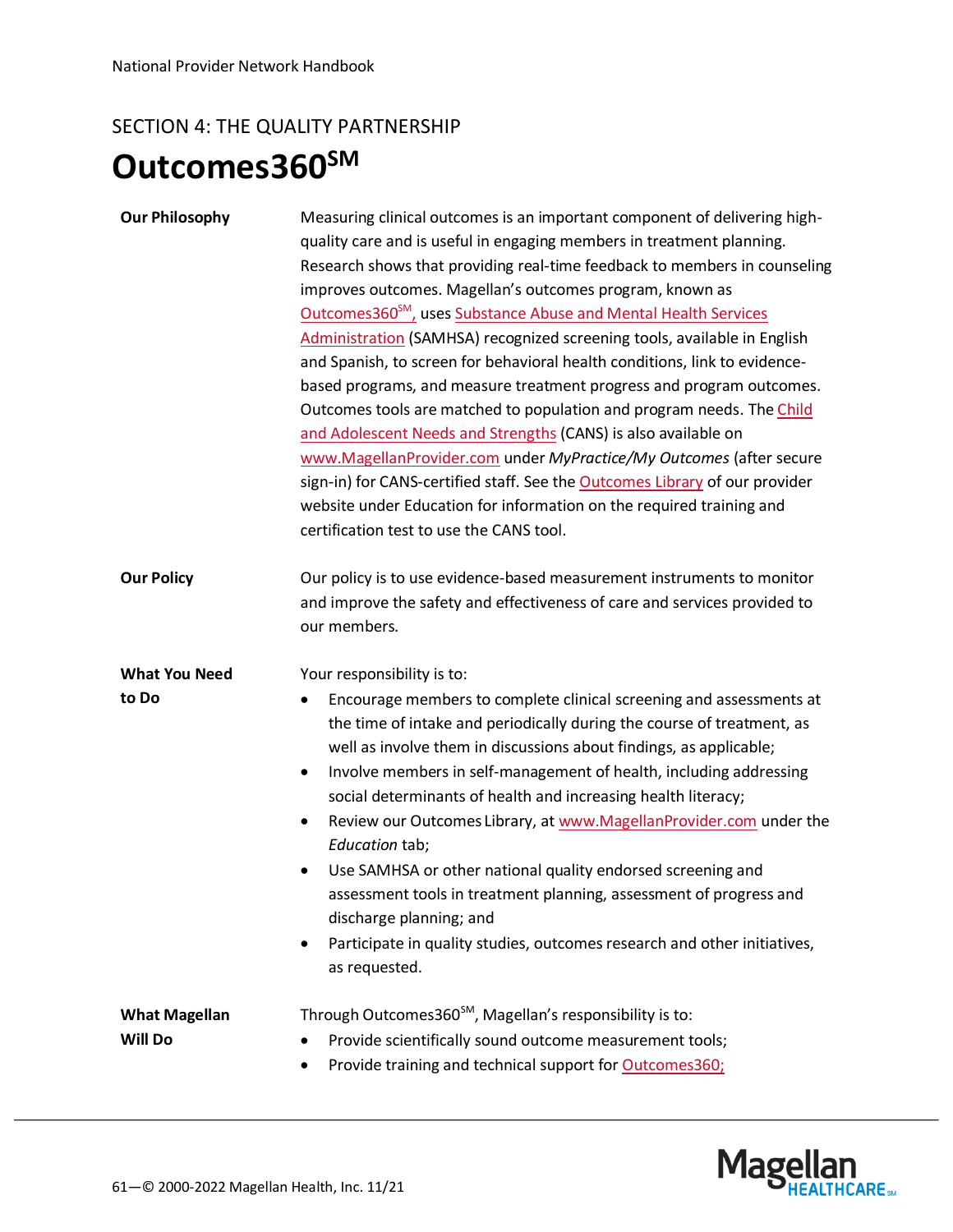- Conduct quality improvement studies that measure how well program interventions improve outcomes;
- Collaborate with recognized universities and other institutions on research and outcome studies; and
- Inform you of the purpose of quality studies and outcomes research that may affect you.

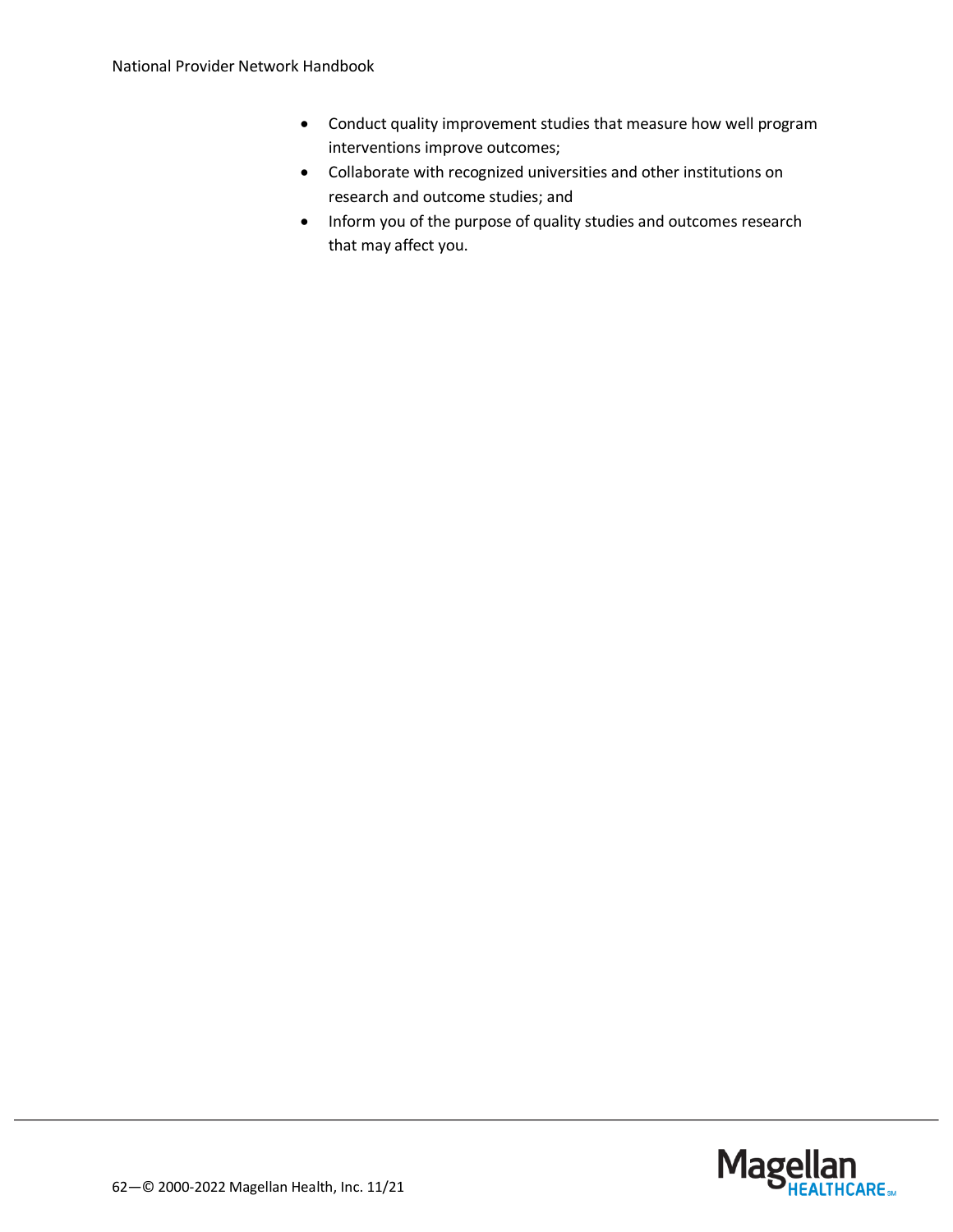### **Outcomes and Reimbursement**

#### **Our Philosophy** Magellan believes that provider reimbursement, in addition to market and geographical considerations, should reflect clinical performance and outcomes. The latest clinical research demonstrates that clinicians who use outcomes information in their practice, e.g., measurement-based care, provide more efficient and effective treatment for individuals in their care. We strongly encourage you to incorporate member-reported outcomes and satisfaction into your ongoing practice.

**Our Policy** Magellan develops provider reimbursement practices that support the use of evidence-based measurements and produce positive clinical outcomes achieved in the most efficient and effective manner. To promote transparent and collaborative care, we include outcomes, quality process, efficiency, and effectiveness data in the information we may share publicly about our panel of clinicians through ratings in our Provider Search. This information may impact the reimbursement rates and/or quality-related incentives providers receive.

**What You Need**  Your responsibility is to:

**to Do**

- Encourage your members in care to complete clinical assessment tools you deem appropriate during intake and periodically during the course of treatment, as well as involve them in discussions about findings, as applicable. *Refer to the previous section – [Outcomes360](#page-60-0) – for further details.* We may include this aspect of your practice in the information we share about your efficiency and effectiveness as a clinician on our panel. Your use of outcomes tools in your clinical practice may impact the reimbursement rates you receive from us and your ability to participate in any quality/incentive payments we may offer;
	- Update and maintain your provider profile information by signing in to [www.MagellanProvider.com](http://www.magellanprovider.com/) (select *Display/Edit Practice Information/Provider Profile*) or, if directed, via sites of Magellan's contracted vendors. This enables you to enhance your profile, which members see in online provider searches, by uploading your photo, including a unique URL/website for your practice, indicating whether you offer online appointment scheduling, listing your professional awards, etc.;
	- Review any dashboard/performance scorecards Magellan may provide to you, to understand your practice patterns with Magellan members

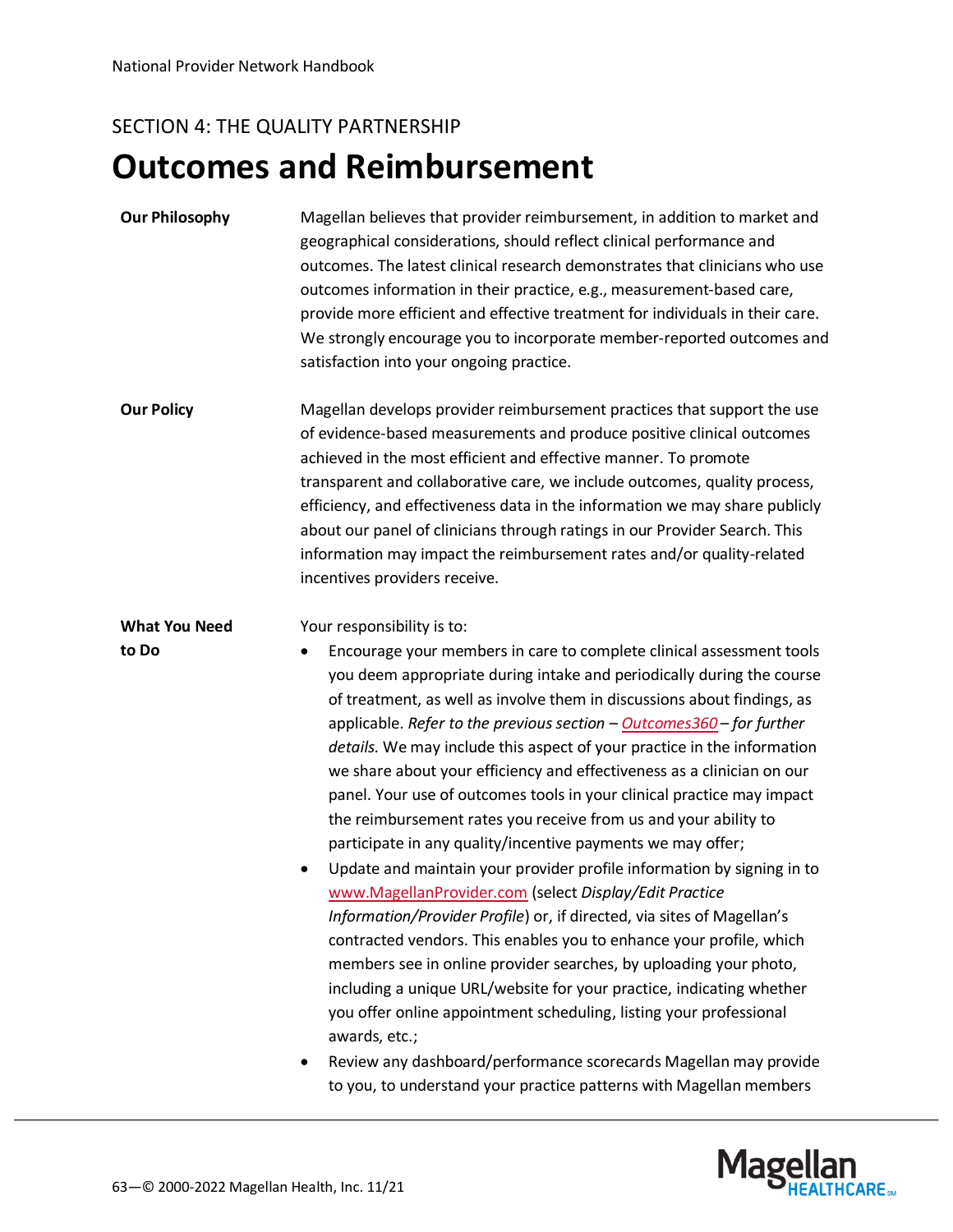|                      | and take appropriate actions to identify opportunities for improvement,<br>wherever possible, based on the information presented; and<br>Participate in quality studies, outcomes research and other initiatives,<br>$\bullet$<br>as requested. Your participation may impact the reimbursement rates<br>you receive from us and your ability to participate in any<br>quality/incentive payments we may offer. |
|----------------------|-----------------------------------------------------------------------------------------------------------------------------------------------------------------------------------------------------------------------------------------------------------------------------------------------------------------------------------------------------------------------------------------------------------------|
| <b>What Magellan</b> | Magellan's responsibility is to:                                                                                                                                                                                                                                                                                                                                                                                |
| <b>Will Do</b>       | Provide scientifically sound outcome measurement tools;<br>٠                                                                                                                                                                                                                                                                                                                                                    |
|                      | Offer online tools so you can update your practice information and<br>$\bullet$                                                                                                                                                                                                                                                                                                                                 |
|                      | provider profile which is seen by others who access our online Provider                                                                                                                                                                                                                                                                                                                                         |
|                      | Search;                                                                                                                                                                                                                                                                                                                                                                                                         |
|                      | Share performance data pertinent to your practice, as available; and<br>$\bullet$                                                                                                                                                                                                                                                                                                                               |

• Develop reimbursement methods that reflect your use of evidencebased practice and achievement of efficient and effective outcomes.

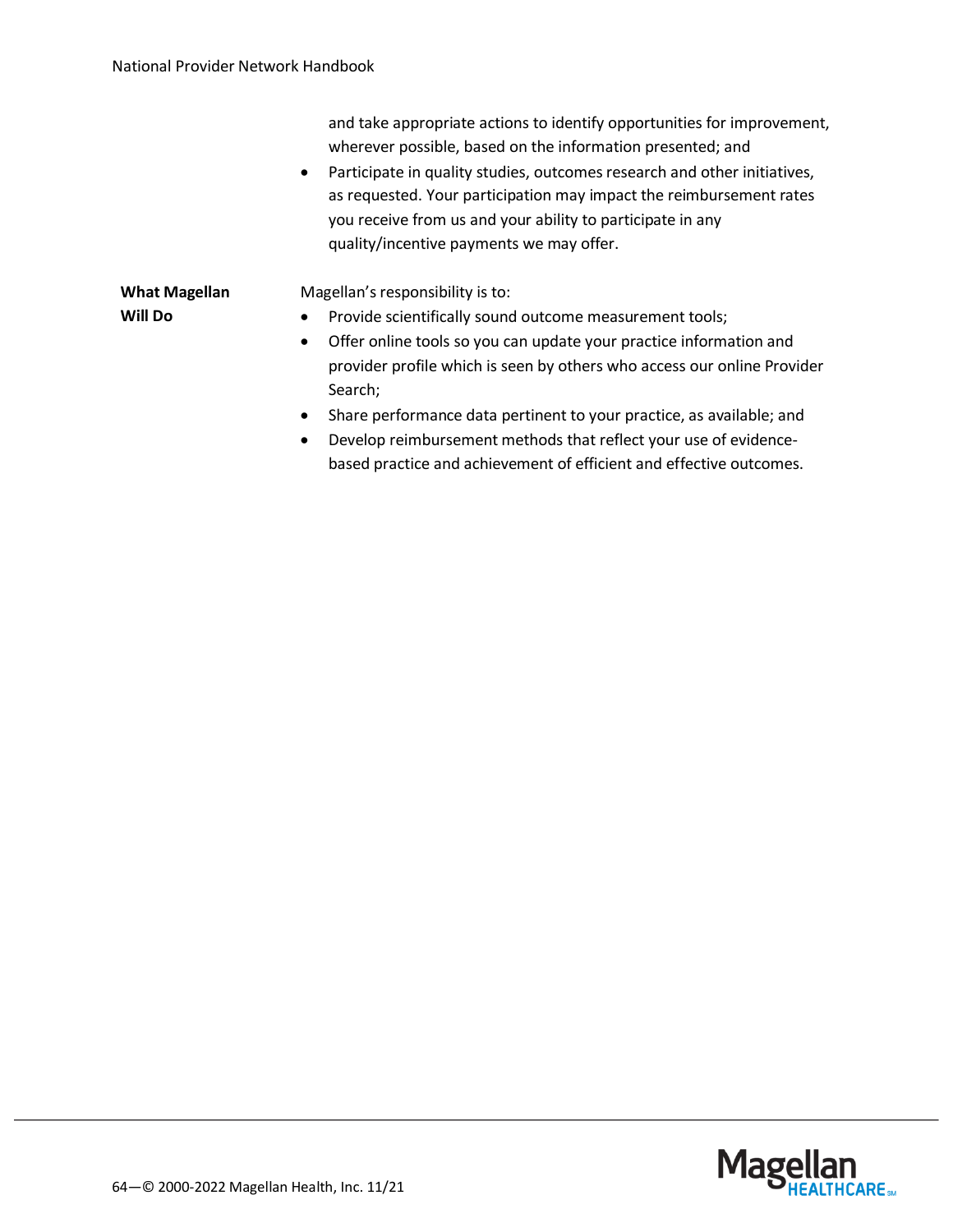### SECTION 4: THE QUALITY PARTNERSHIP **Provider Input**

| <b>Our Philosophy</b> | Magellan believes that provider input concerning our programs and services<br>is a vital component of our quality program. |
|-----------------------|----------------------------------------------------------------------------------------------------------------------------|
|                       |                                                                                                                            |
| <b>Our Policy</b>     | We obtain provider input on our programs and services through provider                                                     |
|                       | satisfaction surveys, regional Provider Advisory Groups, our provider                                                      |
|                       | website, and through special requests for feedback, such as for our clinical                                               |
|                       | practice guidelines, Magellan Care Guidelines and prevention/screening                                                     |
|                       | program development.                                                                                                       |

Magellan welcomes compliments about our staff members or a positive experience you have had with us. We also welcome suggestions and offer providers the opportunity to file a formal administrative complaint. A formal administrative complaint is defined as: an issue you need to have addressed in order to provide efficient and effective care and services to your clients and our members. Examples of a formal administrative complaint may include dissatisfaction with an administrative process, an interaction with a Magellan staff member, the timeliness of a response to an inquiry regarding credentialing and/or contracting status or process, the timeliness of a response to a general inquiry, or dissatisfaction with website applications. A formal administrative complaint is not a disagreement or dissatisfaction with a particular claim or authorization decision.

- **What You Need to Do** Your responsibility is to: • Provide feedback on our clinical practice guidelines, Magellan Care Guidelines, prevention/screening programs, new technology assessments and other guidelines and policies, if requested; • Return completed provider satisfaction surveys, if requested; • Attend our Provider Advisory Group or other committee meetings, if requested; • Provide feedback on special projects, including research studies, as requested; and • Provide suggestions, compliments or file a formal administrative complaint by contacting Magellan using any of the following methods: o Online through sites of Magellan's contracted vendors (if directed) or the secure comment function on the Magellan
	- provider website a[t www.MagellanProvider.com:](http://www.magellanprovider.com/)
		- Sign in,

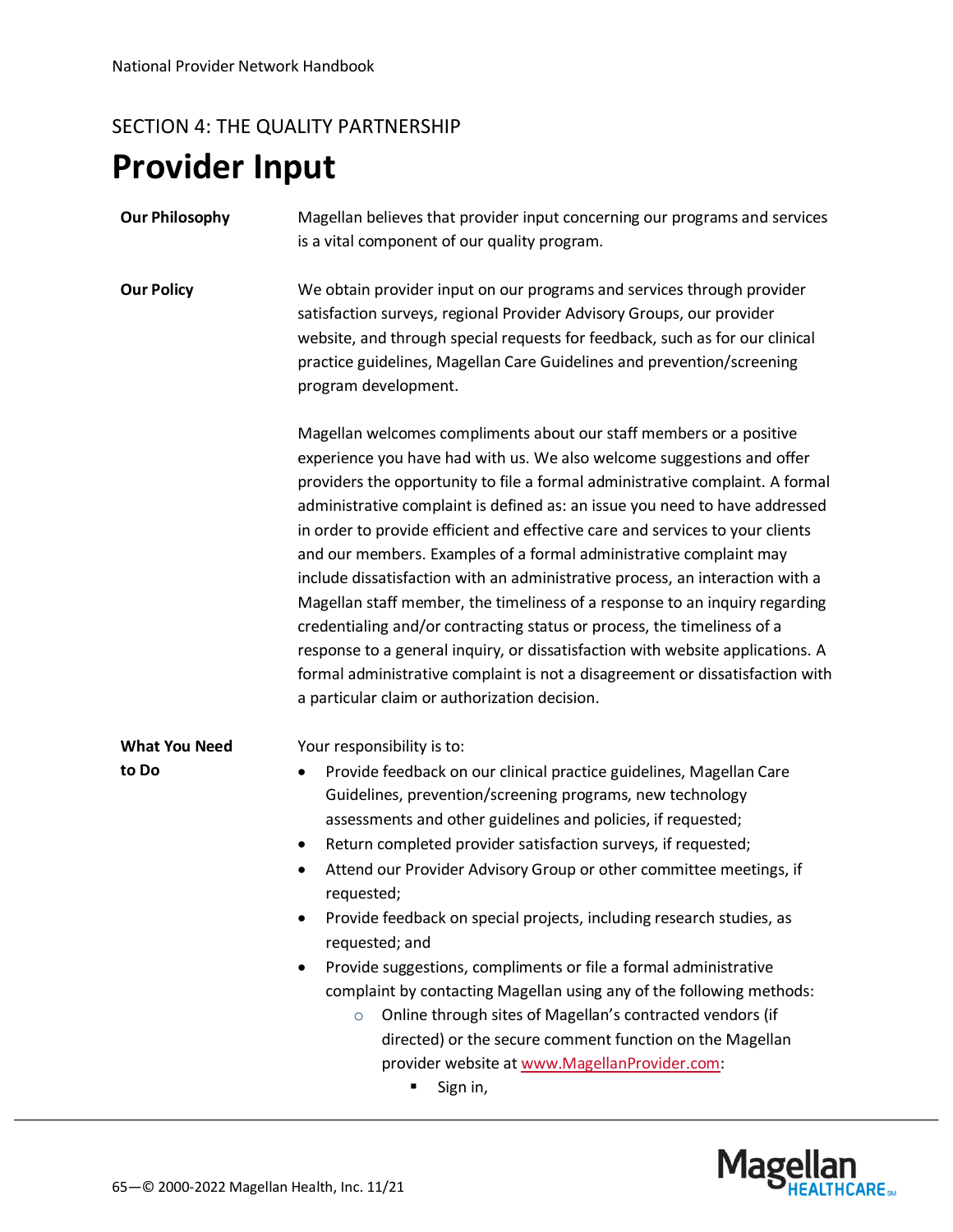|                      | Under My Messages on your home page, click on the                                  |
|----------------------|------------------------------------------------------------------------------------|
|                      | Suggestions/Compliments/Complaints link,                                           |
|                      | Pick the subcategory "Who can I contact regarding<br>٠                             |
|                      | complaints,"                                                                       |
|                      | Click continue,<br>٠                                                               |
|                      | Complete the fields and enter your message,<br>٠                                   |
|                      | Click send;<br>٠                                                                   |
|                      | Call our national Provider Services Line at 1-800-788-4005 and<br>$\circ$          |
|                      | let them know that you would like to file an administrative                        |
|                      | complaint and they will direct you to the correct person to                        |
|                      | handle your complaint;                                                             |
|                      | Call or email the local or regional network staff you are already<br>$\circ$       |
|                      | familiar with; or                                                                  |
|                      | Write a letter to:<br>$\circ$                                                      |
|                      | Magellan Healthcare                                                                |
|                      | Attn: Provider Administrative Complaints                                           |
|                      | P.O. Box 1718                                                                      |
|                      | Maryland Heights, MO 63043                                                         |
| <b>What Magellan</b> | Magellan's responsibility is to:                                                   |
| Will Do              | Advise you of the forums available for your feedback;                              |
|                      | Actively request your input in the development and/or update of our<br>$\bullet$   |
|                      | policies and procedures;                                                           |
|                      | Consider your input while developing or reviewing new and established<br>$\bullet$ |
|                      | policies, procedures, programs, and services; and                                  |
|                      | Document all formal administrative complaints in the Magellan<br>$\bullet$         |
|                      | complaint system and promptly notify you of actions taken for a                    |
|                      | satisfactory resolution.                                                           |
|                      |                                                                                    |
|                      |                                                                                    |

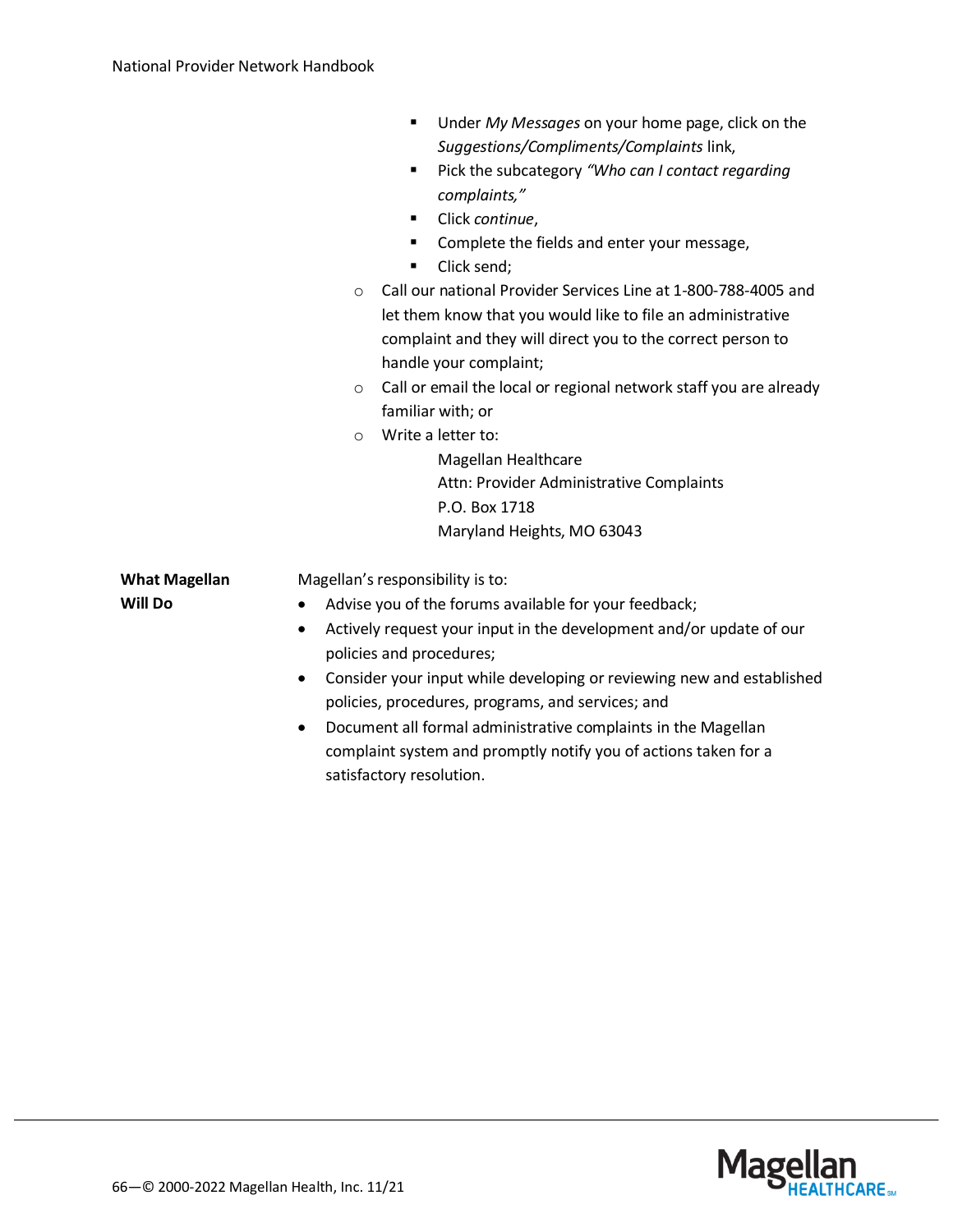# **Member Rights and Responsibilities**

| <b>Our Philosophy</b> | Magellan protects the rights and responsibilities of all members. We are<br>committed to having everyone involved in the delivery of care respect the<br>dignity, worth, and privacy of each member.                                                                                                                                                                                                                    |
|-----------------------|-------------------------------------------------------------------------------------------------------------------------------------------------------------------------------------------------------------------------------------------------------------------------------------------------------------------------------------------------------------------------------------------------------------------------|
| <b>Our Policy</b>     | We have established member rights and responsibilities that promote<br>effective behavioral healthcare delivery and member satisfaction, and that<br>reflect the dignity, worth, and privacy needs of each member.                                                                                                                                                                                                      |
| <b>What You Need</b>  | Your responsibility is to:                                                                                                                                                                                                                                                                                                                                                                                              |
| to Do                 | Review Magellan's Members' Rights and Responsibilities Statement<br>$\bullet$<br>with members in your care at their first appointment (available in the<br>Appendix of this handbook);<br>Sign and have the member sign the statement and retain a copy in the<br>$\bullet$<br>member's record;                                                                                                                         |
|                       | Give members the opportunity to discuss their rights and<br>$\bullet$                                                                                                                                                                                                                                                                                                                                                   |
|                       | responsibilities with you;                                                                                                                                                                                                                                                                                                                                                                                              |
|                       | Review with the members in your care information such as:                                                                                                                                                                                                                                                                                                                                                               |
|                       | Procedures to follow if a clinical emergency occurs,<br>$\circ$                                                                                                                                                                                                                                                                                                                                                         |
|                       | Fees and payments,<br>$\circ$                                                                                                                                                                                                                                                                                                                                                                                           |
|                       | Confidentiality scope and limits,<br>$\circ$<br>Member complaint/grievance process, and<br>$\circ$                                                                                                                                                                                                                                                                                                                      |
|                       | Treatment options and medication;<br>$\circ$                                                                                                                                                                                                                                                                                                                                                                            |
|                       | Obtain members' consent to share information with primary care<br>physicians and other treating providers.                                                                                                                                                                                                                                                                                                              |
| <b>What Magellan</b>  | Magellan's responsibility is to:                                                                                                                                                                                                                                                                                                                                                                                        |
| <b>Will Do</b>        | Make the Magellan Members' Rights and Responsibilities Statement<br>$\bullet$<br>available for distribution (See this handbook Appendix);<br>Provide instructions on how and when to share the statement with<br>$\bullet$<br>members (See "What You Need to Do" above); and<br>Make the Members' Rights and Responsibilities statement available in<br>$\bullet$<br>languages and formats that members can understand. |

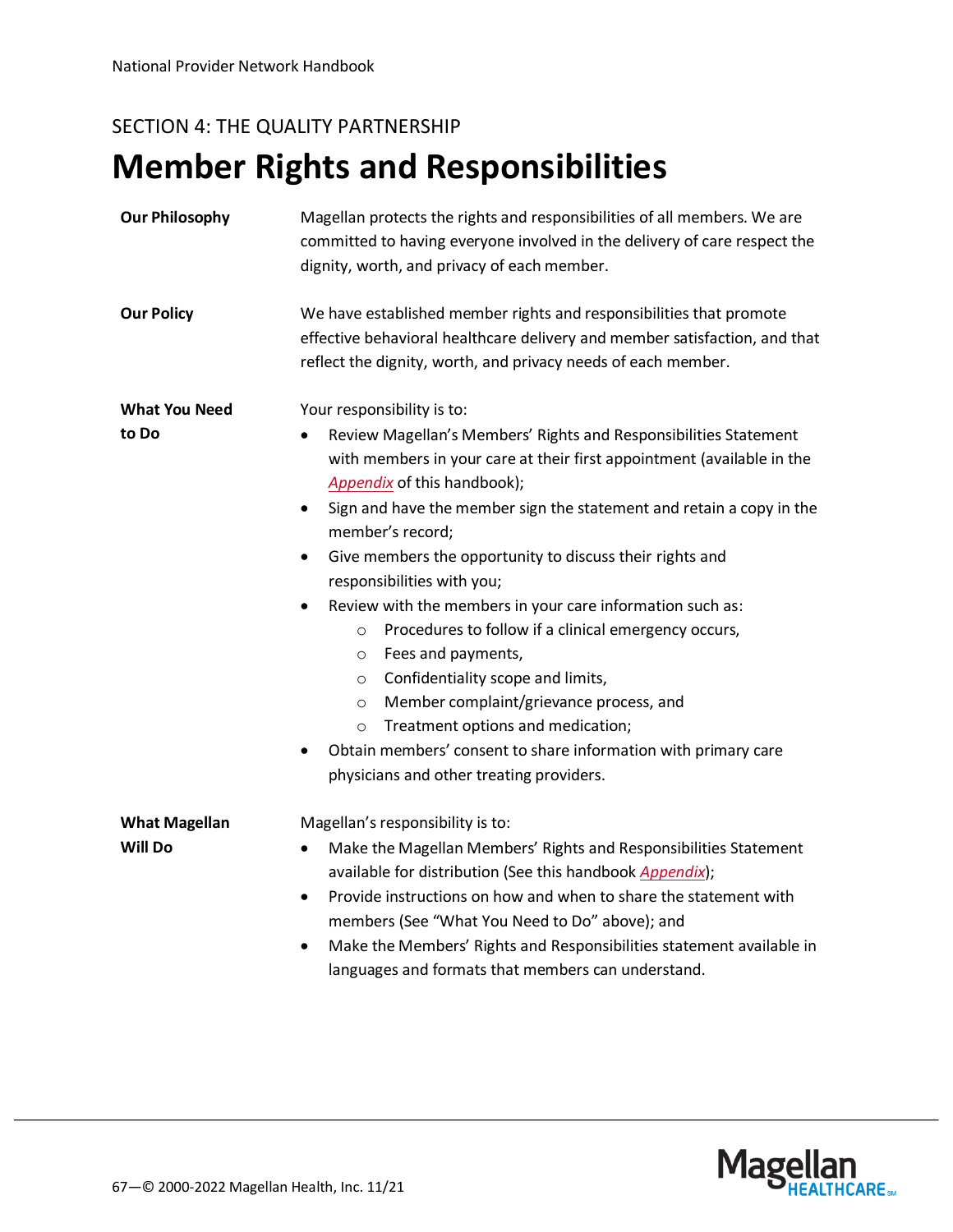# <span id="page-67-0"></span>**Confidentiality**

| <b>Our Philosophy</b> | Confidentiality is a key tenet of our operations and processes. To that end, |
|-----------------------|------------------------------------------------------------------------------|
|                       | we have developed policies and procedures that serve to protect the          |
|                       | privacy of confidential health information that is used or disclosed by      |
|                       | Magellan.                                                                    |
|                       |                                                                              |

**Our Policy** Magellan protects access to protected health information (PHI) in the following ways:

- Utilizing strict guidelines for how member information may be used and disclosed;
- Requiring all employees to be familiar with the process for responding to any unauthorized uses or disclosures of confidential member information;
- Requiring Magellan staff, employees, consultants and visitors to sign statements concerning confidentiality of information, release of information, and communication requirements;
- Making sure that the Authorization to Use or Disclose Protected Health Information form we use complies with applicable state and federal laws and our customer-specific requirements;
- Monitoring provider adherence to privacy policies and procedures through site visits, quality reviews, and routine contact;
- Monitoring member feedback through the complaint process, member satisfaction survey results, and internal quality audits;
- Complying with applicable state and federal laws and accrediting organization standards;
- Establishing proper mechanisms for timely and appropriate responses to member rights issues, including but not limited to member requests for confidential communications, access to PHI, amendments to PHI, and accounting of disclosures;
- Implementing technical barriers to systems by requiring authorization and passwords to access systems containing confidential information; and
- Requiring the minimum necessary information for routine uses and disclosures of health information.

**What You Need to Do** Your responsibility is to: • Comply with applicable state and federal laws and regulations that address member privacy and confidentiality of PHI;

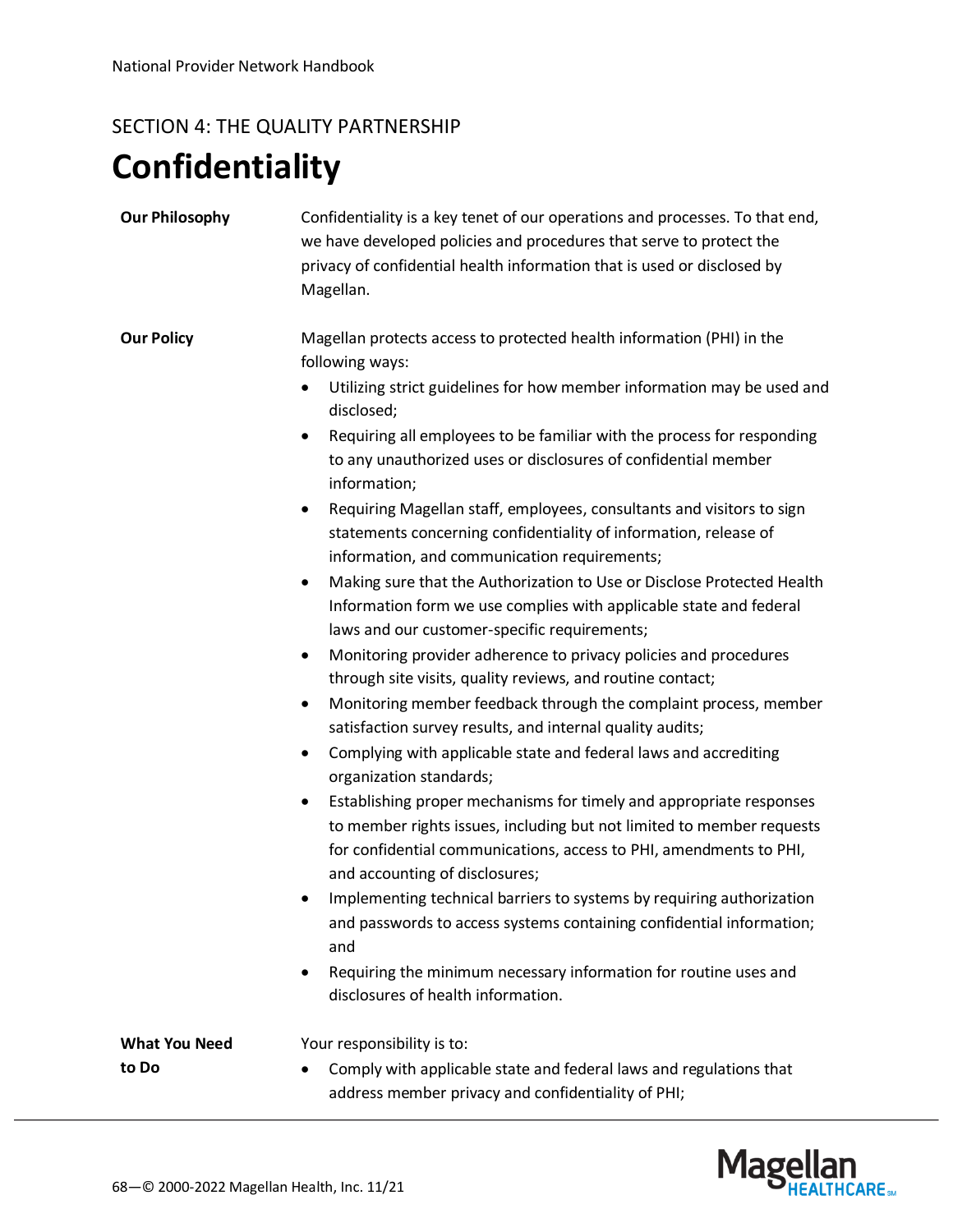|                                        | Utilize HIPAA-compliant authorization forms and consent for treatment<br>$\bullet$<br>forms that comply with applicable state and federal laws*;<br>Use only secure email (secure messaging) when requesting member<br>$\bullet$<br>PHI;<br>Establish office procedures regarding communication with members<br>$\bullet$<br>(e.g., telephone and cellphone use, and written, fax and internet |
|----------------------------------------|------------------------------------------------------------------------------------------------------------------------------------------------------------------------------------------------------------------------------------------------------------------------------------------------------------------------------------------------------------------------------------------------|
|                                        | communication);<br>Establish a process that allows members access to their records in a<br>$\bullet$<br>confidential manner;<br>Distribute the Magellan Members' Rights and Responsibilities<br>$\bullet$<br>Statement to members; and<br>Participate in and comply with Magellan's quality review, site visit<br>$\bullet$<br>process and contract obligations.                               |
| <b>What Magellan</b><br><b>Will Do</b> | Magellan's responsibility is to:<br>Collaborate with you to protect member privacy and confidentiality;<br>٠<br>Request the minimum necessary PHI to perform needed healthcare<br>$\bullet$<br>operations and payment activities; and<br>Only respond to electronic (internet) requests for PHI through secure<br>email channels.                                                              |

*\*When the HIPAA Privacy Rule is applicable, it allows Magellan and our providers to use and disclose PHI for treatment, payment and healthcare operations activities.*

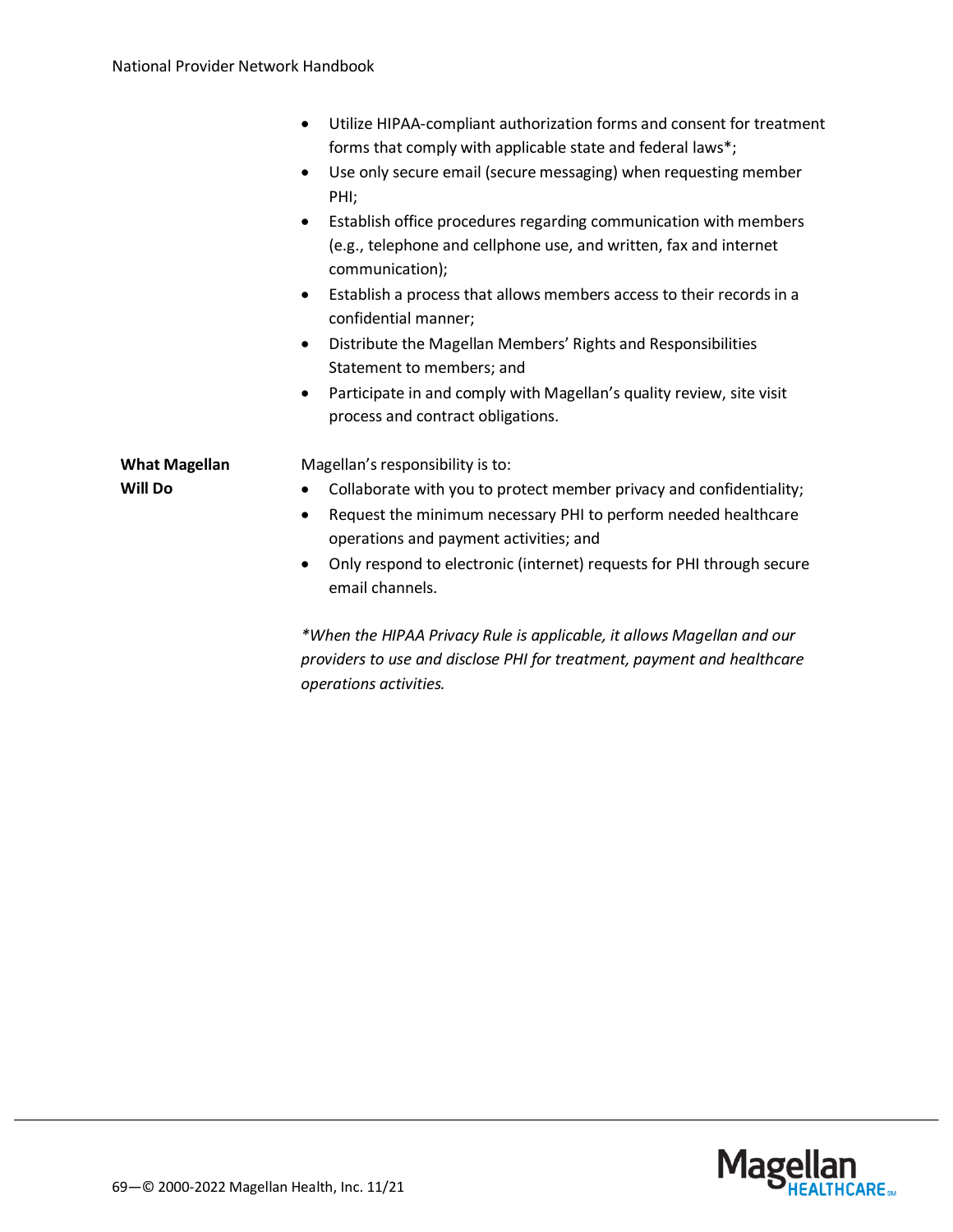### **Site Visits**

| <b>Our Philosophy</b>         | Magellan may conduct site visits with providers to assess the quality of care<br>and services provided, evaluate adherence to policies and procedures, and<br>to support various quality improvement activities.                                                                                                                                                                                                                                                                                                                                                                                                                                                                                                                                                                                                                                                                                      |
|-------------------------------|-------------------------------------------------------------------------------------------------------------------------------------------------------------------------------------------------------------------------------------------------------------------------------------------------------------------------------------------------------------------------------------------------------------------------------------------------------------------------------------------------------------------------------------------------------------------------------------------------------------------------------------------------------------------------------------------------------------------------------------------------------------------------------------------------------------------------------------------------------------------------------------------------------|
| <b>Our Policy</b>             | Magellan may conduct site visits at individual and group practices, and at<br>facilities and organizations, to directly assess the physical appearance of the<br>facility/office, adequacy of waiting and treatment room space, physical<br>accessibility, appointment accessibility, staffing, and treatment record-<br>keeping practices. Magellan's Network staff conducts administrative aspects<br>of site reviews, while licensed clinicians and Quality Improvement (QI) staff<br>review specific clinical documents, as needed. Provider site visits may be<br>conducted as a part of credentialing for participation in Magellan's network<br>and on other occasions as determined by quality or clinical reviews.                                                                                                                                                                           |
|                               | Site visits may include, but not be limited to, a review of the following:<br>Routine appointment availability, and procedures for access;<br>$\bullet$<br>Availability of care in emergencies and after hours;<br>$\bullet$<br>Procedures to maintain confidentiality of member information;<br>٠<br>Procedures for disclosure of member information;<br>٠<br>Physical site environment, including appearance, accessibility, etc.;<br>٠<br>Staff orientation, training and supervision (as appropriate);<br>$\bullet$<br>Treatment record-keeping practices;<br>٠<br>Documentation in member records;<br>٠<br>Documentation of contact with PCP (when authorized by the member);<br>٠<br>Verifications of licensed clinical staff credentials; verifications and other<br>$\bullet$<br>human resources procedures for direct care staff; and<br>Quality improvement and safety management programs. |
| <b>What You Need</b><br>to Do | Your responsibility is to:<br>Comply with requests for site visits;<br>Provide information in a timely manner, including any files and records<br>as requested by the site visit reviewers;<br>Be available to answer questions from the reviewers; and<br>٠<br>Participate in developing and implementing a corrective action plan if<br>required.                                                                                                                                                                                                                                                                                                                                                                                                                                                                                                                                                   |

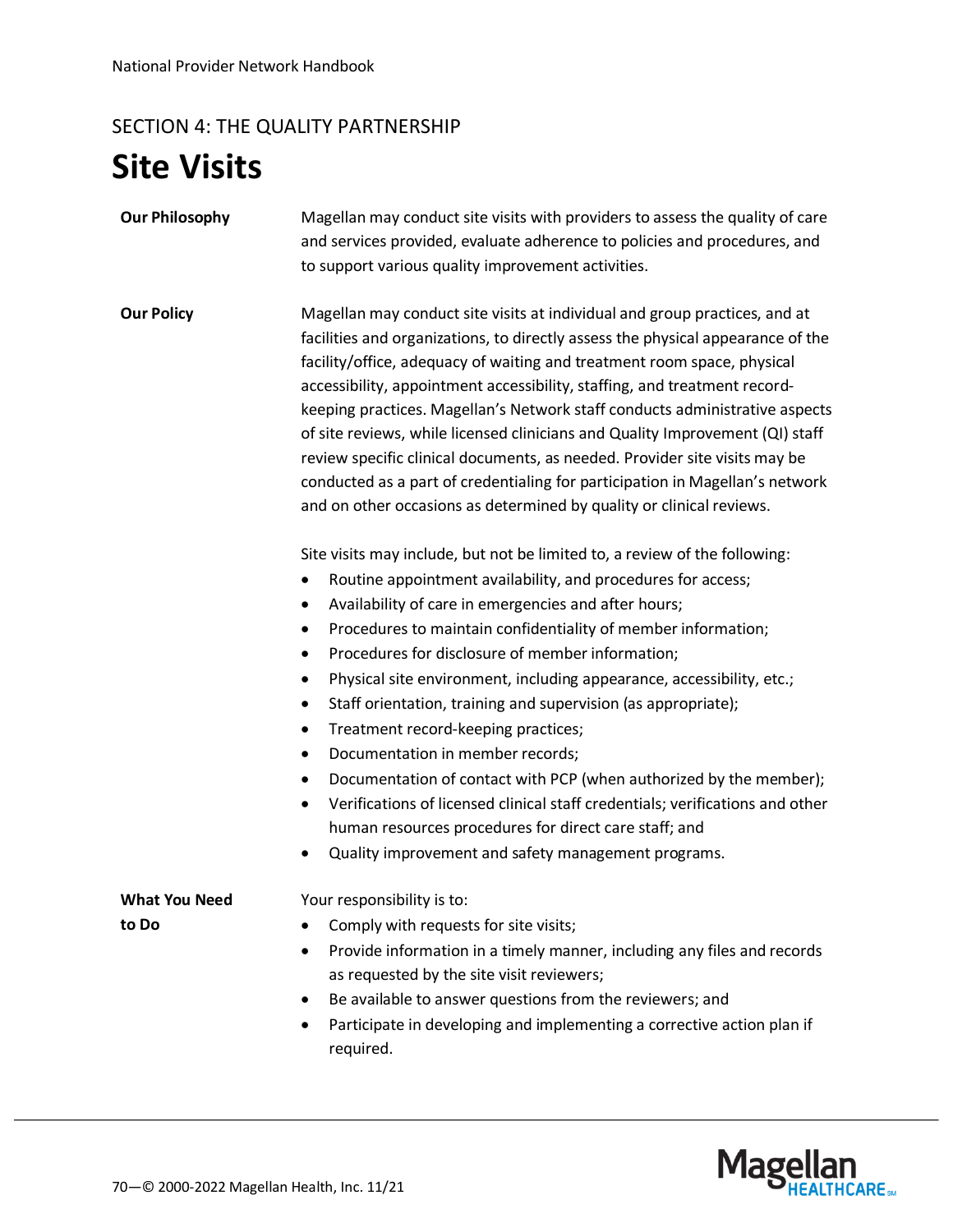#### **What Magellan**

**Will Do**

Magellan's responsibility is to:

- Advise you in writing if a site visit is required;
- Advise you of what you need to do to prepare for the site visit;
- Notify you of the results of the site visit in a timely manner; and
- Work with you to develop a corrective action plan, if required.

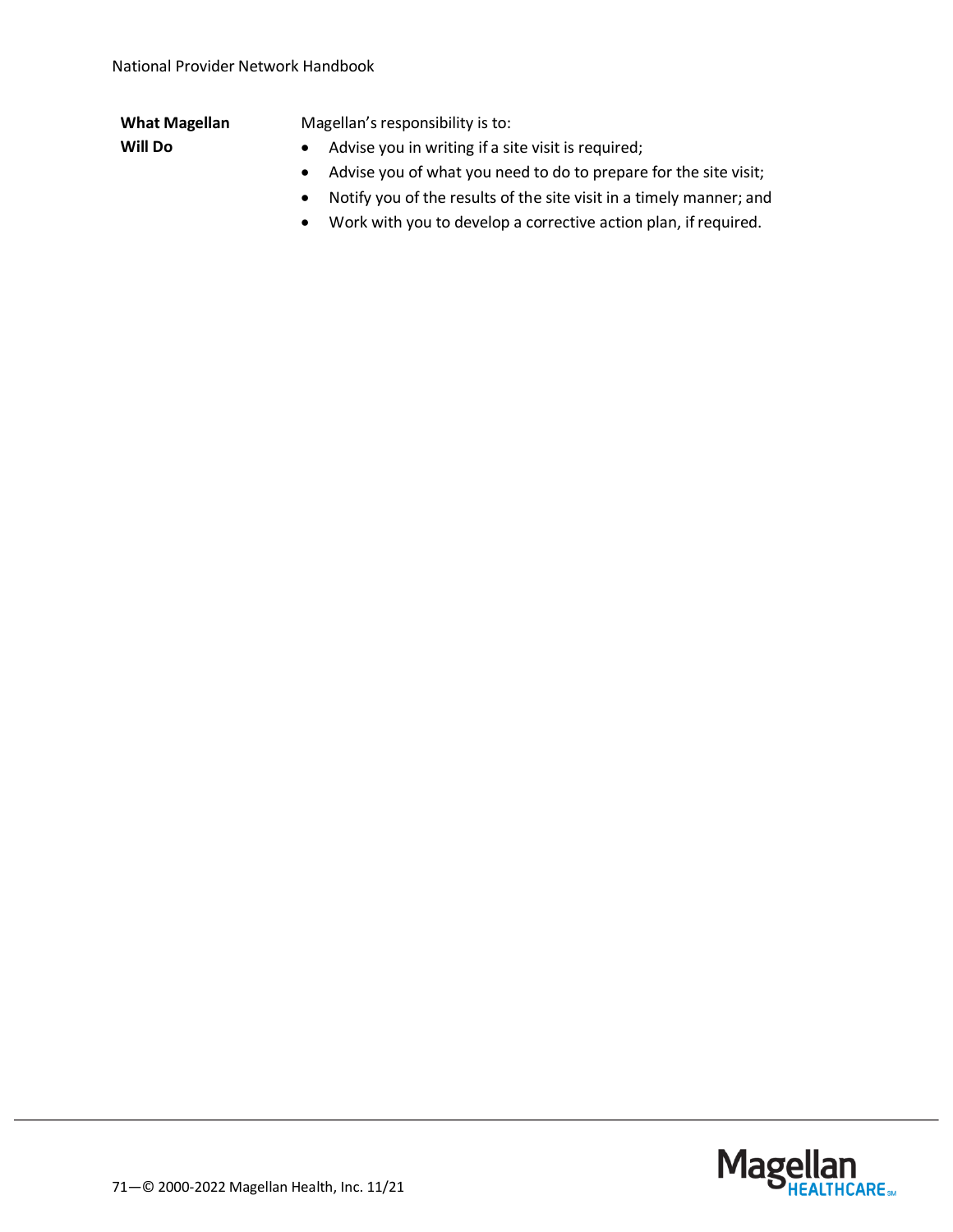### **Treatment Record Reviews**

| <b>Our Philosophy</b>                  | In support of our commitment to quality care, we request that our<br>providers maintain organized, well-documented member treatment records<br>that reflect continuity of care for members. We expect that all aspects of<br>treatment will be documented in a timely manner, including in-person and<br>telehealth encounters, telephone contacts, clinical findings, and<br>interventions.                                                                                                                                                                                                                                                                                                                                                                                        |
|----------------------------------------|-------------------------------------------------------------------------------------------------------------------------------------------------------------------------------------------------------------------------------------------------------------------------------------------------------------------------------------------------------------------------------------------------------------------------------------------------------------------------------------------------------------------------------------------------------------------------------------------------------------------------------------------------------------------------------------------------------------------------------------------------------------------------------------|
| <b>Our Policy</b>                      | Magellan reviews provider treatment records of Magellan members to:<br>Monitor documentation and record-keeping practices against<br>Magellan's and other required standards;<br>Measure adherence to Magellan-approved clinical practice guidelines;<br>٠<br>Review potential quality of care concerns;<br>٠<br>Investigate member complaints about a Magellan provider; and<br>$\bullet$<br>Evaluate appropriate documentation of services for which claims were<br>٠<br>submitted.                                                                                                                                                                                                                                                                                               |
| <b>What You Need</b><br>to Do          | Your responsibility is to:<br>Follow the detailed instructions provided if you are selected for a<br>٠<br>review;<br>Make the records requested available for our review*;<br>٠<br>Cooperate with Magellan in developing and carrying out a quality<br>$\bullet$<br>improvement corrective action plan should opportunities for<br>improvement in documentation be identified; and<br>With the increasing use of electronic health records, we expect you to<br>$\bullet$<br>develop administrative policies to ensure that you and your staff use<br>this technology appropriately to enhance efficiency in your clinical<br>documentation, while mitigating inappropriate use of other features,<br>such as copy-paste, that may increase the risk of fraud, waste, and<br>abuse. |
| <b>What Magellan</b><br><b>Will Do</b> | Magellan's responsibility is to:<br>Provide detailed information prior to the review concerning the<br>rationale, methods and standards used in the review process;<br>Request the minimum amount of necessary protected health<br>٠<br>information to perform treatment record reviews;<br>Inform you of the results of the treatment record review;<br>٠<br>Request an action plan to correct deficiencies, if required;                                                                                                                                                                                                                                                                                                                                                          |

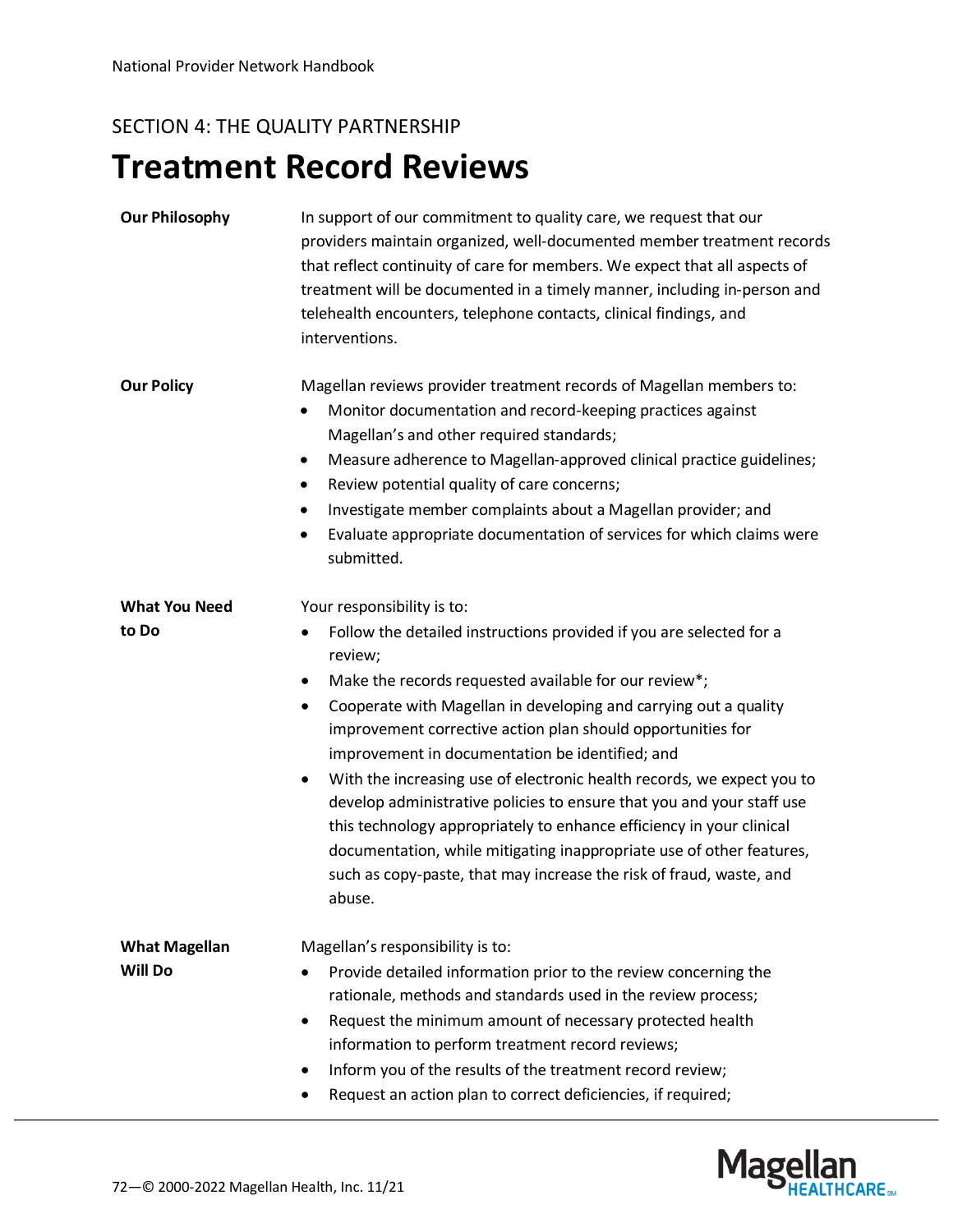- Suggest steps to be taken to improve quality of treatment record documentation;
- Work with you to review a corrective action plan; and
- Perform a follow-up review of treatment records to assure corrective action has been effective in improving your record documentation, if required.

*\*When the HIPAA Privacy Rule is applicable, it allows Magellan and our providers to use and disclose PHI for treatment, payment, and healthcare operations activities.*

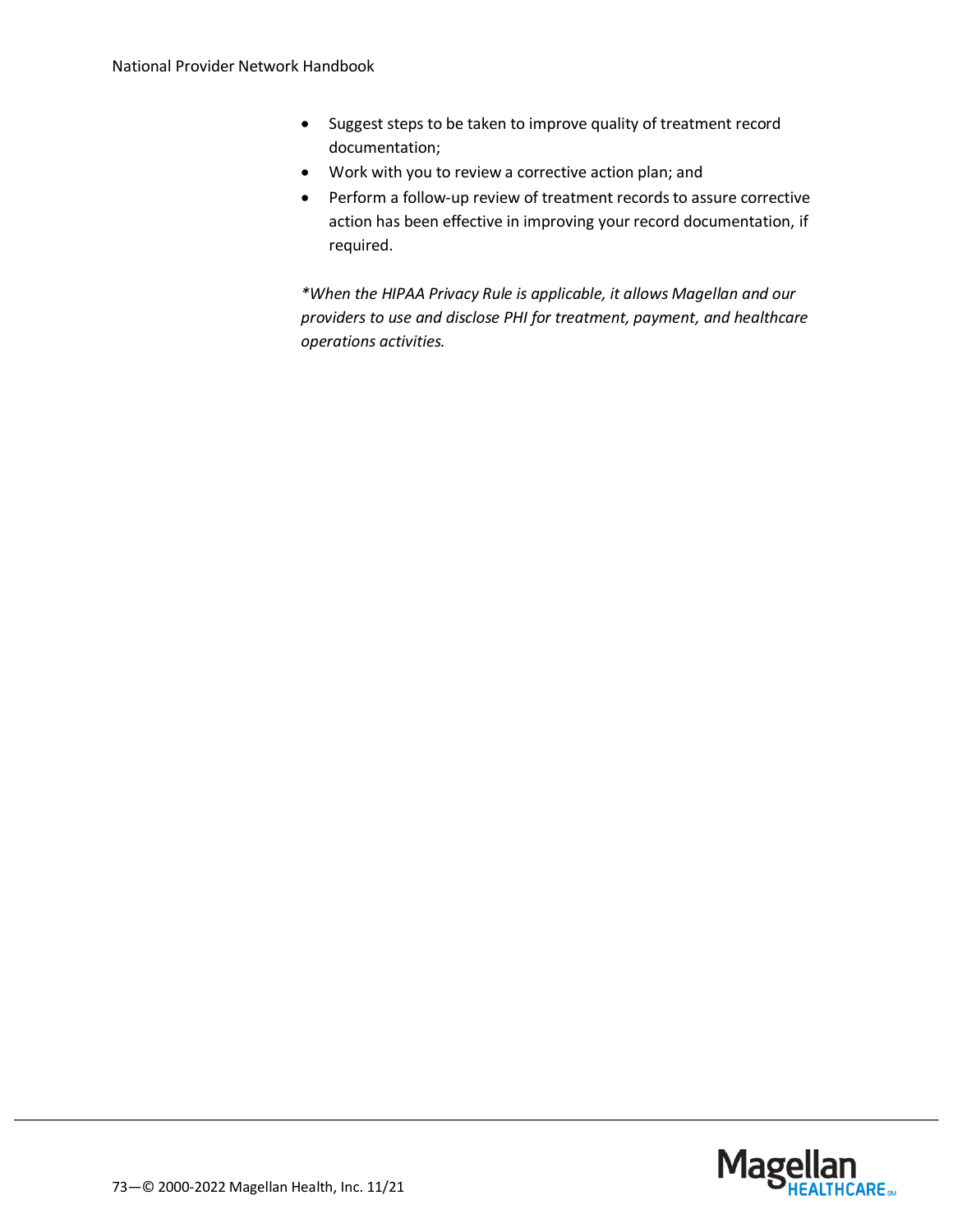## SECTION 4: THE QUALITY PARTNERSHIP **Member Experience of Care and Services Surveys**

| <b>Our Philosophy</b>                  | Member satisfaction, and thus obtaining member input, is an essential<br>component of our quality program. Members' ratings of their experience of<br>care and services comprise one of our core performance measures.                                                                                                                                                                                                                                                                                                                                                                                                                                                                                                           |
|----------------------------------------|----------------------------------------------------------------------------------------------------------------------------------------------------------------------------------------------------------------------------------------------------------------------------------------------------------------------------------------------------------------------------------------------------------------------------------------------------------------------------------------------------------------------------------------------------------------------------------------------------------------------------------------------------------------------------------------------------------------------------------|
| <b>Our Policy</b>                      | At least once a year, we survey a representative sample of members who<br>have received services to determine their level of satisfaction and<br>experience with Magellan, and with key aspects of the care and/or services<br>received from providers in our network.                                                                                                                                                                                                                                                                                                                                                                                                                                                           |
| <b>What You Need</b><br>to Do          | Your responsibility is to:<br>Provide timely, safe, high-quality care and service to those members<br>you treat;<br>Implement actions identified from satisfaction survey results when<br>٠<br>informed by Magellan;<br>Involve members in their treatment plan;<br>٠<br>Encourage members to provide feedback on the care and services<br>٠<br>received; and<br>Regularly review and update your practice and provider profile<br>$\bullet$<br>information, which members see in online provider searches (see<br>Updating Practice Information in this handbook).                                                                                                                                                              |
| <b>What Magellan</b><br><b>Will Do</b> | Magellan's responsibility is to:<br>Inform you of survey findings and respond to any questions you may<br>have regarding the surveys;<br>Share aggregate results of our member satisfaction surveys with our<br>٠<br>providers, customers, accreditation entities and members;<br>Use member survey findings to identify opportunities for improvement,<br>$\bullet$<br>maintain the quality of care and service delivered, and develop and<br>implement actions for improving our policies, procedures, and services;<br>and<br>Make tools available to you online so that you can update your practice<br>information, update your provider profile and view your ratings from<br>our members you have served, when available. |

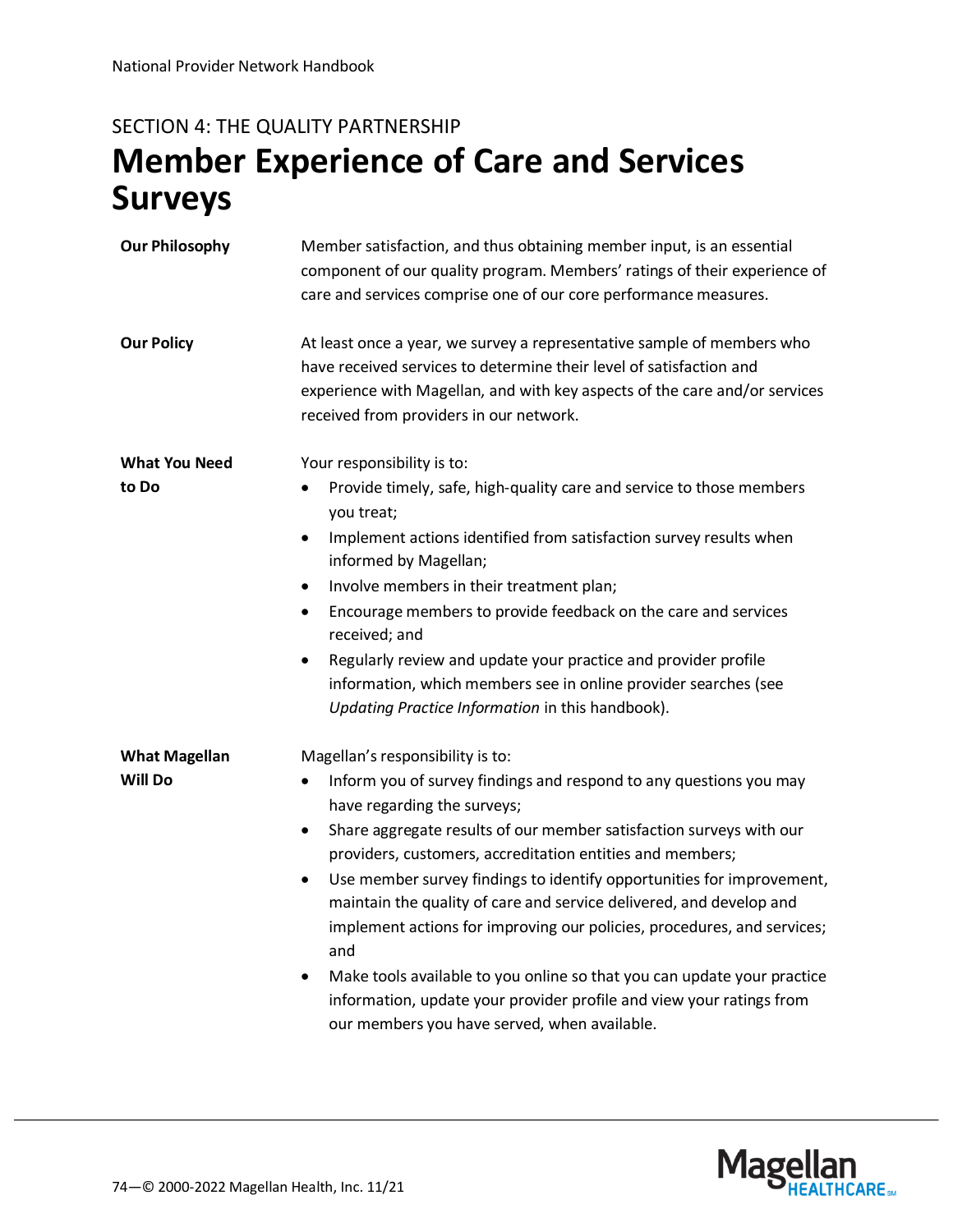#### SECTION 4: THE QUALITY PARTNERSHIP

# **Provider Satisfaction Surveys**

| <b>Our Philosophy</b> | Successful collaboration and provider satisfaction are among our core<br>performance measures. Obtaining our network providers' input is vital to<br>our ability to collaborate and is an essential component of our quality<br>program.                                                                                                                                          |
|-----------------------|-----------------------------------------------------------------------------------------------------------------------------------------------------------------------------------------------------------------------------------------------------------------------------------------------------------------------------------------------------------------------------------|
| <b>Our Policy</b>     | Up to once per year, we survey a representative sample of providers who<br>are active in our network to determine their level of satisfaction with<br>Magellan and with key aspects of the service they received from us while<br>assisting our members.                                                                                                                          |
| <b>What You Need</b>  | Your responsibility is to:                                                                                                                                                                                                                                                                                                                                                        |
| to Do                 | Complete the survey and return it using any one of the means made<br>٠<br>available, (e.g., postal mail, email, website, text, telephone, or<br>facsimile); and<br>Contact Magellan with any comments, suggestions or questions.<br>٠                                                                                                                                             |
| <b>What Magellan</b>  | Magellan's responsibility is to:                                                                                                                                                                                                                                                                                                                                                  |
| <b>Will Do</b>        | Monitor provider satisfaction with Magellan and Magellan's policies and<br>$\bullet$<br>procedures;                                                                                                                                                                                                                                                                               |
|                       | Share aggregate results of our provider satisfaction surveys with our<br>٠<br>providers, customers, accreditation entities, and members; and<br>Use provider survey findings to maintain the quality of our<br>$\bullet$<br>collaborations, identify opportunities for improvement, and develop<br>and implement actions for improving our policies, procedures, and<br>services. |

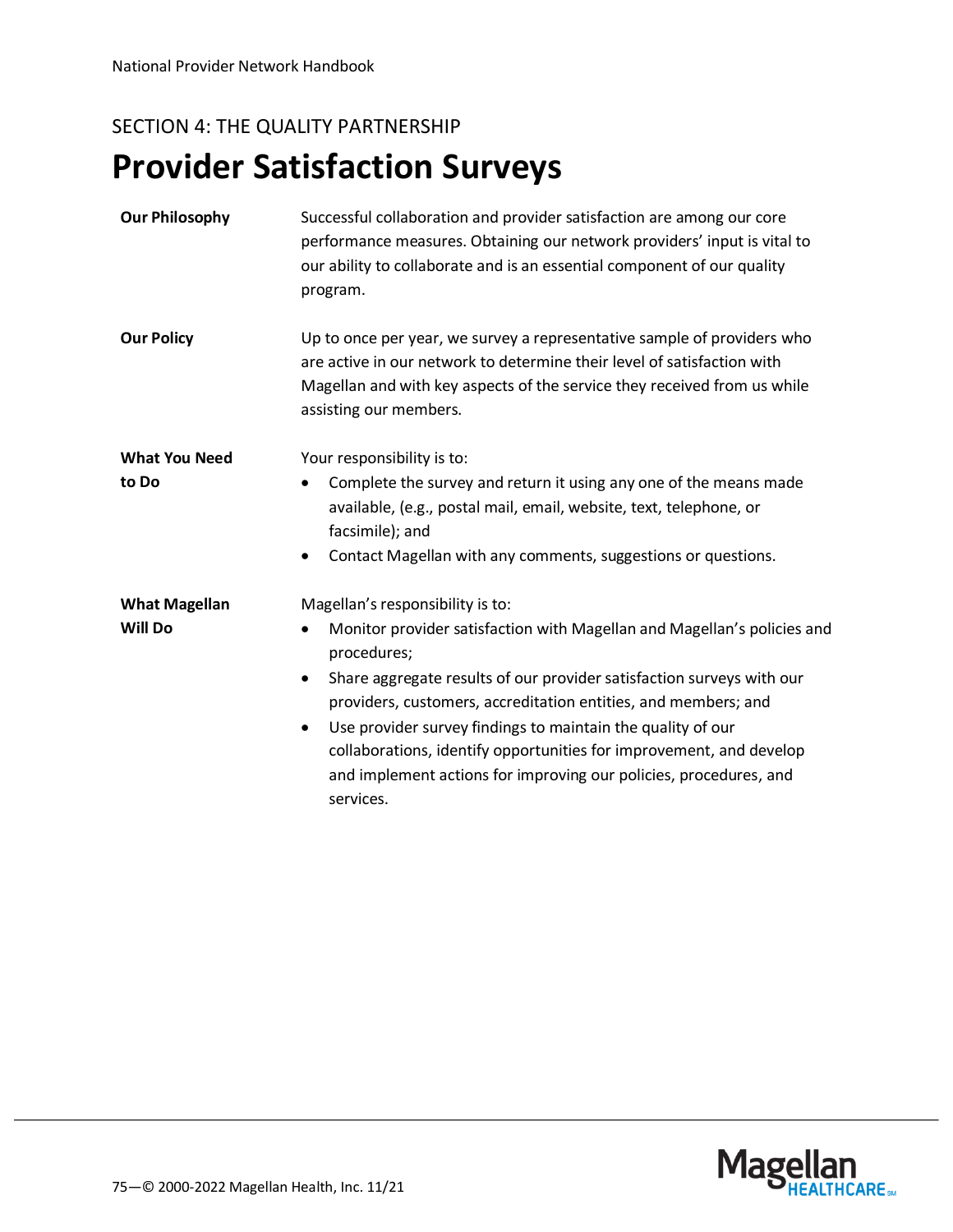#### SECTION 4: THE QUALITY PARTNERSHIP

# **Adverse Outcome Reporting**

| <b>Our Philosophy</b> | In our quest for our members to receive quality behavioral healthcare<br>services, we routinely review quality of care concerns and adverse outcome                                                                                                                                                                                                                                                                                                                                                                                                                                                                                                                                                                                                                                                                                                                                                                                                                                                                                                                  |
|-----------------------|----------------------------------------------------------------------------------------------------------------------------------------------------------------------------------------------------------------------------------------------------------------------------------------------------------------------------------------------------------------------------------------------------------------------------------------------------------------------------------------------------------------------------------------------------------------------------------------------------------------------------------------------------------------------------------------------------------------------------------------------------------------------------------------------------------------------------------------------------------------------------------------------------------------------------------------------------------------------------------------------------------------------------------------------------------------------|
|                       | occurrences to identify opportunities for improvement.                                                                                                                                                                                                                                                                                                                                                                                                                                                                                                                                                                                                                                                                                                                                                                                                                                                                                                                                                                                                               |
| <b>Our Policy</b>     | We initiate a quality of care review for known incidents in which an<br>individual, who is a Magellan member at the time of the incident and who<br>has been in treatment within six months of the incident has an unexpected<br>(adverse) occurrence in connection with services provided by Magellan, its<br>subsidiaries and affiliates (Magellan), that led to or could have led to serious<br>unintended or unexpected harm, loss or damage, such as death or serious<br>injury, to the member receiving services through Magellan or a third party.                                                                                                                                                                                                                                                                                                                                                                                                                                                                                                            |
| <b>What You Need</b>  | Your responsibility is to:                                                                                                                                                                                                                                                                                                                                                                                                                                                                                                                                                                                                                                                                                                                                                                                                                                                                                                                                                                                                                                           |
| to Do                 | Report within 72 hours (or less where state or federal regulations<br>and/or customer requirements are more stringent) after the incident or<br>upon learning of the incident by contacting the Magellan care<br>management center that initiated the referral.<br>Report any of the following incidents involving a Magellan-referred<br>$\bullet$<br>member currently in treatment, or a member who was discharged from<br>treatment within 180 days prior to the incident, of:<br>Death,<br>$\circ$<br>Suicide or serious suicide attempt,<br>$\circ$<br>An incident of violence initiated by the member,<br>$\circ$<br>Other incident resulting in serious harm to the member or<br>$\circ$<br>others, that includes but is not limited to serious complications<br>from a psychotropic medication regimen that required medical<br>intervention; and<br>Adhere to these guidelines, as failure to meet the guidelines could<br>result in the need for an action plan or other steps to prevent<br>unreported or untimely reporting of future adverse incidents. |
| <b>What Magellan</b>  | Magellan's responsibility is to:                                                                                                                                                                                                                                                                                                                                                                                                                                                                                                                                                                                                                                                                                                                                                                                                                                                                                                                                                                                                                                     |
| <b>Will Do</b>        | Serve as a resource to manage the clinical situation presented by the<br>adverse incident or potential adverse incident;<br>Investigate all adverse incidents in a timely manner, collect information<br>٠<br>and take appropriate action, which may include notification of                                                                                                                                                                                                                                                                                                                                                                                                                                                                                                                                                                                                                                                                                                                                                                                         |

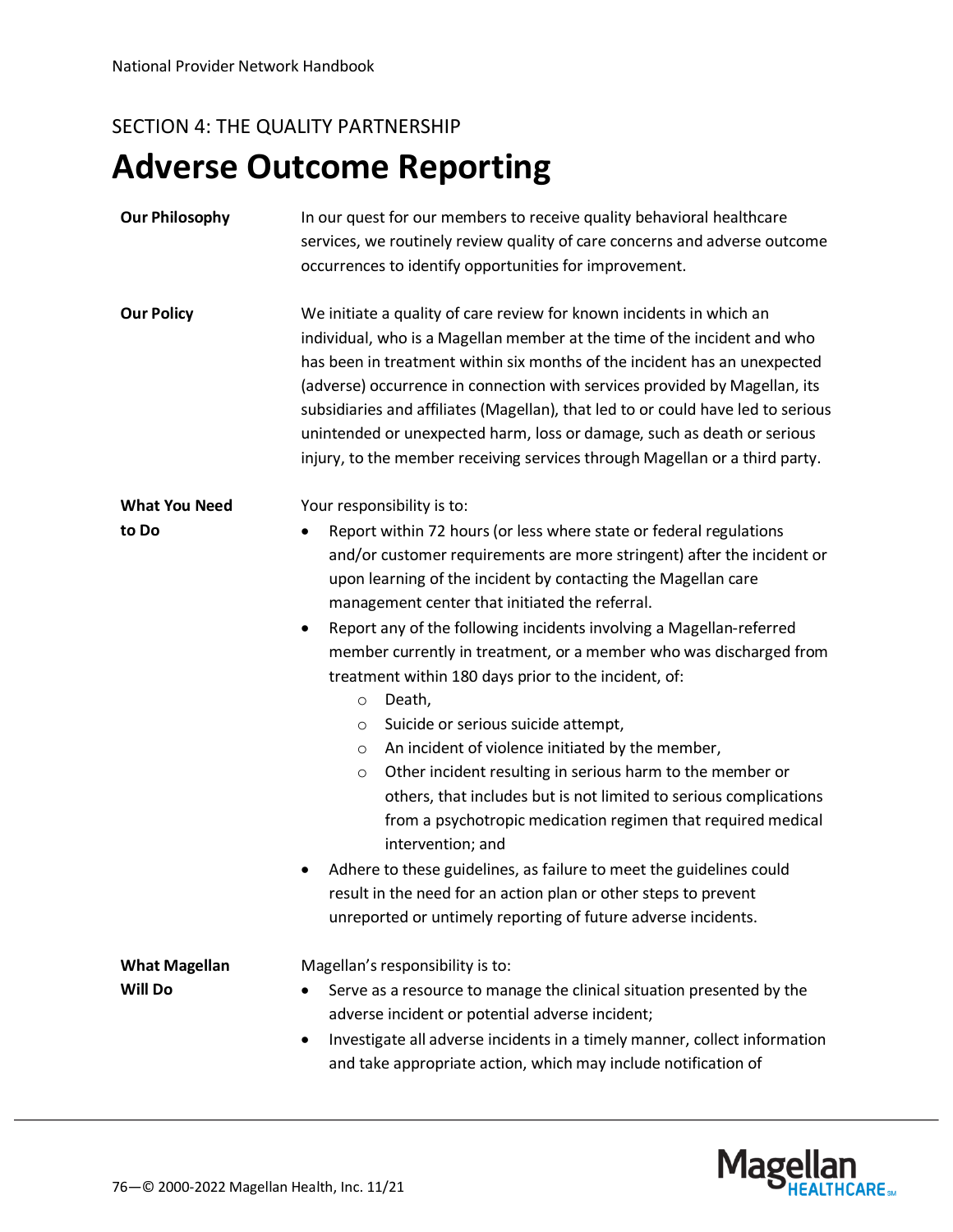appropriate parties and/or a review of facility/practice safety procedures; and

• Document and review available data surrounding the event to identify potential areas for quality improvement that might prevent similar events in the future.

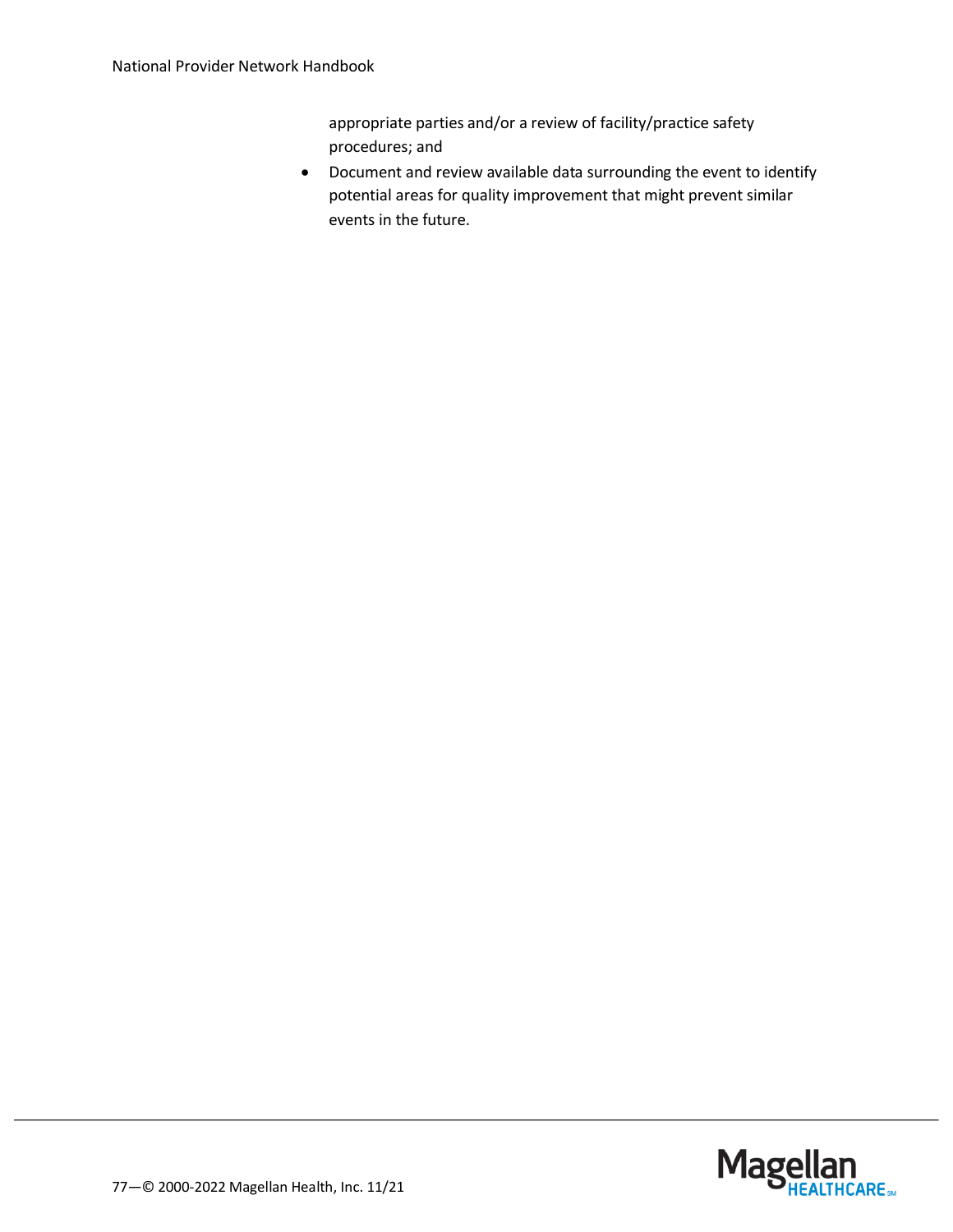#### SECTION 4: THE QUALITY PARTNERSHIP

# **Inquiry and Review Process**

| <b>Our Philosophy</b>         | Magellan is committed to developing and maintaining a high-quality<br>provider network.                                                                                                                                                                                                                                                    |
|-------------------------------|--------------------------------------------------------------------------------------------------------------------------------------------------------------------------------------------------------------------------------------------------------------------------------------------------------------------------------------------|
| <b>Our Policy</b>             | Magellan maintains a process for inquiry, review and action when concerns<br>regarding provider performance are identified.                                                                                                                                                                                                                |
| <b>What You Need</b><br>to Do | Your responsibility is to:<br>Actively participate and cooperate with the investigation and resolution<br>$\bullet$<br>of any identified concerns as a condition of continued participation in<br>the Magellan provider network.                                                                                                           |
| <b>What Magellan</b>          | Magellan's responsibility is to:                                                                                                                                                                                                                                                                                                           |
| <b>Will Do</b>                | Contact you by phone or in writing to inquire about the nature of the<br>concern and request additional information if a concern regarding<br>quality of care or service is raised;<br>Advise you if an on-site review, treatment record review and/or other<br>$\bullet$                                                                  |
|                               | type of review is required;<br>Review all inquiries for adequate resolution of any performance<br>$\bullet$<br>concerns;                                                                                                                                                                                                                   |
|                               | Advise you when a corrective action plan and follow-up are required;<br>$\bullet$<br>Advise you of a change in the conditions of your network participation,<br>$\bullet$<br>if determined to be required;                                                                                                                                 |
|                               | Advise you, in writing, if any action is taken as a result of the inquiry and<br>٠<br>review process; and                                                                                                                                                                                                                                  |
|                               | Advise you of your right to appeal if the decision is to terminate your<br>$\bullet$<br>participation in the provider network due to quality of care or service<br>issues. The procedure for appeals is included in written notification of<br>such a determination (See Appealing Decisions That Affect Network<br>Participation Status). |

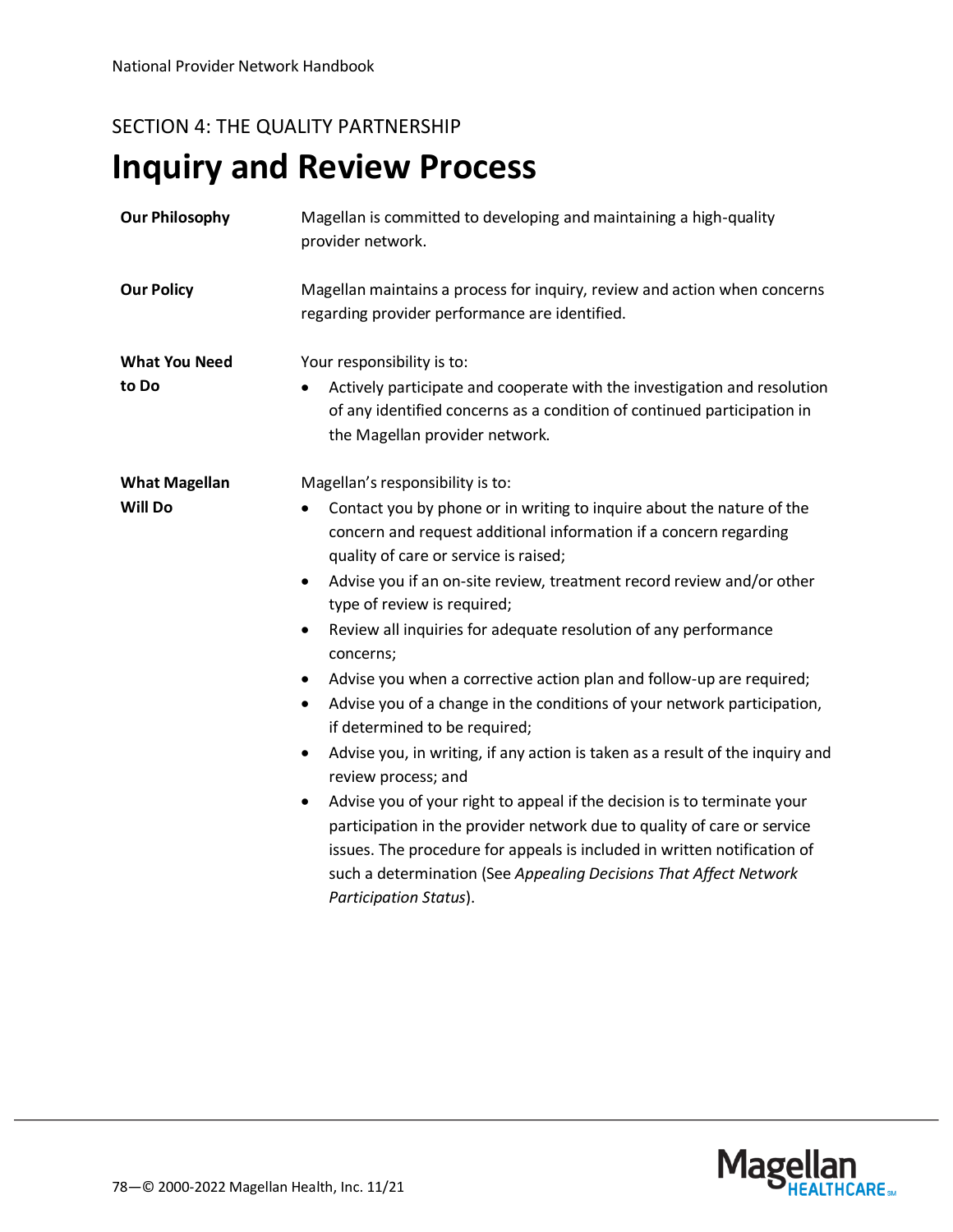#### SECTION 4: THE QUALITY PARTNERSHIP

#### **Fraud, Waste, Abuse and Overpayment**

**Our Philosophy** Magellan takes provider fraud, waste, and abuse seriously. We engage in considerable efforts and dedicate substantial resources to prevent these activities and to identify those committing violations. Magellan has made a commitment to actively pursue all suspected cases of fraud, waste, and abuse and will work with law enforcement for full prosecution under the law.

> Magellan promotes provider practices that are compliant with all federal and state laws on fraud, waste, abuse, and overpayment. Our expectation is that providers will submit accurate claims, not abuse processes or allowable benefits, and exercise their best independent judgment when deciding which services to order for their patients. The  $21<sup>st</sup>$  Century Cures Act of 2016 requires *that, "in order to participate as a provider in the network of a managed care entity, a provider that provides services to, or orders, prescribes, refers, or certifies services for" Medicaid/CHIP members must be enrolled with the State Medicaid/CHIP program.* As a result of the federal statutory provision referenced above, network providers that service Medicaid and/or CHIP members must be enrolled in the state-specific Medicaid or CHIP program, respectively. These network providers must maintain their provider enrollment status with Medicaid and/or the CHIP program while the Provider Contract is in effect.

**Our Policy** Magellan has implemented a comprehensive compliance program to ensure ongoing compliance with all contractual and regulatory requirements. Magellan's Compliance Program describes our comprehensive plan for the prevention, detection and reporting of fraud, waste, abuse, and overpayment across various categories of healthcare-related activities and operations. The elements of the Compliance Program include:[I] Written Policies and Procedures; [II] Designation of a Compliance Officer and a Compliance Committee; [III] Conducting Effective Training and Education; [IV] Developing Effective Lines of Communication; [V] Auditing and Monitoring; [VI] Enforcement Through Publicized Disciplinary Guidelines and Policies Dealing With Ineligible Persons; [VII] Responding to Detected Offenses, Developing Corrective Action Initiatives and Reporting to Government Authorities; and [VIII] Whistleblower Protection and Non-Retaliation policy.

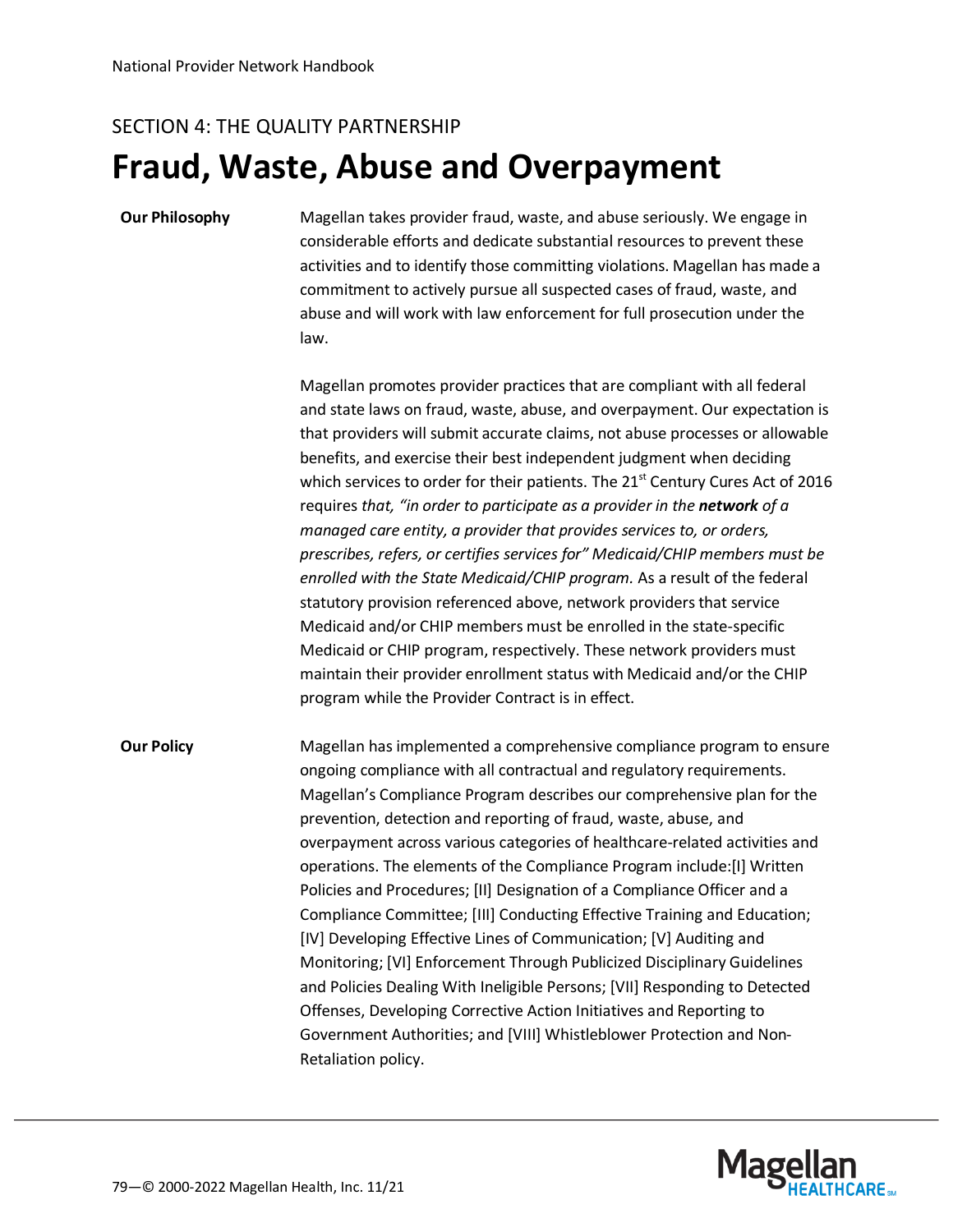Magellan does not tolerate fraud, waste, or abuse, either by providers or staff. Accordingly, we have instituted extensive fraud, waste, and abuse programs to combat these problems. Magellan's programs are wide-ranging and multi-faceted, focusing on prevention, detection, and investigation of all types of fraud, waste, abuse, and overpayment in government programs and private insurance.

- Our policies in this area reflect that both Magellan and providers are subject to federal and state laws designed to prevent fraud and abuse in government programs (e.g.[, Medicare](https://www.magellanprovider.com/media/121411/app_j_medicare_fraud_n_abuse_compliance_policy.pdf) an[d Medicaid,](https://www.magellanprovider.com/media/11903/app_j_medicaid_fraud_n_abuse_compliance_policy.pdf) included in the *[Appendix](http://www.magellanprovider.com/news-publications/handbooks/appendices.aspx)*), federally funded contracts and private insurance. Magellan complies with all applicable laws, including the Federal False Claims Act, state false claims laws (See *[State-Specific Information](https://www.magellanprovider.com/media/1702/state_false_claims_laws.pdf)* on our website), applicabl[e whistleblower protection](https://www.magellanprovider.com/media/11902/app_j_federal_false_claims_act.pdf) laws, the Deficit Reduction Act of 2005, the American Recovery and Reinvestment Act of 2009, the Patient Protection and Affordable Care Act of 2010 and applicable state and federal billing requirements for state-funded programs, federally funded healthcare programs, e.g., Medicare Advantage, State Children's Health Insurance Program (SCHIP) and Medicaid, and other payers. Visit our website to review these policies. See the [CMS Fraud-Prevention/](https://www.cms.gov/Medicare-Medicaid-Coordination/Fraud-Prevention/Medicaid-Integrity-Education/edmic-landing.html)  [Medicaid Program Integrity Educational Resource](https://www.cms.gov/Medicare-Medicaid-Coordination/Fraud-Prevention/Medicaid-Integrity-Education/edmic-landing.html) and th[e CMS](https://www.medicaid.gov/medicaid/program-integrity/index.html)  [Medicaid Program Integrity site](https://www.medicaid.gov/medicaid/program-integrity/index.html) for additional information. **What You Need**  Your responsibility is to: • Comply with all federal and state laws and Magellan requirements
	- regarding fraud, waste, abuse, and overpayment;
	- Ensure that the claims that you (or your staff or agent) submit and the services you provide do not amount to fraud, waste, or abuse, and do not violate any federal or state law relating to fraud, waste or abuse;
	- Ensure that you provide and bill only for services to members that are medically necessary and consistent with all applicable requirements, regulations, policies and procedures;
	- Ensure that all claims submissions are accurate;
	- Ensure that medical record documentation is complete and accurate, and support services are billed by complying with Magellan and other required record-keeping standards (e.g., including the rendering provider's name, session times, service rendered;)
	- Notify Magellan immediately of any suspension, revocation, condition, limitation, qualification or other restriction on your license, or upon initiation of any investigation or action that could reasonably lead to a restriction on your license, or the loss of any certification or permit by



**to Do**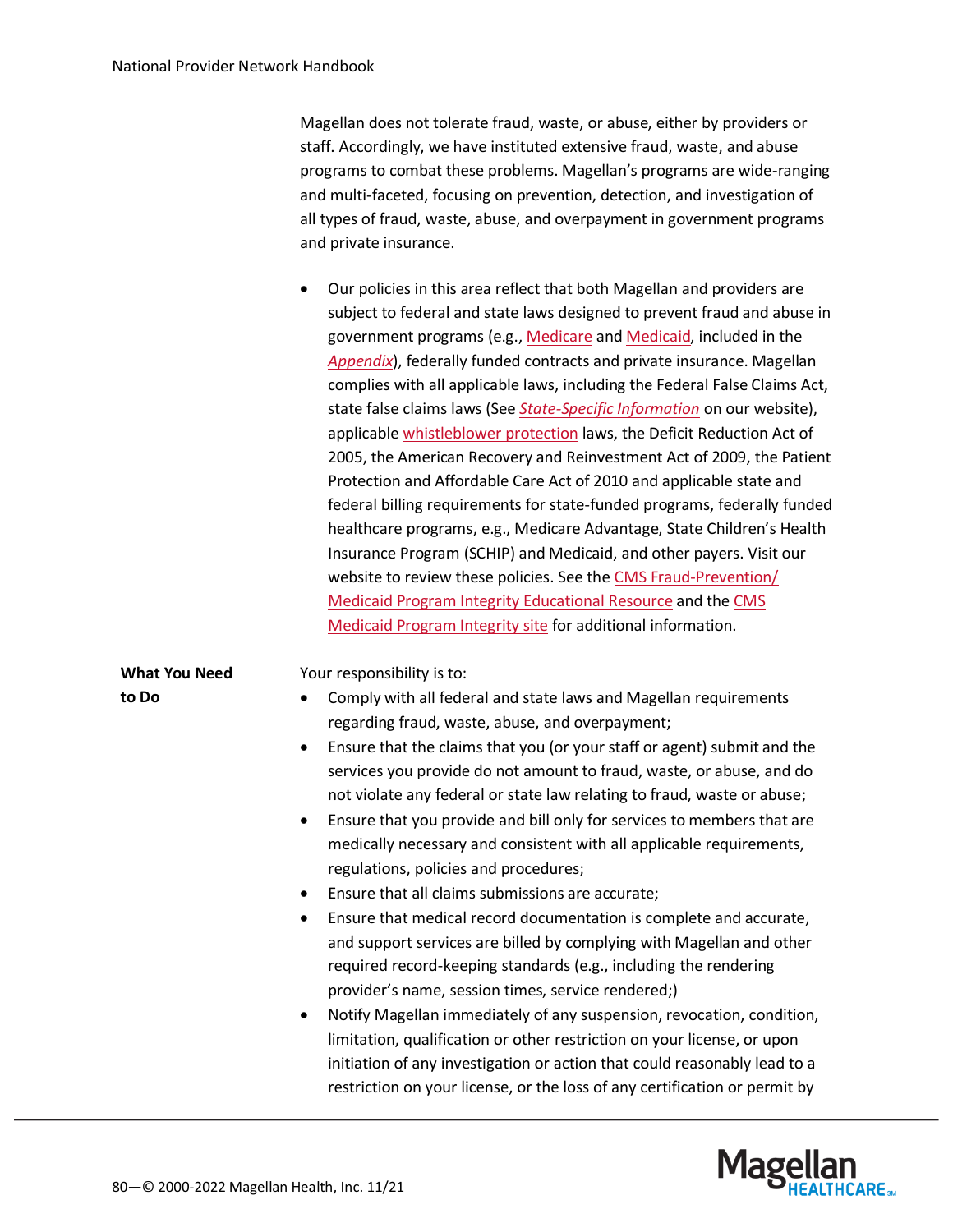any federal authority, or by any state in which you are authorized to provide healthcare services;

- Notify Magellan immediately when you receive information about changes in a Magellan member's circumstances that may affect the member's eligibility including: (i) Changes in the member's residence, and (ii) The death of a member;
- Maintain your Medicaid (and/or CHIP) provider enrollment with the state. Please notify Magellan immediately if your enrollment in the state's Medicaid and/or CHIP program is terminated by the state; and
- *Understand Fraud, Waste, Abuse, and Overpayment: Fraud* means an intentional deception or misrepresentation made by a person with the knowledge that the deception could result in some unauthorized benefit to him/her or some other person. Fraud includes any act that constitutes fraud under applicable federal or state law.

*Waste* means over-utilization of services or other practices that result in unnecessary costs.

*Abuse* means provider practices that are inconsistent with sound fiscal, business, or medical practices, and result in an unnecessary cost to government-sponsored programs, and other healthcare programs/plans, or in reimbursement for services that are not medically necessary or that fail to meet professionally recognized standards for healthcare. Abuse also includes recipient practices that result in unnecessary cost to federally and/or state-funded healthcare programs, and other payers.

*Overpayment* means any funds that a person receives or retains under Medicare, Medicaid, SCHIP, and other government-funded healthcare programs to which the person, after applicable reconciliation, is not entitled under such healthcare program. Overpayment includes any amount that is not authorized to be paid by the healthcare program, whether paid as a result of inaccurate or improper cost reporting, improper claiming practices, fraud, abuse or mistake.

*Some examples of fraud, waste, abuse, and overpayment include:*

- o Billing for services or procedures that have not been performed or have been performed by others;
- o Submitting false or misleading information about services performed;

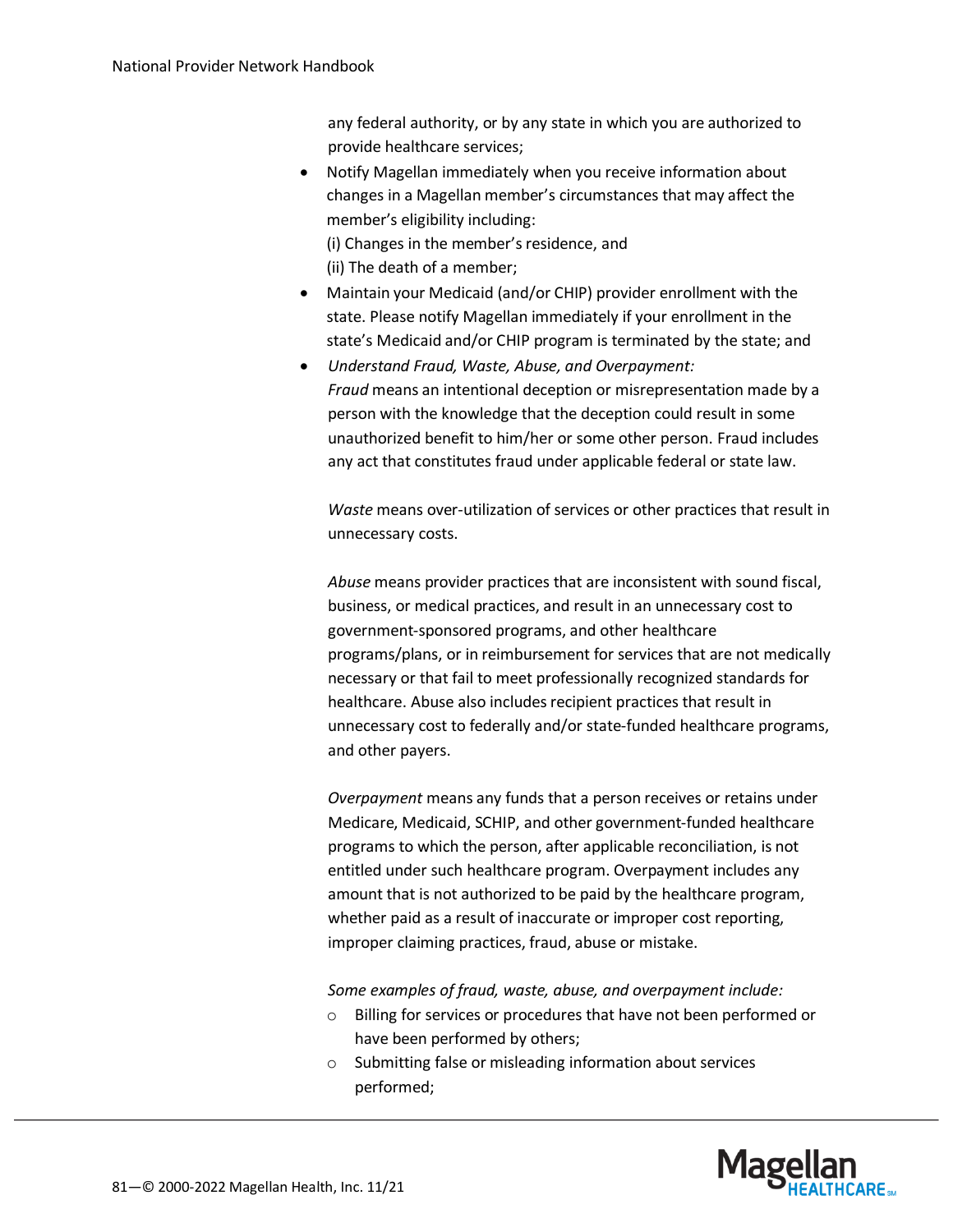- $\circ$  Misrepresenting the services performed (e.g., up-coding to increase reimbursement);
- o Not complying with regulatory documentation requirements;
- o Lack of documentation to support services performed;
- o Medical record not signed timely by provider;
- o Retaining and failing to refund and report overpayments (e.g., if your claim was overpaid, you are required to report and refund the overpayment, and unpaid overpayments also are grounds for program exclusion);
- o A claim that includes items or services resulting from a violation of the Anti-Kickback Statute, the Stark Law, Exclusion Authorities Law or Civil Monetary Penalties Law constitutes a false or fraudulent claim under the False Claims Act;
- o Routinely waiving patient deductibles or copayments;
- o Providing or ordering medically unnecessary services and tests based on financial gain;
- o Unbundling inclusive higher level of care services (e.g., IOP / PHP services billed as individual and group therapy codes with modifiers, when the facility has a contracted/inclusive per diem rate);
- $\circ$  An individual provider billing multiple codes on the same day where the procedure being billed is a component of another code billed on the same day (e.g., a psychiatrist billing individual therapy and pharmacological management on the same day for the same patient);
- o An individual provider billing multiple codes on the same day where the procedure is mutually exclusive of another code billed on the same day (e.g., a social worker billing two individual psychotherapy sessions on the same day for the same patient);
- o Providing services over the telephone or internet and billing face-toface codes;
- o Inappropriate use of procedure code modifiers to circumvent claims edits;
- o Providing services in a method that conflicts with regulatory requirements (e.g., exceeding the maximum number of patients allowed per group session);
- o Treating all patients weekly or multiple times per week regardless of medical necessity;
- o Routinely maxing out members' benefits or authorizations regardless of whether or not the services are medically necessary;
- o Inserting a diagnosis code not obtained from a physician or other authorized individual;

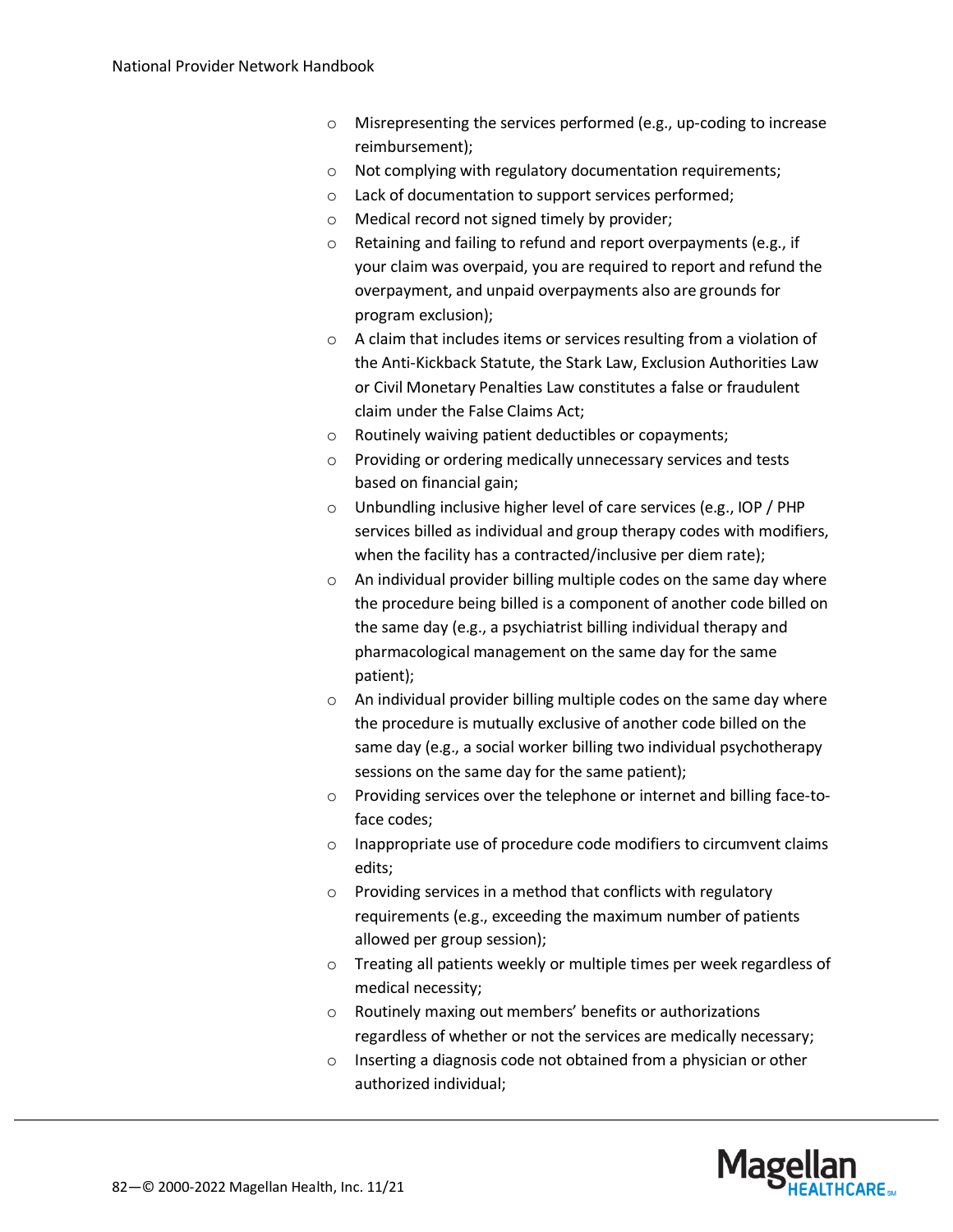- o Improper use of electronic health records (refer to the CMS Toolkit on Electronic Health Records a[t https://www.cms.gov/Medicare-](https://www.cms.gov/Medicare-Medicaid-Coordination/Fraud-Prevention/Medicaid-Integrity-Education/documentation-matters.html)[Medicaid-Coordination/Fraud-Prevention/Medicaid-Integrity-](https://www.cms.gov/Medicare-Medicaid-Coordination/Fraud-Prevention/Medicaid-Integrity-Education/documentation-matters.html)[Education/documentation-matters.html](https://www.cms.gov/Medicare-Medicaid-Coordination/Fraud-Prevention/Medicaid-Integrity-Education/documentation-matters.html) for additional information);
- $\circ$  Violating another law (e.g., a claim is submitted appropriately but the service was the result of an illegal relationship between a physician and the hospital such as a physician receiving kickbacks for referrals);
- o Submitting claims for services ordered by a provider that has been excluded from participating in federally and/or state-funded healthcare programs;
- o Lying about credentials, such as degree and licensure information; and
- o Use of unlicensed or non-credentialed staff.
- *Report Suspected Fraud, Waste, Abuse, and Overpayments* Magellan expects providers and their staff and agents to report any suspected cases of fraud, waste, abuse, or overpayments. Magellan will not retaliate against you if you inform us, the federal government, state government or any other regulatory agency with oversight authority of any suspected cases of fraud, waste, or abuse.

To ensure ongoing compliance with federal law, if you determine that you have received an overpayment from Magellan, you are contractually obligated to report the overpayment and to return the overpayment to Magellan within 60 calendar days after the date on which the overpayment was identified. You must also notify Magellan in writing of the reason for and claims associated with the overpayment.

Reports may be made to Magellan via one of the following methods:

- Corporate Compliance Hotline: 1-800-915-2108
- Compliance Unit email[: Compliance@MagellanHealth.com](mailto:Compliance@MagellanHealth.com)
- Special Investigations Unit Hotline: 1-800-755-0850
- Special Investigations Unit email[: SIU@MagellanHealth.com](mailto:SIU@MagellanHealth.com)

*Reports to the Corporate Compliance Hotline may be made 24 hours a day/seven days a week. The hotline is maintained by an outside vendor. Callers may choose to remain anonymous. All calls will be investigated and remain confidential.* 

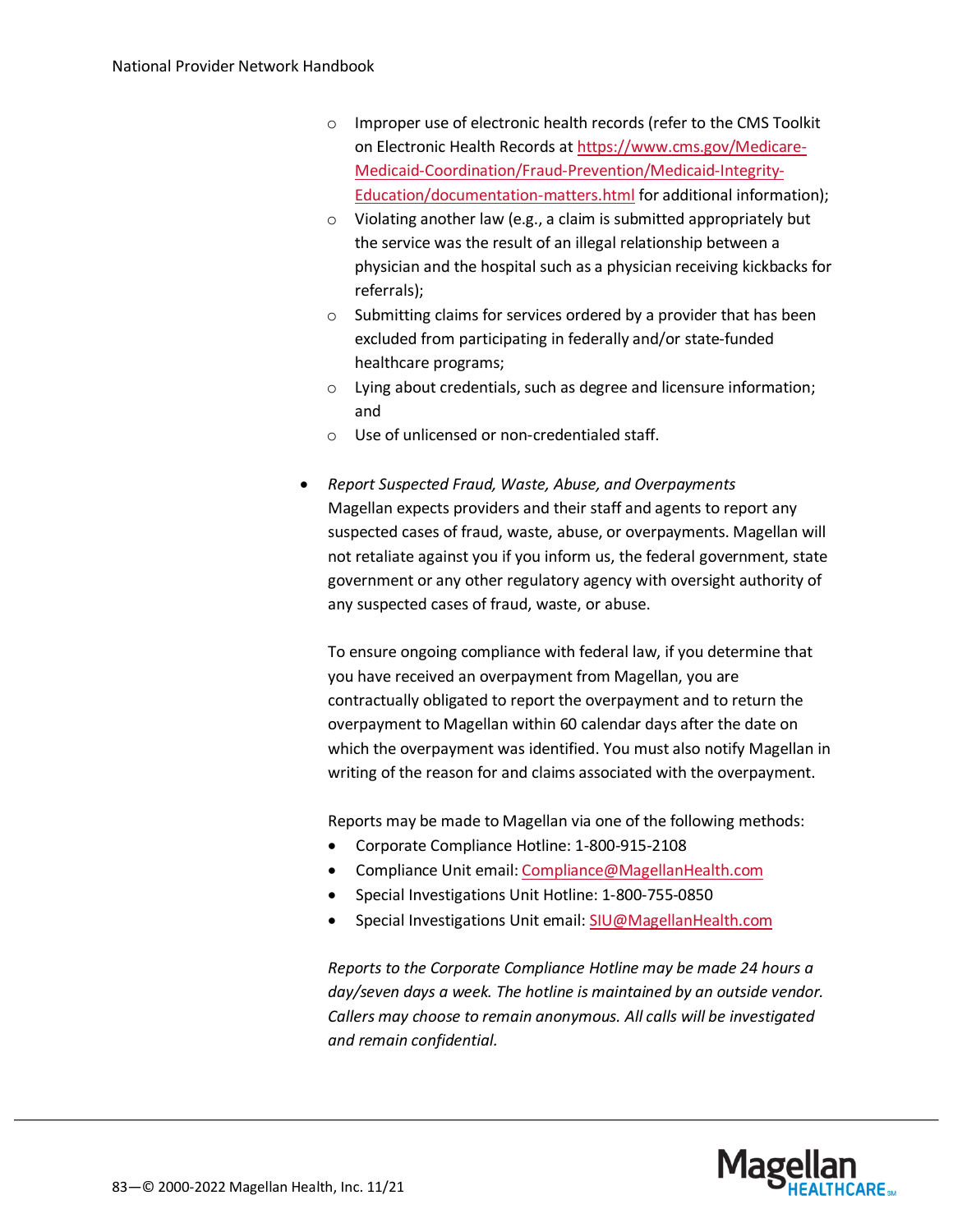#### • *Self-Disclosure Reporting*

With regard to Medicare, Medicaid, SCHIP, and other federally funded healthcare programs, providers can disclose self-discovered evidence of potential fraud, waste, abuse and overpayments to federal and state regulatory agencies with oversight of the applicable healthcare program. Providers can also self-disclose information to Magellan. According to the U.S. Department of Health and Human Services Office of Inspector General (HHS-OIG) website, "Providers who wish to voluntarily disclose self-discovered evidence of potential fraud to OIG may do so under the Provider Self-Disclosure Protocol (SDP). Selfdisclosure gives providers the opportunity to avoid the costs and disruptions associated with a Government-directed investigation and civil or administrative litigation." Additional information regarding the HHS-OIG Provider SDP is available at

[https://oig.hhs.gov/compliance/self-disclosure-info/index.asp.](https://oig.hhs.gov/compliance/self-disclosure-info/index.asp) States also have state-specific Self-Disclosure Protocols. Additional information regarding state-specific procedures for Provider Self-Disclosures is typically available by visiting the state's Office of Inspector General website or the website of other applicable state regulatory agencies with oversight of the state's Self-Disclosure Protocol.

With regard to non-government-funded healthcare programs, providers can disclose self-discovered evidence of potential fraud, waste, abuse and overpayments to Magellan and other applicable state regulatory agencies including but not limited to the state's Insurance Agency.

• *Remember!*

Magellan will not retaliate against you or any of our employees, agents, and contractors for reporting suspected cases of fraud, waste, overpayments or abuse to us, the federal government, state government, or any other regulatory agency with oversight authority. Federal and state law also prohibits Magellan from discriminating against an employee in the terms or conditions of his or her employment because the employee initiated or otherwise assisted in a false claims action. Magellan is also prohibited from discriminating against agents and contractors because the agent or contractor initiated or otherwise assisted in a false claims action.

• *Cooperate with Magellan's Audits and Investigations* Magellan's expectation is that you will fully cooperate and participate with its fraud, waste, abuse, and overpayment audits and investigations.

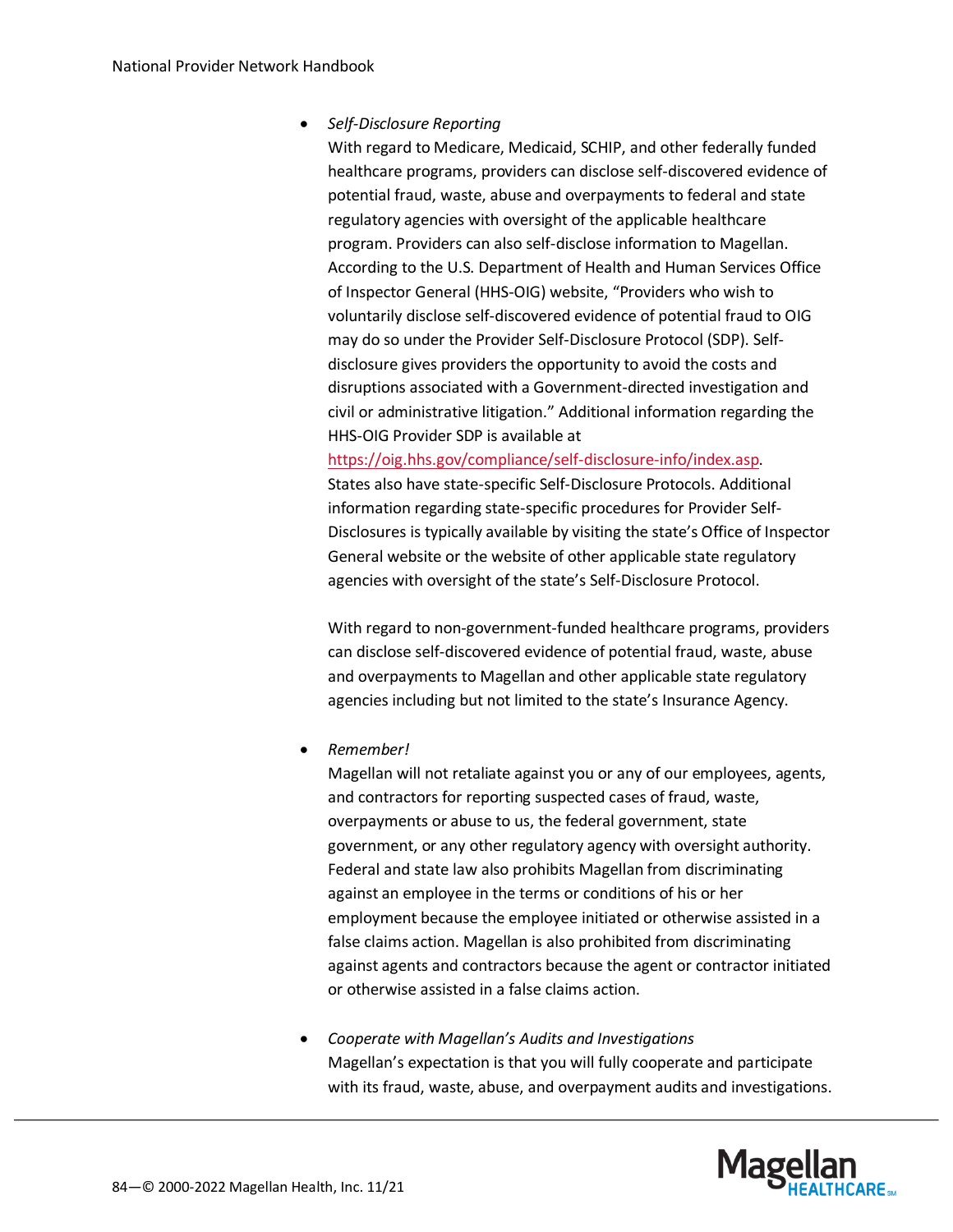This includes, but is not limited to, permitting Magellan access to member treatment records, and allowing Magellan to conduct on-site audits or reviews. Lack of compliance to a request for records may result in Network outreach, retraction of the payment for services not supported, required reporting to a customer oversight agency, placement on a pre-payment review and/or termination from the Network. Any overpayment identified will be referred to Magellan's Cost Containment department for recovery by refund check or future claims retractions in compliance with contractual and regulatory requirements.

- *What is the difference between an audit and investigation?* An *audit* is an objective and systematic assessment of how well a provider/program is performing as well as meeting expectations and applicable regulations. This is a routine process and can happen at any time. An *investigation* is usually undertaken in response to reports of misconduct. It is a process of detailed examination to achieve certain objectives.
- *What to Expect During a Fraud, Waste, Abuse or Overpayment Audit or Investigation*

Magellan's Special Investigation Unit (SIU) investigates all reports of fraud, waste, abuse, and overpayment. Allegations can come from different internal and external sources. SIU takes every allegation of fraud, waste, abuse, and overpayment seriously and is required to investigate every allegation. The investigative process varies depending on the allegation.

SIU may choose to conduct a *desk* or *on-site* audit during an audit or investigation.

During a *desk audit*, you will receive a request for member treatment records and other relevant documentation via certified mail, fax and/or email. You are expected to provide a timely response for information requests. Details on how to transmit the documentation will be provided to you in the initial record request letter. If you use electronic health records, SIU will ask you to complete the "Electronic Health Records Questionnaire."

An *on-site audit* can be *announced* or *unannounced* and can occur at any of your contracted service locations. Prior to an announced on-site

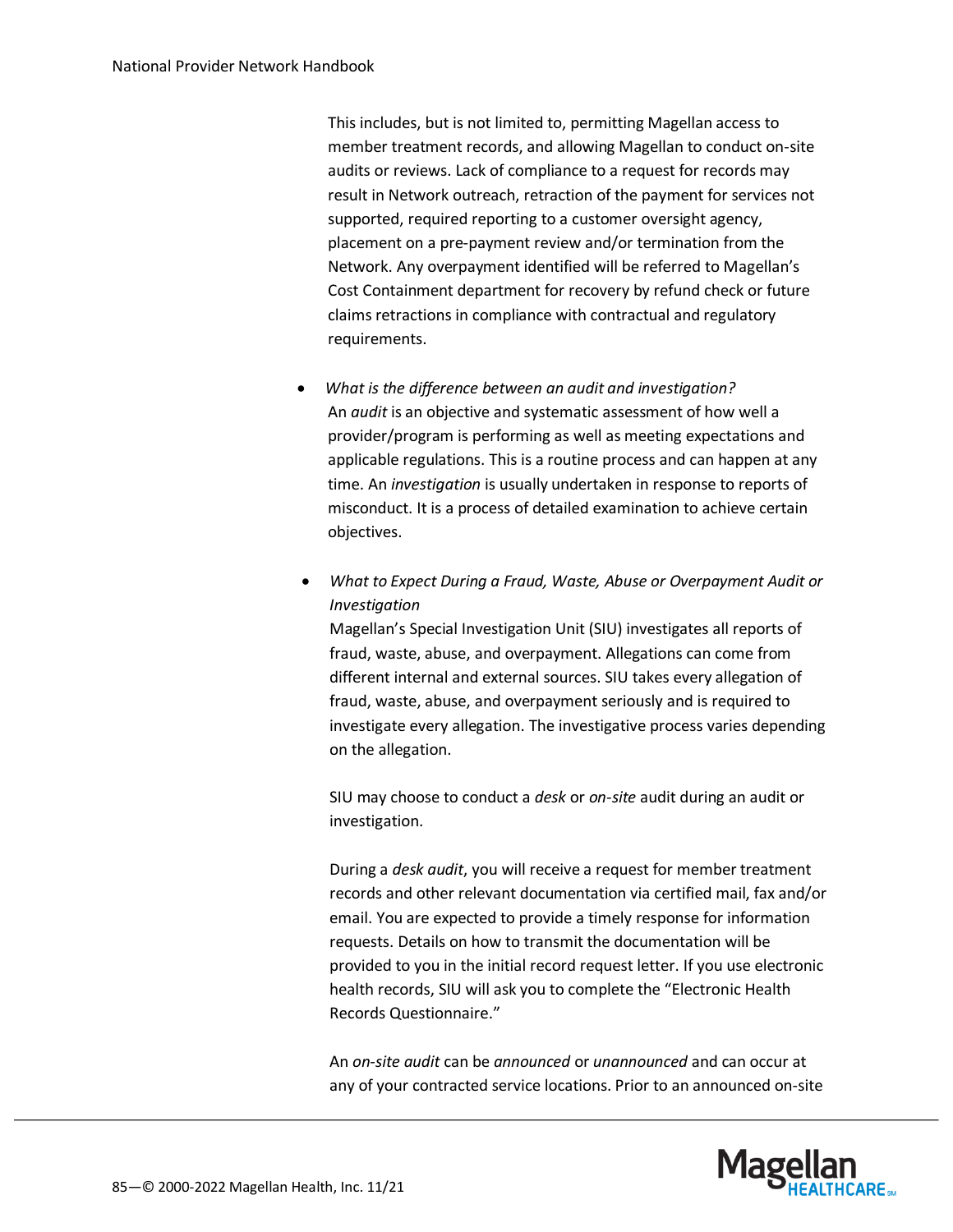audit, you will receive notice of audit via fax, e-mail, or mail. The notice will provide details and instructions about the audit. You will not receive advance notice of an unannounced audit. SIU staff will provide you with proper identification as well as a written audit notice providing further details and instructions.

During on-site audits, you will be expected to provide treatment records, personnel files, scheduling documentation, and policies and procedures to SIU staff for review. If any of the information is maintained electronically, you will be expected to provide SIU staff with electronic access.

SIU may also take the following steps during an audit or investigation:

- Review your submitted claims for "red flag" elements;
- Interview you and/or your staff;
- Review supporting documentation and conduct relevant background checks; and
- Interview members without provider interference.

At the conclusion of an audit or investigation, SIU will report results to the provider in the form of a findings letter. SIU may also be required to report the findings to a customer oversight agency, place a provider on a pre-payment review and/or a corrective action plan where permitted. Any overpayment identified will be referred to Magellan's Cost Containment department for recovery by refund check or future claims retractions in compliance with contractual and regulatory requirements.

• *Conduct routine self-audits*

We encourage providers to conduct routine self-audits to measure and ensure internal compliance. Also, a provider may be required to complete a self-audit in response to findings from an investigation, audit, or data analysis activities, or in compliance with regulatory or contractual requirements.

| <b>What Magellan</b> | Magellan's responsibility is to implement and regularly conduct fraud,                                       |
|----------------------|--------------------------------------------------------------------------------------------------------------|
| Will Do              | waste, abuse, and overpayment prevention activities that include:                                            |
|                      | والمقاولة المتقاد والمتحدث والمستقل والمتحدث والمتحدث والمتالي والمتحدث والمتحدث والمتناو والمستحدث المستحدث |

- Extensively monitor and audit provider utilization and claims to detect fraud, waste, abuse and overpayment;
- Actively investigate and pursue fraud, waste, abuse, overpayment and other alleged illegal, unethical or unprofessional conduct;

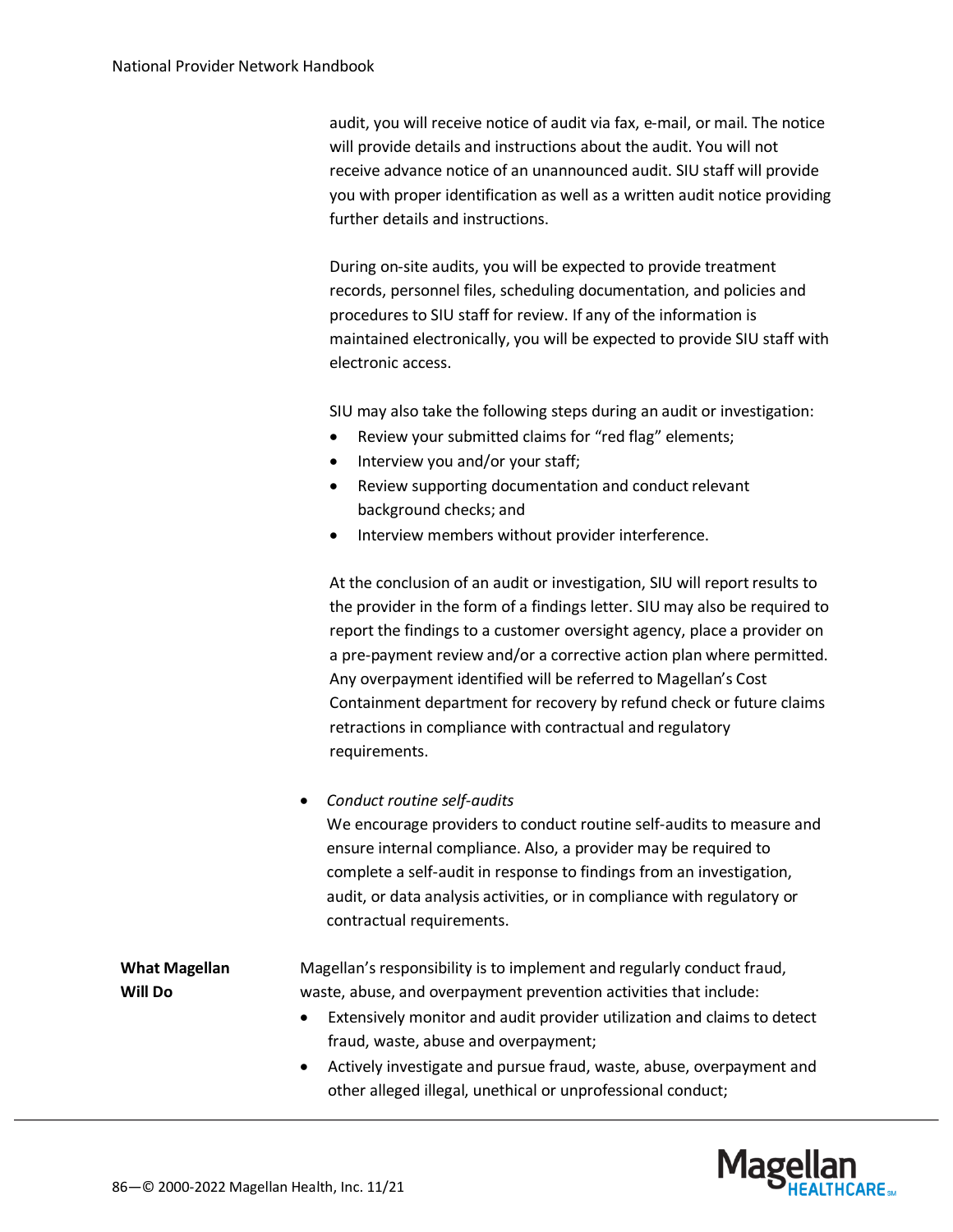- Report suspected fraud, waste, abuse, overpayment and related data to federal and state agencies, in compliance with applicable federal and state regulations and contractual obligations;
- Cooperate with law enforcement authorities in the prosecution of healthcare and insurance fraud cases;
- Conduct routine data mining activities to identify suspicious patterns in claims data;
- Verify eligibility for members and providers;
- Utilize internal controls to help ensure payments are not issued to providers who are excluded or sanctioned under Medicare/Medicaid and other federally funded healthcare programs;
- Train all Magellan employees annually on Magellan's Corporate Code of Conduct and Compliance Program, including but not limited to fraud, waste, abuse and overpayment prevention, detection, and reporting; and
- Make the Magellan Provider Handbook available to our providers.

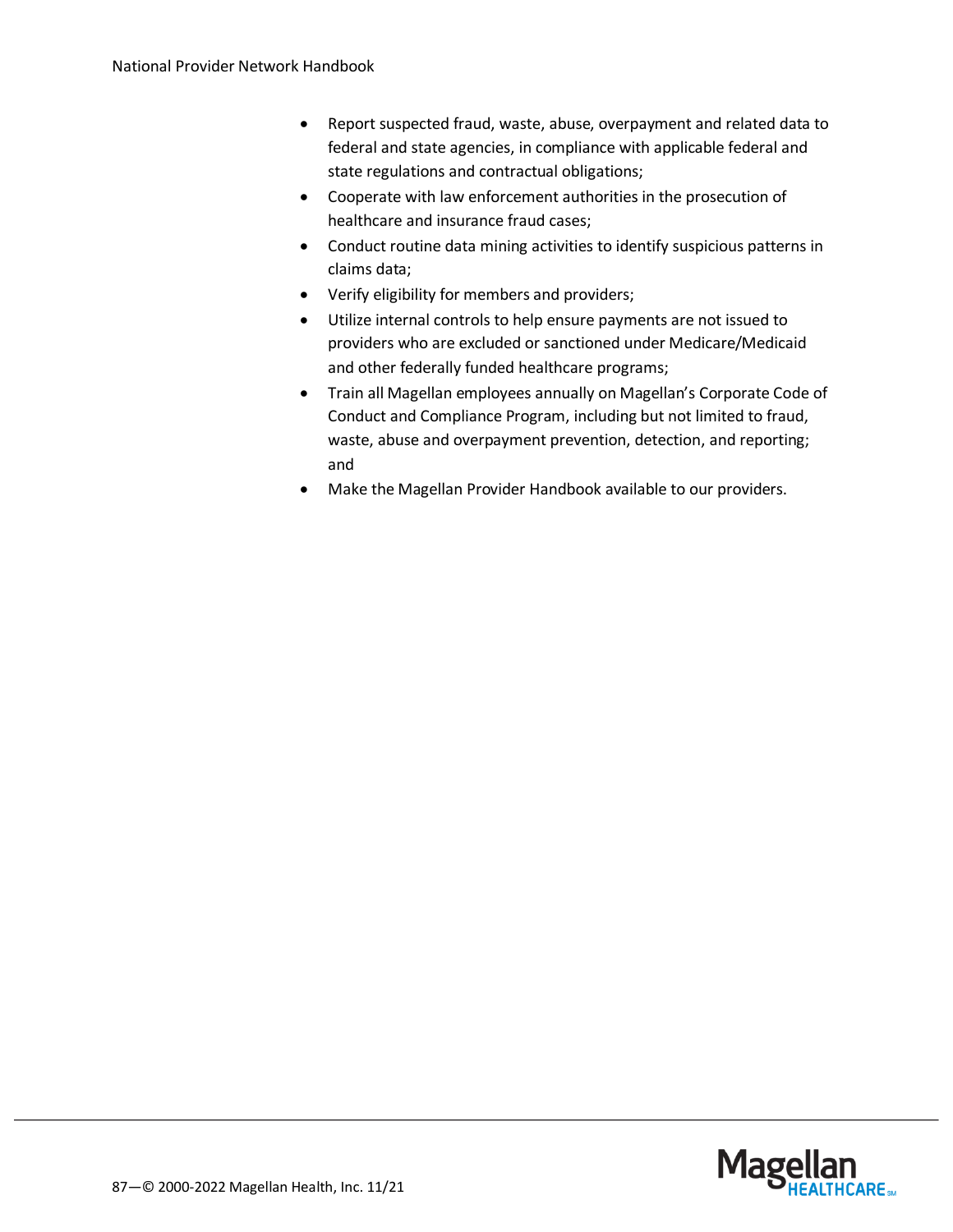#### SECTION 4: THE QUALITY PARTNERSHIP **Provider Exclusion from Federally or State-Funded Programs**

**Our Philosophy** Magellan promotes provider compliance with all federal and state laws on provider exclusion and CMS preclusion requirements.

> The U.S. Department of Health and Human Services (HHS) through the Office of Inspector General (HHS-OIG) can exclude individuals and entities from participating in federally funded healthcare programs. The HHS-OIG maintains the List of Excluded Individuals/Entities (LEIE) online. According to the HHS-OIG, the "basis for exclusion includes convictions for programrelated fraud and patient abuse, licensing board actions, and default on Health Education Assistance Loans." "The effect of an OIG exclusion is that no Federal healthcare program payment may be made for any items or services furnished (1) by an excluded person or (2) at the medical direction or on the prescription of an excluded person. The exclusion and the payment prohibition continue to apply to an individual even if he or she changes from one healthcare profession to another while excluded. This payment prohibition applies to all methods of Federal healthcare program payment, whether from itemized claims, cost reports, fee schedules, capitated payments, a prospective payment system or other bundled payment, or other payment system and applies even if the payment is made to a State agency or a person that is not excluded. Excluded persons are prohibited from furnishing administrative and management services that are payable by the Federal healthcare programs. This prohibition applies even if the administrative and management services are not separately billable." Additional information is available by reviewing the *U.S. Health and Human Services Office of Inspector Special Advisory Bulletin: "Updated Special Advisory Bulletin on the Effect of Exclusion from Participation in Federal Health Care Programs" - Issued May 8, 2013 [\(http://oig.hhs.gov/exclusions/files/sab-05092013.pdf\)](http://oig.hhs.gov/exclusions/files/sab-05092013.pdf).*

> In addition, the U.S. General Services Administration's (GSA) web-based System for Award Management (SAM) Exclusion Database is used to identify individuals and entities excluded from receiving federal contracts, certain subcontracts, and certain types of federal financial and non-financial assistance and benefits. The SAM Exclusion Database replaced the U.S. General Services Administration's (GSA) web-based Excluded Parties List System (EPLS), which is no longer in use.

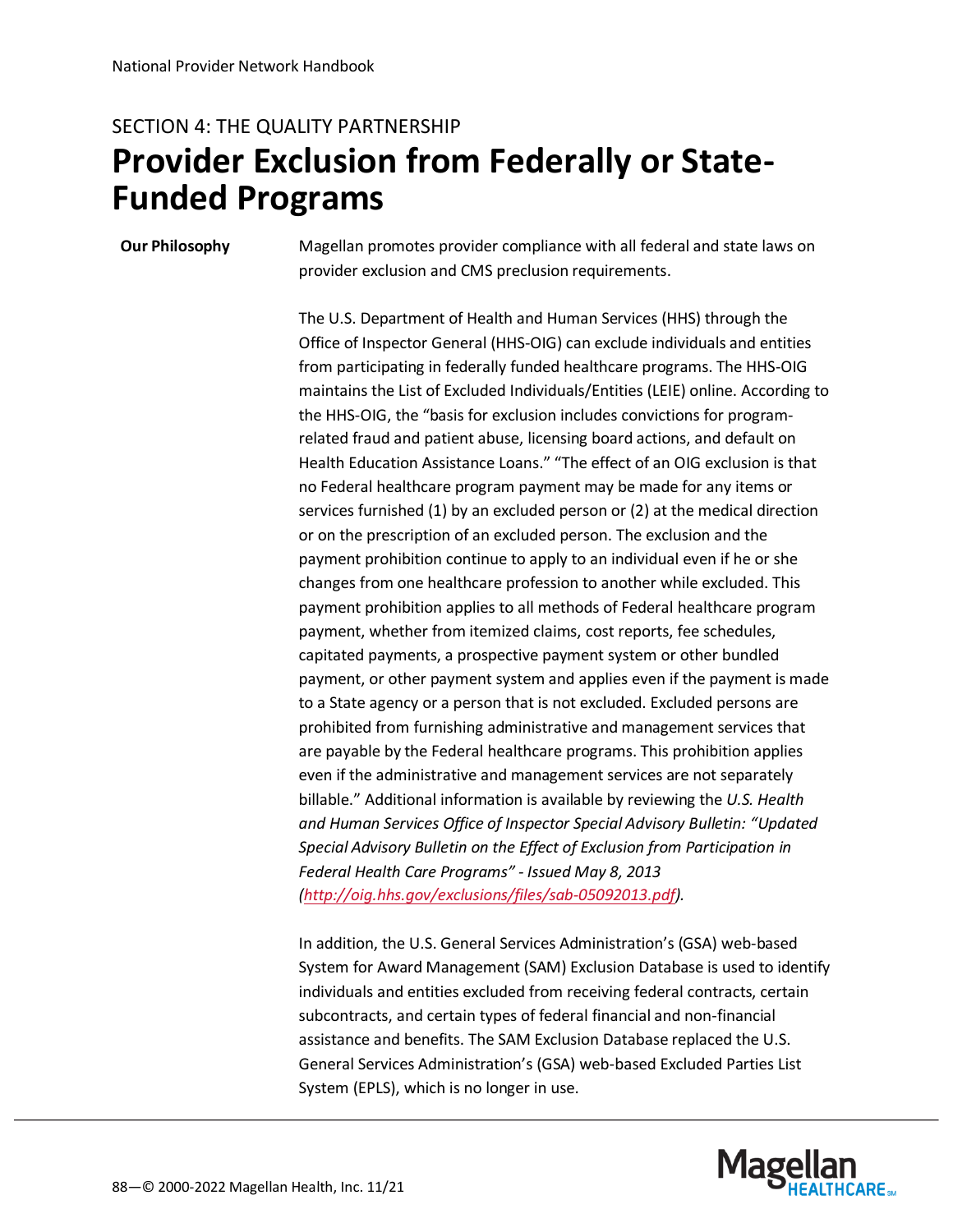States also can exclude individuals and entities from participating in statefunded contracts and programs.

CMS also prohibits a Medicare Advantage plan from paying, directly or indirectly, on any basis, for items or services furnished to a Medicare enrollee by any individual or entity that is included on the CMS Preclusion List. The Preclusion List is compiled by CMS and includes providers (individuals and entities) that fall within either of the following categories: (1) Are currently revoked from Medicare, are under an active reenrollment bar, and CMS determines that the underlying conduct that led to the revocation is detrimental to the best interests of the Medicare program; or (2) Have engaged in behavior for which CMS could have revoked the individual or entity to the extent applicable if they had been enrolled in Medicare, and CMS determines that the underlying conduct that would have led to the revocation is detrimental to the best interests of the Medicare program.

**Our Policy** Consistent with federal and state requirements, any individual or entity excluded from participation in federally or state-funded contracts and programs cannot participate in any federally or state-funded healthcare program. Magellan's policy is to ensure that excluded individuals/entities are not hired, employed or contracted by Magellan to provide services for any of Magellan's federally and state-funded healthcare contracts, including but not limited to contracts issued under Medicaid (Title XIX), Medicare (Title XVIII), Social Services Block Grants (Title XX programs), or the State Children's Health Insurance Program (Title XXI). This policy is applicable to all Magellan lines of business.

> Consistent with CMS requirements, any individual or entity identified on the Preclusion List is not reimbursed, directly or indirectly, on any basis, for items or services furnished to a Medicare enrollee.

- **What You Need to Do** Your responsibilities as required by the Centers for Medicare & Medicaid Services (CMS) further protect against payments for items and services furnished or ordered by excluded parties. If you participate in federally funded healthcare programs, you must take the following steps to determine whether your employees and contractors are excluded individuals or entities:
	- Screen all employees, agents and contractors to determine whether any of them have been excluded. Providers are required to comply with this

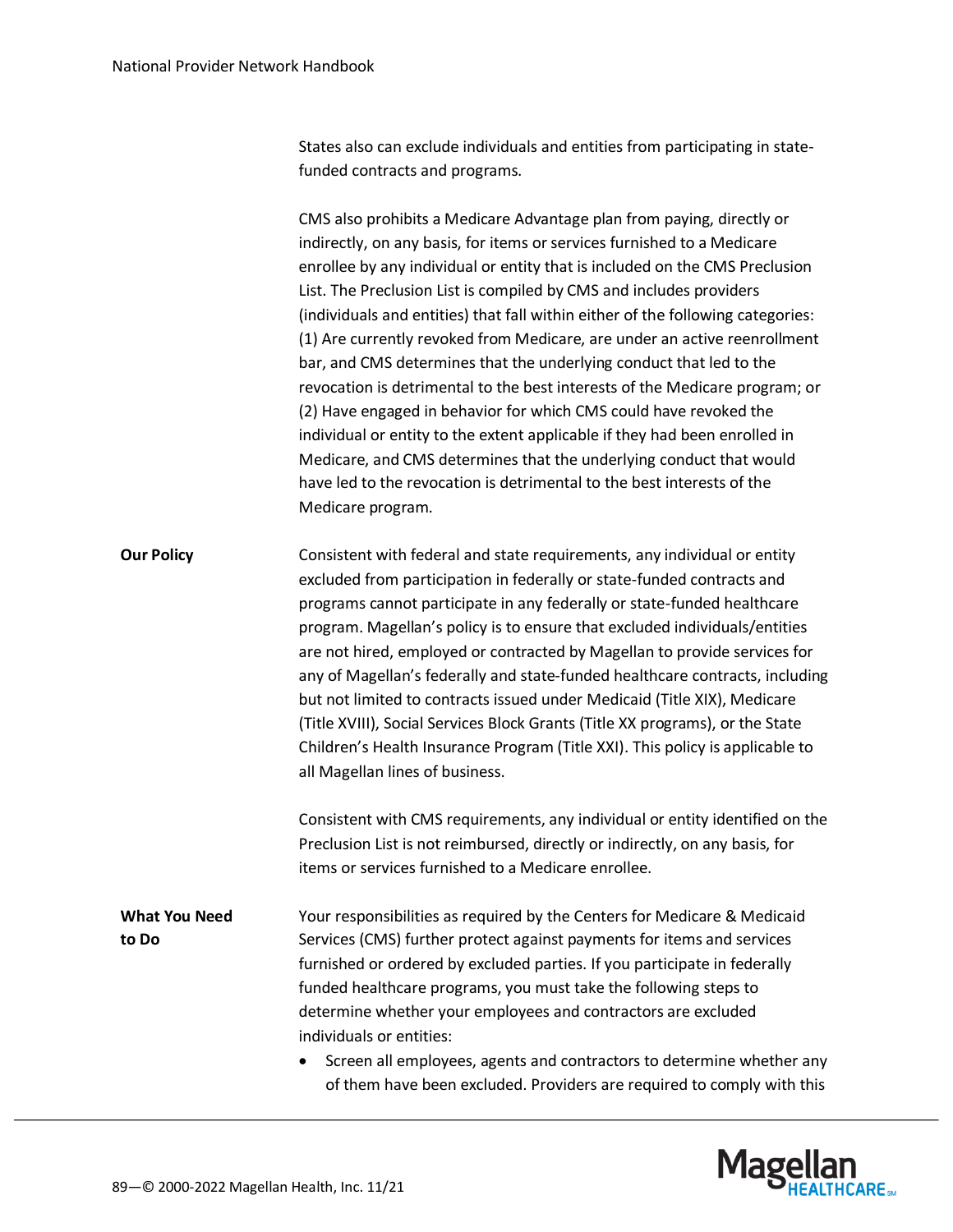obligation as a condition of enrollment as a Medicare or Medicaid provider.

- Search the HHS-OIG LEIE website a[t http://www.oig.hhs.gov/,](http://www.oig.hhs.gov/) the U.S. General Services Administration's (GSA) web-based System Award Management (SAM) Exclusion Database website at <https://sam.gov/content/entity-information> and other applicable state exclusion/termination/suspension/ sanction lists to capture sanctions, terminations, suspensions, exclusions and reinstatements that have occurred since the last search. You can search the website by individual or entity name.
- Immediately report to the respective state Medicaid Agency any exclusion, termination, debarment, ineligibility, or suspension information discovered.

In addition, to comply with Magellan's fraud, waste, abuse and overpayment programs, your responsibility is to:

- Check each month to ensure that you, your employees, agents, directors, subcontractors, officers, partners, managing employees, affiliates<sup>1</sup> or persons with an ownership or control interest in you, the provider/disclosing entity, or any individual/entity having a direct or indirect ownership or control interest in you, the provider entity, of 5 percent or greater are not terminated, debarred, suspended or otherwise excluded under the HHS-OIG LEIE at [http://www.oig.hhs.gov/,](http://www.oig.hhs.gov/) the SAM Exclusion Database at [https://www.sam.gov](https://www.sam.gov/) or any applicable state exclusion/termination/suspension/sanctions list; and
- Immediately notify Magellan in writing of the sanction, termination, debarment, suspension or exclusion of you, your employees, managing employees, agents, subcontractors, directors, officers, affiliates, partners or persons with an ownership or control interest in you, the provider/disclosing entity, or any individual/entity having a direct or indirect ownership or control interest in you, the provider entity, of 5 percent or greater.
- Disclosure Requirements Upon receipt of a request from Magellan, Medicaid providers are required to disclose information regarding:
	- 1. The identity of all persons with an ownership or control interest in the provider/disclosing entity; the identity of all persons with an ownership or control interest in any subcontractor in which the disclosing entity/provider has a direct or indirect ownership interest of 5 percent or more; information about the type of relationships



<sup>&</sup>lt;sup>1</sup> Affiliate, as defined in the Federal Acquisition Regulation a[t 48 CFR 2.101.](https://www.lexis.com/research/buttonTFLink?_m=2df1e7db65a69eb62e2d122ce1ad1e1e&_xfercite=%3ccite%20cc%3d%22USA%22%3e%3c%21%5bCDATA%5b42%20CFR%20438.610%5d%5d%3e%3c%2fcite%3e&_butType=4&_butStat=0&_butNum=2&_butInline=1&_butinfo=48%20CFR%202.101&_fmtstr=FULL&docnum=1&_startdoc=1&wchp=dGLzVzk-zSkAz&_md5=c287e3c3098d168303e996c29934b108)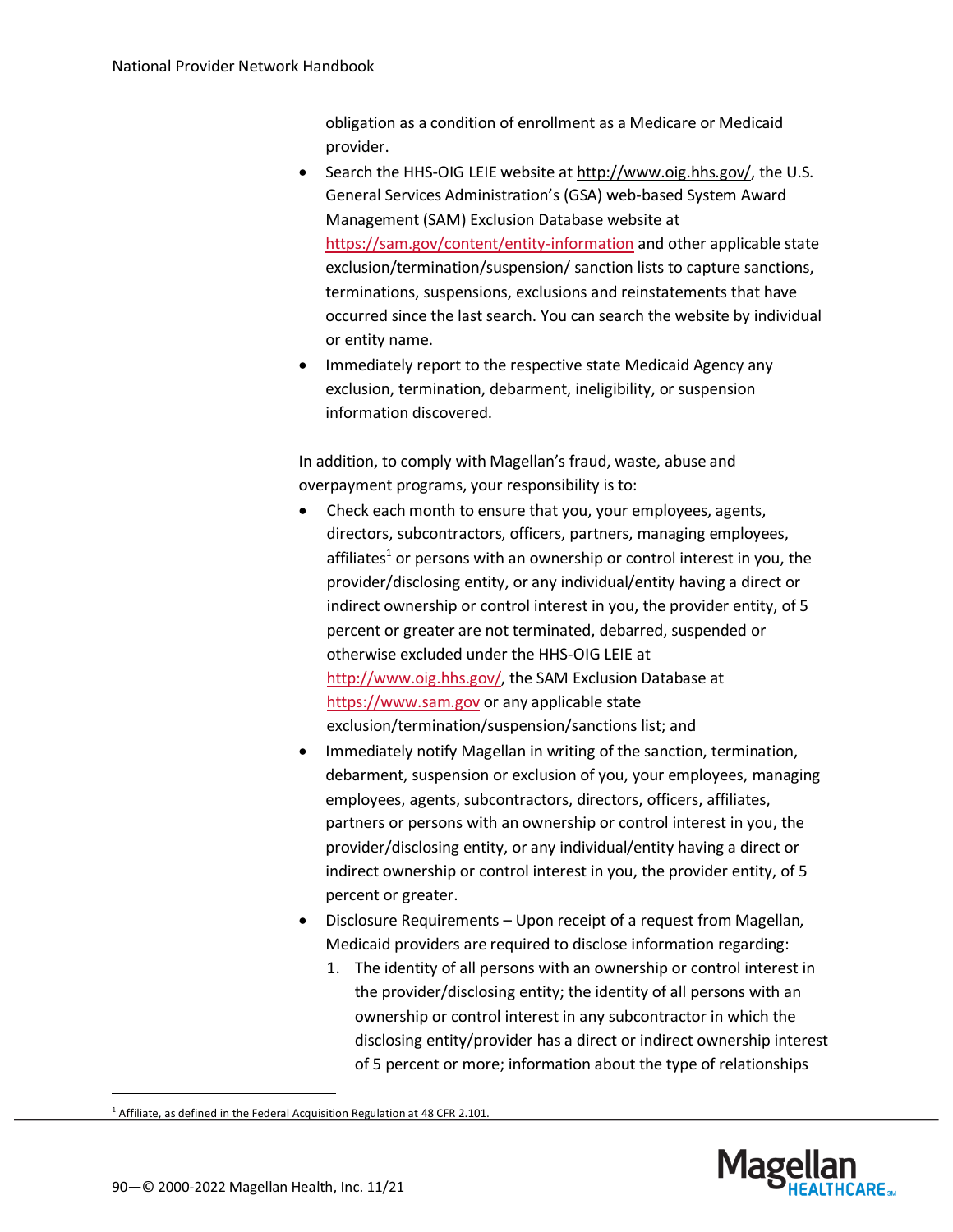|                                        | among the persons with ownership interest; and information about<br>the provider's agents and managing employees in compliance with<br>42 CFR 455.104;<br>2. Certain business transactions between the provider and<br>subcontractors/wholly owned suppliers in compliance with 42 CFR<br>455.105; and                                                                                                                                                                                                                                                                                                                                                                                                                                                                                                                                                                                                                                                                                              |
|----------------------------------------|-----------------------------------------------------------------------------------------------------------------------------------------------------------------------------------------------------------------------------------------------------------------------------------------------------------------------------------------------------------------------------------------------------------------------------------------------------------------------------------------------------------------------------------------------------------------------------------------------------------------------------------------------------------------------------------------------------------------------------------------------------------------------------------------------------------------------------------------------------------------------------------------------------------------------------------------------------------------------------------------------------|
|                                        | Including you, the provider, the identity of any person with an<br>3.<br>ownership or control interest in the provider or disclosing entity, or<br>who is an agent or managing employee of the provider or disclosing<br>entity that has ever been convicted of any crime related to that<br>person's involvement in any program under the Medicaid,<br>Medicare, or Title XX program (Social Services Block Grants), or XXI<br>(State Children's Health Insurance Program) of the Social Security<br>Act since the inception of those programs in compliance with 42 CFR<br>455.106.                                                                                                                                                                                                                                                                                                                                                                                                               |
| <b>What Magellan</b><br><b>Will Do</b> | Magellan's responsibility is to conduct fraud, waste, abuse and overpayment<br>prevention activities that include:<br>Checking the SAM Exclusion Database, HHS-OIG LEIE, and applicable<br>state exclusion lists during credentialing/ recredentialing, prior to the<br>employment of any prospective Magellan employee and prior to<br>contracting with any vendor/subcontractor, and monthly thereafter;<br>Ensuring that excluded/terminated/debarred/suspended/<br>$\bullet$<br>precluded/ineligible individuals/entities are not hired, employed or<br>contracted by Magellan to provide services for any of Magellan's<br>product offerings. This policy is applicable to all Magellan lines of<br>business; and<br>Cooperating with law enforcement authorities in the prosecution of<br>healthcare and insurance fraud cases, and reporting fraud-related data<br>to federal and state agencies in compliance with applicable federal and<br>state regulations and contractual obligations. |

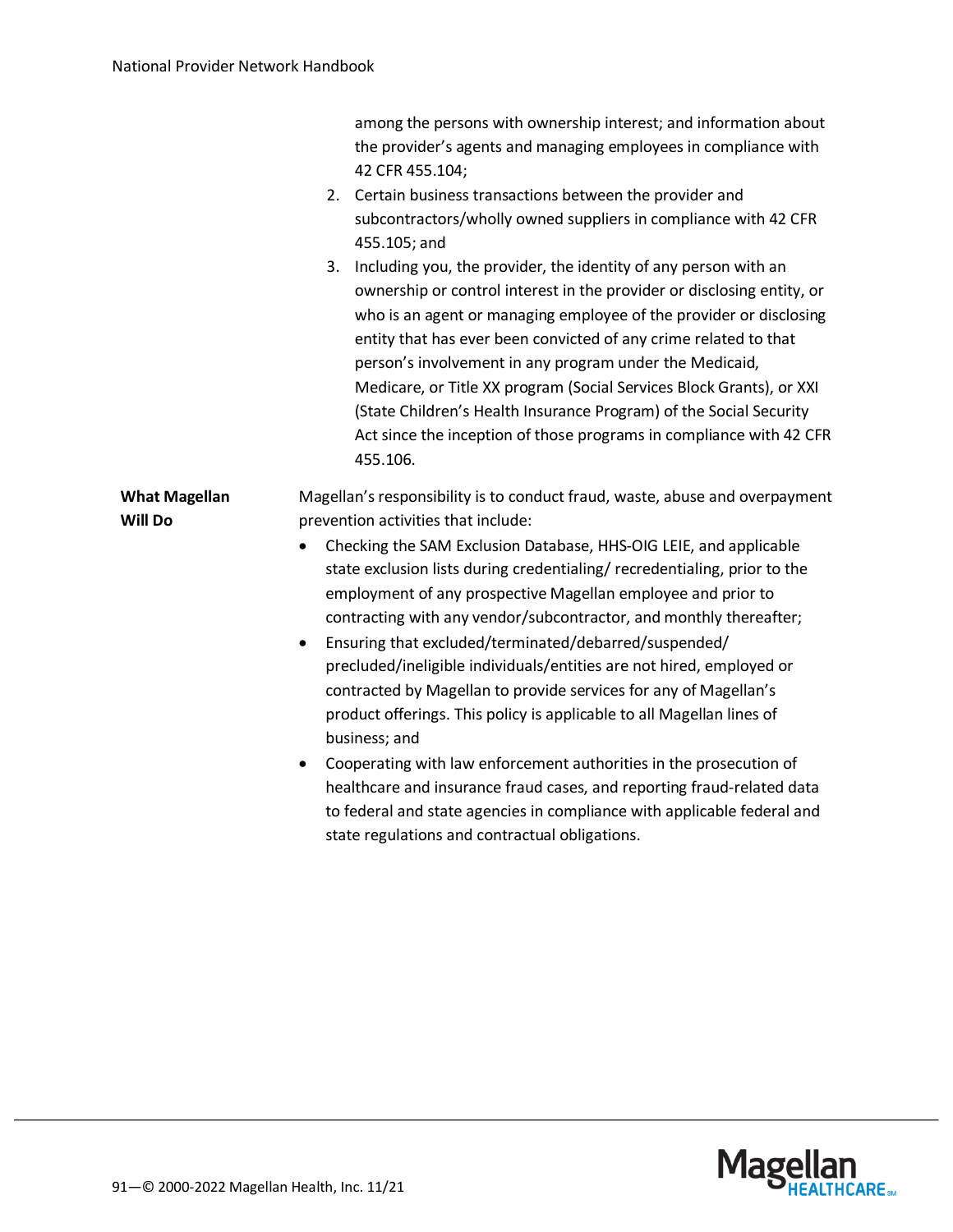## SECTION 4: THE QUALITY PARTNERSHIP **HIPAA Transaction Standards**

| <b>Our Philosophy</b> | require this information.        | To address the Health Insurance Portability and Accountability Act (HIPAA)<br>and its regulations regarding standard interface between healthcare<br>organizations and providers, we send and receive HIPAA Standard<br>Transactions. HIPAA Standard Transactions define the required formats for<br>encounter data, referrals, authorizations, enrollment and claims data<br>between members, providers, healthcare organizations and others that |
|-----------------------|----------------------------------|----------------------------------------------------------------------------------------------------------------------------------------------------------------------------------------------------------------------------------------------------------------------------------------------------------------------------------------------------------------------------------------------------------------------------------------------------|
| <b>Our Policy</b>     |                                  | To receive and send standard electronic transactions, as defined by HIPAA<br>legislation, Magellan has contracted with national clearinghouses*. For many<br>of these transactions, Magellan also offers HIPAA-compliant website-based<br>applications, including but not limited to professional claims submission.                                                                                                                               |
| <b>What You Need</b>  | Your responsibility is to:       |                                                                                                                                                                                                                                                                                                                                                                                                                                                    |
| to Do                 |                                  | Comply with HIPAA Standard Transactions requirements for all covered<br>transactions submitted to Magellan;                                                                                                                                                                                                                                                                                                                                        |
|                       | $\bullet$                        | Apply for and use National Provider Identifier (NPI) on all electronic<br>transactions submitted to Magellan; and                                                                                                                                                                                                                                                                                                                                  |
|                       | $\bullet$                        | Use current standard procedure, diagnostic and revenue codes on all                                                                                                                                                                                                                                                                                                                                                                                |
|                       |                                  | claim transactions submitted to Magellan.                                                                                                                                                                                                                                                                                                                                                                                                          |
| <b>What Magellan</b>  | Magellan's responsibility is to: |                                                                                                                                                                                                                                                                                                                                                                                                                                                    |
| <b>Will Do</b>        | $\bullet$                        | Be able to receive and send these HIPAA Standard Transactions:                                                                                                                                                                                                                                                                                                                                                                                     |
|                       | 270/271                          | <b>Eligibility Inquiry/Response</b>                                                                                                                                                                                                                                                                                                                                                                                                                |
|                       | 837P                             | Inbound - Professional Claim                                                                                                                                                                                                                                                                                                                                                                                                                       |
|                       | 8371                             | Inbound - Institutional Claim                                                                                                                                                                                                                                                                                                                                                                                                                      |
|                       | 835                              | Outbound - Electronic Remittance Advice                                                                                                                                                                                                                                                                                                                                                                                                            |
|                       | 276/277                          | Claim Status/Response                                                                                                                                                                                                                                                                                                                                                                                                                              |
|                       | 820                              | Premium Payment                                                                                                                                                                                                                                                                                                                                                                                                                                    |
|                       | 834                              | Enrollment                                                                                                                                                                                                                                                                                                                                                                                                                                         |
|                       |                                  | Utilize clearinghouse services or offer online services to provide the                                                                                                                                                                                                                                                                                                                                                                             |
|                       |                                  | administrative functions required to establish HIPAA-compliant                                                                                                                                                                                                                                                                                                                                                                                     |
|                       |                                  | electronic communications; and                                                                                                                                                                                                                                                                                                                                                                                                                     |
|                       | $\bullet$                        | Inform you about how to contact us to initiate electronic                                                                                                                                                                                                                                                                                                                                                                                          |
|                       | communications.                  |                                                                                                                                                                                                                                                                                                                                                                                                                                                    |
|                       |                                  | *Refer to the Clearinghouse Contact Information on the Magellan provider                                                                                                                                                                                                                                                                                                                                                                           |
|                       |                                  | website for current Magellan clearinghouses.                                                                                                                                                                                                                                                                                                                                                                                                       |

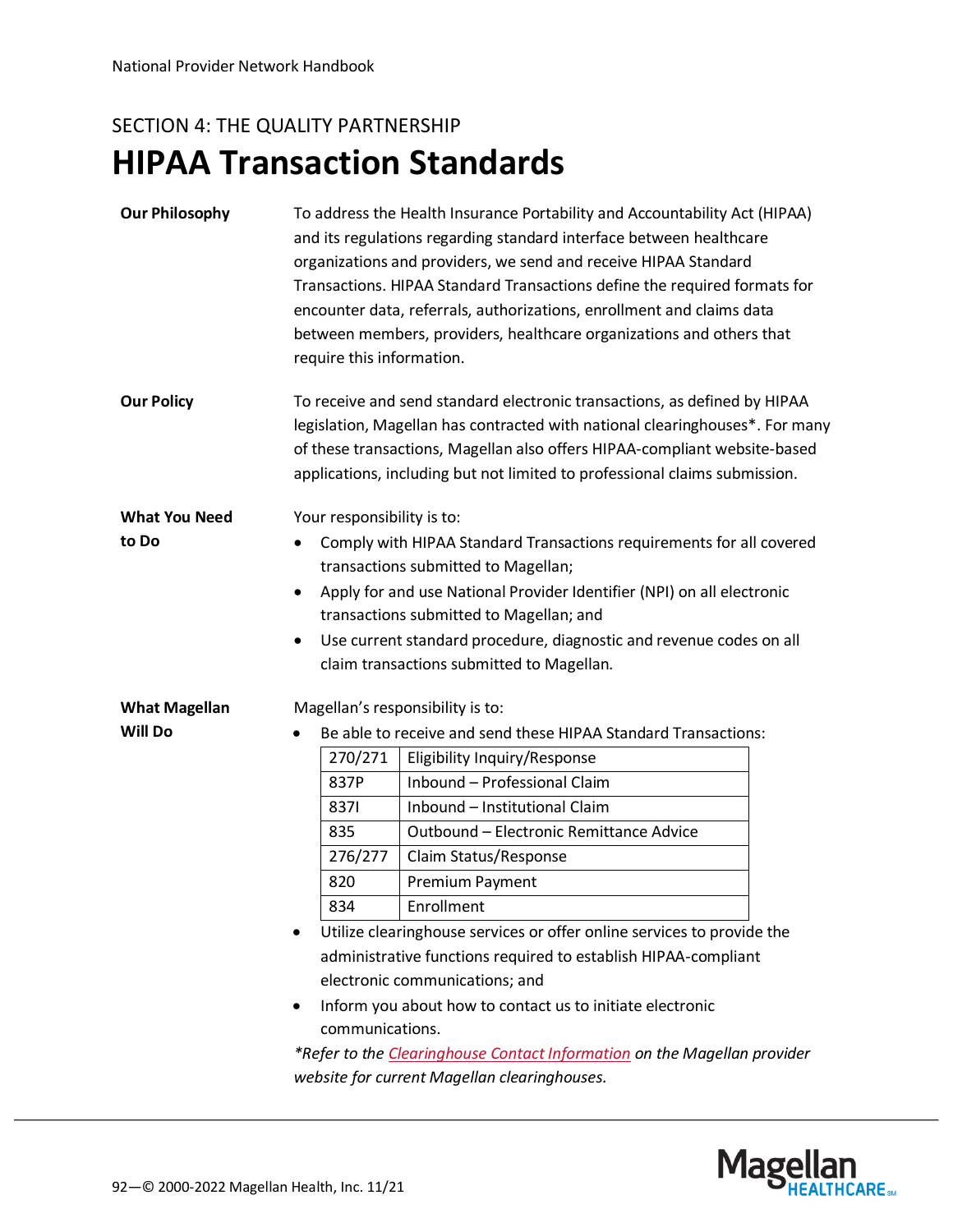#### SECTION 4: THE QUALITY PARTNERSHIP

# **HIPAA Standard Code Sets**

| <b>Our Philosophy</b>           | The coding standards established by the Health Insurance Portability and<br>Accountability Act (HIPAA) Transaction and Code Set regulations establish<br>industry standards for identifying procedures, diagnoses and medical<br>supplies.                                                                                                                                                                                                                                                                                                                           |
|---------------------------------|----------------------------------------------------------------------------------------------------------------------------------------------------------------------------------------------------------------------------------------------------------------------------------------------------------------------------------------------------------------------------------------------------------------------------------------------------------------------------------------------------------------------------------------------------------------------|
| <b>Our Policy</b>               | The HIPAA legislation specifically identifies the following procedure and<br>diagnostic code sets as standards:<br>$ICD-10-CM*$<br>$\bullet$<br>CPT <sup>®</sup> -4 and modifiers<br>$\bullet$<br><b>HCPCS Level II and modifiers</b><br>٠<br>Revenue codes<br>$\bullet$<br>Place of Service codes<br>$\bullet$<br>Type of Bill codes.<br>Magellan requires the use of these standard code sets on both paper and<br>electronic claim transactions.<br>*Visit www.MagellanProvider.com for information on ICD-10-CM (found<br>under the Getting Paid top-menu item). |
| <b>What You Need</b><br>to Do   | As a Magellan provider, your responsibility is to:<br>Make sure that both paper claims and electronic claims transactions<br>submitted to Magellan utilize current standard codes in accordance with<br>HIPAA requirements;<br>Apply for and utilize a National Provider Identifier (NPI) on all claims<br>٠<br>submitted to Magellan;<br>Obtain a current copy of Magellan's Universal Services List (USL) for<br>$\bullet$<br>standard codes for most facility and program services; and<br>Research, be knowledgeable and comply with HIPAA requirements.         |
| <b>What Magellan</b><br>Will Do | To comply with HIPAA, Magellan will:<br>Recognize standard procedure and diagnostic codes and will<br>communicate those standards to providers;<br>Be compliant with HIPAA's standard coding requirements;<br>$\bullet$<br>Accept only compliant codes in covered electronic transactions;<br>٠<br>Accept only covered electronic transactions that include an NPI;                                                                                                                                                                                                  |

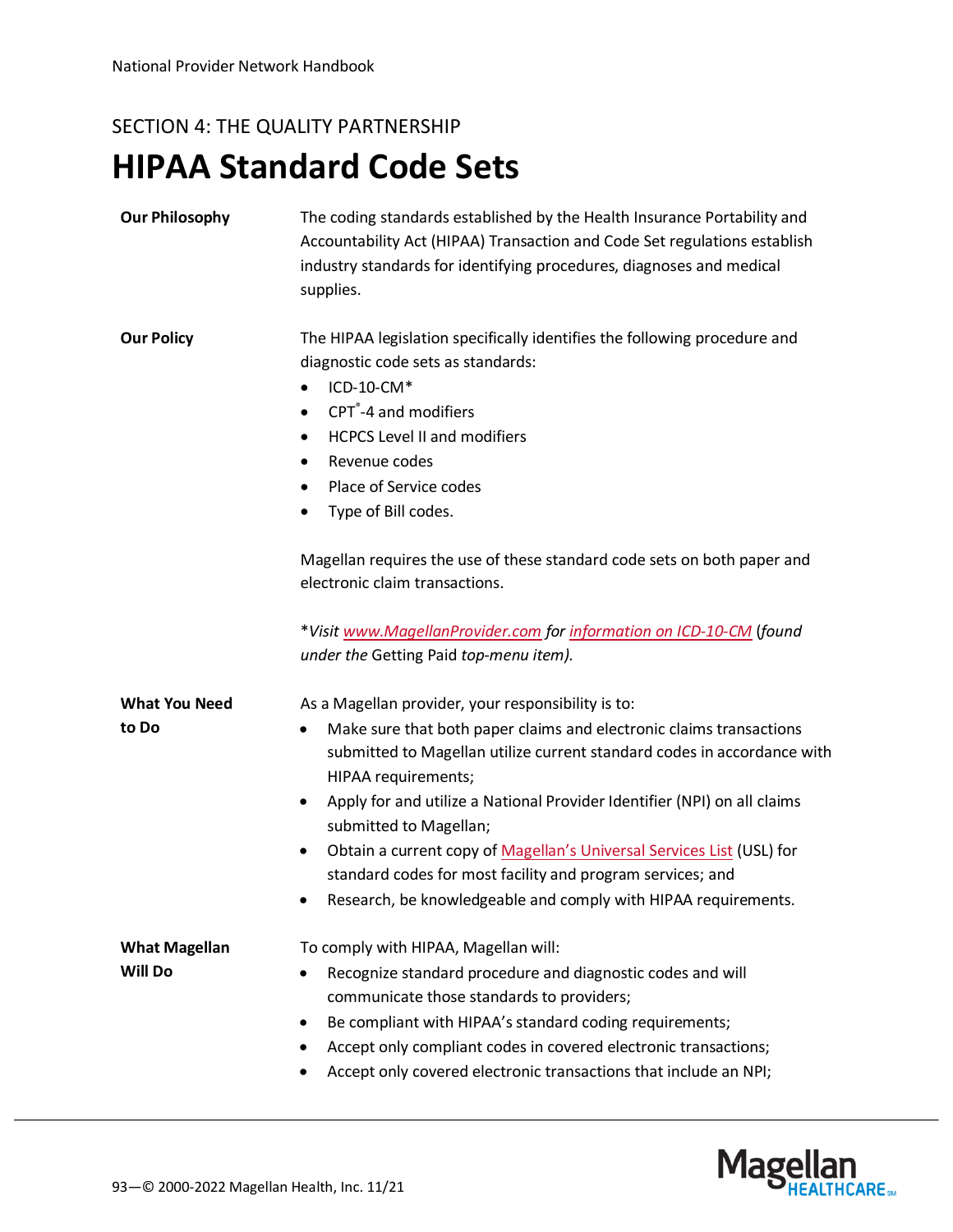- Share your NPI with health plans with which we coordinate your HIPAAstandard transactions;
- Advise you on how to contact us to initiate electronic communications;
- Provide notice on remittance vouchers for services submitted with invalid codes; and
- Maintain helpful information about HIPAA code sets on [www.MagellanProvider.com.](http://www.magellanprovider.com/)

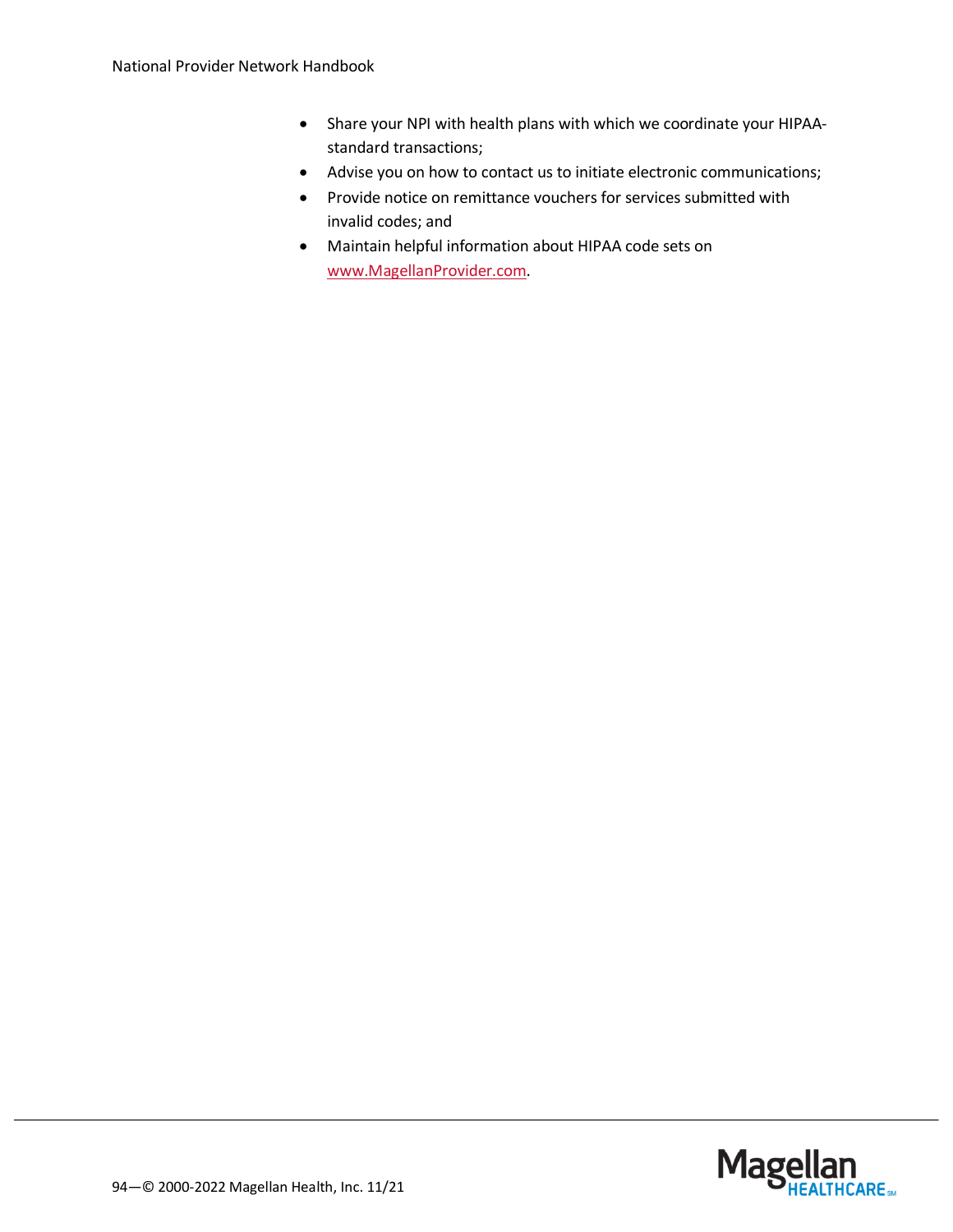# SECTION 5: PROVIDER REIMBURSEMENT **Claims Filing Procedures**

**Our Philosophy** Magellan is committed to reimbursing our providers promptly and accurately in accordance with our contractual agreements. We strive to inform providers of claims processing requirements to avoid administrative denials that delay payment and require resubmission of claims.

**Our Policy** Magellan reimburses mental health and substance abuse treatment providers using fee schedules for professional services. Magellan's professional reimbursement schedules include the most frequently utilized HIPAA-compliant procedure codes for professional services. Most Magellan provider contracts require claims to be submitted within 60 days of the provision of covered services. Magellan will deny claims not received within applicable state mandated or contractually required timely filing limits. A claim must contain no defect or impropriety, including a lack of any required substantiating documentation, HIPAA-compliant coding or other circumstance requiring special treatment that prevents timely payments from being made. If the claim does not contain all required information, it will be denied.

> *Note: If applicable state law defines "clean claim," Magellan applies the state-mandated definition.*

Magellan does not pay for sessions that a member fails to attend, and the provider may not bill Magellan or covered payers for such sessions or services. A member who misses a scheduled appointment may be billed directly, but only if the provider has notified the member in writing of the missed appointment policy and the member has acknowledged that policy in writing. Members may not be billed in excess of the applicable network fee schedule for such services.

In addition, CMS' policy is to allow physicians and suppliers to charge Medicare beneficiaries for missed appointments, provided that they do not discriminate against Medicare beneficiaries but also charge non-Medicare patients for missed appointments. The charge for a missed appointment is not a charge for a service itself (to which the assignment and limiting charge provisions apply), but rather is a charge for a missed business opportunity. Therefore, if a physician's or supplier's missed appointment policy applies equally to all patients (Medicare and non-Medicare), then the Medicare

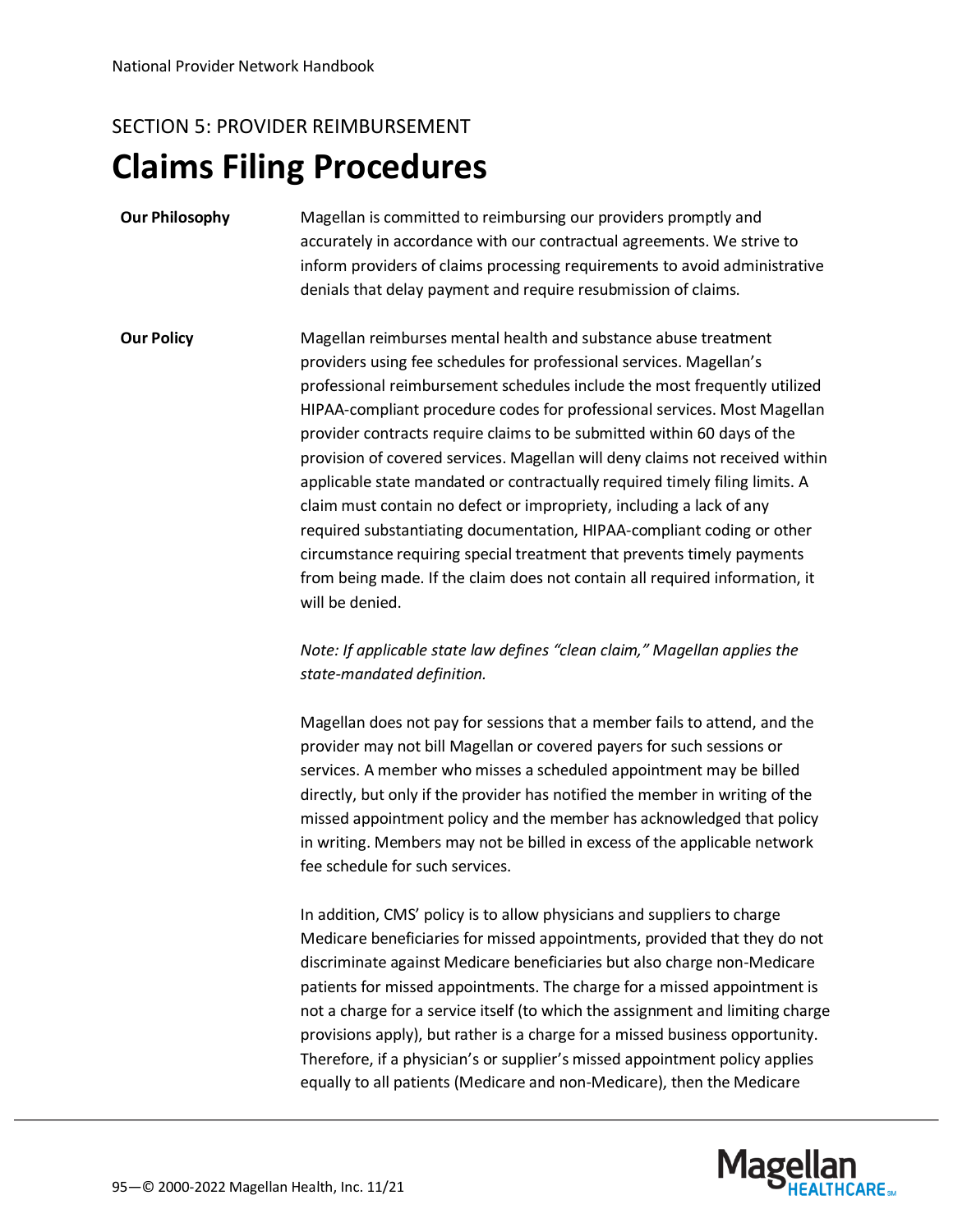policy/guideline does not preclude the physician or supplier from charging the Medicare patient directly.

Magellan considers all payments final unless notice and claims appeal from provider is received within 90 days of payment, subject to state and federal regulatory requirements and/or customer requirements.

**What You Need** 

**to Do**

Your responsibility is to:

- Contact Magellan prior to rendering care if the member's benefit plan requires authorization for the service.
- Complete all required fields on the CMS-1500 or UB-04 form accurately.
- Collect applicable copayments or coinsurance from members.
- Submit a clean claim for services rendered, including your usual charge amount. Do not automatically bill your contracted rate as the charge amount. Follow the detailed claim form completion standards in the *[Appendix](http://www.magellanprovider.com/news-publications/handbooks/appendices.aspx)* of this handbook.
- Submit claims for services delivered in conjunction with the terms of your agreement with Magellan.
- Use only standard code sets as established by the Centers for Medicare & Medicaid Services (CMS) or the state of your licensure for the specific claim form (UB-04 or CMS-1500) you are using. (You can find additional information under the previous section, *HIPAA Standard Code Sets*.)
- Submit claims within 60 days of the provision of covered services.
- Contact Magellan for direction if authorized services need to be used after the authorization has expired.
- Not bill the patient for any difference between your Magellan contracted reimbursement rate and your standard rate. This practice is called "balance billing" and is not permitted by Magellan.
- Refer to the "Dos" and "Don'ts" of claims filing in the *[Appendix](http://www.magellanprovider.com/news-publications/handbooks/appendices.aspx)* of this handbook.
- Sign in to the provider portal[, www.MagellanProvider.com](http://www.magellanprovider.com/) (select *Lookup Contact Info*), or the sites of Magellan's contracted vendors if directed, to obtain information on a member's plan and claim information.
- Contact the Customer Service number indicated on the member's ID card for assistance.
- You may bill a member directly who misses a scheduled appointment, but only if you have provided written advice notifying the member of your missed appointment policy and the member has acknowledged that policy in writing. Members may not be billed in excess of the applicable network fee schedule for such services.

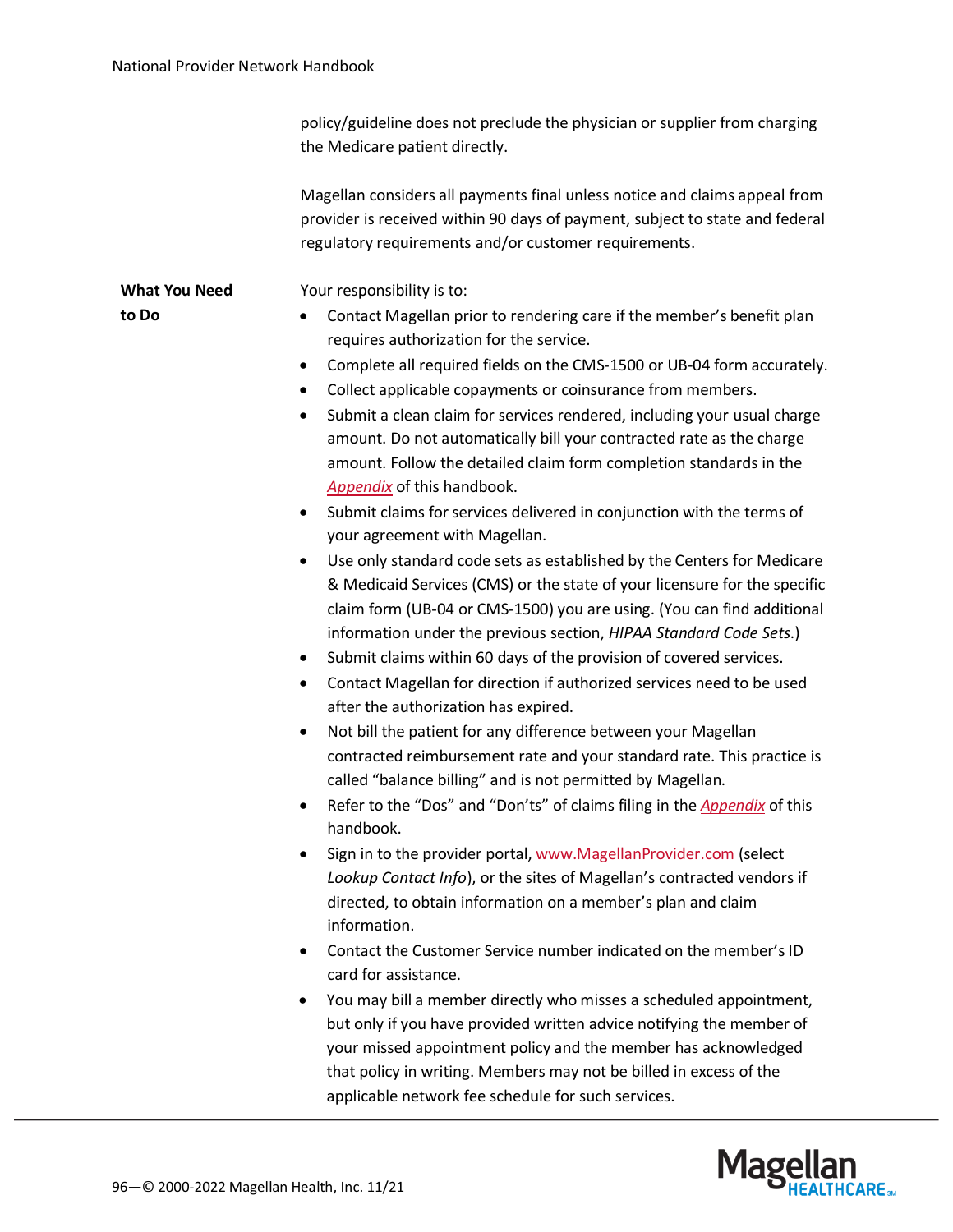| Magellan's responsibility is to:<br><b>What Magellan</b><br><b>Will Do</b><br>Provide verbal notice, send an authorization letter and/or provide<br>electronic authorization when we authorize services.<br>Process your claim promptly upon receipt and complete all transactions<br>٠<br>within regulatory and contractual standards.<br>Apply pre-payment claim edits to claim submissions in order to identify<br>٠<br>common industry standard billing errors or other identified issues.<br>Magellan periodically updates its claims payment system to correctly<br>apply coding edits, in addition to being aligned with national industry<br>standards that include, but are not limited to:<br>$\circ$<br>American Medical Association (AMA) Current Procedural<br>$\circ$<br>Terminology (CPT <sup>®</sup> ),<br>Health Care Common Procedure Coding System (HCPCS),<br>$\circ$<br>International Classification of Diseases, 10th Edition (ICD-<br>$\circ$<br>$10$ ).<br>Inform you of any reasons for administrative denials and action steps<br>required to resolve the administrative denial.<br>Send you or make available online an Explanation of Payment (EOP) or<br>٠<br>other notification for each claim submitted including procedures for<br>filing an appeal.<br>Provide appropriate notice regarding corrective action or information | File any claims appeal within 90 days of payment for consideration, or in<br>$\bullet$<br>accordance with state and federal regulatory requirements and/or<br>customer requirements. |
|---------------------------------------------------------------------------------------------------------------------------------------------------------------------------------------------------------------------------------------------------------------------------------------------------------------------------------------------------------------------------------------------------------------------------------------------------------------------------------------------------------------------------------------------------------------------------------------------------------------------------------------------------------------------------------------------------------------------------------------------------------------------------------------------------------------------------------------------------------------------------------------------------------------------------------------------------------------------------------------------------------------------------------------------------------------------------------------------------------------------------------------------------------------------------------------------------------------------------------------------------------------------------------------------------------------------------------------------------------------|--------------------------------------------------------------------------------------------------------------------------------------------------------------------------------------|
| required if a claim is denied and reconsider the claim upon receipt of<br>requested information.<br>Adjudicate claims based on information available.<br>codes on the Magellan provider website.<br>Review our reimbursement schedules periodically in consideration of<br>٠<br>industry standard reimbursement rates and revise them when                                                                                                                                                                                                                                                                                                                                                                                                                                                                                                                                                                                                                                                                                                                                                                                                                                                                                                                                                                                                                    | Centers for Medicare & Medicaid Services (CMS) guidelines,<br>Regularly update the Universal Services List and HIPAA-compliant billing                                               |
| indicated.<br>Include all applicable reimbursement schedules as exhibits to your<br>٠<br>contract.<br>Comply with applicable state and federal regulatory requirements<br>٠<br>regarding claims payment.<br>٠                                                                                                                                                                                                                                                                                                                                                                                                                                                                                                                                                                                                                                                                                                                                                                                                                                                                                                                                                                                                                                                                                                                                                 | Communicate changes to claims filing requirements and reimbursement                                                                                                                  |

rates in writing prior to the effective date.

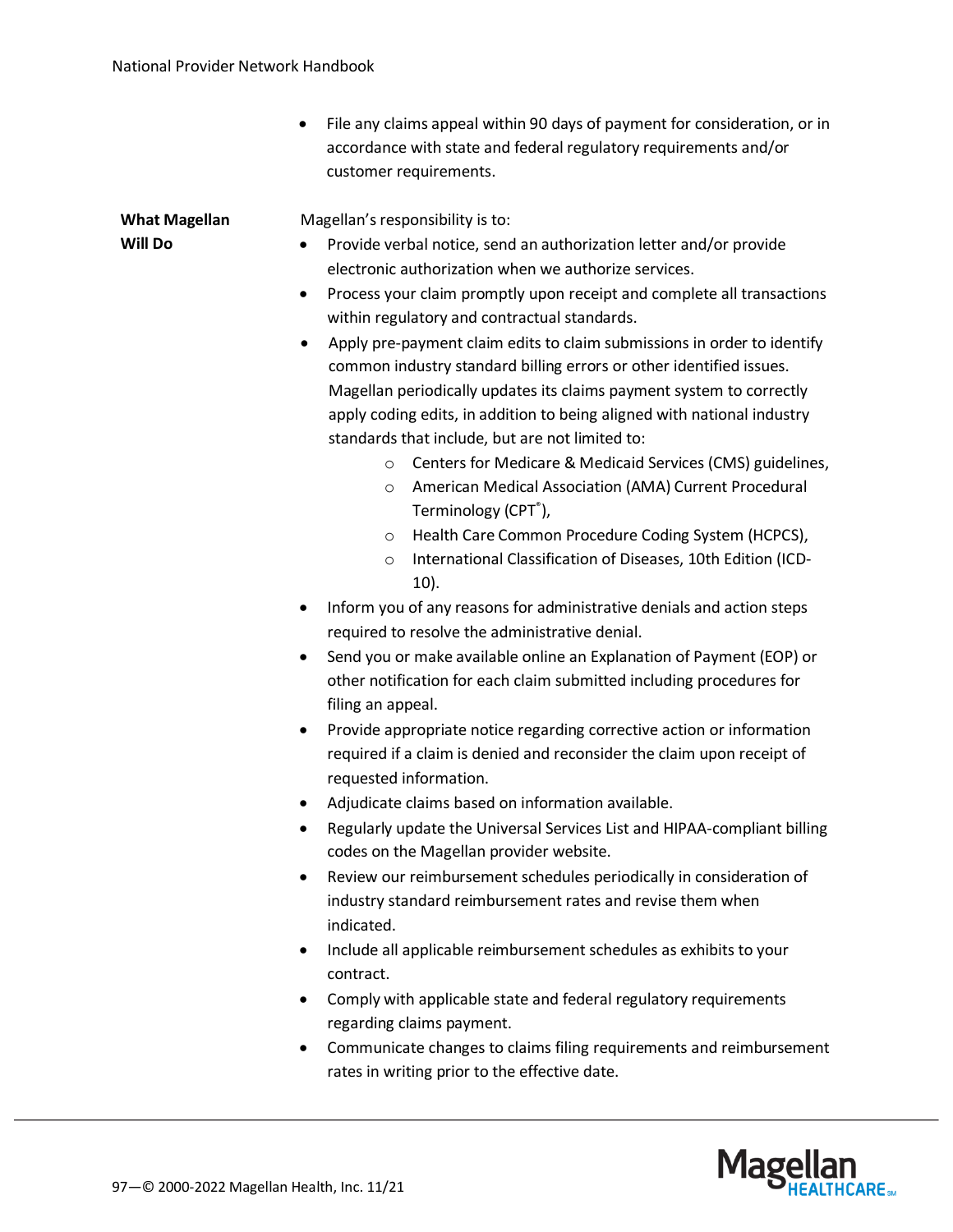## SECTION 5: PROVIDER REIMBURSEMENT **Electronic Claims Submission**

| <b>Our Philosophy</b>                  | We offer a variety of methods through which providers can submit claims<br>electronically to support our providers' submission preferences. This<br>enhances our ability to pay providers in a timely and accurate manner.                                                                                                                                                                                                                                                                                                                                                                                                                                                                                                                                                                                                                                                                                                                                                                                                                                                                                                                                                |
|----------------------------------------|---------------------------------------------------------------------------------------------------------------------------------------------------------------------------------------------------------------------------------------------------------------------------------------------------------------------------------------------------------------------------------------------------------------------------------------------------------------------------------------------------------------------------------------------------------------------------------------------------------------------------------------------------------------------------------------------------------------------------------------------------------------------------------------------------------------------------------------------------------------------------------------------------------------------------------------------------------------------------------------------------------------------------------------------------------------------------------------------------------------------------------------------------------------------------|
| <b>Our Policy</b>                      | Magellan is committed to meeting the Centers for Medicare & Medicaid<br>Services (CMS) and Health Insurance Portability and Accountability Act<br>(HIPAA) compliance standards. We have several contracted clearinghouses<br>through which both facility-based claims and professional claims can be<br>submitted. In addition, Magellan offers a claim submission tool for<br>professional claims and a direct-submit option for providers able to transmit<br>data in a HIPAA-compliant 837 format. Both of these options are available<br>on Magellan's website and are offered at no cost to our providers.                                                                                                                                                                                                                                                                                                                                                                                                                                                                                                                                                           |
| <b>What You Need</b>                   | Your responsibility is to:                                                                                                                                                                                                                                                                                                                                                                                                                                                                                                                                                                                                                                                                                                                                                                                                                                                                                                                                                                                                                                                                                                                                                |
| to Do                                  | If you are able to transmit data in a HIPAA-compliant 837 format, submit<br>claims directly to Magellan through a direct-submit upload process. To<br>establish this process, you will need to go to our EDI Testing Center,<br>create a unique username/password, download the Abbreviated<br>Companion Guide, and upload a test file to run through HIPAA<br>validation. You must repeat this test successfully twice. Once HIPAA<br>validation has been successfully completed using this automated tool,<br>Magellan will contact you to initiate the process to production status so<br>you can submit actual claim files. If you have any questions or need<br>assistance, feel free to contact us at <b>EDISupport@MagellanHealth.com</b> .<br>Utilize the claims application on Magellan's website (or the sites of<br>٠<br>Magellan's contracted vendors, as directed). You can gain access by<br>signing in with your username and password, and following the<br>instructions for Submit a Claim Online. Consider using the services of<br>one of our contracted clearinghouses* if you submit a high volume of<br>claims, or for claims submitted on a UB-04. |
| <b>What Magellan</b><br><b>Will Do</b> | Magellan's responsibility is to:<br>Continue to maintain online claims applications and relationships with<br>clearinghouses to assure flexibility in the claims submission process.<br>Provide electronic funds transfer (EFT) and electronic remittance advice<br>$\bullet$<br>(835) for electronic claims.                                                                                                                                                                                                                                                                                                                                                                                                                                                                                                                                                                                                                                                                                                                                                                                                                                                             |

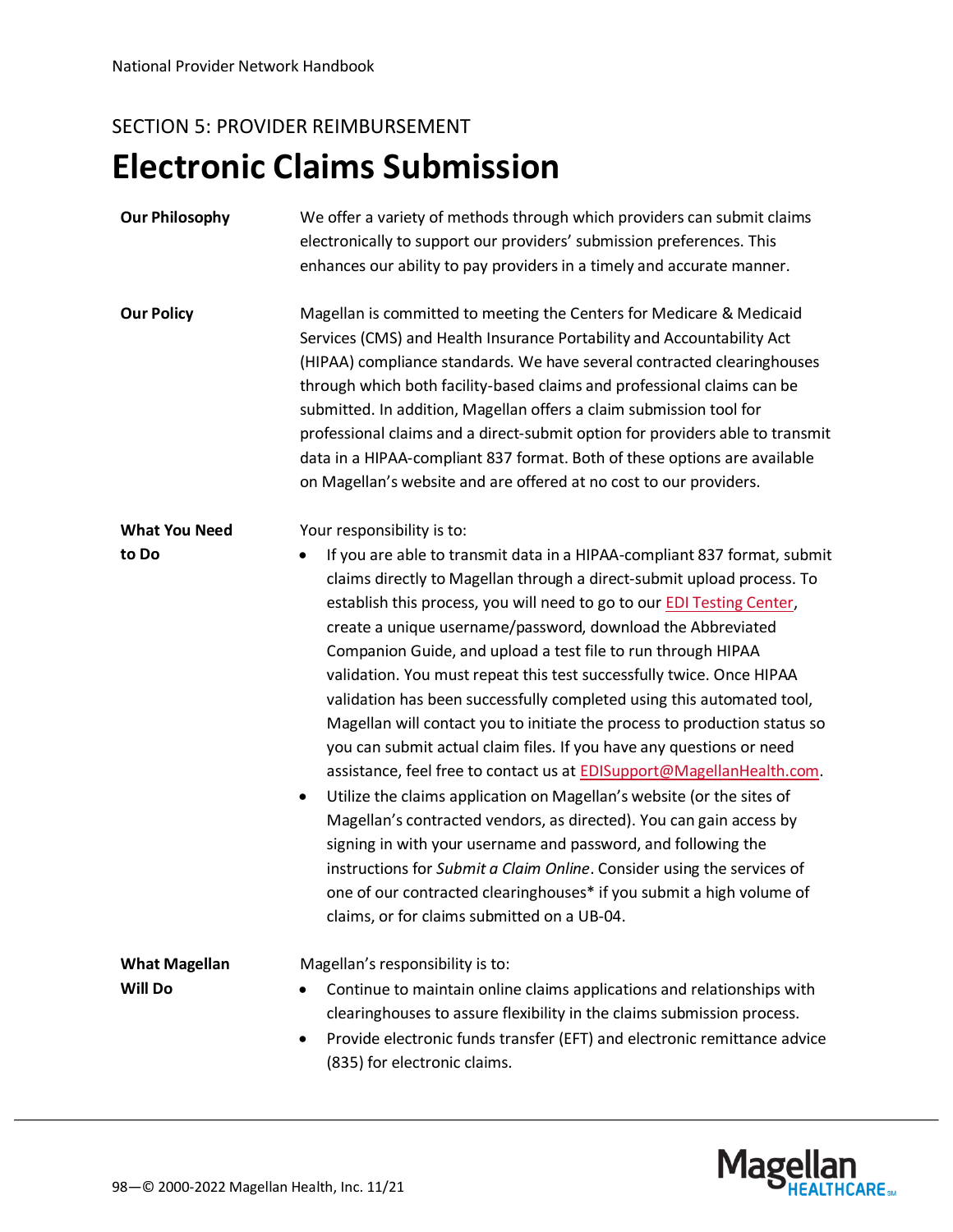*\*Refer to the [Clearinghouse Contact Information](https://www.magellanprovider.com/MHS/MGL/getpaid/exations/clearinghouse_info.asp) on the Magellan provider website for current Magellan clearinghouses.*

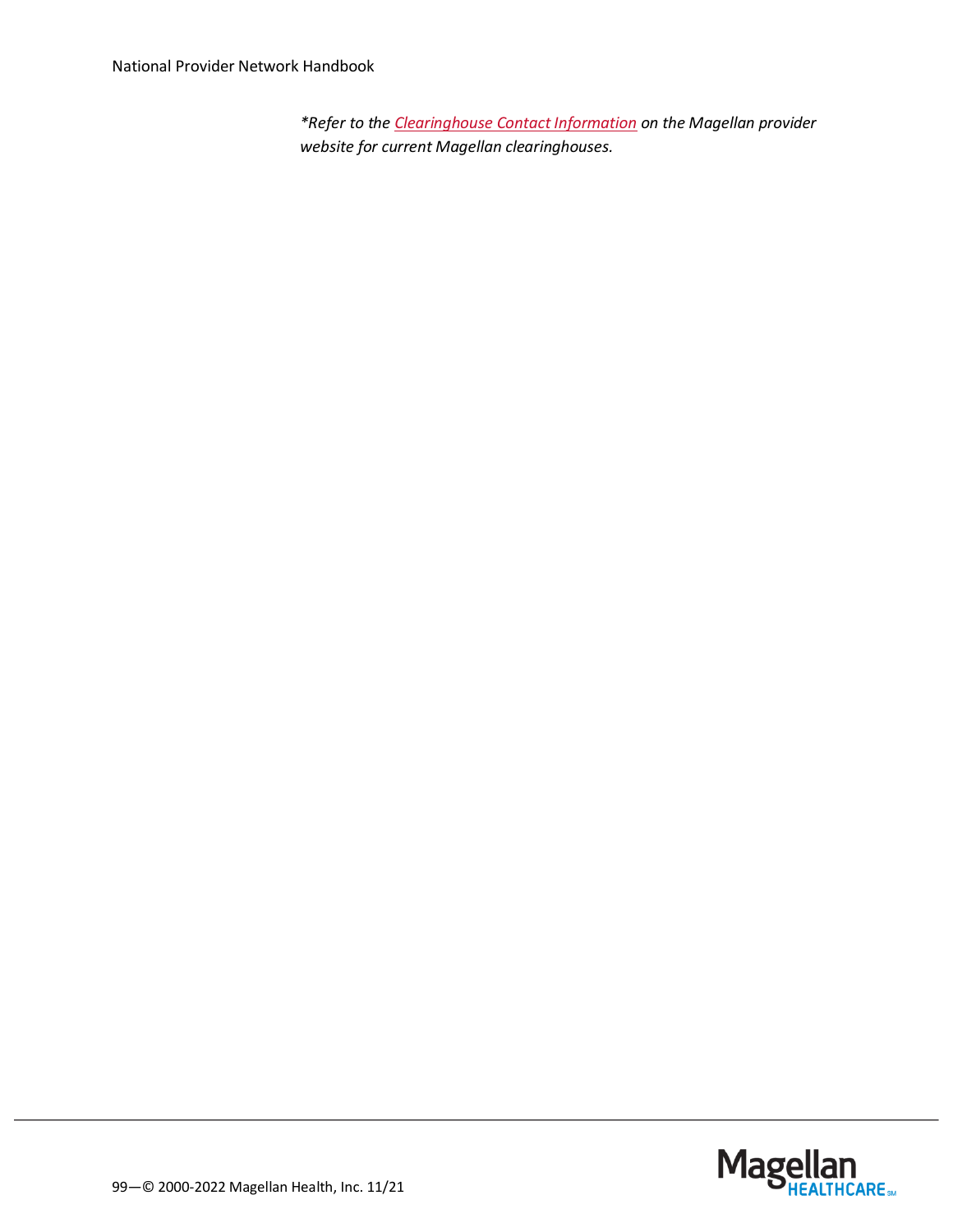## SECTION 5: PROVIDER REIMBURSEMENT **Electronic Funds Transfer**

| <b>Our Philosophy</b>                  | Electronic funds transfer (EFT) is the industry standard and a secure method<br>that allows payments to providers in a timely manner. EFT significantly<br>reduces administrative burdens and ultimately benefits your practice.                                                                                                                                                                                                                                                                                                                                                                                                                                                                                                                                                                                                                                             |
|----------------------------------------|------------------------------------------------------------------------------------------------------------------------------------------------------------------------------------------------------------------------------------------------------------------------------------------------------------------------------------------------------------------------------------------------------------------------------------------------------------------------------------------------------------------------------------------------------------------------------------------------------------------------------------------------------------------------------------------------------------------------------------------------------------------------------------------------------------------------------------------------------------------------------|
| <b>Our Policy</b>                      | Magellan is committed to meeting the Centers for Medicare & Medicaid<br>Services (CMS) and Health Insurance Portability and Accountability Act<br>(HIPAA) compliance standards and Affordable Care Act (ACA) mandates.<br>Magellan requires network providers to sign up for EFT via the Magellan<br>provider website and receive all payments electronically.                                                                                                                                                                                                                                                                                                                                                                                                                                                                                                               |
| <b>What You Need</b><br>to Do          | Your responsibility is to:<br>Register for EFT by completing and submitting the EFT website<br>٠<br>application (or via the sites of Magellan's contracted vendors, if<br>directed). Sign in securely to www.MagellanProvider.com and click<br>Display/Edit Practice Information to access the application.<br>Notify us when you change your bank account by submitting a request<br>٠<br>to end the EFT for the original bank, and then creating an EFT request<br>with your new bank account information. You can add a new EFT<br>request from our secure EFT website application on the Magellan<br>provider website (or via the sites of Magellan's contracted vendors, if<br>directed).<br>Obtain EOB information through the provider website's Check Claims<br>$\bullet$<br>Status application (or via the sites of Magellan's contracted vendors, if<br>directed). |
| <b>What Magellan</b><br><b>Will Do</b> | Magellan's responsibility is to:<br>Conduct a secured transmission test with your bank to make sure<br>٠<br>payments are transferred properly.<br>Perform at least two \$0 transaction tests between Magellan and your<br>٠<br>bank using current claims.<br>Provide EOB information through the Check Claims Status application on<br>the Magellan provider website (or via the sites of Magellan's contracted<br>vendors, if directed).<br>Notify you if additional EFT options become available.<br>Provide support to providers - you may sign in to the Magellan provider<br>٠<br>website and use My Messages on the MyPractice page or call our<br>Provider Services Line at 1-800-788-4005.                                                                                                                                                                           |

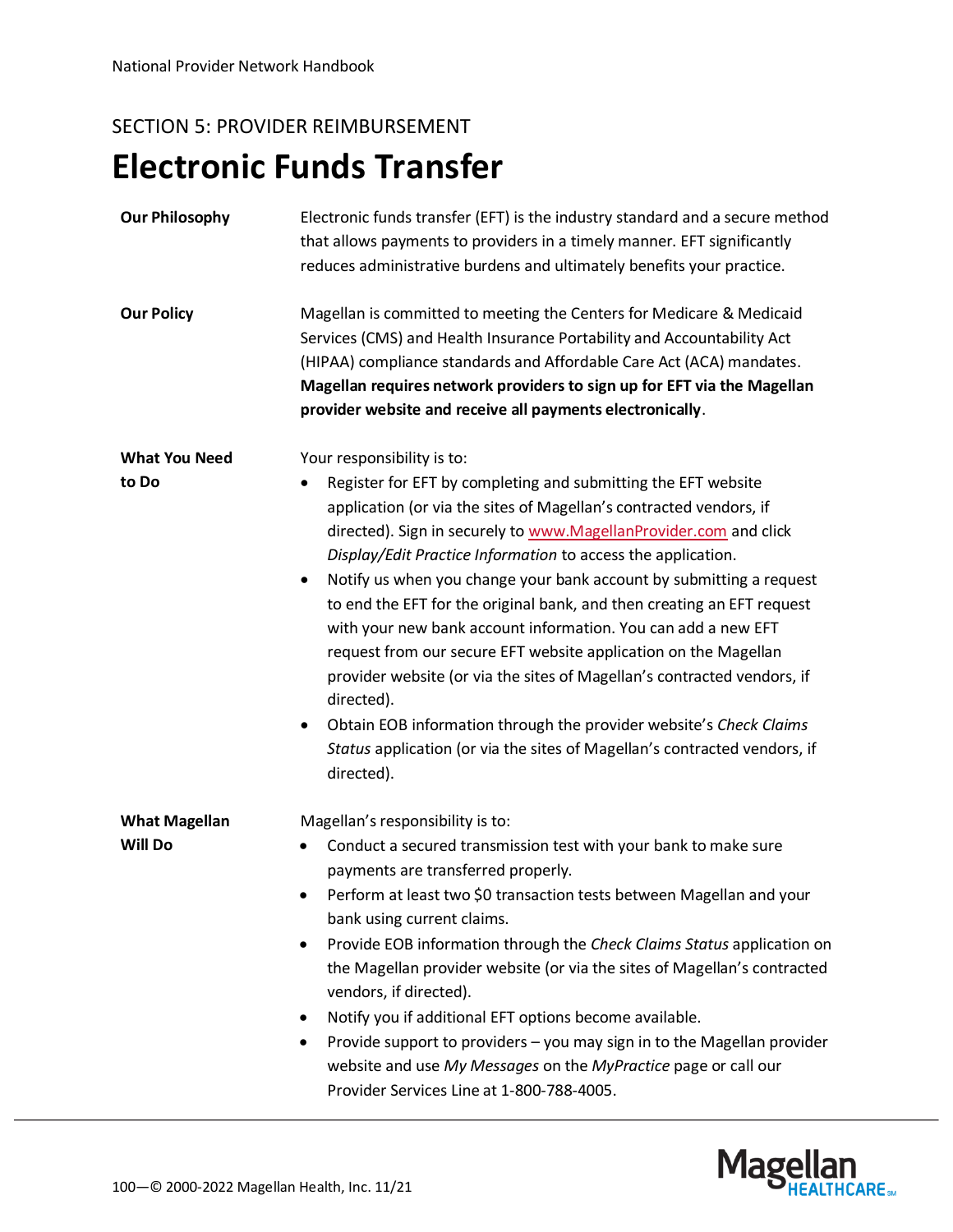#### SECTION 6: MEDICARE BENEFICIARIES

# **Medicare**

| <b>Our Philosophy</b>         | As a contracted supplier of behavioral healthcare management services to<br>Medicare Advantage plans, Magellan manages benefits for Medicare<br>enrollees. As a Medicare Advantage plan contractor, Magellan, along with<br>our contracted provider network, is subject to the standards and<br>procedures established by the Centers for Medicare & Medicaid Services<br>$(CMS)$ .                                                                                                                                                                                                                                                                                                                                                                                                                                                                                                                                                                                                                                                                                                                                                                                                                                                                                                |
|-------------------------------|------------------------------------------------------------------------------------------------------------------------------------------------------------------------------------------------------------------------------------------------------------------------------------------------------------------------------------------------------------------------------------------------------------------------------------------------------------------------------------------------------------------------------------------------------------------------------------------------------------------------------------------------------------------------------------------------------------------------------------------------------------------------------------------------------------------------------------------------------------------------------------------------------------------------------------------------------------------------------------------------------------------------------------------------------------------------------------------------------------------------------------------------------------------------------------------------------------------------------------------------------------------------------------|
| <b>Our Policy</b>             | Our Medicare network includes behavioral health providers permitted by<br>CMS to provide services to Medicare enrollees. We actively evaluate the<br>cultural diversity of our networks to include clinicians who are able to meet<br>the cultural needs of our members. In addition, our provider agreements<br>are consistent with CMS requirements.                                                                                                                                                                                                                                                                                                                                                                                                                                                                                                                                                                                                                                                                                                                                                                                                                                                                                                                             |
| <b>What You Need</b><br>to Do | Magellan encourages all providers in our Medicare provider network to<br>actively pursue information relevant to their roles in treating Medicare<br>enrollees. You may access CMS and Medicare information directly at<br>www.cms.gov.<br>As a provider in our Medicare network and to receive referrals of Medicare<br>enrollees, you agree to:<br>Be currently credentialed with Magellan;<br>٠<br>Have an executed provider agreement with Magellan that includes a<br>٠<br>Medicare addendum;<br>Be enrolled in Medicare and have a current National Provider Identifier<br>٠<br>(NPI) (any physician or other eligible professional who prescribes Part D<br>drugs must not be on a CMS "Preclusion List" in order to prescribe drugs<br>to their patients with Part D prescription drug benefit plans);<br>Be free of any Medicare/Medicaid sanctions from the Office of the<br>$\bullet$<br>Inspector General (OIG);<br>Have not opted out of Medicare;<br>Have not been excluded or precluded from participation in Medicare;<br>For hospitals, maintain accreditation by an accrediting body, including<br>The Joint Commission, or certification by Medicare;<br>Accept referrals of Medicare enrollees for covered services within the<br>٠<br>scope of your practice; |
|                               | Deliver services in accordance with the terms of your provider<br>٠<br>agreement, the Medicare addendum, and the policies and procedures<br>outlined in this handbook and applicable supplements;                                                                                                                                                                                                                                                                                                                                                                                                                                                                                                                                                                                                                                                                                                                                                                                                                                                                                                                                                                                                                                                                                  |

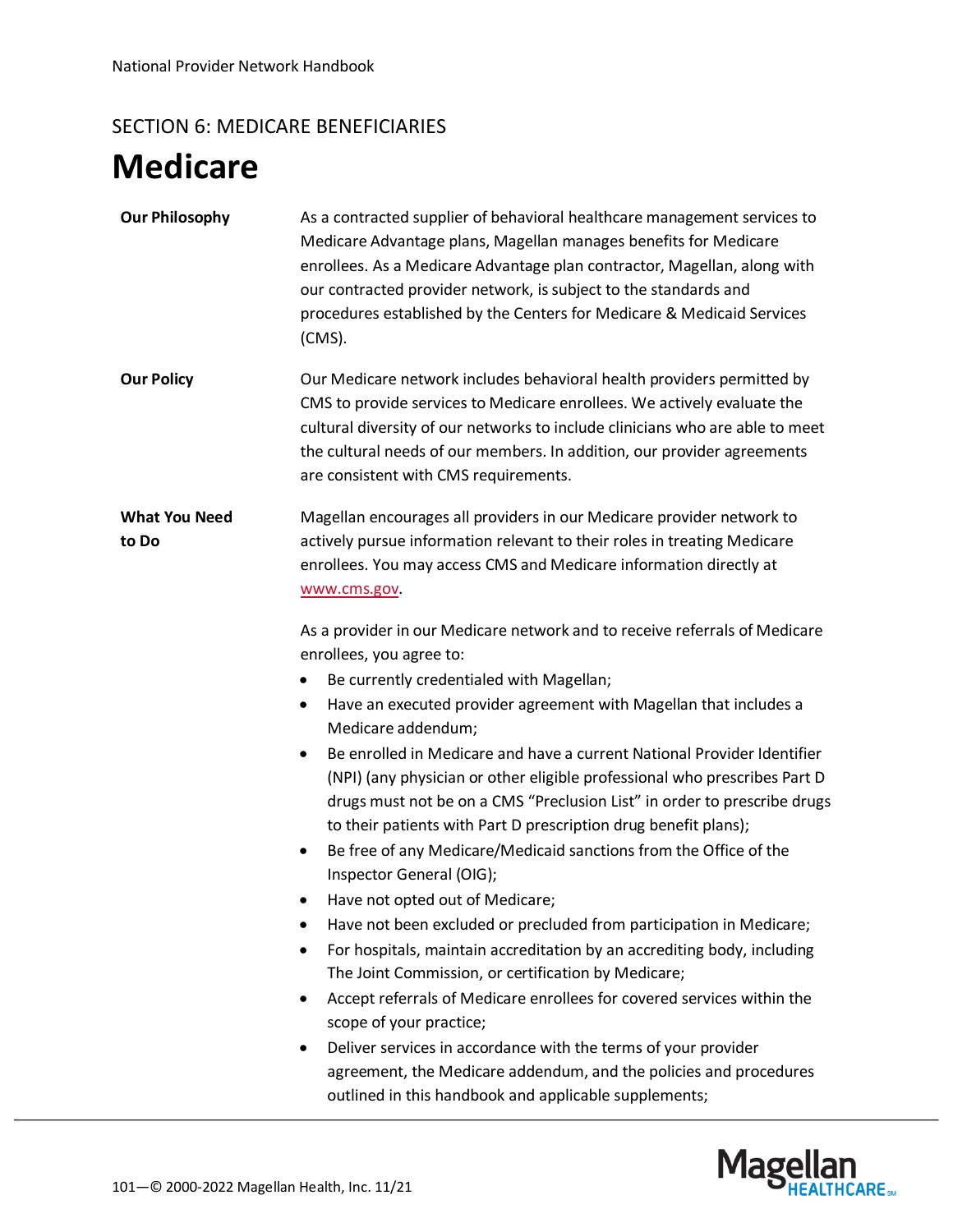- Comply with any CMS, Magellan or Medicare Advantage health plan training requirements including, but not limited to, completion of Medicare Fraud, Waste and Abuse training (unless exempt based on enrollment in Original Medicare);
- Review and distribute to your employees any general compliance information communicated to you by Magellan, including Magellan's Code of Conduct and/or compliance policies and procedures, to FDRs' (first tier, downstream and/or related entities) employees within 90 days of contract start date and annually thereafter;
- Inform Magellan prior to engaging with an offshore subcontractor who will receive, process, transfer, handle, store or access protected health information (PHI);
- Maintain records during the term of your agreement and for a period of 10 years following the termination of your agreement, or if records are subject to an audit, then maintain records for 10 years following the termination of your agreement or the completion of any audit, whichever is later;
- Render all services in your office or facilities or in mutually agreeable locations;
- Deliver services in a culturally competent manner;
- Render services that are consistent with professionally recognized standards of healthcare;
- Protect the confidentiality of enrollees' information;
- Involve enrollees in treatment decisions;
- Be aware of and comply with laws applicable to individuals or entities receiving federal funds;
- Render services in a timely manner, consistent with Magellan's access standards;
- For emergent cases (life-threatening or non-life-threatening), call Magellan upon stabilization of the enrollee. Preauthorization of emergency care is not required. An emergency is characterized by sudden onset, rapid deterioration of cognition, judgment, or behavior, and is time-limited in intensity and duration;
- Render Urgently Needed Services (UNS) as needed. Preauthorization is not required. UNS are covered services provided when an enrollee is temporarily absent from a service area and when such services are medically necessary and immediately required:
	- o As a result of an unforeseen illness, injury, or condition; and
	- o When it is not reasonable, given the circumstances, to obtain services through Magellan;

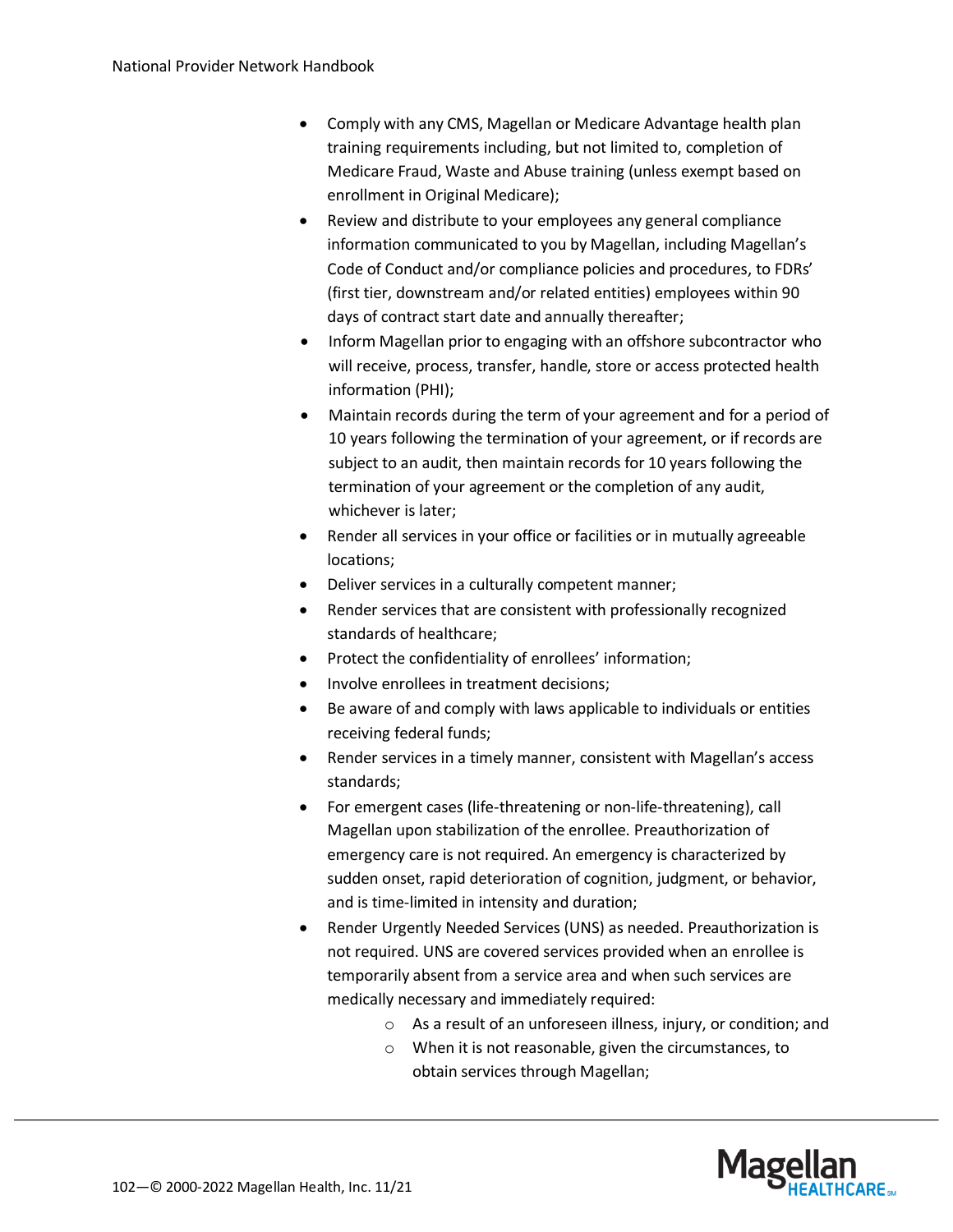- Be aware of, and document in the enrollee's record, whether a psychiatric advance directive exists;
- Make sure services rendered are consistent with Magellan's policies, quality improvement programs, applicable CMS local coverage determinations (LCDs) and national coverage determinations (NCDs), or other applicable clinical/care management guidelines and Magellan's Care Guidelines.

*Note: For Medicare enrollees:*

- o Magellan follows CMS NCDs and LCDs where applicable. LCDs vary by state; Magellan uses the LCD from the state where the service is provided.
- o NCDs and LCDs supersede other state- and/or accountspecific guidelines, including ASAM for Substance Use Disorders.
- o The guideline applied in an organization determination decision for a Medicare enrollee will be specified in the authorization or denial letter.
- You may request a copy of the guideline from our care managers or by calling 1-800-788-4005;
- Submit claims for services rendered to Medicare Advantage members within 90 days of the date of service;
- Participate in and cooperate with quality review and improvement activities related to services provided to enrollees;
- Adhere to Medicare appeals (reconsideration) procedures (including expedited appeals);
- Inform the enrollee or the enrollee's representatives of his/her right to appeal any treatment determination (even if the determination occurs "pre-service") before any service is delivered. You may be asked to provide information that is relevant to the reconsideration;
- Comply with CMS reporting requirements in a timely and accurate manner and certify to the truth and completeness of encounter data submitted to Magellan;
- Maintain appropriate clinical records in accordance with Health and Human Services (HHS) and all other applicable federal, state, and local laws and regulations; and
- Adopt reasonable measures to prevent the unauthorized disclosure of Medicare records. Medical records must be maintained in a secure manner.